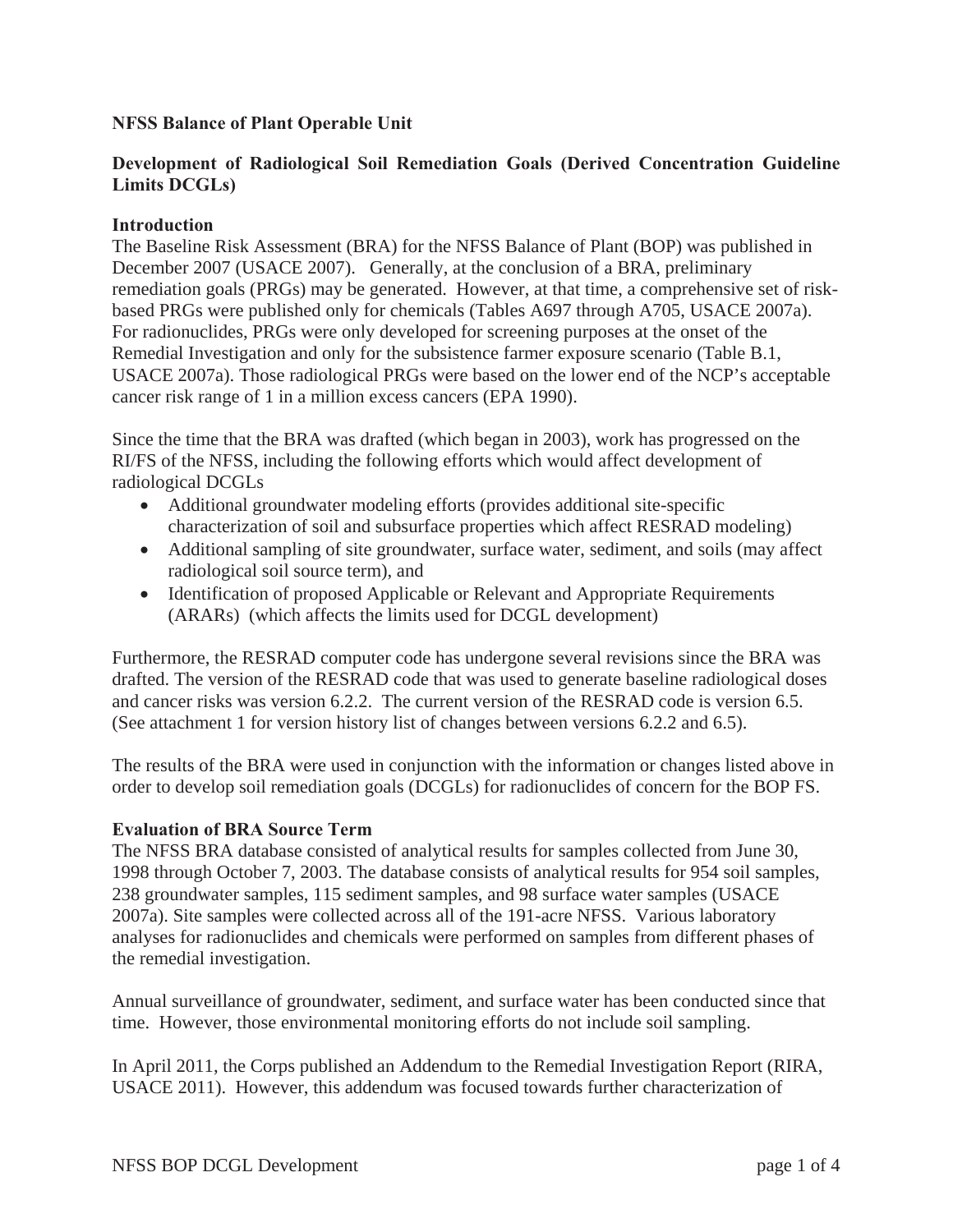various groundwater impacts, and no new soil samples were obtained as part of the development of the RIRA.

In November and December 2012, an additional 109 soil samples were obtained in an effort to characterize the source term for specified areas of uranium contamination in the groundwater (USACE 2013a). Those soil samples did not reveal any significantly elevated radionuclides in the soil.

Therefore, the radiological soil source term does not need to be revised based on what was used in the BRA.

## **Identification of ARARs**

Applicable or Relevant and Appropriate Guidelines are used to guide remedial action objectives and identification of remedial action alternatives at the site. USACE is identifying the *Criteria Relating to the Operations of Uranium Mills and the Disposition of Tailings or Wastes Produced by the Extraction or Concentration of Source Material from Ores Processed Primarily for their Source Material Content*, 10 CFR 40 Appendix A, as a potential ARAR for the Interim Waste Contaminant Structure (IWCS) IWCS Operable Unit (OU) (USACE 2013b).

10 CFR Part 40, Appendix A, Criterion 6(6) provides a means to derive cleanup goals for radionuclides other than radium. As per 40 CFR Part 192, radium is limited to 5 pCi/g in the top 15 cm of soil. 10 CFR Part 40, Appendix A, Criterion 6(6) requires that if other radionuclides are present, their cleanup goals are the concentration of the radionuclide that would produce the same dose as 5 pCi/g of radium in the top 15 cm. This dose for radium is called the 'benchmark' dose. The cleanup goals for radionuclides other than radium must also be As Low As Reasonably Achievable (ALARA). 10 CFR Part 40, Appendix A, Criterion 6(6) also states if more than one residual radionuclide is present in the same 100-square-meter area, the sum of the ratios (SOR) shall not exceed "1" (unity).

## **Reasonable Future Land Use**

Based on current ownership of the site and the adjacent land use, the reasonable future land use for the NFSS BOP would be either restricted access, or industrial/commercial use, with or without redevelopment, depending on final disposition of the wastes under the IWCS. To be conservative, redevelopment under an industrial land use is considered because this would entail some type of construction at the site. The protection of a construction worker from unacceptable radiological exposures would drive soil cleanup goals lower (for radionuclides other than radium-226 and thorium-230) than the cleanup goals that may be developed for a restricted access land use for these other radionuclides.

# **Identification of Radionuclides of Concern**

In the BRA, Table 3.25 lists the ROPCs that are ROCs by medium and receptor, where an ROC is any ROPC with a cancer risk of at least 1 in 100,000 when the total risk from exposure to all ROPCs combined is equal to or greater than 1 in 10,000. The identification of ROCs depends on the receptor (critical group) utilized for cleanup goal development. Table 3.25 indicates that for the construction worker, the following radionuclides would be considered radionuclides of concern: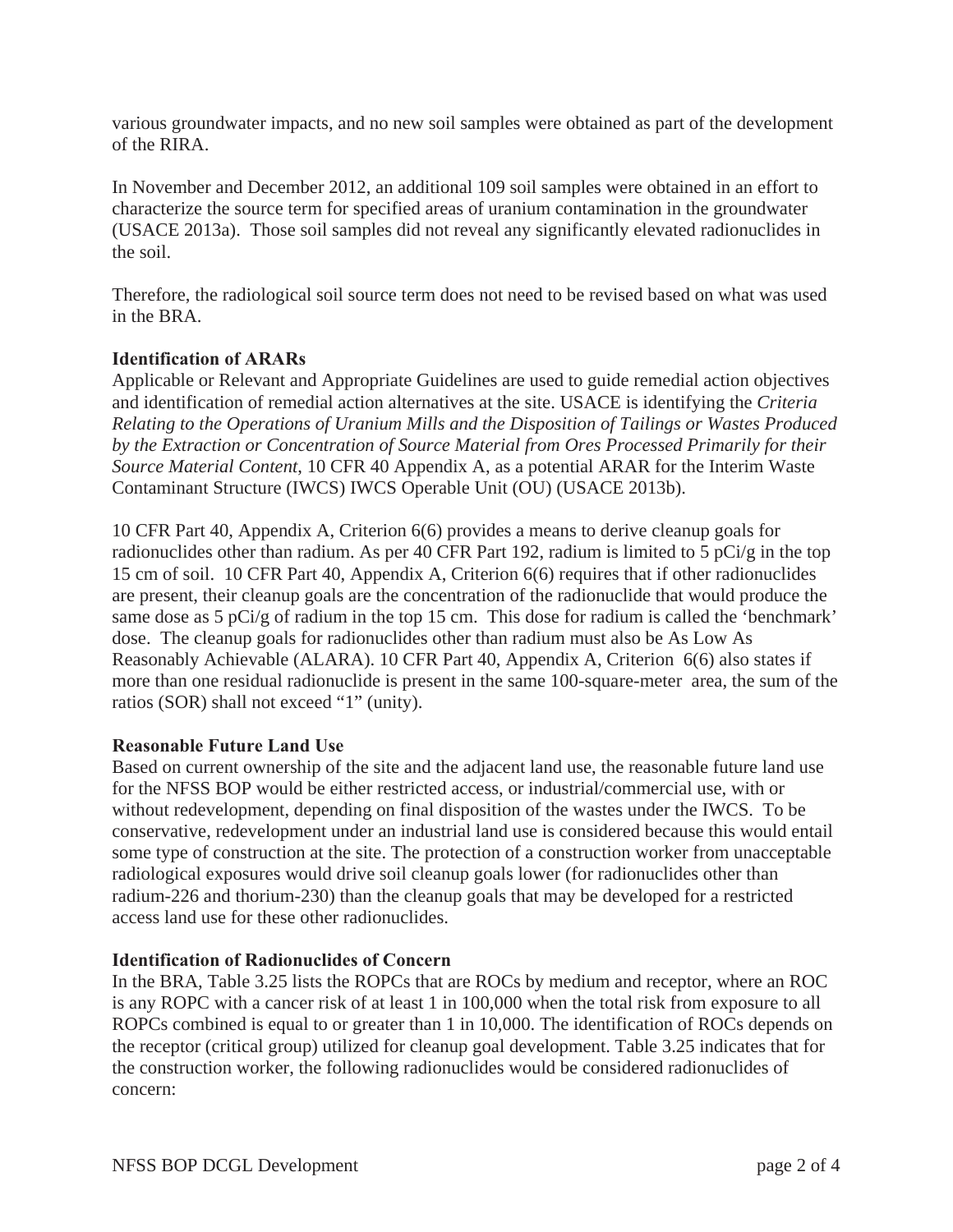- Actinium-227 (Ac-227)
- Protactinium-231 (Pa-231)
- Lead-210 (Pb-210)
- Radium-226 (Ra-226)
- Thorium-230 (Th-230)
- Uranium-234 (U-234)
- Uranium-235 (U-235)
- $\bullet$  Uranium-238 (U-238)

Although Pb-210 is listed as an ROC, and it could be considered to be present in equilibrium with it parent Ra-226, a separate DCGL will not be developed for Pb-210. This is because it has never been measured at the site, and laboratory analysis for this radionuclide is not commonly performed. One way to account for its presence would be to add its dose to the dose of its parent Ra-226. However, this was not done for the NFSS BOP because the dose contribution from Pb-210 is orders of magnitude smaller than the Ra-226 dose. Furthermore, adding the Pb-210 dose contribution to the Ra-226 dose would increase the benchmark dose used to calculate cleanup goals under 10 CFR 40 Appendix A Criterion 6(6), which would result in larger DCGLs for other radionuclides (i.e., it would not be conservative).

## **Derived Concentration Guideline Limits (DCGLs)**

Derived concentration guideline limits (DCGLs) were developed for the ROCs listed above, using the construction worker as the critical group and the benchmark dose (as per 10 CFR 40 Appendix A Criterion 6(6)) as the dose limit. The RESRAD input parameters used in the BRA for the construction worker were reviewed and updated as noted in Table 1, mainly by using the additional soil and subsurface characterization that occurred as part of the groundwater modeling (USACE 2007b). The resulting RESRAD run was examined for the times of peak dose (for total dose and doses from individual radionuclides) and dose-to-source ratios at those times were extracted from the RESRAD output into an excel file. The minimum DCGL (at time of peak dose per individual nuclide) was chosen as the DCGL for the FS.

To simplify the presentation of DCGLs as well as the resulting sampling and analysis that would be needed to plan for and verify remediation, a combined total uranium DCGL was calculated, and then the U-238 concentration was determined which could be used as a surrogate for the total uranium DCGL. This was done by combining the DCGLs for the uranium isotopes (U-234, U-235, and U-238) according to the ratio in which they occur naturally (1:0.046:1). Results for U-238 can then be used to substitute for total uranium by multiplying the total U DCGL by 0.489. In addition, the dose contributions from Ac-227 and Pa-231 were added to their parent radionuclide U-235 in order to allow these daughter nuclides to be accounted in the overall benchmark dose and DCGL, without necessitating that these nuclides be measured and evaluated in the SOR calculation to show benchmark dose compliance during remediation.

Therefore, only the DCGLs for Ra-226, Th-230, and U-238 will be used in the SOR calculation.

# The DCGLs are

- $\bullet$  5 pCi/g Ra-226
- $\bullet$  18 pCi/g Th-230
- $\bullet$  115 pCi/g U-238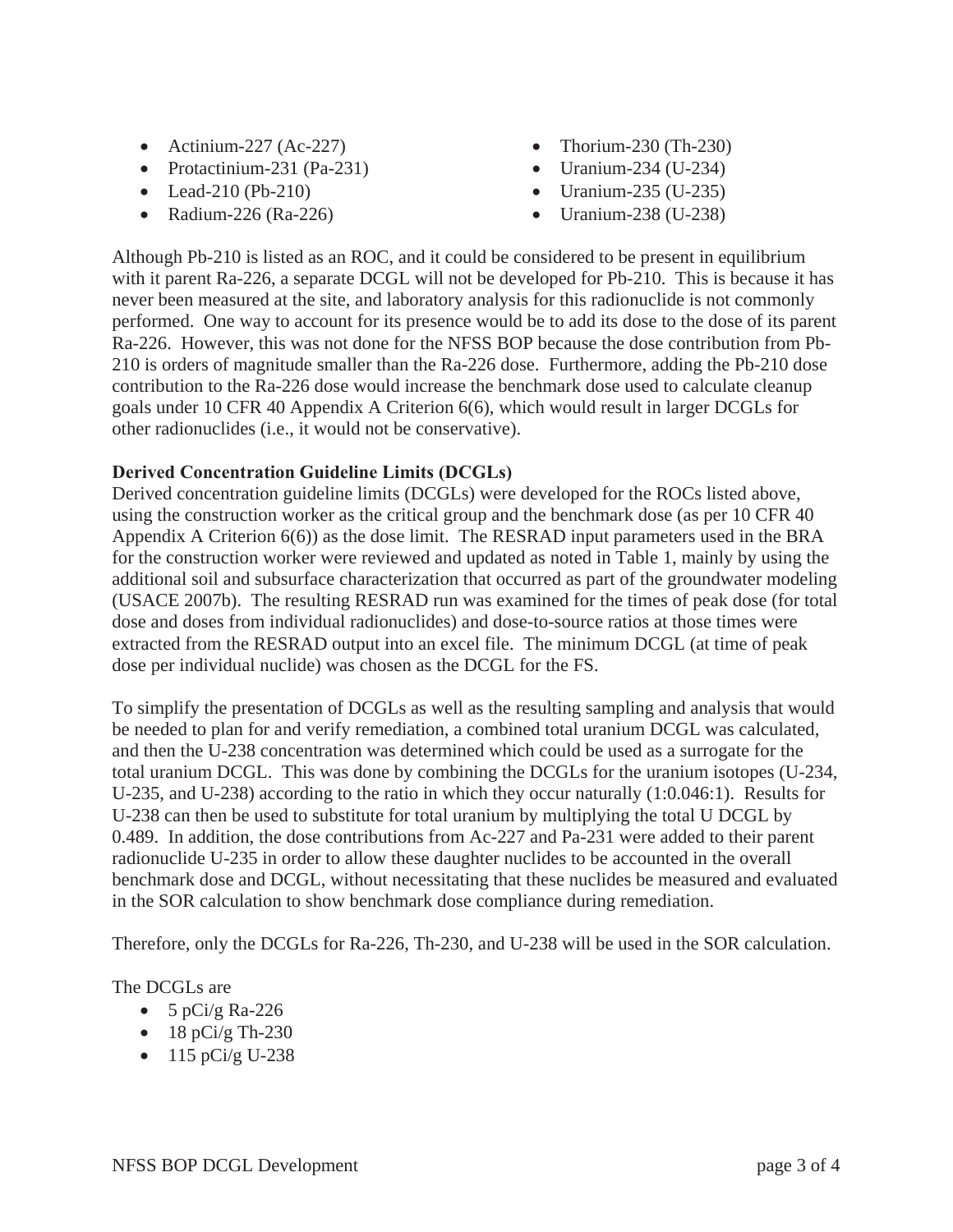# **References**

EPA 1990 (1994), *National Oil and Hazardous Substances Pollution Contingency Plan; Final Rule (40 CFR Part 300)*, Federal Register, 55 (46):8666-8865 (March 8); http://ecfr.gpoaccess.gov/cgi/t/text/textidx?c=ecfr&tpl=/ecfrbrowse/Title40/40cfr300\_main\_02.t pl

USACE 2007a, *Baseline Risk Assessment for the Niagara Falls Storage Site*, prepared by Sciences Applications International Corporation for the Buffalo District

USACE 2007b, *Groundwater Flow and Contaminant Transport Modeling, Niagara Falls Storage Site,* prepared by HydroGeoLogic for the Buffalo District

USACE 2011, *Remedial Investigation Report Addendum Niagara Falls Storage Site, prepared by Sciences Applications International Corporation for the Buffalo District* 

USACE 2013a, *Balance of Plant Operable Unit Field Investigation Niagara Falls Storage Site*, Lewiston NY, prepared by URS Group Inc. for the Buffalo District

USACE 2013b*, Applicable or Relevant and Appropriate Requirements for the Interim Waste Contaminant Structure Feasibility Study Technical Memorandum*, *Niagara Falls Storage Site* prepared by Sciences Applications International Corporation for the Buffalo District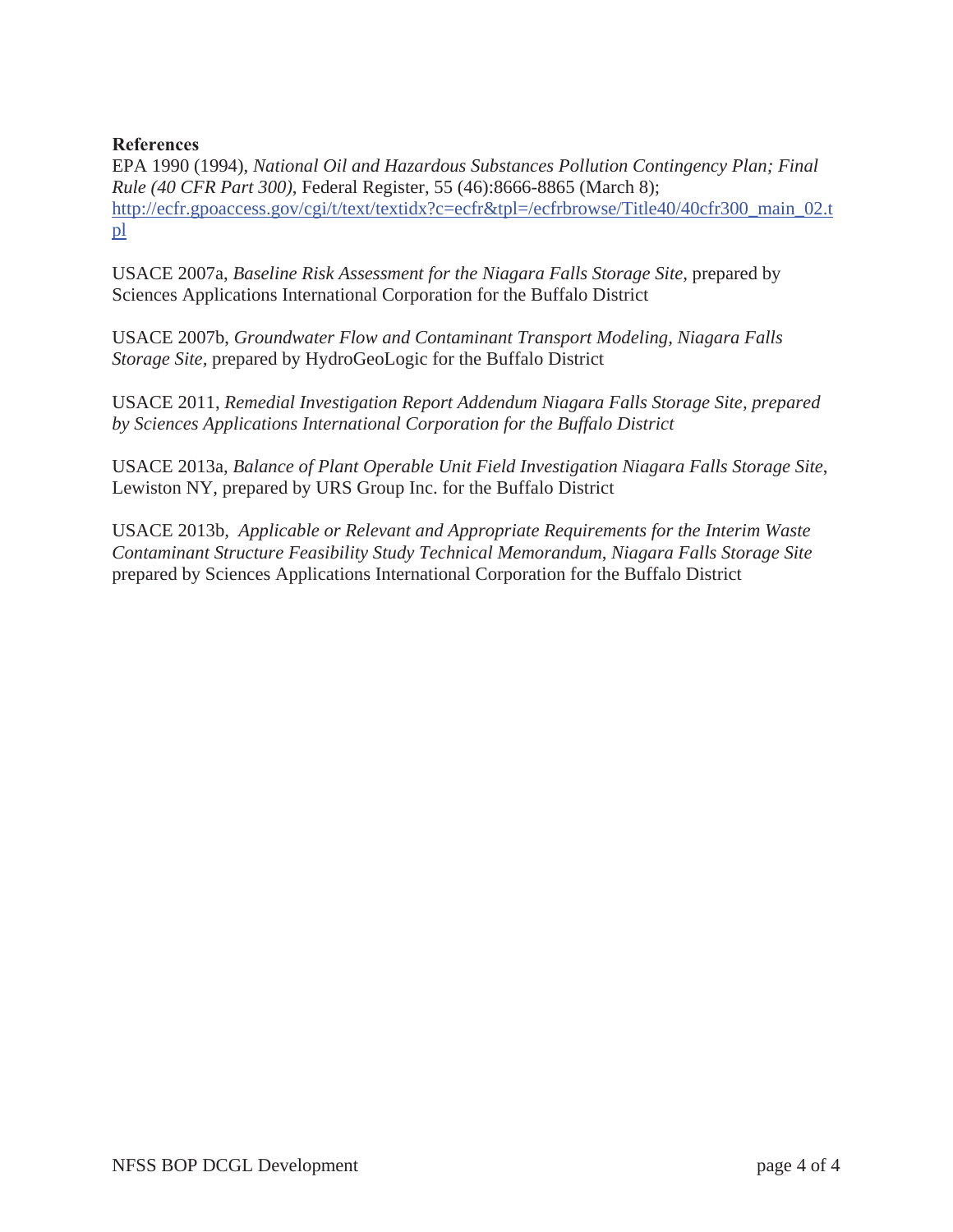# **Attachment 1: RESRAD Version History**

# RESRAD 6.5 (10/30/09):

- C-14 gaseous and particulate contributions to dose and risk available
- Partially or fully submerged contaminated zone now treated
- Choice between ICRP60 or FGR12 for External dose factors added
- 64-bit and Vista computers now supported

# RESRAD 6.4 (12/20/07):

- Added ICRP 72 age-dependent DCFs
- Improved data storage and retrieval, user specified directories.
- User specified ground DCF's now possible.
- C-14 inhalation dose and risk improved.

# RESRAD 6.3 (8/25/05):

- Added ICRP-38 radionuclides
- Allow variable half-life cutoff
- DCF Editor is now common between RESRAD and RESRAD-BUILD

# RESRAD 6.22 (2/6/04):

• Added Tl-206 and Bi-210m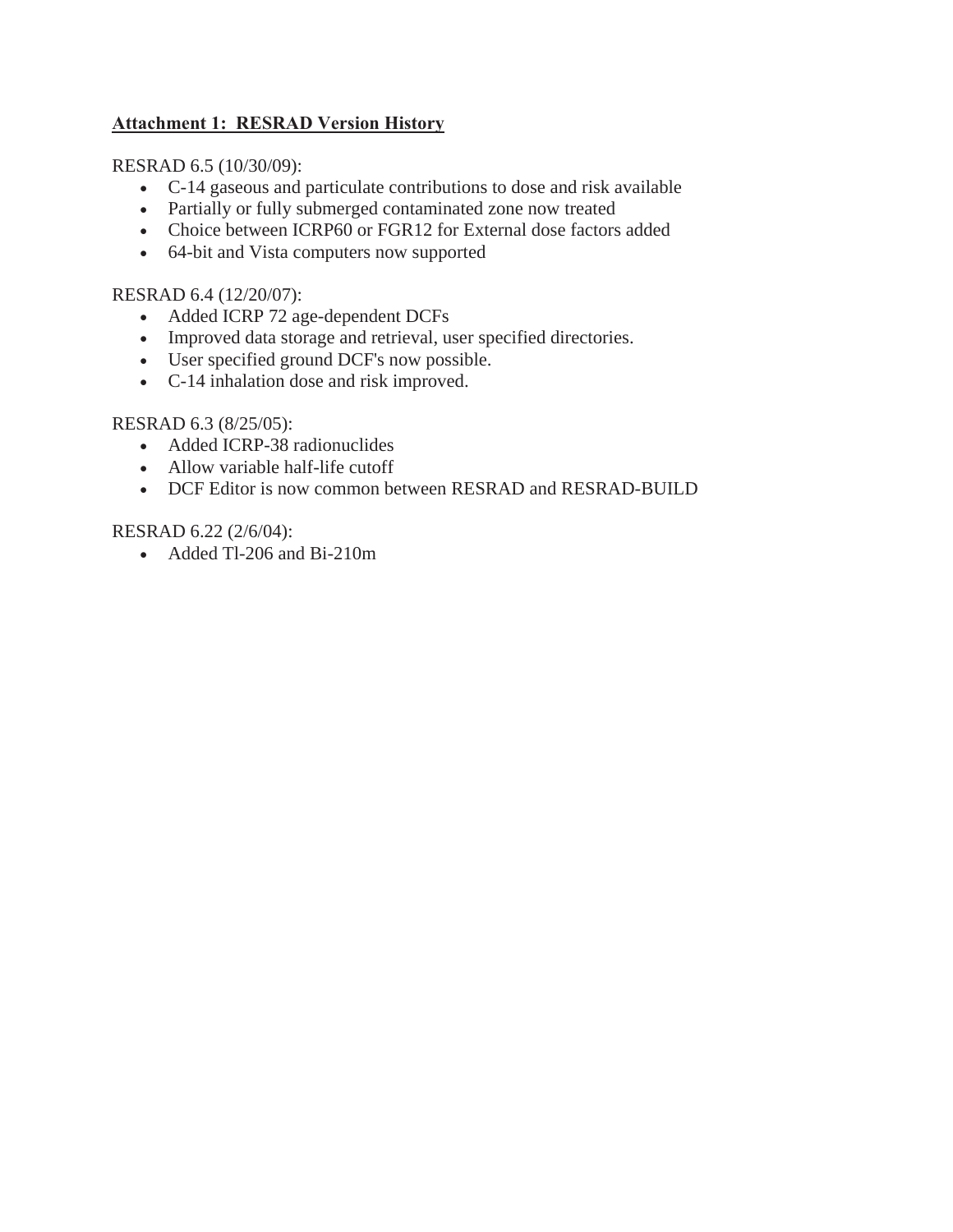**Attachment 2: RESRAD Summary Report for Construction Worker (surface soil)**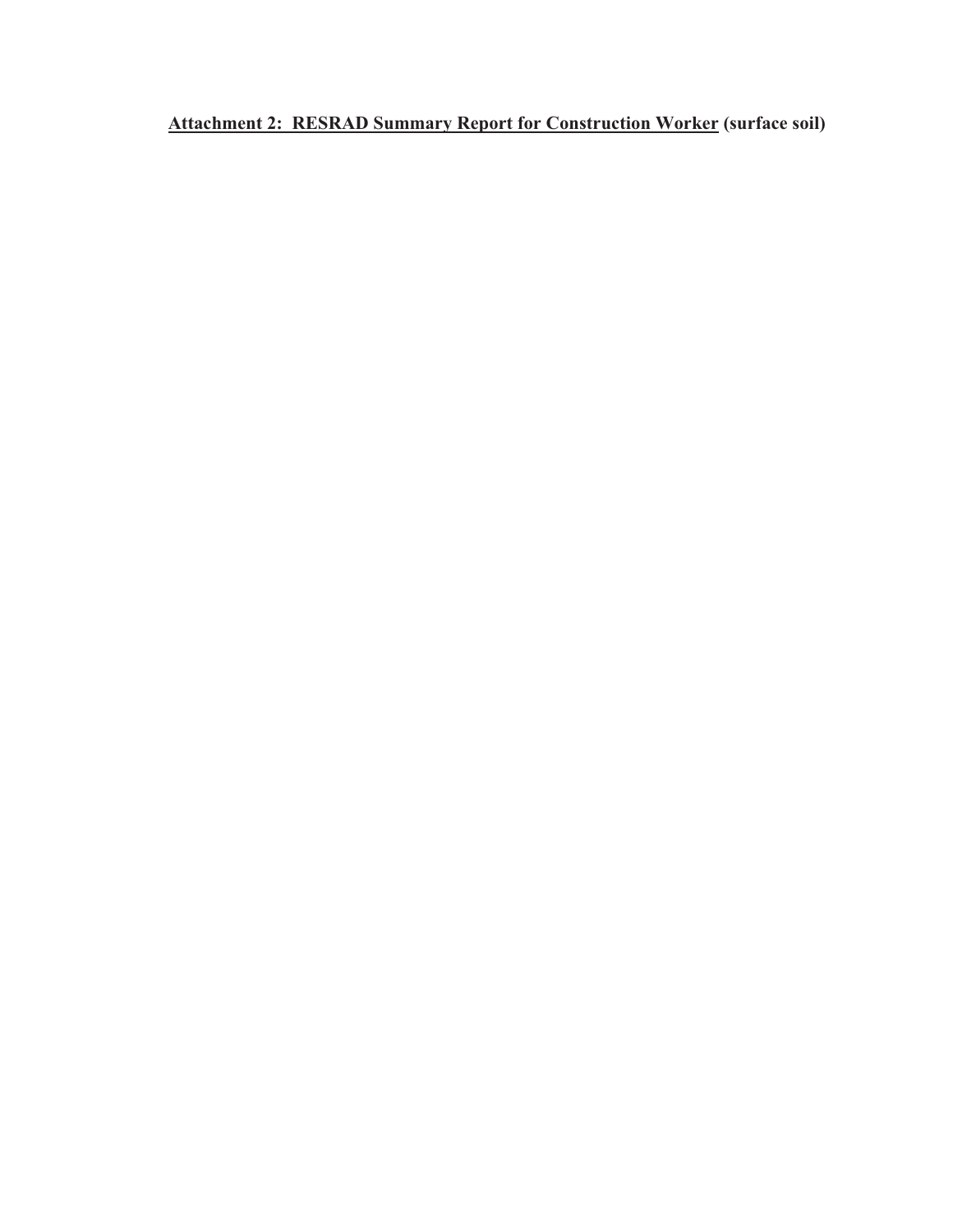Summary : NFSS FS BOP Construction Worker for DCGLs

¶¶¶¶¶¶¶¶¶¶¶¶¶¶¶¶¶

File : C:\RESRAD\_FAMILY\RESRAD\6.5\USERFILES\NFSS\_BOP\_CONSTRUCTION.RAD

Table of Contents

Part I: Mixture Sums and Single Radionuclide Guidelines ÁÁÁÁÁÁÁÁÁÁÁÁÁÁÁÁÁÁÁÁÁÁÁÁÁÁÁÁÁÁÁÁÁÁÁÁÁÁÁÁÁÁÁÁÁÁÁÁÁÁÁÁÁÁÁ

| Dose Conversion Factor (and Related) Parameter Summary | $\overline{c}$ |
|--------------------------------------------------------|----------------|
| Site-Specific Parameter Summary                        | 5              |
| Summary of Pathway Selections                          | 10             |
| Contaminated Zone and Total Dose Summary               | 11             |
| Total Dose Components                                  |                |
|                                                        | 12             |
|                                                        | 13             |
|                                                        | 14             |
|                                                        | 15             |
|                                                        | 16             |
|                                                        | 17             |
|                                                        | 18             |
|                                                        | 19             |
|                                                        | 20             |
|                                                        | 21             |
| Dose/Source Ratios Summed Over All Pathways            | 22             |
| Single Radionuclide Soil Guidelines                    | 23             |
| Dose Per Nuclide Summed Over All Pathways              | 24             |
| Soil Concentration Per Nuclide                         | 25             |
|                                                        |                |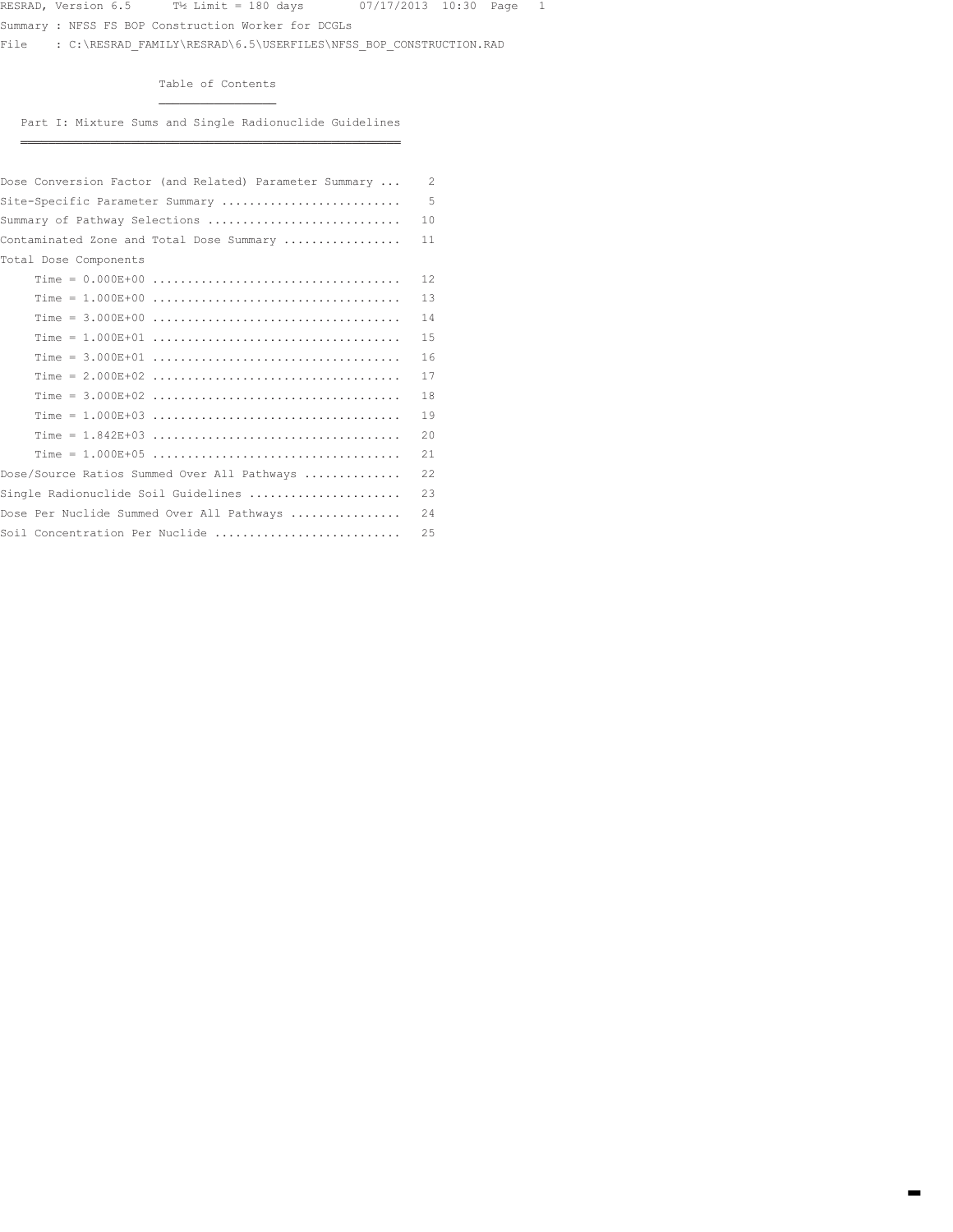Summary : NFSS FS BOP Construction Worker for DCGLs

File : C:\RESRAD\_FAMILY\RESRAD\6.5\USERFILES\NFSS\_BOP\_CONSTRUCTION.RAD

## Dose Conversion Factor (and Related) Parameter Summary Dose Library: FGR 12 & FGR 11

|       |                                                          | Current                       | Base                                 | Parameter         |
|-------|----------------------------------------------------------|-------------------------------|--------------------------------------|-------------------|
| Menu  | Parameter                                                | Value#                        | $Case*$                              | Name              |
|       |                                                          |                               |                                      |                   |
| A-1   | DCF's for external ground radiation, $(mrem/yr)/(pci/q)$ |                               |                                      |                   |
| A-1   | $Ac-227$<br>(Source: FGR 12)                             |                               | 4.951E-04   4.951E-04   DCF1(        | 1)                |
| A-1   | At-218<br>(Source: FGR 12)                               |                               | $5.847E-03$   5.847E-03              | DCF1(<br>2)       |
| A-1   | Bi-210<br>(Source: FGR 12)                               |                               | 3.606E-03   3.606E-03   DCF1(        | 3)                |
| A-1   | $Bi-211$<br>(Source: FGR 12)                             |                               | 2.559E-01   2.559E-01                | DCF1(<br>4)       |
| A-1   | $Bi-214$<br>(Source: FGR 12)                             |                               | 9.808E+00   9.808E+00                | DCF1(<br>5)       |
| A-1   | $Fr-223$<br>(Source: FGR 12)                             |                               | $1.980E-01$   1.980E-01              | DCF1(<br>6)       |
| A-1   | Pa-231<br>(Source: FGR 12)                               |                               | 1.906E-01   1.906E-01                | DCF1(<br>7)       |
| A-1   | $Pa-234$<br>(Source: FGR 12)                             |                               | $1.155E+01$   1.155E+01   DCF1(      | 8)                |
| A-1   | $Pa-234m$<br>(Source: FGR 12)                            |                               | 8.967E-02   8.967E-02                | DCF1 (<br>9)      |
| A-1   | $Pb-210$<br>(Source: FGR 12)                             |                               | $2.447E-03$   2.447E-03              | DCF1 ( 10)        |
| A-1   | $Pb-211$<br>(Source: FGR 12)                             |                               | $3.064E-01$   3.064E-01   DCF1(11)   |                   |
| A-1   | $Pb-214$<br>(Source: FGR 12)                             |                               | $1.341E+00$   1.341E+00   DCF1(12)   |                   |
| A-1   | (Source: FGR 12)<br>$Po-210$                             |                               | $5.231E-05$   $5.231E-05$   DCF1(13) |                   |
| A-1   | Po-211<br>(Source: FGR 12)                               |                               | $4.764E-02$   $4.764E-02$   DCF1(14) |                   |
| A-1   | (Source: FGR 12)<br>Po-214                               |                               | $5.138E-04$   $5.138E-04$   DCF1(15) |                   |
| A-1   | (Source: FGR 12)<br>$Po-215$                             |                               | $1.016E-03$   1.016E-03   DCF1(16)   |                   |
| A-1   | $Po-218$<br>(Source: FGR 12)                             |                               | $5.642E-05$   $5.642E-05$   DCF1(17) |                   |
| A-1   | Ra-223<br>(Source: FGR 12)                               |                               | $6.034E-01$   $6.034E-01$   DCF1(18) |                   |
| A-1   | Ra-226<br>(Source: FGR 12)                               |                               | $3.176E-02$   3.176E-02   DCF1(19)   |                   |
| A-1   | Rn-219<br>(Source: FGR 12)                               |                               | 3.083E-01   3.083E-01   DCF1(20)     |                   |
| A-1   | $Rn-222$<br>(Source: FGR 12)                             |                               | 2.354E-03   2.354E-03   DCF1(21)     |                   |
| A-1   | $Th-227$<br>(Source: FGR 12)                             |                               | $5.212E-01$   $5.212E-01$   DCF1(22) |                   |
| A-1   | $Th-230$<br>(Source: FGR 12)                             |                               | $1.209E-03$   1.209E-03   DCF1(23)   |                   |
| A-1   | Th-231<br>(Source: FGR 12)                               |                               | $3.643E-02$   3.643E-02              | $\vert$ DCF1 (24) |
| A-1   | Th-234<br>(Source: FGR 12)                               |                               | 2.410E-02   2.410E-02   DCF1(25)     |                   |
| A-1   | $T1-207$<br>(Source: FGR 12)                             |                               | 1.980E-02   1.980E-02   DCF1(26)     |                   |
| A-1   | T1-210<br>(Source: no data)                              |                               | $0.000E+00$  -2.000E+00              | DCF1 $(27)$       |
| A-1   | $U - 234$<br>(Source: FGR 12)                            |                               | $4.017E-04$   $4.017E-04$   DCF1(28) |                   |
| A-1   | $U - 235$<br>(Source: FGR 12)                            |                               | 7.211E-01   7.211E-01   DCF1(29)     |                   |
| A-1   | $U - 238$<br>(Source: FGR 12)                            |                               | $1.031E-04$   1.031E-04   DCF1(30)   |                   |
| B-1   | Dose conversion factors for inhalation, mrem/pCi:        |                               |                                      |                   |
| $B-1$ | $Ac-227+D$                                               |                               | 6.724E+00   6.700E+00   DCF2(        | 1)                |
| B-1   | $Pa-231$                                                 |                               | 1.280E+00   1.280E+00   DCF2(        | 2)                |
| $B-1$ | $Pb-210+D$                                               |                               | 2.320E-02   1.360E-02   DCF2(        | 3)                |
| $B-1$ | Ra-226+D                                                 | 8.594E-03   8.580E-03   DCF2( |                                      | 4)                |
| $B-1$ | $Th-230$                                                 |                               | 3.260E-01   3.260E-01   DCF2(        | 5)                |
| B-1   | $U - 234$                                                |                               | $1.320E-01$   $1.320E-01$   DCF2(    | 6)                |
| B-1   | $U-235+D$                                                |                               | 1.230E-01   1.230E-01   DCF2(        | 7)                |
| $B-1$ | $U - 238$                                                |                               | $1.180E-01$   $1.180E-01$   DCF2(    | 8)                |
| $B-1$ | $U-238+D$                                                |                               | 1.180E-01   1.180E-01   DCF2(        | 9)                |
|       |                                                          |                               |                                      |                   |
| $D-1$ | Dose conversion factors for ingestion, mrem/pCi:         |                               |                                      |                   |
| $D-1$ | $Ac-227+D$                                               |                               | $1.480E-02$   1.410E-02   DCF3(      | 1)                |
| D-1   | $Pa-231$                                                 |                               | $1.060E-02$   $1.060E-02$   DCF3(    | 2)                |
| $D-1$ | $Pb-210+D$                                               |                               | 7.276E-03   5.370E-03   DCF3(        | 3)                |
| $D-1$ | Ra-226+D                                                 |                               | $1.321E-03$   $1.320E-03$   DCF3(    | 4)                |
| $D-1$ | $Th-230$                                                 |                               | 5.480E-04   5.480E-04   DCF3(        | 5)                |
| D-1   | $U - 234$                                                |                               | $2.830E-04$   2.830E-04   DCF3(6)    |                   |
|       |                                                          |                               |                                      |                   |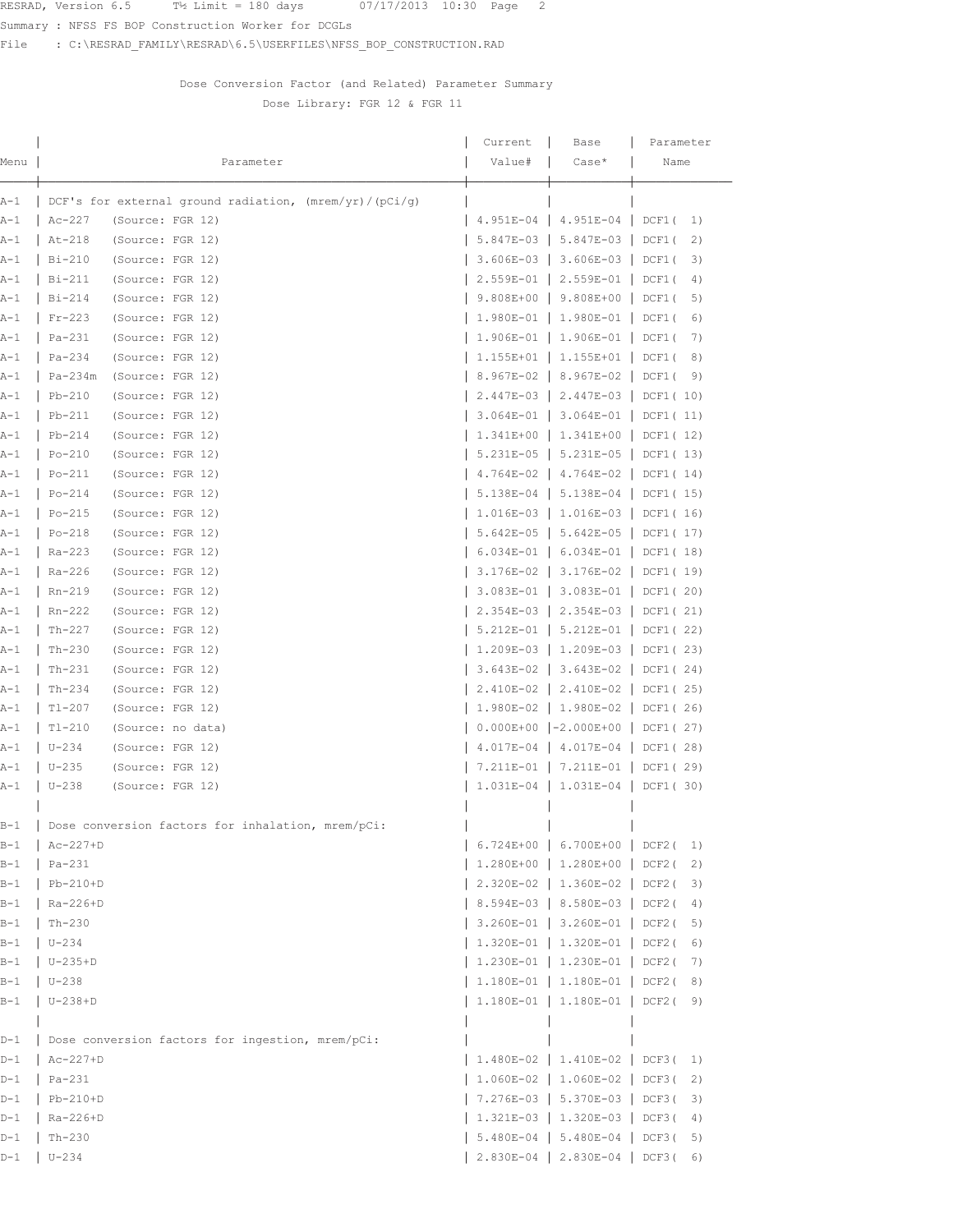Summary : NFSS FS BOP Construction Worker for DCGLs

File : C:\RESRAD\_FAMILY\RESRAD\6.5\USERFILES\NFSS\_BOP\_CONSTRUCTION.RAD

## Dose Conversion Factor (and Related) Parameter Summary (continued) Dose Library: FGR 12 & FGR 11

| Menu         |                   | Parameter                                         | Current<br>Value#       | Base<br>$Case*$           | Parameter<br>Name                                             |
|--------------|-------------------|---------------------------------------------------|-------------------------|---------------------------|---------------------------------------------------------------|
|              |                   |                                                   |                         |                           |                                                               |
| D-1          | $U-235+D$         |                                                   | 2.673E-04               | 2.660E-04                 | DCF3(<br>7)                                                   |
| $D-1$        | $U - 238$         |                                                   | 2.550E-04               | $2.550E - 04$             | DCF3(<br>8)                                                   |
| D-1          | $U-238+D$         |                                                   | $2.687E - 04$           | 2.550E-04                 | DCF3(<br>9)                                                   |
| $D - 34$     |                   | Food transfer factors:                            |                         |                           |                                                               |
| $D - 34$     | $Ac-227+D$        | plant/soil concentration ratio, dimensionless     |                         | 2.500E-03   2.500E-03     | RTF (<br>1, 1)                                                |
| $D - 34$     | $Ac-227+D$        | , beef/livestock-intake ratio, (pCi/kg)/(pCi/d)   | 2.000E-05               | 2.000E-05                 | RTF (<br>1, 2)                                                |
| $D - 34$     | $Ac-227+D$        | , milk/livestock-intake ratio, $(pCi/L)/(pCi/d)$  | $2.000E-05$             | 2.000E-05                 | RTF (<br>1, 3)                                                |
| $D-34$       |                   |                                                   |                         |                           |                                                               |
| $D-34$       | Pa-231            | , plant/soil concentration ratio, dimensionless   | $1.000E-02$   1.000E-02 |                           | RTF (<br>2, 1)                                                |
| D-34         | $Pa-231$          | , beef/livestock-intake ratio, $(pCi/kg)/(pCi/d)$ |                         | $5.000E-03$   $5.000E-03$ | RTF (<br>2, 2)                                                |
| D-34<br>D-34 | $Pa-231$          | , milk/livestock-intake ratio, (pCi/L)/(pCi/d)    | $5.000E-06$             | 5.000E-06                 | RTF (<br>2, 3)                                                |
| D-34         | $Pb-210+D$        | , plant/soil concentration ratio, dimensionless   | 1.000E-02               | 1.000E-02                 | RTF (<br>3, 1)                                                |
| $D - 34$     | $Pb-210+D$        | , beef/livestock-intake ratio, $(pCi/kg)/(pCi/d)$ | $8.000E - 04$           | 8.000E-04                 | RTF (<br>3, 2)                                                |
| $D - 34$     | $Pb-210+D$        | , milk/livestock-intake ratio, (pCi/L)/(pCi/d)    | $3.000E-04$             | 3.000E-04                 | RTF (<br>3, 3)                                                |
| $D-34$       |                   |                                                   |                         |                           |                                                               |
| $D - 34$     | Ra-226+D          | , plant/soil concentration ratio, dimensionless   | 4.000E-02               | 4.000E-02                 | RTF (<br>4, 1)                                                |
| $D - 34$     | Ra-226+D          | , beef/livestock-intake ratio, $(pCi/kg)/(pCi/d)$ | $1.000E-03$             | 1.000E-03                 | RTF (<br>4, 2)                                                |
| D-34         | $Ra-226+D$        | , milk/livestock-intake ratio, (pCi/L)/(pCi/d)    | $1.000E-03$             | 1.000E-03                 | RTF (<br>4, 3)                                                |
| D-34         |                   |                                                   |                         |                           |                                                               |
| D-34         | $Th-230$          | , plant/soil concentration ratio, dimensionless   |                         | $1.000E-03$   1.000E-03   | 5, 1)<br>RTF (                                                |
| $D - 34$     | $Th-230$          | , beef/livestock-intake ratio, (pCi/kg)/(pCi/d)   | 1.000E-04               | 1.000E-04                 | RTF (<br>5, 2)                                                |
| $D - 34$     | $Th-230$          | , milk/livestock-intake ratio, (pCi/L)/(pCi/d)    | 5.000E-06               | 5.000E-06                 | RTF (<br>5, 3)                                                |
| D-34         |                   |                                                   |                         |                           |                                                               |
| $D-34$       | $U - 234$         | , plant/soil concentration ratio, dimensionless   | $2.500E-03$             | 2.500E-03                 | RTF (<br>6, 1)                                                |
| $D - 34$     | $U - 234$         | , beef/livestock-intake ratio, $(pCi/kg)/(pCi/d)$ | $3.400E-04$             | 3.400E-04                 | RTF (<br>6, 2)                                                |
| $D - 34$     | $U - 234$         | , milk/livestock-intake ratio, (pCi/L)/(pCi/d)    | $6.000E - 04$           | 6.000E-04                 | RTF (<br>6, 3)                                                |
| $D-34$       |                   |                                                   |                         |                           |                                                               |
| D-34         | $U-235+D$         | , plant/soil concentration ratio, dimensionless   | $2.500E-03$             | 2.500E-03                 | 7, 1)<br>RTF (                                                |
| D-34         | $U-235+D$         | , beef/livestock-intake ratio, $(pCi/kg)/(pCi/d)$ | $3.400E - 04$           | 3.400E-04                 | RTF (<br>7, 2)                                                |
| D-34<br>D-34 | $U-235+D$         | , milk/livestock-intake ratio, (pCi/L)/(pCi/d)    | $6.000E - 04$           | 6.000E-04                 | RTF (<br>7, 3)                                                |
| $D-34$       | $U - 238$         | , plant/soil concentration ratio, dimensionless   |                         | 2.500E-03   2.500E-03     | RTF (<br>8, 1)                                                |
| $D - 34$     | $U - 238$         | , beef/livestock-intake ratio, $(pCi/kg)/(pCi/d)$ |                         | $3.400E-04$   3.400E-04   | RTF (<br>8, 2)                                                |
| $D-34$       | $U - 238$         | , milk/livestock-intake ratio, (pCi/L)/(pCi/d)    |                         | $6.000E-04$   6.000E-04   | RTF (<br>8, 3)                                                |
| $D-34$       |                   |                                                   |                         |                           |                                                               |
| $D-34$       | $U-238+D$         | , plant/soil concentration ratio, dimensionless   |                         | 2.500E-03   2.500E-03     | 9, 1)<br>RTF (                                                |
| $D - 34$     | $U-238+D$         | , beef/livestock-intake ratio, (pCi/kg)/(pCi/d)   |                         | 3.400E-04   3.400E-04     | RTF (<br>9, 2)                                                |
| $D - 34$     | $U-238+D$         | , milk/livestock-intake ratio, (pCi/L)/(pCi/d)    |                         | $6.000E-04$   6.000E-04   | RTF (<br>9, 3)                                                |
|              |                   |                                                   |                         |                           |                                                               |
| $D-5$        |                   | Bioaccumulation factors, fresh water, L/kg:       |                         |                           |                                                               |
| $D-5$        | $Ac-227+D$ , fish |                                                   |                         |                           | $1.500E+01$   1.500E+01   BIOFAC( 1,1)                        |
| $D-5$        |                   | Ac-227+D, crustacea and mollusks                  |                         |                           | $1.000E+03$   1.000E+03   BIOFAC( 1,2)                        |
| $D-5$        |                   |                                                   |                         |                           |                                                               |
| $D-5$        | $Pa-231$          | , fish                                            |                         | $1.000E+01$   1.000E+01   | BIOFAC (<br>2, 1)                                             |
| D-5          | $Pa-231$          | , crustacea and mollusks                          |                         | 1.100E+02   1.100E+02     | BIOFAC (<br>2, 2)                                             |
| $D-5$        |                   |                                                   |                         |                           |                                                               |
| $D-5$        | $Pb-210+D$        | , fish                                            |                         | 3.000E+02   3.000E+02     | BIOFAC (<br>3, 1)<br>$1.000E+02$   $1.000E+02$   BIOFAC( 3,2) |
| D-5          |                   | Pb-210+D, crustacea and mollusks                  |                         |                           |                                                               |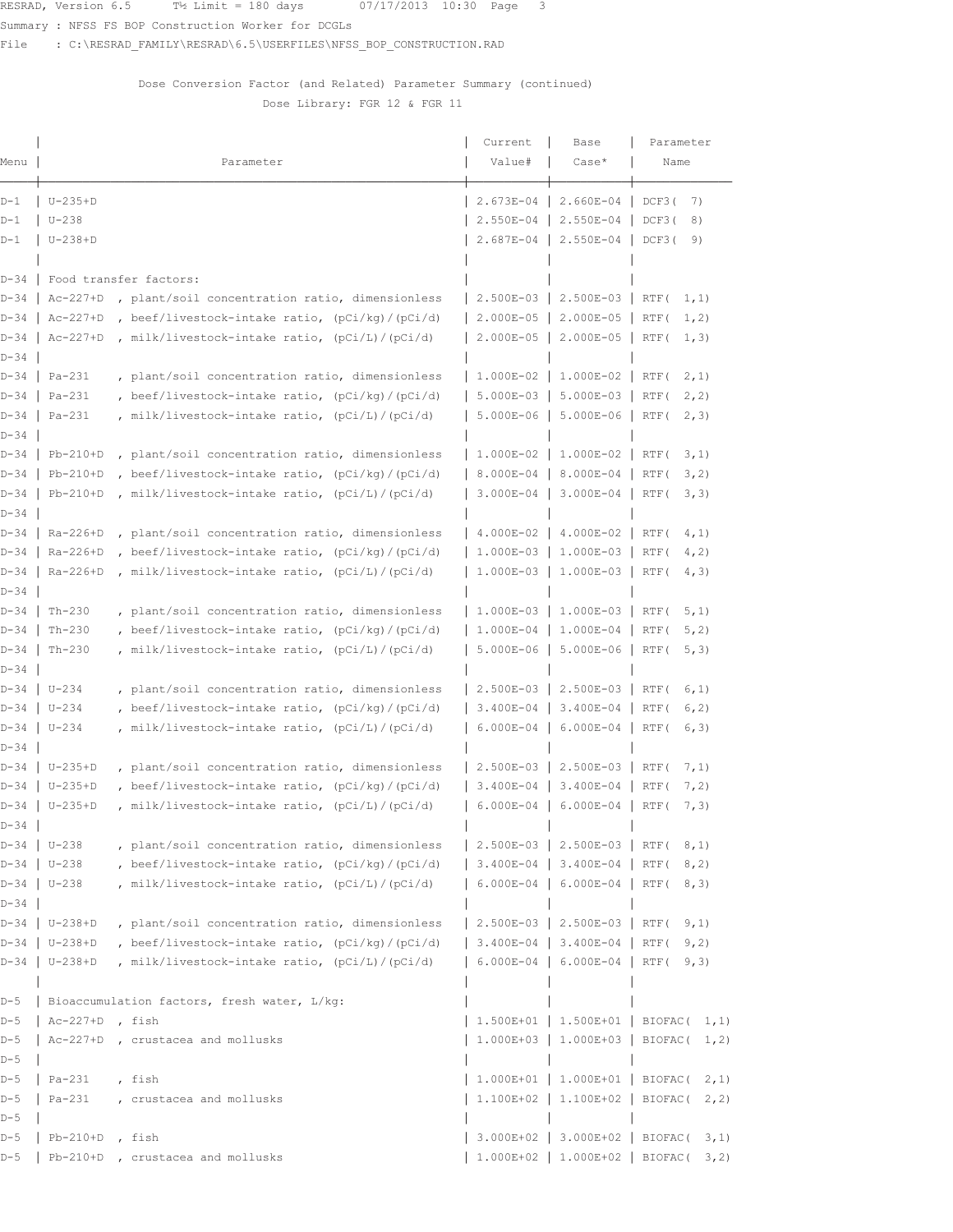Summary : NFSS FS BOP Construction Worker for DCGLs

File : C:\RESRAD\_FAMILY\RESRAD\6.5\USERFILES\NFSS\_BOP\_CONSTRUCTION.RAD

## Dose Conversion Factor (and Related) Parameter Summary (continued) Dose Library: FGR 12 & FGR 11

|       |                   |                                  | Current        | Base                                     | Parameter       |       |
|-------|-------------------|----------------------------------|----------------|------------------------------------------|-----------------|-------|
| Menu  |                   | Parameter                        | Value#   Case* |                                          | Name            |       |
| $D-5$ | $Ra-226+D$ , fish |                                  |                | $5.000E+01$   $5.000E+01$   BIOFAC( 4,1) |                 |       |
| $D-5$ |                   | Ra-226+D, crustacea and mollusks | 2.500E+02      | $2.500E+02$                              | BIOFAC $(4, 2)$ |       |
| $D-5$ |                   |                                  |                |                                          |                 |       |
| $D-5$ | $Th-230$          | , fish                           |                | $1.000E+02$   1.000E+02   BIOFAC( 5,1)   |                 |       |
| $D-5$ | Th-230            | , crustacea and mollusks         |                | 5.000E+02   5.000E+02   BIOFAC(          |                 | 5, 2) |
| $D-5$ |                   |                                  |                |                                          |                 |       |
| $D-5$ | $U - 234$         | , fish                           |                | $1.000E+01$   $1.000E+01$   BIOFAC( 6,1) |                 |       |
| $D-5$ | $U-234$           | , crustacea and mollusks         |                | 6.000E+01   6.000E+01   BIOFAC( 6,2)     |                 |       |
| $D-5$ |                   |                                  |                |                                          |                 |       |
| $D-5$ | U-235+D           | , fish                           |                | $1.000E+01$   1.000E+01   BIOFAC( 7,1)   |                 |       |
| $D-5$ | U-235+D           | , crustacea and mollusks         |                | 6.000E+01   6.000E+01   BIOFAC( 7,2)     |                 |       |
| $D-5$ |                   |                                  |                |                                          |                 |       |
| $D-5$ | U-238             | , fish                           |                | $1.000E+01$   $1.000E+01$   BIOFAC( 8,1) |                 |       |
| $D-5$ | $U-238$           | , crustacea and mollusks         |                | 6.000E+01   6.000E+01   BIOFAC( 8,2)     |                 |       |
| $D-5$ |                   |                                  |                |                                          |                 |       |
| $D-5$ | $U-238+D$         | , fish                           |                | $1.000E+01$   1.000E+01   BIOFAC( 9,1)   |                 |       |
| $D-5$ | $U-238+D$         | , crustacea and mollusks         |                | $6.000E+01$   $6.000E+01$   BIOFAC(      |                 | 9, 2) |

#For DCF1(xxx) only, factors are for infinite depth & area. See ETFG table in Ground Pathway of Detailed Report. \*Base Case means Default. Lib w/o Associate Nuclide contributions.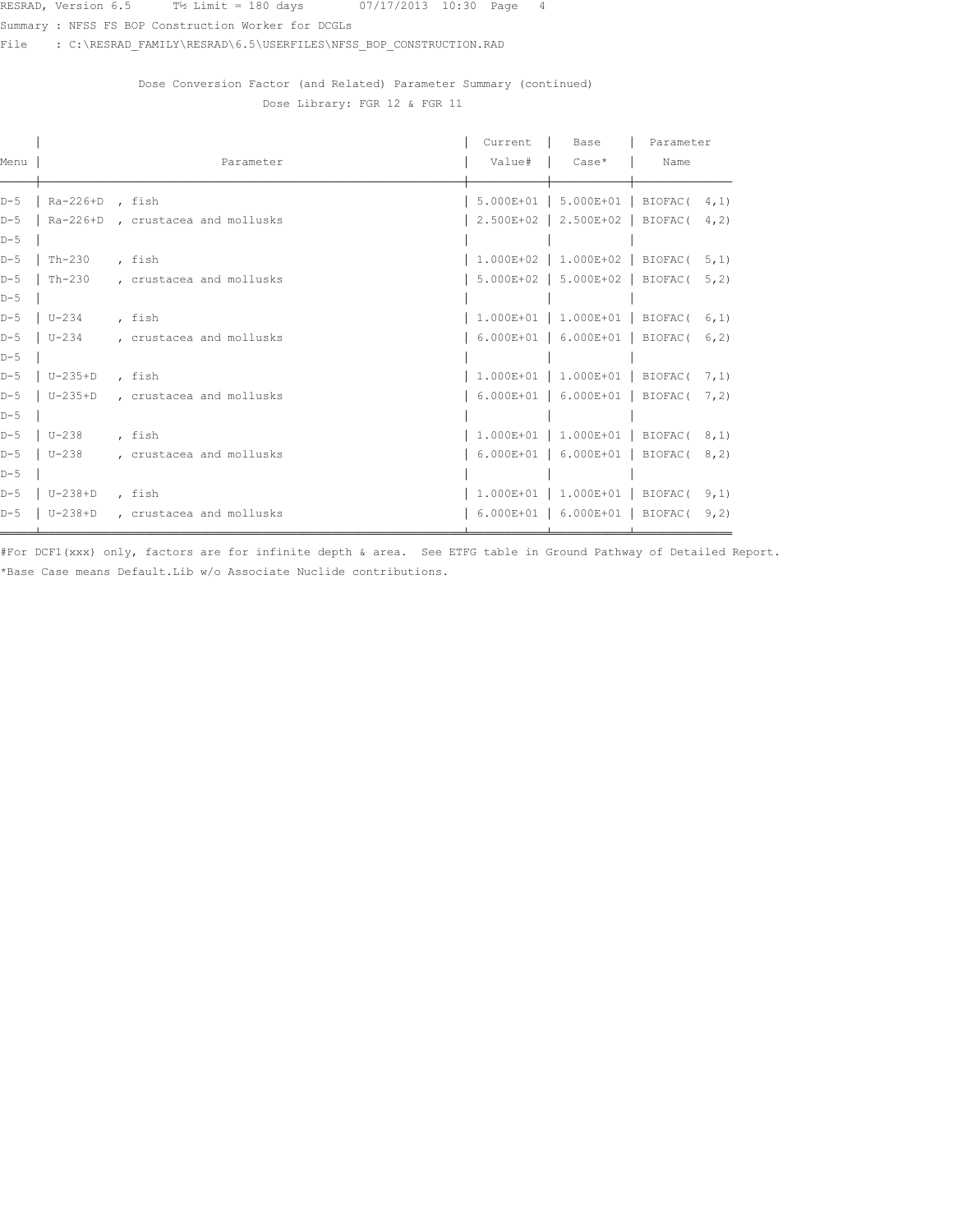Summary : NFSS FS BOP Construction Worker for DCGLs

File : C:\RESRAD\_FAMILY\RESRAD\6.5\USERFILES\NFSS\_BOP\_CONSTRUCTION.RAD

## Site-Specific Parameter Summary

|              |                                                                    | User                   |               | Used by RESRAD                 | Parameter          |
|--------------|--------------------------------------------------------------------|------------------------|---------------|--------------------------------|--------------------|
| Menu         | Parameter                                                          | Input                  | Default       | (If different from user input) | Name               |
| R011         | Area of contaminated zone (m**2)                                   | 1.000E+02              | 1.000E+04     | $---$                          | AREA               |
| R011         | Thickness of contaminated zone (m)                                 | 1.000E+00              | 2.000E+00     | ---                            | THICK0             |
| R011         | Fraction of contamination that is submerged                        | $0.000E + 00$          | $0.000E + 00$ | ---                            | SUBMFRACT          |
| R011         | Length parallel to aquifer flow (m)                                | not used               | 1.000E+02     |                                | LCZPAQ             |
| R011         | Basic radiation dose limit (mrem/yr)                               | 2.500E+01              | 3.000E+01     | $---$                          | <b>BRDL</b>        |
| R011         | Time since placement of material (yr)                              | $0.000E + 00$          | $0.000E + 00$ | $---$                          | TΙ                 |
| R011         | Times for calculations (yr)                                        | 1.000E+00              | 1.000E+00     | $---$                          | T(2)               |
| R011         | Times for calculations (yr)                                        | 3.000E+00              | 3.000E+00     | $---$                          | T(3)               |
| R011         | Times for calculations (yr)                                        | $1.000E + 01$          | 1.000E+01     | $---$                          | T(4)               |
| R011         | Times for calculations (yr)                                        | 3.000E+01              | 3.000E+01     |                                | T(5)               |
| R011         | Times for calculations (yr)                                        | $2.000E + 02$          | 1.000E+02     | $---$                          | T(6)               |
| R011         | Times for calculations (yr)                                        | 3.000E+02              | 3.000E+02     | $---$                          | T(7)               |
| R011         | Times for calculations (yr)                                        | 1.000E+03              | 1.000E+03     | ---                            | T(8)               |
| R011         | Times for calculations (yr)                                        | 1.842E+03              | $0.000E + 00$ | $--$                           | T(9)               |
| R011         |                                                                    | $1.000E + 05$          | $0.000E + 00$ |                                |                    |
|              | Times for calculations (yr)                                        |                        |               |                                | T(10)              |
|              |                                                                    |                        |               |                                |                    |
| R012         | Initial principal radionuclide ( $pCi/q$ ): Ac-227                 | 1.000E+00              | $0.000E + 00$ | $---$                          | S1(1)              |
| R012         | Initial principal radionuclide $(pCi/g)$ :<br>Pa-231               | 1.000E+00              | $0.000E + 00$ |                                | S1(2)              |
| R012         | Initial principal radionuclide $(pCi/g)$ :<br>Pb-210               | 1.000E+00              | $0.000E + 00$ | ---                            | S1(3)              |
| R012         | Initial principal radionuclide $(pCi/q)$ :<br>Ra-226               | 1.000E+00              | $0.000E + 00$ |                                | S1(4)              |
| R012         | Initial principal radionuclide $(pCi/g)$ :<br>$Th-230$             | 1.000E+00              | $0.000E + 00$ |                                | S1(5)              |
| R012         | Initial principal radionuclide $(pCi/q)$ :<br>U-234                | 1.000E+00              | $0.000E + 00$ |                                | S1(6)              |
| R012         | Initial principal radionuclide ( $pCi/g$ ): U-235                  | 1.000E+00              | $0.000E + 00$ | $---$                          | S1(7)              |
| R012         | Initial principal radionuclide ( $pCi/g$ ): U-238                  | 1.000E+00              | $0.000E + 00$ | ---                            | S1(8)              |
| R012         | Concentration in groundwater<br>$(pCi/L): Ac-227$                  | not used               | $0.000E + 00$ | $---$                          | W1(1)              |
| R012         | Concentration in groundwater<br>$(pCi/L): Pa-231$                  | not used               | $0.000E + 00$ |                                | W1(2)              |
| R012         | Concentration in groundwater<br>$(pCi/L): Pb-210$                  | not used               | $0.000E + 00$ | $---$                          | W1(3)              |
| R012         | Concentration in groundwater<br>$(pCi/L): Ra-226$                  | not used               | $0.000E + 00$ | $---$                          | $W1$ (4)           |
| R012         | Concentration in groundwater<br>$(pCi/L): Th-230$                  | not used               | $0.000E + 00$ | $---$                          | $W1$ (5)           |
| R012         | Concentration in groundwater<br>$(pCi/L): U-234$                   | not used               | $0.000E + 00$ | $---$                          | W1(6)              |
| R012         | Concentration in groundwater<br>$(pCi/L): U-235$                   | not used               | $0.000E + 00$ | $---$                          | W1(7)              |
| R012         | Concentration in groundwater<br>$(pCi/L): U-238$                   | not used               | $0.000E + 00$ |                                | W1 ( 8)            |
| R013         | Cover depth (m)                                                    | $0.000E + 00$          | $0.000E + 00$ |                                | COVER0             |
| R013         | Density of cover material (g/cm**3)                                | not used               | 1.500E+00     |                                | DENSCV             |
| R013         | Cover depth erosion rate (m/yr)                                    | not used               | 1.000E-03     | ---                            | <b>VCV</b>         |
| R013         | Density of contaminated zone $(q/cm**3)$                           | 1.200E+00              | 1.500E+00     |                                | DENSCZ             |
| R013         | Contaminated zone erosion rate (m/yr)                              | $6.000E-05$            | 1.000E-03     | $---$                          | VCZ                |
| R013         | Contaminated zone total porosity                                   | $4.500E-01$            | 4.000E-01     | $---$                          | TPCZ               |
| R013         | Contaminated zone field capacity                                   | 3.050E-01              | 2.000E-01     |                                | FCCZ               |
| R013         | Contaminated zone hydraulic conductivity (m/yr)                    | 1.010E+00              | 1.000E+01     | $---$                          | HCCZ               |
|              |                                                                    |                        | 5.300E+00     | ---                            |                    |
| R013<br>R013 | Contaminated zone b parameter<br>Average annual wind speed (m/sec) | 1.040E+01<br>4.500E+00 | 2.000E+00     |                                | <b>BCZ</b><br>WIND |
| R013         |                                                                    |                        | 8.000E+00     | $---$                          |                    |
| R013         | Humidity in air $(g/m**3)$                                         | not used               | 5.000E-01     | $-- -$                         | HUMID              |
|              | Evapotranspiration coefficient                                     | 7.000E-01              |               |                                | <b>EVAPTR</b>      |
| R013         | Precipitation (m/yr)                                               | 8.130E-01              | 1.000E+00     | ---                            | PRECIP             |
| R013         | Irrigation (m/yr)                                                  | 2.000E-01              | 2.000E-01     | ---                            | RI                 |
| R013         | Irrigation mode                                                    | overhead               | overhead      |                                | IDITCH             |
| R013         | Runoff coefficient                                                 | 3.130E-01              | 2.000E-01     | ---                            | RUNOFF             |
| R013         | Watershed area for nearby stream or pond (m**2)                    | not used               | 1.000E+06     | $---$                          | WAREA              |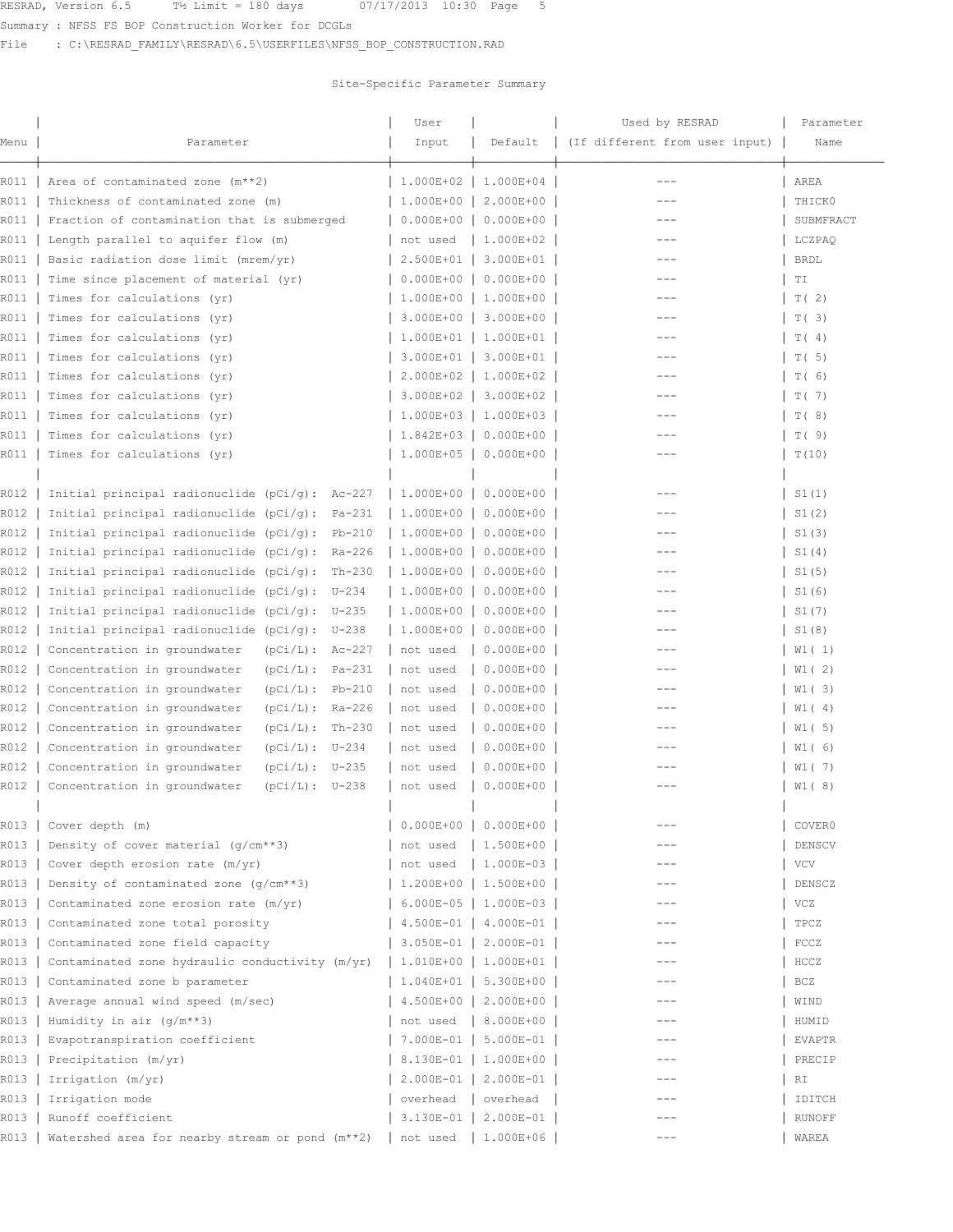Summary : NFSS FS BOP Construction Worker for DCGLs

File : C:\RESRAD\_FAMILY\RESRAD\6.5\USERFILES\NFSS\_BOP\_CONSTRUCTION.RAD

|                |                                                 | User                    |                                                  | Used by RESRAD                 | Parameter                        |  |
|----------------|-------------------------------------------------|-------------------------|--------------------------------------------------|--------------------------------|----------------------------------|--|
| Menu           | Parameter                                       |                         | Default                                          | (If different from user input) | Name                             |  |
|                | R013   Accuracy for water/soil computations     | not used                | 1.000E-03                                        |                                | EPS                              |  |
| R014           | Density of saturated zone $(q/cm**3)$           | not used                | 1.500E+00                                        | $- - -$                        | DENSAQ                           |  |
| R014           | Saturated zone total porosity                   | not used                | 4.000E-01                                        |                                | TPSZ                             |  |
| R014           | Saturated zone effective porosity               | not used                | 2.000E-01                                        | $---$                          | EPSZ                             |  |
| R014           | Saturated zone field capacity                   | not used                | $2.000E-01$                                      | $- - -$                        | FCSZ                             |  |
| R014           | Saturated zone hydraulic conductivity (m/yr)    | not used                | $1.000E + 02$                                    |                                | HCSZ                             |  |
| R014           | Saturated zone hydraulic gradient               | not used                | 2.000E-02                                        | $---$                          | HGWT                             |  |
| R014           | Saturated zone b parameter                      | not used                | $5.300E+00$                                      | $---$                          | <b>BSZ</b>                       |  |
| R014           | Water table drop rate (m/yr)                    | not used                | $1.000E-03$                                      |                                | VWT                              |  |
| R014           | Well pump intake depth (m below water table)    | not used                | 1.000E+01                                        | $---$                          | DWIBWT                           |  |
| R014           | Model: Nondispersion (ND) or Mass-Balance (MB)  | not used                | ND                                               |                                | MODEL                            |  |
| R014           | Well pumping rate $(m**3/yr)$                   | not used                | 2.500E+02                                        | $---$                          | UW                               |  |
|                |                                                 |                         |                                                  |                                |                                  |  |
|                |                                                 |                         |                                                  |                                |                                  |  |
| R015           | Number of unsaturated zone strata               | not used                | -1                                               |                                | ΝS                               |  |
| R015           | Unsat. zone 1, thickness (m)                    | not used                | 4.000E+00                                        |                                | H(1)                             |  |
| R015           | Unsat. zone 1, soil density $(g/cm**3)$         | not used                | 1.500E+00                                        |                                | DENSUZ(1)                        |  |
| R015           | Unsat. zone 1, total porosity                   | not used                | $4.000E-01$                                      |                                | TPUZ(1)                          |  |
| R015           | Unsat. zone 1, effective porosity               | not used                | 2.000E-01                                        |                                | EPUZ(1)                          |  |
| R015           | Unsat. zone 1, field capacity                   | not used                | $  2.000E - 01  $                                |                                | FCUZ(1)                          |  |
| R015           | Unsat. zone 1, soil-specific b parameter        | not used                | 5.300E+00                                        |                                | BUZ(1)                           |  |
| R015           | Unsat. zone 1, hydraulic conductivity (m/yr)    | not used                | 1.000E+01                                        | $---$                          | HCUZ(1)                          |  |
| R016           | Distribution coefficients for Ac-227            |                         |                                                  |                                |                                  |  |
| R016           | Contaminated zone $(cm**3/q)$                   |                         | 1.500E+03 2.000E+01                              |                                | DCNUCC(1)                        |  |
| R016           | Unsaturated zone $1$ (cm**3/g)                  | not used                | 2.000E+01                                        |                                | DCNUCU $(1,1)$                   |  |
| R016           | Saturated zone (cm**3/g)                        | not used                | 2.000E+01                                        | $---$                          | DCNUCS (1)                       |  |
| R016           | Leach rate $(\frac{yr}{r})$                     | $0.000E + 00$           | $0.000E + 00$                                    | 1.264E-04                      | ALEACH (1)                       |  |
| R016           | Solubility constant                             | $0.000E + 00$           | $0.000E + 00$                                    | not used                       | SOLUBK (1)                       |  |
| R016           | Distribution coefficients for Pa-231            |                         |                                                  |                                |                                  |  |
| R016           | Contaminated zone $(\text{cm}^{**}3/q)$         | $1.500E+03$   5.000E+01 |                                                  |                                | DCNUCC (2)                       |  |
| R016           | Unsaturated zone 1 (cm**3/g)                    | not used   5.000E+01    |                                                  |                                | $\begin{bmatrix}$ DCNUCU ( 2, 1) |  |
| R016           | Saturated zone (cm**3/q)                        |                         | not used   5.000E+01                             | $---$                          | DCNUCS (2)                       |  |
| R016           | Leach rate $(\sqrt{yr})$                        |                         | $0.000E+00$   0.000E+00                          | 1.264E-04                      | ALEACH (2)                       |  |
| R016           | Solubility constant                             |                         | $0.000E+00$ 0.000E+00                            | not used                       | SOLUBK (2)                       |  |
|                |                                                 |                         |                                                  |                                |                                  |  |
| R016           | Distribution coefficients for Pb-210            |                         |                                                  |                                |                                  |  |
| R016           | Contaminated zone $(\text{cm}^{**}3/q)$         |                         | 3.632E+04   1.000E+02                            |                                | DCNUCC (3)                       |  |
| R016           | Unsaturated zone $1$ (cm**3/q)                  | not used                | $1.000E+02$                                      |                                | DCNUCU $(3,1)$                   |  |
| R016           | Saturated zone $(cm**3/q)$                      | not used                | $1.000E+02$                                      | $---$                          | DCNUCS (3)                       |  |
| R016  <br>R016 | Leach rate $(\sqrt{vr})$<br>Solubility constant |                         | $0.000E+00$ 0.000E+00<br>$0.000E+00$   0.000E+00 | 5.221E-06<br>not used          | ALEACH (3)<br>SOLUBK (3)         |  |
|                |                                                 |                         |                                                  |                                |                                  |  |
| R016           | Distribution coefficients for Ra-226            |                         |                                                  |                                |                                  |  |
| R016           | Contaminated zone (cm**3/g)                     |                         | 2.710E+02   7.000E+01                            |                                | DCNUCC (4)                       |  |
| R016           | Unsaturated zone $1$ (cm**3/g)                  | not used                | $7.000E+01$                                      |                                | DCNUCU $(4,1)$                   |  |
| R016           | Saturated zone (cm**3/g)                        | not used                | $7.000E+01$                                      | $---$                          | DCNUCS (4)                       |  |
| R016           | Leach rate $(\gamma r)$                         |                         | $0.000E+00$ $0.000E+00$                          | 6.988E-04                      | ALEACH (4)                       |  |
| R016           | Solubility constant                             |                         | $0.000E+00$ 0.000E+00                            | not used                       | SOLUBK (4)                       |  |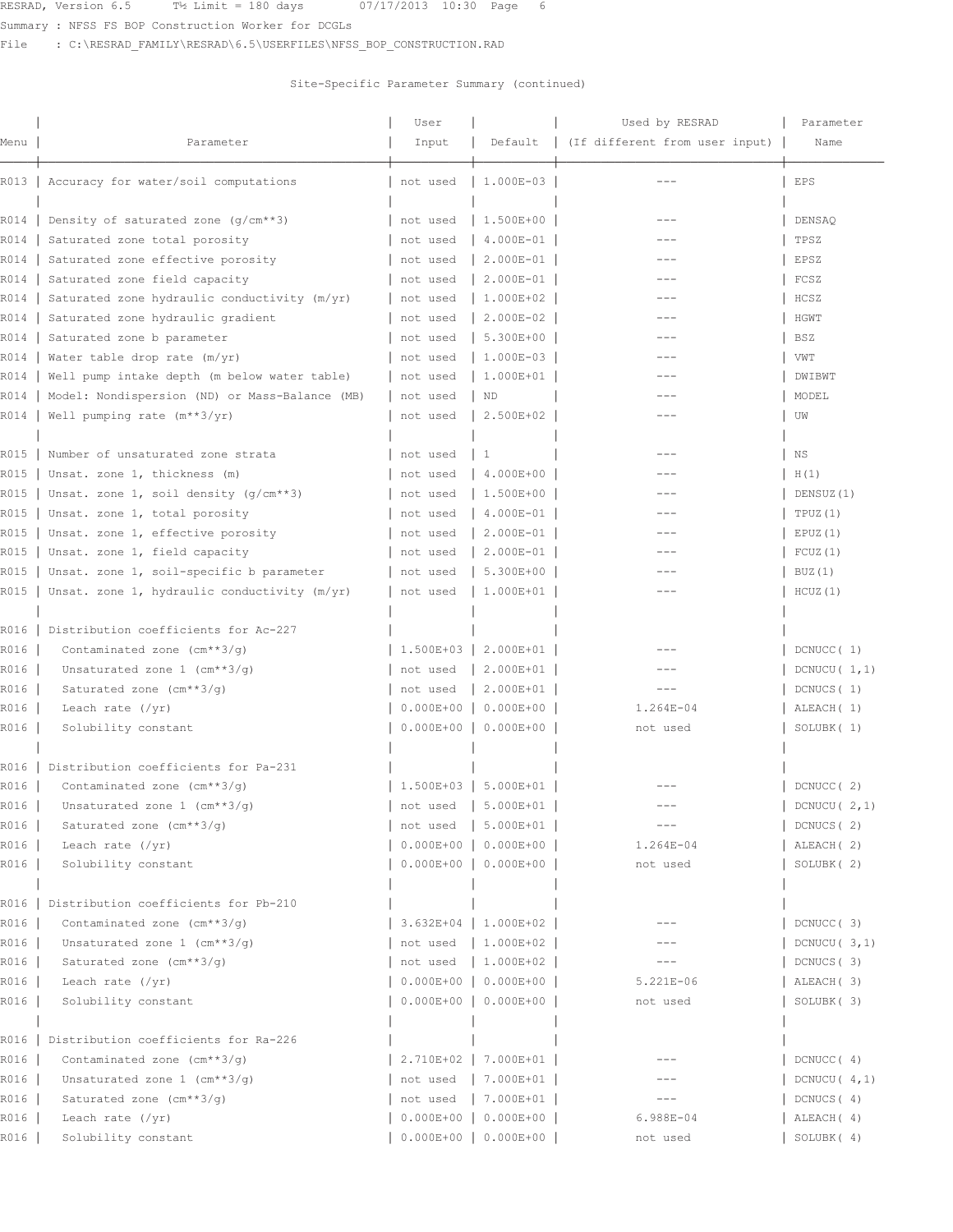RESRAD, Version 6.5  $\frac{1}{2}$  Limit = 180 days  $\frac{07}{17}{2013}$  10:30 Page 7

Summary : NFSS FS BOP Construction Worker for DCGLs

File : C:\RESRAD\_FAMILY\RESRAD\6.5\USERFILES\NFSS\_BOP\_CONSTRUCTION.RAD

|      |                                                   | User          |                           | Used by RESRAD                 | Parameter       |
|------|---------------------------------------------------|---------------|---------------------------|--------------------------------|-----------------|
| Menu | Parameter                                         | Input         | Default                   | (If different from user input) | Name            |
| R016 | Distribution coefficients for Th-230              |               |                           |                                |                 |
| R016 | Contaminated zone $(cm**3/q)$                     | $1.000E + 03$ | 6.000E+04                 |                                | DCNUCC (5)      |
| R016 | Unsaturated zone 1 (cm**3/g)                      | not used      | 6.000E+04                 | $-- -$                         | DCNUCU $(5,1)$  |
| R016 | Saturated zone $(cm**3/q)$                        | not used      | $6.000E + 04$             | $---$                          | DCNUCS (5)      |
| R016 | Leach rate $(\sqrt{yr})$                          | $0.000E + 00$ | $0.000E + 00$             | 1.896E-04                      | ALEACH (5)      |
| R016 | Solubility constant                               | $0.000E + 00$ | $0.000E + 00$             | not used                       | SOLUBK (5)      |
| R016 | Distribution coefficients for U-234               |               |                           |                                |                 |
| R016 | Contaminated zone $(cm**3/q)$                     | $1.220E+02$   | 5.000E+01                 |                                | DCNUCC (6)      |
| R016 | Unsaturated zone $1$ (cm**3/g)                    | not used      | 5.000E+01                 |                                | DCNUCU $(6, 1)$ |
| R016 | Saturated zone $(cm**3/q)$                        | not used      | 5.000E+01                 | $---$                          | DCNUCS (6)      |
| R016 | Leach rate $(\sqrt{yr})$                          | $0.000E + 00$ | $0.000E + 00$             | 1.550E-03                      | ALEACH (6)      |
| R016 | Solubility constant                               | $0.000E + 00$ | $0.000E + 00$             | not used                       | SOLUBK (6)      |
| R016 | Distribution coefficients for U-235               |               |                           |                                |                 |
| R016 | Contaminated zone $(\text{cm}^{**}3/q)$           | $1.220E+02$   | 5.000E+01                 | $---$                          | DCNUCC (7)      |
| R016 | Unsaturated zone $1$ (cm**3/q)                    | not used      | 5.000E+01                 | $- - -$                        | DCNUCU $(7, 1)$ |
| R016 | Saturated zone (cm**3/g)                          | not used      | 5.000E+01                 | $- - -$                        | DCNUCS (7)      |
| R016 | Leach rate $(\sqrt{yr})$                          | $0.000E + 00$ | $0.000E + 00$             | 1.550E-03                      | ALEACH (7)      |
| R016 | Solubility constant                               | $0.000E + 00$ | $0.000E + 00$             | not used                       | SOLUBK (7)      |
| R016 | Distribution coefficients for U-238               |               |                           |                                |                 |
| R016 | Contaminated zone (cm**3/g)                       | $1.220E+02$   | 5.000E+01                 |                                | DCNUCC (8)      |
| R016 | Unsaturated zone $1$ (cm**3/q)                    | not used      | 5.000E+01                 |                                | DCNUCU $(8,1)$  |
| R016 | Saturated zone (cm**3/g)                          | not used      | 5.000E+01                 | $---$                          | DCNUCS (8)      |
| R016 | Leach rate $(\sqrt{yr})$                          | $0.000E + 00$ | $0.000E + 00$             | 1.550E-03                      | ALEACH (8)      |
| R016 | Solubility constant                               | $0.000E + 00$ | $0.000E + 00$             | not used                       | SOLUBK (8)      |
| R017 | Inhalation rate $(m**3/yr)$                       | 7.300E+03     | 8.400E+03                 |                                | INHALR          |
| R017 | Mass loading for inhalation $(g/m**3)$            |               | $6.000E-04$   1.000E-04   | $---$                          | MLINH           |
| R017 | Exposure duration                                 |               | 1.000E+00 3.000E+01       |                                | ED              |
| R017 | Shielding factor, inhalation                      |               | $4.000E-01$   $4.000E-01$ |                                | SHF3            |
|      | R017   Shielding factor, external gamma           |               | 4.000E-01   7.000E-01     | $---$                          | SHF1            |
| R017 | Fraction of time spent indoors                    | $0.000E + 00$ | 5.000E-01                 |                                | FIND            |
| R017 | Fraction of time spent outdoors (on site)         | $2.280E-01$   | 2.500E-01                 |                                | FOTD            |
| R017 | Shape factor flag, external gamma                 | $1.000E + 00$ | $1.000E + 00$             | >0 shows circular AREA.        | FS              |
| R017 | Radii of shape factor array (used if $FS = -1$ ): |               |                           |                                |                 |
| R017 | Outer annular radius (m), ring 1:                 | not used      | $5.000E + 01$             |                                | RAD SHAPE (1)   |
| R017 | Outer annular radius (m), ring 2:                 | not used      | $7.071E+01$               | $---$                          | RAD SHAPE (2)   |
| R017 | Outer annular radius (m), ring 3:                 | not used      | $0.000E + 00$             |                                | RAD SHAPE (3)   |
| R017 | Outer annular radius (m), ring 4:                 | not used      | $0.000E + 00$             | $---$                          | RAD SHAPE (4)   |
| R017 | Outer annular radius (m), ring 5:                 | not used      | $0.000E + 00$             | $---$                          | RAD SHAPE ( 5)  |
| R017 | Outer annular radius (m), ring 6:                 | not used      | $0.000E + 00$             |                                | RAD SHAPE ( 6)  |
| R017 | Outer annular radius (m), ring<br>7:              | not used      | $0.000E + 00$             | $---$                          | RAD SHAPE (7)   |
| R017 | Outer annular radius (m), ring<br>8:              | not used      | $0.000E + 00$             |                                | RAD SHAPE ( 8)  |
| R017 | Outer annular radius (m), ring 9:                 | not used      | $0.000E + 00$             | $---$                          | RAD SHAPE ( 9)  |
| R017 | Outer annular radius (m), ring 10:                | not used      | $0.000E + 00$             |                                | RAD SHAPE (10)  |
| R017 | Outer annular radius (m), ring 11:                | not used      | $0.000E + 00$             |                                | RAD SHAPE (11)  |
| R017 | Outer annular radius (m), ring 12:                | not used      | $0.000E + 00$             |                                | RAD SHAPE (12)  |
|      |                                                   |               |                           |                                |                 |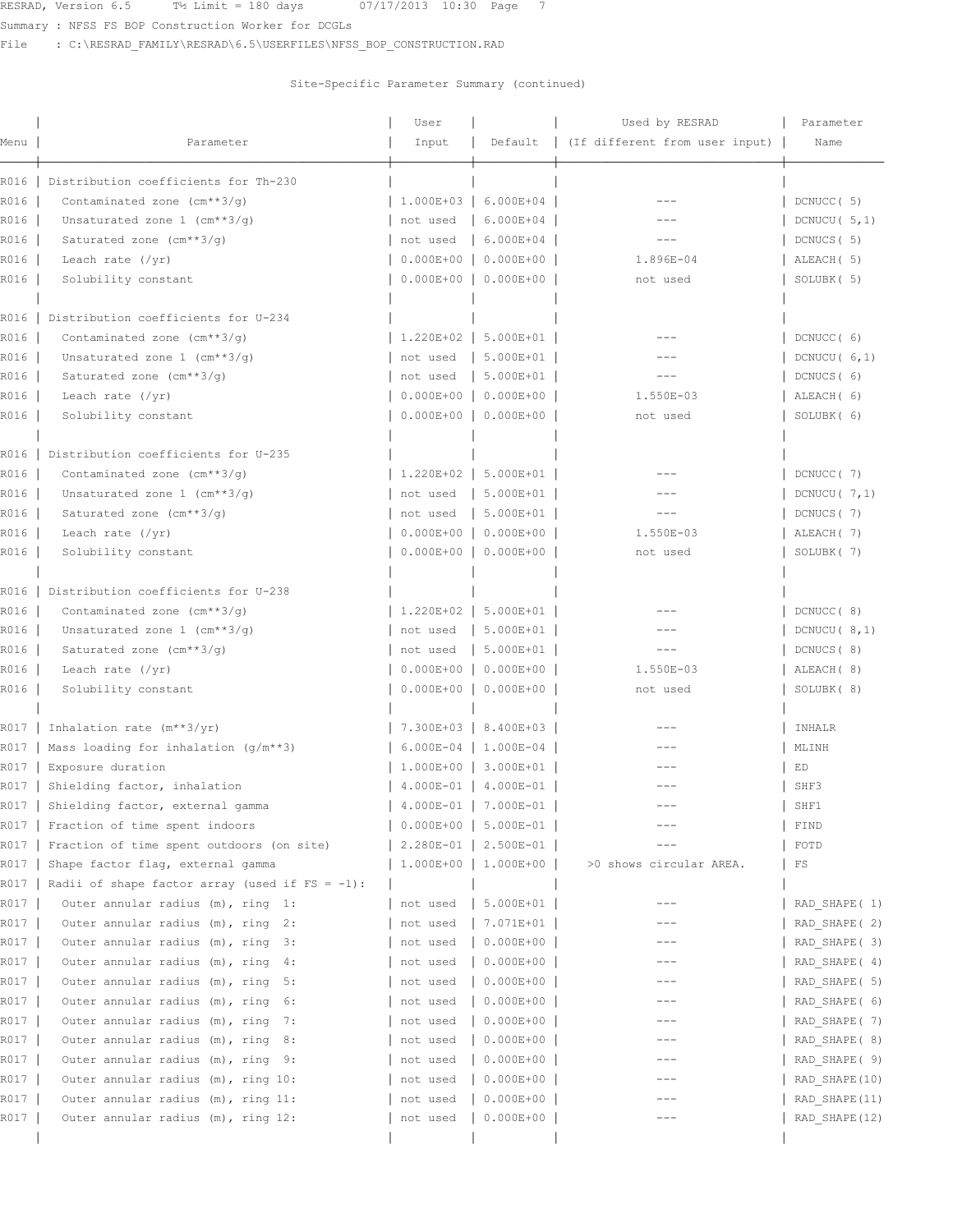Summary : NFSS FS BOP Construction Worker for DCGLs

File : C:\RESRAD\_FAMILY\RESRAD\6.5\USERFILES\NFSS\_BOP\_CONSTRUCTION.RAD

|              |                                                      | User                 |                                | Used by RESRAD                 | Parameter            |
|--------------|------------------------------------------------------|----------------------|--------------------------------|--------------------------------|----------------------|
| Menu         | Parameter                                            | Input                | Default                        | (If different from user input) | Name                 |
|              |                                                      |                      |                                |                                |                      |
| R017<br>R017 | Fractions of annular areas within AREA:<br>Ring 1    |                      | 1.000E+00                      |                                | FRACA(1)             |
| R017         | Ring 2                                               | not used<br>not used | 2.732E-01                      | $- - -$                        | FRACA(2)             |
|              |                                                      |                      |                                |                                |                      |
| R017         | Ring 3                                               | not used             | $0.000E + 00$                  | $---$                          | FRACA (3)            |
| R017<br>R017 | Ring 4                                               | not used             | $0.000E + 00$<br>$0.000E + 00$ | $---$                          | FRACA(4)<br>FRACA(5) |
|              | Ring<br>5                                            | not used             |                                | $---$                          | FRACA ( 6)           |
| R017         | 6<br>Ring                                            | not used             | $0.000E + 00$                  | $---$                          |                      |
| R017         | Ring<br>7                                            | not used             | $0.000E + 00$                  |                                | FRACA (7)            |
| R017         | 8<br>Ring                                            | not used             | $0.000E + 00$                  | $---$                          | FRACA (8)            |
| R017         | Ring 9                                               | not used             | $0.000E + 00$                  |                                | FRACA (9)            |
| R017         | Ring 10                                              | not used             | $0.000E + 00$                  | $---$                          | FRACA(10)            |
| R017         | Ring 11                                              | not used             | $0.000E + 00$                  | $---$                          | FRACA (11)           |
| R017         | Ring 12                                              | not used             | $0.000E + 00$                  | $---$                          | FRACA (12)           |
| R018         | Fruits, vegetables and grain consumption ( $kg/yr$ ) | not used             | 1.600E+02                      |                                | DIET(1)              |
| R018         | Leafy vegetable consumption $(kq/yr)$                | not used             | 1.400E+01                      | ---                            | DIET(2)              |
| R018         | Milk consumption (L/yr)                              | not used             | 9.200E+01                      | $---$                          | DIET(3)              |
| R018         | Meat and poultry consumption (kg/yr)                 | not used             | 6.300E+01                      |                                | DIET(4)              |
| R018         | Fish consumption ( $kg/yr$ )                         | not used             | 5.400E+00                      | $---$                          | DIET(5)              |
| R018         | Other seafood consumption (kg/yr)                    | not used             | 9.000E-01                      | $- - -$                        | DIET (6)             |
| R018         | Soil ingestion rate $(g/yr)$                         | 1.752E+02            | $3.650E + 01$                  |                                | SOIL                 |
| R018         | Drinking water intake (L/yr)                         | not used             | 5.100E+02                      | $- - -$                        | DWI                  |
| R018         | Contamination fraction of drinking water             | not used             | 1.000E+00                      | $- - -$                        | FDW                  |
| R018         | Contamination fraction of household water            | not used             | 1.000E+00                      | ---                            | FHHW                 |
| R018         | Contamination fraction of livestock water            | not used             | 1.000E+00                      | $---$                          | FLW                  |
| R018         | Contamination fraction of irrigation water           | not used             | 1.000E+00                      |                                | FIRW                 |
| R018         | Contamination fraction of aquatic food               | not used             | $5.000E-01$                    | $---$                          | FR9                  |
| R018         | Contamination fraction of plant food                 | not used             | $1 - 1$                        | $- - -$                        | FPLANT               |
| R018         | Contamination fraction of meat                       | not used             | $1 - 1$                        | $---$                          | FMEAT                |
| R018         | Contamination fraction of milk                       | not used             | $1 - 1$                        | $---$                          | FMILK                |
|              |                                                      |                      |                                |                                |                      |
|              | R019   Livestock fodder intake for meat (kg/day)     | not used             | $  6.800E + 01$                |                                | LFI5                 |
|              | R019   Livestock fodder intake for milk (kg/day)     |                      | not used   5.500E+01           | $--$                           | LFI6                 |
| R019         | Livestock water intake for meat (L/day)              | not used             | 5.000E+01                      |                                | LWI5                 |
| R019         | Livestock water intake for milk (L/day)              | not used             | 1.600E+02                      |                                | LWI 6                |
| R019         | Livestock soil intake (kg/day)                       | not used             | 5.000E-01                      |                                | LSI                  |
| R019         | Mass loading for foliar deposition (g/m**3)          | not used             | 1.000E-04                      |                                | MLFD                 |
| R019         | Depth of soil mixing layer (m)                       | $5.000E-02$          | 1.500E-01                      | $---$                          | DM                   |
| R019         | Depth of roots (m)                                   | not used             | 9.000E-01                      | $---$                          | <b>DROOT</b>         |
| R019         | Drinking water fraction from ground water            | not used             | 1.000E+00                      |                                | FGWDW                |
| R019         | Household water fraction from ground water           | not used             | 1.000E+00                      | $---$                          | FGWHH                |
|              | Livestock water fraction from ground water           |                      | 1.000E+00                      |                                | FGWLW                |
| R019<br>R019 | Irrigation fraction from ground water                | not used<br>not used | 1.000E+00                      |                                | FGWIR                |
|              |                                                      |                      |                                |                                |                      |
| R19B         | Wet weight crop yield for Non-Leafy (kg/m**2)        | not used             | 7.000E-01                      |                                | YY(1)                |
| R19B         | Wet weight crop yield for Leafy<br>$(kq/m**2)$       | not used             | 1.500E+00                      | ---                            | YV (2)               |
| R19B         | Wet weight crop yield for Fodder<br>$(kq/m**2)$      | not used             | 1.100E+00                      |                                | YV (3)               |
| R19B         | Growing Season for Non-Leafy (years)                 | not used             | 1.700E-01                      |                                | TE(1)                |
| R19B         | Growing Season for Leafy<br>(years)                  | not used             | 2.500E-01                      |                                | TE(2)                |
| R19B         | Growing Season for Fodder<br>(years)                 | not used             | 8.000E-02                      | $---$                          | TE(3)                |
|              |                                                      |                      |                                |                                |                      |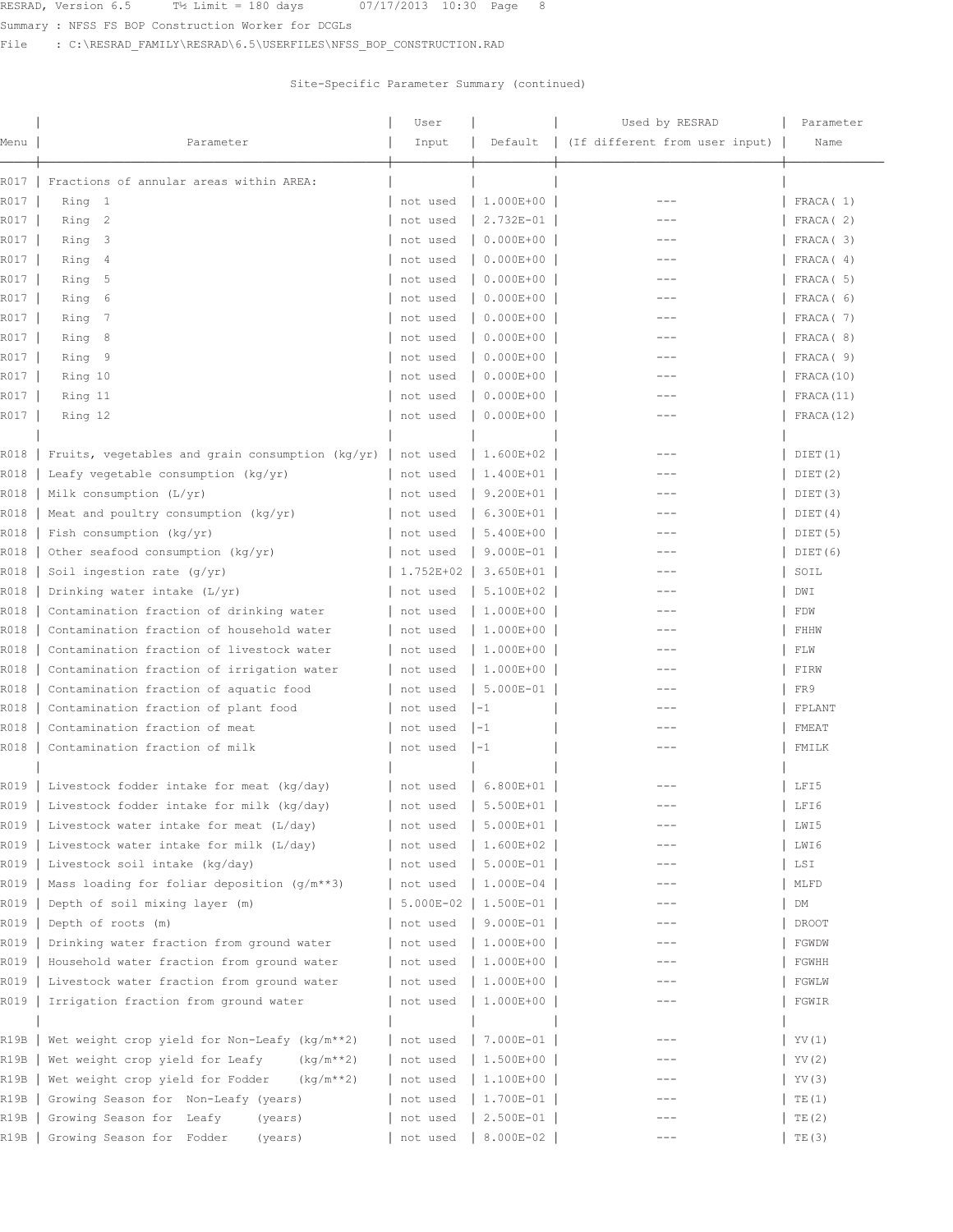Summary : NFSS FS BOP Construction Worker for DCGLs

File : C:\RESRAD\_FAMILY\RESRAD\6.5\USERFILES\NFSS\_BOP\_CONSTRUCTION.RAD

| Menu        | Parameter                                        | User<br>Input          | Default          | Used by RESRAD<br>(If different from user input) | Parameter<br>Name   |
|-------------|--------------------------------------------------|------------------------|------------------|--------------------------------------------------|---------------------|
|             |                                                  |                        |                  |                                                  |                     |
| R19B        | Translocation Factor for Non-Leafy               | not used               | 1.000E-01        | $---$                                            | TIV(1)              |
| R19B        | Translocation Factor for Leafy                   | not used               | 1.000E+00        |                                                  | TIV(2)              |
| R19B        | Translocation Factor for Fodder                  | not used               | 1.000E+00        | $---$                                            | TIV(3)              |
| R19B        | Dry Foliar Interception Fraction for Non-Leafy   | not used               | 2.500E-01        | $---$                                            | RDRY (1)            |
| R19B        | Dry Foliar Interception Fraction for Leafy       | not used               | 2.500E-01        |                                                  | RDRY (2)            |
| R19B        | Dry Foliar Interception Fraction for Fodder      | not used               | 2.500E-01        | $---$                                            | RDRY (3)            |
| R19B        | Wet Foliar Interception Fraction for Non-Leafy   | not used               | 2.500E-01        | $---$                                            | RWET(1)             |
| R19B        | Wet Foliar Interception Fraction for Leafy       | not used               | 2.500E-01        |                                                  | RWET(2)             |
| R19B        | Wet Foliar Interception Fraction for Fodder      | not used               | 2.500E-01        | $---$                                            | RWET (3)            |
| R19B        | Weathering Removal Constant for Vegetation       | not used               | 2.000E+01        | $---$                                            | WLAM                |
| C14         | C-12 concentration in water $(g/cm**3)$          | not used               | 2.000E-05        | $---$                                            | C12WTR              |
| C14         | C-12 concentration in contaminated soil $(q/q)$  | not used               | 3.000E-02        |                                                  | C12CZ               |
| C14         | Fraction of vegetation carbon from soil          | not used               | 2.000E-02        | $---$                                            | CSOIL               |
| C14         | Fraction of vegetation carbon from air           | not used               | 9.800E-01        | $---$                                            | CAIR                |
| C14         | C-14 evasion layer thickness in soil (m)         | not used               | 3.000E-01        |                                                  | <b>DMC</b>          |
| C14         | C-14 evasion flux rate from soil (1/sec)         | not used               | 7.000E-07        | $---$                                            | EVSN                |
| C14         | C-12 evasion flux rate from soil (1/sec)         | not used               | 1.000E-10        |                                                  | <b>REVSN</b>        |
| C14         | Fraction of grain in beef cattle feed            | not used               | 8.000E-01        |                                                  | AVFG4               |
| C14         | Fraction of grain in milk cow feed               | not used               | 2.000E-01        | $---$                                            | AVFG5               |
|             |                                                  |                        |                  |                                                  |                     |
| <b>STOR</b> | Storage times of contaminated foodstuffs (days): |                        |                  |                                                  |                     |
| STOR        | Fruits, non-leafy vegetables, and grain          | 1.400E+01              | 1.400E+01        |                                                  | STOR T(1)           |
| STOR        | Leafy vegetables                                 | 1.000E+00              | 1.000E+00        |                                                  | STOR T(2)           |
| STOR        | Milk                                             | 1.000E+00              | 1.000E+00        | $---$                                            | STOR T(3)           |
| STOR        | Meat and poultry                                 | 2.000E+01              | 2.000E+01        | $---$                                            | STOR $T(4)$         |
| STOR        | Fish                                             | 7.000E+00              | 7.000E+00        | $- - -$                                          | STOR T(5)           |
| STOR        | Crustacea and mollusks                           | 7.000E+00              | 7.000E+00        | $---$                                            | STOR T(6)           |
| STOR        | Well water                                       | 1.000E+00              | 1.000E+00        | $---$                                            | STOR T(7)           |
| STOR        | Surface water                                    | 1.000E+00              | 1.000E+00        |                                                  | STOR T(8)           |
| STOR        | Livestock fodder                                 | $4.500E+01$            | 4.500E+01        | $---$                                            | STOR T(9)           |
|             | R021   Thickness of building foundation (m)      | not used   $1.500E-01$ |                  |                                                  | FLOOR1              |
| R021        | Bulk density of building foundation (g/cm**3)    | not used               | 2.400E+00        |                                                  | DENSFL              |
| R021        | Total porosity of the cover material             | not used               | 4.000E-01        |                                                  | TPCV                |
| R021        | Total porosity of the building foundation        | not used               | 1.000E-01        | ---                                              | TPFL                |
| R021        | Volumetric water content of the cover material   | not used               | 5.000E-02        | $---$                                            | PH <sub>2</sub> OCV |
| R021        | Volumetric water content of the foundation       | not used               | $3.000E - 02$    |                                                  | PH2OFL              |
| R021        | Diffusion coefficient for radon gas (m/sec):     |                        |                  |                                                  |                     |
| R021        | in cover material                                | not used               | 2.000E-06        |                                                  | DIFCV               |
| R021        | in foundation material                           | not used               | 3.000E-07        |                                                  | DIFFL               |
| R021        | in contaminated zone soil                        | not used               | 2.000E-06        | $- - -$                                          | DIFCZ               |
| R021        | Radon vertical dimension of mixing (m)           | not used               | 2.000E+00        | $- - -$                                          | HMIX                |
| R021        | Average building air exchange rate (1/hr)        | not used               | 5.000E-01        | ---                                              | REXG                |
| R021        | Height of the building (room) (m)                | not used               | 2.500E+00        | ---                                              | HRM                 |
| R021        | Building interior area factor                    | not used               | $0.000E + 00$    |                                                  | FAI                 |
| R021        | Building depth below ground surface (m)          | not used               | $[-1.000E + 00]$ |                                                  | DMFL                |
| R021        | Emanating power of Rn-222 gas                    | not used               | 2.500E-01        |                                                  | EMANA(1)            |
| R021        | Emanating power of Rn-220 gas                    | not used               | 1.500E-01        |                                                  | EMANA (2)           |
|             |                                                  |                        |                  |                                                  |                     |
| TITL        | Number of graphical time points                  | 32                     | $---$            | $---$                                            | NPTS                |
|             |                                                  |                        |                  |                                                  |                     |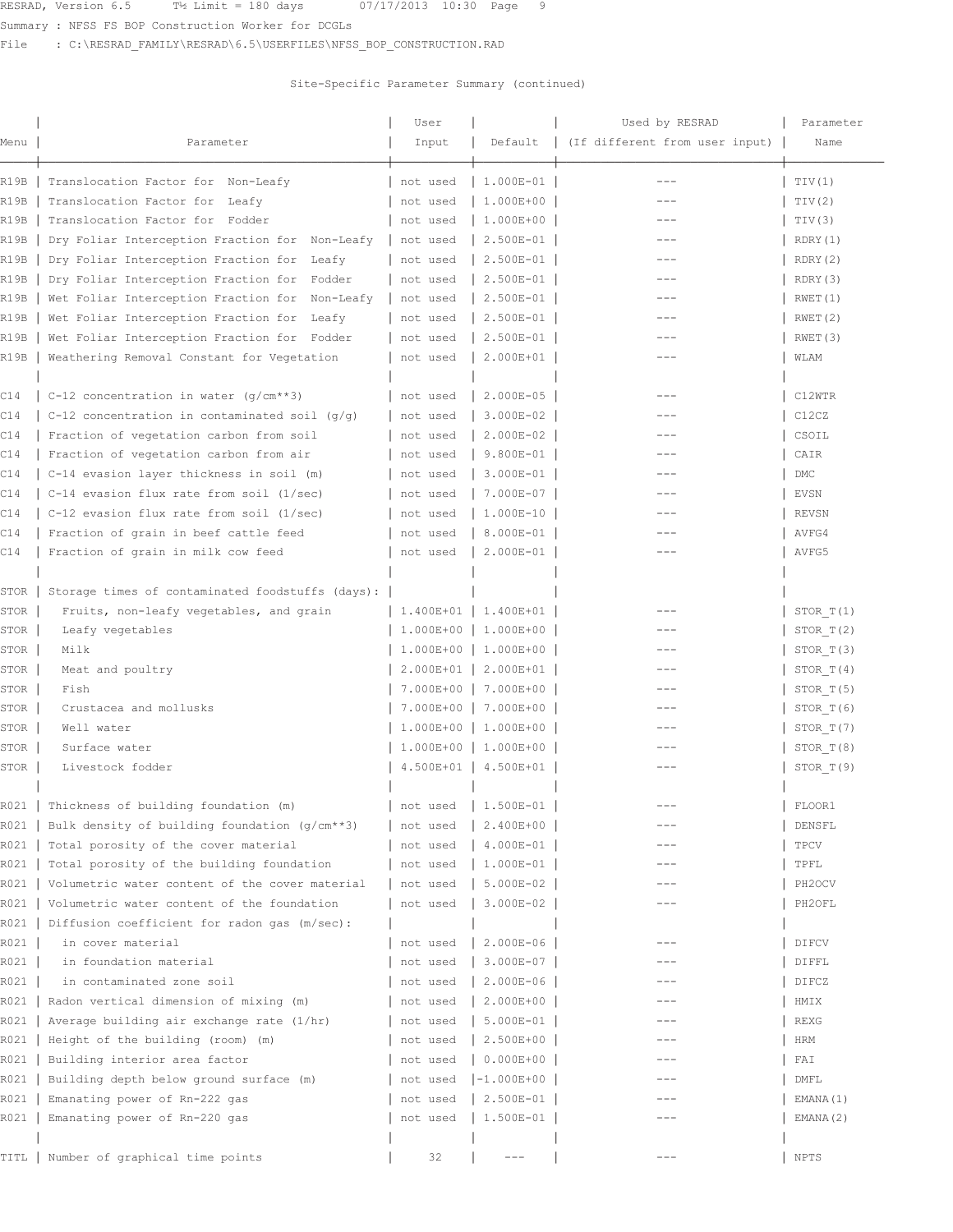Summary : NFSS FS BOP Construction Worker for DCGLs

File : C:\RESRAD\_FAMILY\RESRAD\6.5\USERFILES\NFSS\_BOP\_CONSTRUCTION.RAD

## Site-Specific Parameter Summary (continued)

|      |                                                      | User  |       | Used by RESRAD                           | Parameter |
|------|------------------------------------------------------|-------|-------|------------------------------------------|-----------|
| Menu | Parameter                                            | Input |       | Default   (If different from user input) | Name      |
|      |                                                      |       |       |                                          |           |
|      | TITL   Maximum number of integration points for dose |       | $---$ | $---$                                    | LYMAX     |
|      | TITL   Maximum number of integration points for risk | 257   |       | $- - -$                                  | KYMAX     |
|      |                                                      |       |       |                                          |           |

### Summary of Pathway Selections

| Pathway                                                                                                                                                                                                            | User Selection                                                                                                 |
|--------------------------------------------------------------------------------------------------------------------------------------------------------------------------------------------------------------------|----------------------------------------------------------------------------------------------------------------|
| 1 -- external gamma<br>$2$ -- inhalation (w/o radon)<br>3 -- plant ingestion<br>$4$ -- meat ingestion<br>$5$ -- milk ingestion<br>$6 -$ aquatic foods<br>7 -- drinking water<br>8 -- soil ingestion<br>$9 -$ radon | active<br>active<br>suppressed<br>suppressed<br>suppressed<br>suppressed<br>suppressed<br>active<br>suppressed |
| Find peak pathway doses                                                                                                                                                                                            | active                                                                                                         |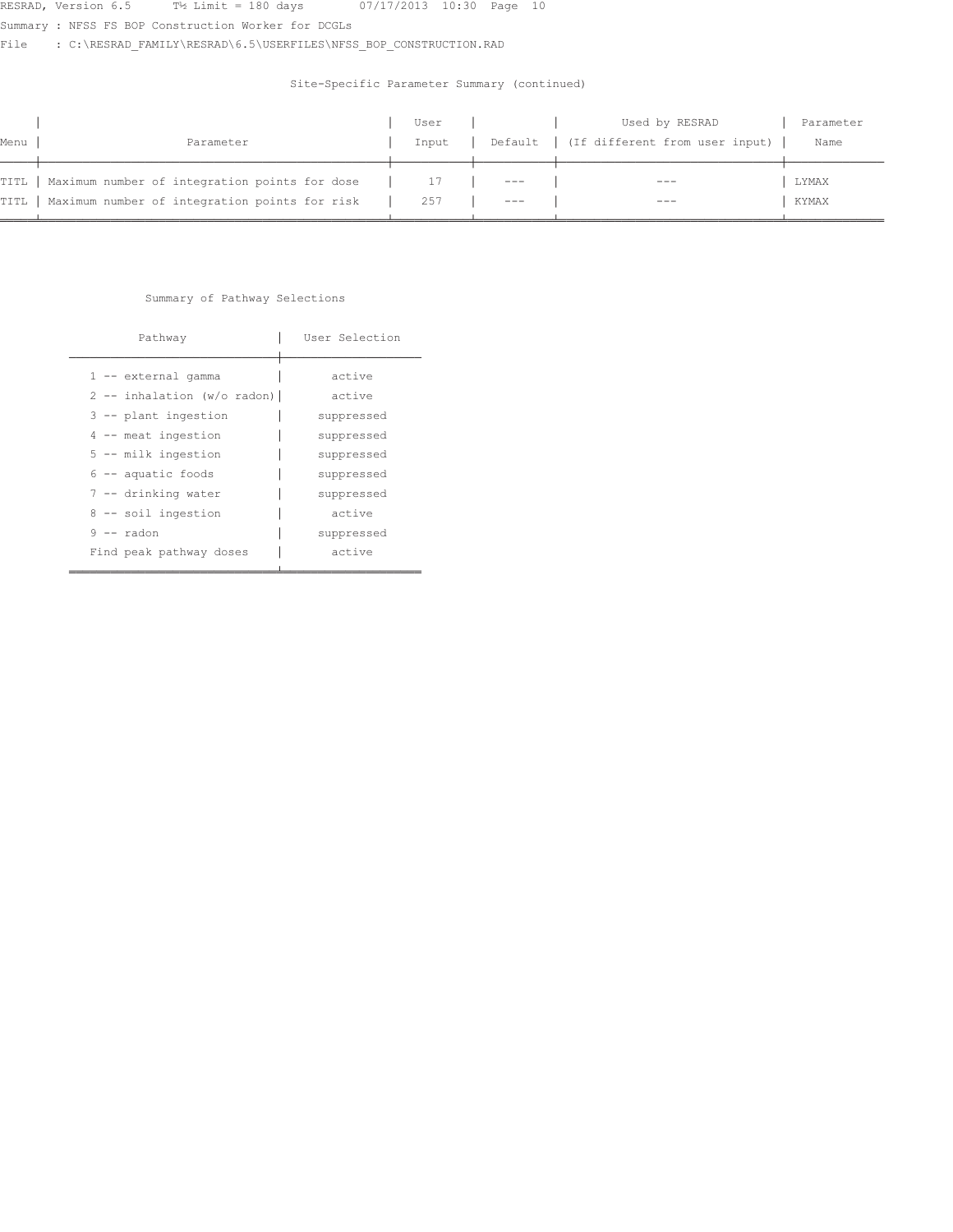Summary : NFSS FS BOP Construction Worker for DCGLs

File : C:\RESRAD\_FAMILY\RESRAD\6.5\USERFILES\NFSS\_BOP\_CONSTRUCTION.RAD

| Contaminated Zone Dimensions |                      |  |  | Initial Soil Concentrations, pCi/q |        |  |           |  |  |
|------------------------------|----------------------|--|--|------------------------------------|--------|--|-----------|--|--|
| Area:                        | 100.00 square meters |  |  |                                    | Ac-227 |  | 1.000E+00 |  |  |

| $\cdots$     | too: bodded meete | $\cdots$ $\cdots$ |           |  |
|--------------|-------------------|-------------------|-----------|--|
| Thickness:   | 1.00 meters       | $Pa-231$          | 1.000E+00 |  |
| Cover Depth: | 0.00 meters       | $Pb-210$          | 1.000E+00 |  |
|              |                   | $Ra-226$          | 1.000E+00 |  |
|              |                   | $Th-230$          | 1.000E+00 |  |
|              |                   | $U - 234$         | 1.000E+00 |  |
|              |                   | $U-235$           | 1.000E+00 |  |
|              |                   | $U - 238$         | 1.000E+00 |  |

## Total Dose TDOSE(t), mrem/yr Basic Radiation Dose Limit =  $2.500E+01$  mrem/yr Total Mixture Sum M(t) = Fraction of Basic Dose Limit Received at Time (t)

 $t$  (years):  $0.000E+00$   $1.000E+00$   $3.000E+00$   $1.000E+01$   $3.000E+01$   $2.000E+02$   $3.000E+02$   $1.000E+03$   $1.842E+03$   $1.000E+05$  $TDOSE(t)$ : 3.119E+00 3.117E+00 3.113E+00 3.101E+00 3.065E+00 2.787E+00 2.644E+00 1.944E+00 1.489E+00 0.000E+00  $\texttt{M(t)}: \quad 1.247\texttt{E}-01 \quad 1.247\texttt{E}-01 \quad 1.245\texttt{E}-01 \quad 1.240\texttt{E}-01 \quad 1.226\texttt{E}-01 \quad 1.115\texttt{E}-01 \quad 1.058\texttt{E}-01 \quad 7.774\texttt{E}-02 \quad 5.957\texttt{E}-02 \quad 0.000\texttt{E}+00 \quad 0.000\texttt{E}+00 \quad 0.000\texttt{E}+00 \quad 0.000\texttt{E}+00$ 

¶¶¶¶¶¶¶¶¶¶¶¶¶¶¶¶¶¶¶¶¶¶¶¶¶¶¶¶¶¶¶¶¶¶¶¶¶¶¶¶¶¶¶¶¶¶¶¶¶¶¶¶¶¶¶¶¶¶¶¶¶¶¶¶¶¶¶¶¶¶¶¶¶¶

```
Maximum TDOSE(t): 3.119E+00 mrem/yr at t = 0.000E+00 years
```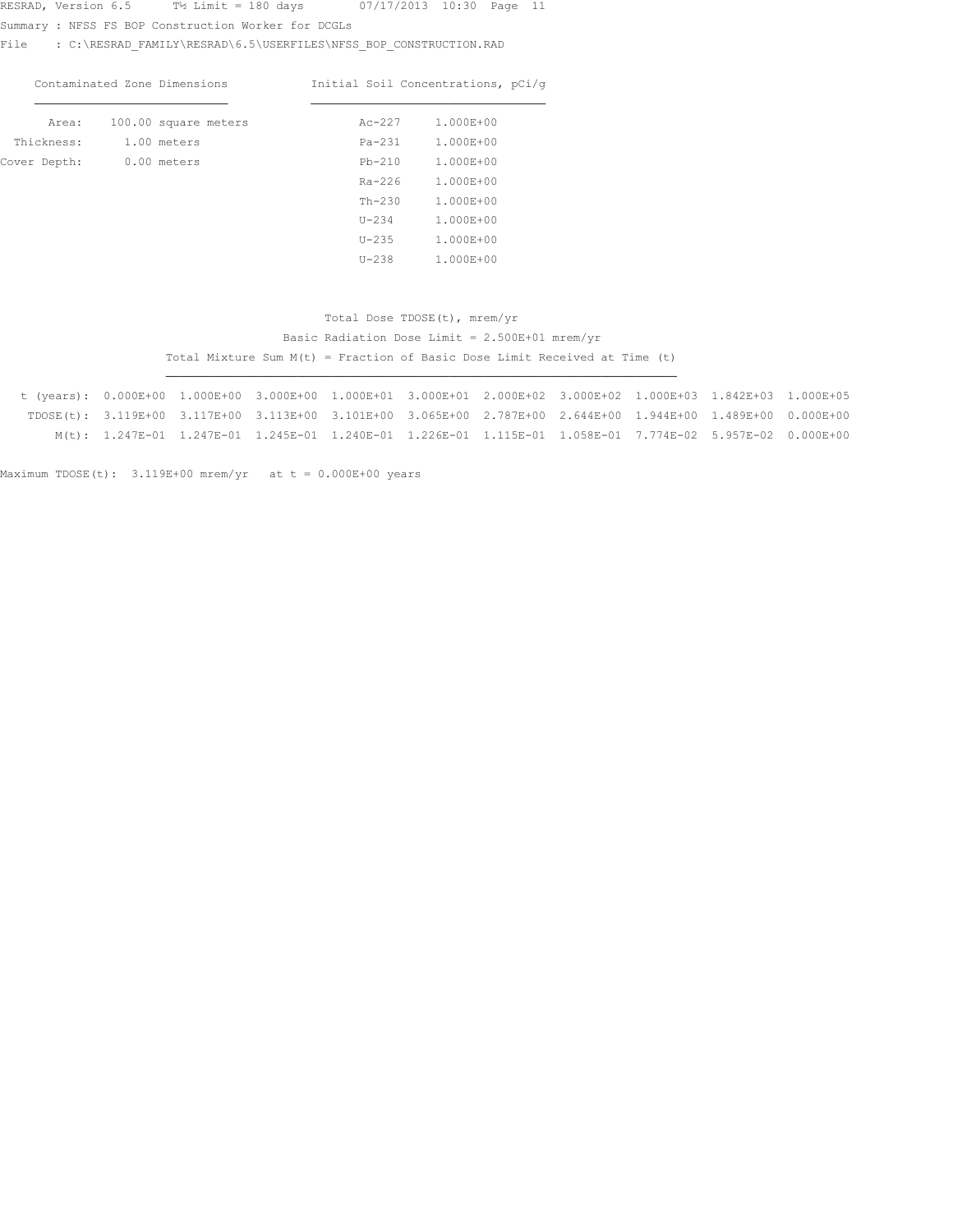Summary : NFSS FS BOP Construction Worker for DCGLs

File : C:\RESRAD\_FAMILY\RESRAD\6.5\USERFILES\NFSS\_BOP\_CONSTRUCTION.RAD

## Total Dose Contributions TDOSE( $i, p, t$ ) for Individual Radionuclides (i) and Pathways (p) As mrem/yr and Fraction of Total Dose At  $t = 0.000E+00$  years

### Water Independent Pathways (Inhalation excludes radon)

|                   | Ground                  | Inhalation       | Radon                | Plant                | Meat                 | Milk                              | Soil             |  |
|-------------------|-------------------------|------------------|----------------------|----------------------|----------------------|-----------------------------------|------------------|--|
| Radio-<br>Nuclide | mrem/yr fract.          | mrem/yr fract.   | mrem/yr fract.       | mrem/yr fract.       | mrem/yr fract.       | mrem/yr fract.                    | mrem/yr fract.   |  |
| Ac-227            | 3.653E-01 0.1171        | 2.948E-01 0.0945 | $0.000E + 0000.0000$ | $0.000E + 0000.0000$ |                      | $0.000E+000.0000000000E+00000000$ | 5.817E-02 0.0187 |  |
| Pa-231            | 4.087E-02 0.0131        | 6.174E-02 0.0198 | $0.000E + 0000.0000$ | $0.000E + 00 0.0000$ | $0.000E + 0000.0000$ | $0.000E+000.0000$                 | 4.327E-02 0.0139 |  |
|                   | Pb-210 1.119E-03 0.0004 | 1.018E-03 0.0003 | $0.000E + 0000.0000$ | $0.000E + 0000.0000$ |                      | $0.000E+000.0000000000E+00000000$ | 2.862E-02 0.0092 |  |
| Ra-226            | 2.010E+00 0.6446        | 3.986E-04 0.0001 | $0.000E + 0000.0000$ | $0.000E + 0000.0000$ |                      | $0.000E+000.0000000000E+00000000$ | 5.720E-03 0.0018 |  |
| $Th-230$          | $6.644E-04$ 0.0002      | 1.452E-02 0.0047 | $0.000E + 0000.0000$ | $0.000E + 0000.0000$ | $0.000E + 0000.0000$ | $0.000E + 0000.0000$              | 2.190E-03 0.0007 |  |
| $U - 234$         | 7.728E-05 0.0000        | 5.877E-03 0.0019 | $0.000E + 0000.0000$ | $0.000E + 0000.0000$ |                      | $0.000E+000.0000000000E+00000000$ | 1.130E-03 0.0004 |  |
| $U-235$           | 1.424E-01 0.0457        | 5.477E-03 0.0018 | $0.000E + 0000.0000$ | $0.000E + 0000.0000$ |                      | $0.000E+000.0000000000E+00000000$ | 1.068E-03 0.0003 |  |
| $U - 238$         | 2.749E-02 0.0088        | 5.255E-03 0.0017 | $0.000E + 0000.0000$ | $0.000E + 0000.0000$ |                      | $0.000E+000.000000000E+00000000$  | 1.073E-03 0.0003 |  |
| Total             | 2.588E+00 0.8299        | 3.891E-01 0.1248 | $0.000E + 0000.0000$ | $0.000E + 0000.0000$ | $0.000E + 0000.0000$ | $0.000E + 0000.0000$              | 1.412E-01 0.0453 |  |

## Total Dose Contributions TDOSE(i, p, t) for Individual Radionuclides (i) and Pathways (p) As mrem/yr and Fraction of Total Dose At  $t = 0.000E+00$  years

### Water Dependent Pathways

|                   | Water                     | Fish                 | Radon                | Plant                | Meat                 | Milk                              | All Pathways*    |  |
|-------------------|---------------------------|----------------------|----------------------|----------------------|----------------------|-----------------------------------|------------------|--|
| Radio-<br>Nuclide | mrem/yr fract.            | mrem/yr fract.       | mrem/yr fract.       | mrem/yr fract.       | mrem/yr fract.       | mrem/yr fract.                    | mrem/yr fract.   |  |
|                   | Ac-227  0.000E+00  0.0000 | $0.000E+0000.0000$   | $0.000E+0000.0000$   | $0.000E + 0000.0000$ | $0.000E + 0000.0000$ | $0.000E+000.0000$                 | 7.183E-01 0.2303 |  |
|                   | Pa-231 0.000E+00 0.0000   | $0.000E+0000.0000$   | $0.000E + 00 0.0000$ | $0.000E + 0000.0000$ | $0.000E + 0000.0000$ | $0.000E+000.0000$                 | 1.459E-01 0.0468 |  |
|                   | Pb-210 0.000E+00 0.0000   | $0.000E+0000.0000$   | $0.000E + 00 0.0000$ | $0.000E+000.0000$    |                      | $0.000E+000.0000000000E+00000000$ | 3.076E-02 0.0099 |  |
|                   | Ra-226 0.000E+00 0.0000   | $0.000E+0000.0000$   | $0.000E + 00 0.0000$ | $0.000E + 0000.0000$ | $0.000E + 0000.0000$ | $0.000E+000.0000$                 | 2.017E+00 0.6466 |  |
| Th-230            | $0.000E + 0000.0000$      | $0.000E+0000.0000$   | $0.000E + 00 0.0000$ | $0.000E + 00 0.0000$ | $0.000E + 00 0.0000$ | $0.000E + 00 0.0000$              | 1.738E-02 0.0056 |  |
| $U - 234$         | $0.000E + 0000.0000$      | $0.000E+0000.0000$   | $0.000E + 0000.0000$ | $0.000E + 0000.0000$ | $0.000E + 0000.0000$ | $0.000E + 0000.0000$              | 7.084E-03 0.0023 |  |
| $U - 235$         | $0.000E + 0000.0000$      | $0.000E+0000.0000$   | $0.000E + 00 0.0000$ | $0.000E + 0000.0000$ | $0.000E + 0000.0000$ | $0.000E+0000.0000$                | 1.490E-01 0.0478 |  |
| $U - 238$         | $0.000E + 00 0.0000$      | $0.000E + 00 0.0000$ | $0.000E+000.0000$    | $0.000E + 0000.0000$ | $0.000E + 0000.0000$ | $0.000E+0000.0000$                | 3.382E-02 0.0108 |  |
|                   |                           |                      |                      |                      |                      |                                   |                  |  |
| Total             | $0.000E + 0000.0000$      | $0.000E + 0000.0000$ | $0.000E + 0000.0000$ | $0.000E + 0000.0000$ | $0.000E + 0000.0000$ | $0.000E+000.0000$                 | 3.119E+00 1.0000 |  |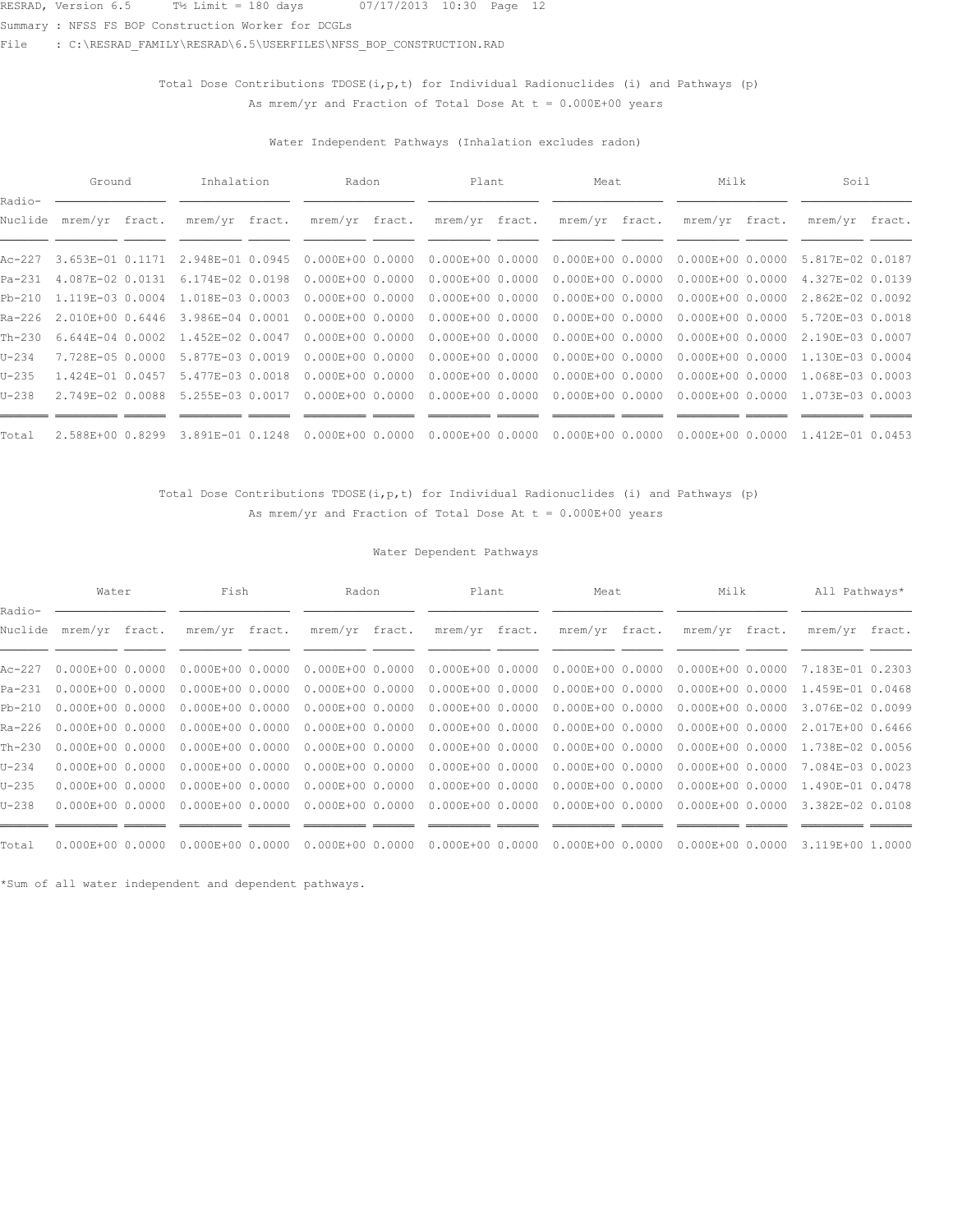Summary : NFSS FS BOP Construction Worker for DCGLs

File : C:\RESRAD\_FAMILY\RESRAD\6.5\USERFILES\NFSS\_BOP\_CONSTRUCTION.RAD

## Total Dose Contributions TDOSE( $i, p, t$ ) for Individual Radionuclides (i) and Pathways (p) As mrem/yr and Fraction of Total Dose At  $t = 1.000E+00$  years

### Water Independent Pathways (Inhalation excludes radon)

|                   | Ground                  | Inhalation       | Radon                                                   | Plant                | Meat                 | Milk                              | Soil             |  |
|-------------------|-------------------------|------------------|---------------------------------------------------------|----------------------|----------------------|-----------------------------------|------------------|--|
| Radio-<br>Nuclide | mrem/yr fract.          | mrem/yr fract.   | mrem/yr fract.                                          | mrem/yr fract.       | mrem/yr fract.       | mrem/yr fract.                    | mrem/yr fract.   |  |
| Ac-227            |                         |                  | 3.538E-01  0.1135  2.856E-01  0.0916  0.000E+00  0.0000 | $0.000E + 0000.0000$ |                      | $0.000E+000.0000000000E+00000000$ | 5.634E-02 0.0181 |  |
| Pa-231            | 5.231E-02 0.0168        | 7.097E-02 0.0228 | $0.000E+0000.0000$                                      | $0.000E + 00 0.0000$ | $0.000E + 0000.0000$ | $0.000E+000.0000$                 | 4.509E-02 0.0145 |  |
|                   | Pb-210 1.085E-03 0.0003 | 9.864E-04 0.0003 | $0.000E + 0000.0000$                                    | $0.000E + 0000.0000$ |                      | $0.000E+000.0000000000E+00000000$ | 2.774E-02 0.0089 |  |
| Ra-226            | 2.008E+00 0.6443        | 4.293E-04 0.0001 | $0.000E + 0000.0000$                                    | $0.000E + 0000.0000$ |                      | $0.000E+000.0000000000E+00000000$ | 6.589E-03 0.0021 |  |
| Th-230            | 1.535E-03 0.0005        | 1.452E-02 0.0047 | $0.000E + 0000.0000$                                    | $0.000E + 0000.0000$ | $0.000E + 0000.0000$ | $0.000E + 0000.0000$              | 2.192E-03 0.0007 |  |
| $U - 234$         | 7.717E-05 0.0000        | 5.868E-03 0.0019 | $0.000E + 0000.0000$                                    | $0.000E + 0000.0000$ |                      | $0.000E+000.000000000E+00000000$  | 1.128E-03 0.0004 |  |
| $U-235$           | 1.422E-01 0.0456        | 5.470E-03 0.0018 | $0.000E + 0000.0000$                                    | $0.000E + 0000.0000$ |                      | $0.000E+000.0000000000E+00000000$ | 1.067E-03 0.0003 |  |
| $U - 238$         | 2.745E-02 0.0088        | 5.247E-03 0.0017 | $0.000E + 0000.0000$                                    | $0.000E + 0000.0000$ |                      | $0.000E+000.000000000E+00000000$  | 1.071E-03 0.0003 |  |
| Total             | 2.587E+00 0.8299        | 3.891E-01 0.1248 | $0.000E + 0000.0000$                                    | $0.000E + 0000.0000$ | $0.000E + 0000.0000$ | $0.000E + 0000.0000$              | 1.412E-01 0.0453 |  |

### Total Dose Contributions TDOSE(i, p, t) for Individual Radionuclides (i) and Pathways (p) As mrem/yr and Fraction of Total Dose At  $t = 1.000E+00$  years

### Water Dependent Pathways

|                   | Water                     | Fish                 | Radon                | Plant                | Meat                              | Milk                 | All Pathways*    |  |
|-------------------|---------------------------|----------------------|----------------------|----------------------|-----------------------------------|----------------------|------------------|--|
| Radio-<br>Nuclide | mrem/yr fract.            | mrem/yr fract.       | mrem/yr fract.       | mrem/yr fract.       | mrem/yr fract.                    | mrem/yr fract.       | mrem/yr fract.   |  |
|                   | Ac-227  0.000E+00  0.0000 | $0.000E+0000.0000$   | $0.000E+0000.0000$   | $0.000E + 0000.0000$ | $0.000E + 0000.0000$              | $0.000E+000.0000$    | 6.957E-01 0.2232 |  |
|                   | Pa-231 0.000E+00 0.0000   | $0.000E+0000.0000$   | $0.000E + 00 0.0000$ | $0.000E + 0000.0000$ | $0.000E + 0000.0000$              | $0.000E+000.0000$    | 1.684E-01 0.0540 |  |
|                   | Pb-210 0.000E+00 0.0000   | $0.000E+0000.0000$   | $0.000E + 00 0.0000$ | $0.000E+000.0000$    | $0.000E+000.0000000000E+00000000$ |                      | 2.981E-02 0.0096 |  |
|                   | Ra-226 0.000E+00 0.0000   | $0.000E+0000.0000$   | $0.000E + 00 0.0000$ | $0.000E + 0000.0000$ | $0.000E + 0000.0000$              | $0.000E+000.0000$    | 2.015E+00 0.6465 |  |
| Th-230            | $0.000E + 0000.0000$      | $0.000E+0000.0000$   | $0.000E + 00 0.0000$ | $0.000E + 00 0.0000$ | $0.000E + 00 0.0000$              | $0.000E + 00 0.0000$ | 1.825E-02 0.0059 |  |
| $U - 234$         | $0.000E + 0000.0000$      | $0.000E+0000.0000$   | $0.000E + 0000.0000$ | $0.000E + 0000.0000$ | $0.000E + 0000.0000$              | $0.000E + 0000.0000$ | 7.073E-03 0.0023 |  |
| $U - 235$         | $0.000E + 0000.0000$      | $0.000E+0000.0000$   | $0.000E + 00 0.0000$ | $0.000E + 0000.0000$ | $0.000E + 0000.0000$              | $0.000E+0000.0000$   | 1.487E-01 0.0477 |  |
| $U - 238$         | $0.000E + 00 0.0000$      | $0.000E + 00 0.0000$ | $0.000E+000.0000$    | $0.000E + 0000.0000$ | $0.000E + 0000.0000$              | $0.000E + 00 0.0000$ | 3.377E-02 0.0108 |  |
|                   |                           |                      |                      |                      |                                   |                      |                  |  |
| Total             | $0.000E + 0000.0000$      | $0.000E + 0000.0000$ | $0.000E + 0000.0000$ | $0.000E + 0000.0000$ | $0.000E + 0000.0000$              | $0.000E+000.0000$    | 3.117E+00 1.0000 |  |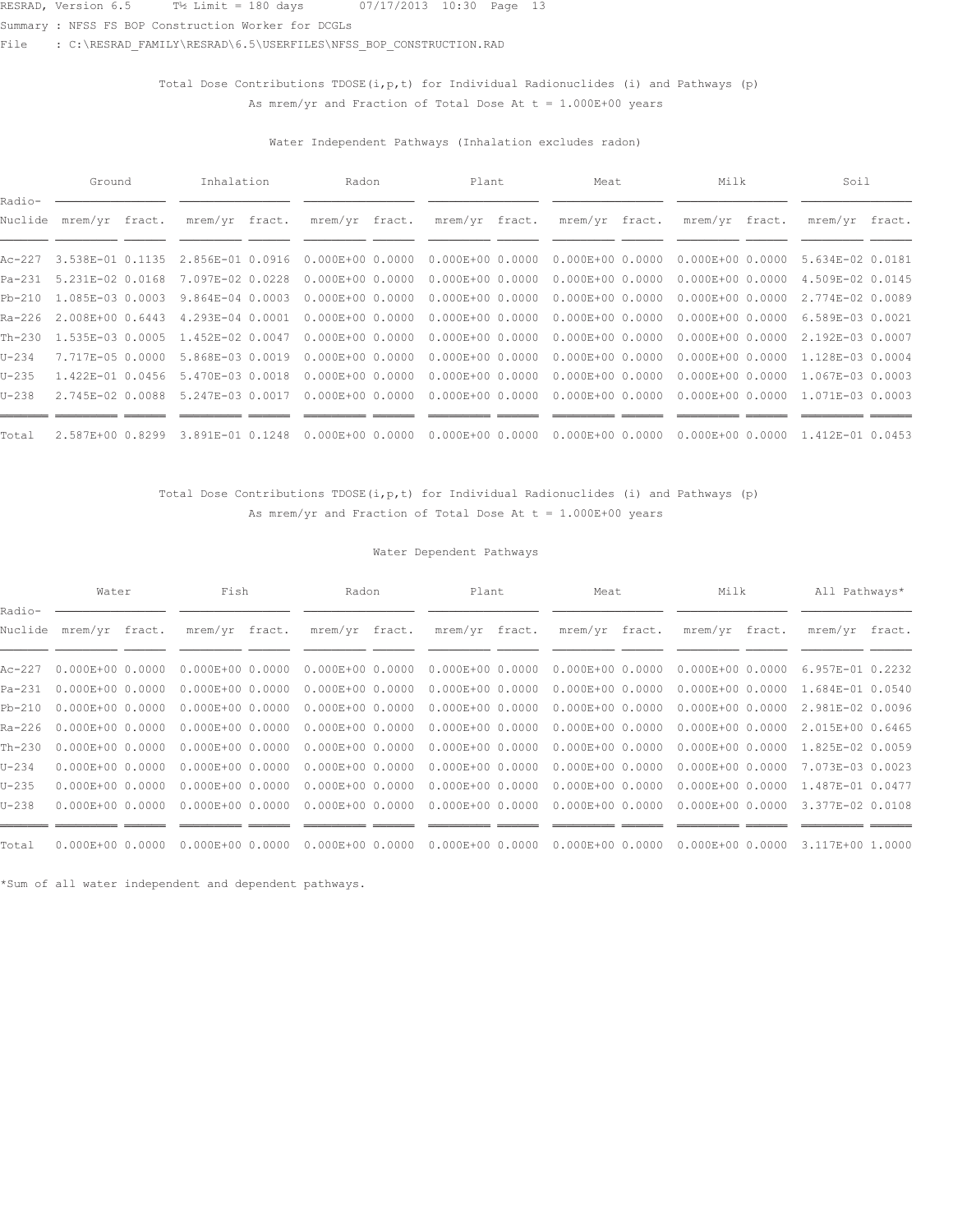Summary : NFSS FS BOP Construction Worker for DCGLs

File : C:\RESRAD\_FAMILY\RESRAD\6.5\USERFILES\NFSS\_BOP\_CONSTRUCTION.RAD

## Total Dose Contributions TDOSE( $i, p, t$ ) for Individual Radionuclides (i) and Pathways (p) As mrem/yr and Fraction of Total Dose At  $t = 3.000E+00$  years

### Water Independent Pathways (Inhalation excludes radon)

|                   | Ground                  | Inhalation       | Radon                | Plant                | Meat                 | Milk                              | Soil             |  |
|-------------------|-------------------------|------------------|----------------------|----------------------|----------------------|-----------------------------------|------------------|--|
| Radio-<br>Nuclide | mrem/yr fract.          | mrem/yr fract.   | mrem/yr fract.       | mrem/yr fract.       | mrem/yr fract.       | mrem/yr fract.                    | mrem/yr fract.   |  |
|                   | Ac-227 3.319E-01 0.1066 | 2.679E-01 0.0860 | $0.000E + 0000.0000$ | $0.000E + 0000.0000$ |                      | $0.000E+000.0000000000E+00000000$ | 5.285E-02 0.0170 |  |
|                   | Pa-231 7.412E-02 0.0238 | 8.856E-02 0.0284 | $0.000E + 0000.0000$ | $0.000E + 0000.0000$ | $0.000E + 0000.0000$ | $0.000E+0000.0000$                | 4.855E-02 0.0156 |  |
|                   | Pb-210 1.019E-03 0.0003 | 9.270E-04 0.0003 | $0.000E + 0000.0000$ | $0.000E + 0000.0000$ |                      | $0.000E+000.0000000000E+00000000$ | 2.607E-02 0.0084 |  |
| Ra-226            | 2.004E+00 0.6436        | 4.877E-04 0.0002 | $0.000E + 0000.0000$ | $0.000E + 0000.0000$ |                      | $0.000E+000.0000000000E+00000000$ | 8.245E-03 0.0026 |  |
| Th-230            | 3.272E-03 0.0011        | 1.452E-02 0.0047 | $0.000E + 0000.0000$ | $0.000E + 0000.0000$ | $0.000E + 00 0.0000$ | $0.000E + 0000.0000$              | 2.198E-03 0.0007 |  |
| $U - 234$         | 7.697E-05 0.0000        | 5.850E-03 0.0019 | $0.000E + 0000.0000$ | $0.000E + 0000.0000$ |                      | $0.000E+000.000000000E+00000000$  | 1.124E-03 0.0004 |  |
| $U-235$           | 1.418E-01 0.0455        | 5.456E-03 0.0018 | $0.000E + 0000.0000$ | $0.000E + 0000.0000$ |                      | $0.000E+000.0000000000E+00000000$ | 1.066E-03 0.0003 |  |
| $U - 238$         | 2.737E-02 0.0088        | 5.231E-03 0.0017 | $0.000E + 0000.0000$ | $0.000E + 0000.0000$ |                      | $0.000E+000.000000000E+00000000$  | 1.068E-03 0.0003 |  |
| Total             | 2.583E+00 0.8297        | 3.889E-01 0.1249 | $0.000E + 0000.0000$ | $0.000E + 0000.0000$ | $0.000E + 00 0.0000$ | $0.000E + 0000.0000$              | 1.412E-01 0.0453 |  |

## Total Dose Contributions TDOSE(i, p, t) for Individual Radionuclides (i) and Pathways (p) As mrem/yr and Fraction of Total Dose At  $t = 3.000E+00$  years

### Water Dependent Pathways

|                   | Water                     | Fish                 | Radon                | Plant                | Meat                 | Milk                 | All Pathways*    |  |
|-------------------|---------------------------|----------------------|----------------------|----------------------|----------------------|----------------------|------------------|--|
| Radio-<br>Nuclide | mrem/yr fract.            | mrem/yr fract.       | mrem/yr fract.       | mrem/yr fract.       | mrem/yr fract.       | mrem/yr fract.       | mrem/yr fract.   |  |
|                   | Ac-227  0.000E+00  0.0000 | $0.000E+0000.0000$   | $0.000E + 0000.0000$ | $0.000E + 0000.0000$ | $0.000E + 0000.0000$ | $0.000E + 00 0.0000$ | 6.527E-01 0.2096 |  |
| Pa-231            | $0.000E+0000.0000$        | $0.000E + 00 0.0000$ | $0.000E + 00 0.0000$ | $0.000E + 00 0.0000$ | $0.000E + 0000.0000$ | $0.000E + 00 0.0000$ | 2.112E-01 0.0678 |  |
| $Pb-210$          | $0.000E + 0000.0000$      | $0.000E+0000.0000$   | $0.000E + 00 0.0000$ | $0.000E + 0000.0000$ | $0.000E+000.0000$    | $0.000E + 00 0.0000$ | 2.802E-02 0.0090 |  |
|                   | Ra-226 0.000E+00 0.0000   | $0.000E+0000.0000$   | $0.000E + 00 0.0000$ | $0.000E + 00 0.0000$ | $0.000E + 00 0.0000$ | $0.000E + 00 0.0000$ | 2.012E+00 0.6464 |  |
| Th-230            | $0.000E + 0000.0000$      | $0.000E+0000.0000$   | $0.000E+0000.0000$   | $0.000E+0000.0000$   | $0.000E + 00 0.0000$ | $0.000E + 00 0.0000$ | 1.998E-02 0.0064 |  |
| $U - 234$         | $0.000E + 0000.0000$      | $0.000E+0000.0000$   | $0.000E+000.0000$    | $0.000E + 0000.0000$ | $0.000E+000.0000$    | $0.000E + 0000.0000$ | 7.051E-03 0.0023 |  |
| $U-235$           | $0.000E + 0000.0000$      | $0.000E+0000.0000$   | $0.000E + 00 0.0000$ | $0.000E + 00 0.0000$ | $0.000E + 0000.0000$ | $0.000E + 00 0.0000$ | 1.483E-01 0.0476 |  |
| $U - 238$         | $0.000E + 0000.0000$      | $0.000E + 00 0.0000$ | $0.000E + 0000.0000$ | $0.000E + 0000.0000$ | $0.000E + 0000.0000$ | $0.000E + 00 0.0000$ | 3.366E-02 0.0108 |  |
|                   |                           |                      |                      |                      |                      |                      |                  |  |
| Total             | $0.000E + 0000.0000$      | $0.000E + 0000.0000$ | $0.000E+000.0000$    | $0.000E+000.0000$    | $0.000E+000.0000$    | $0.000E + 0000.0000$ | 3.113E+00 1.0000 |  |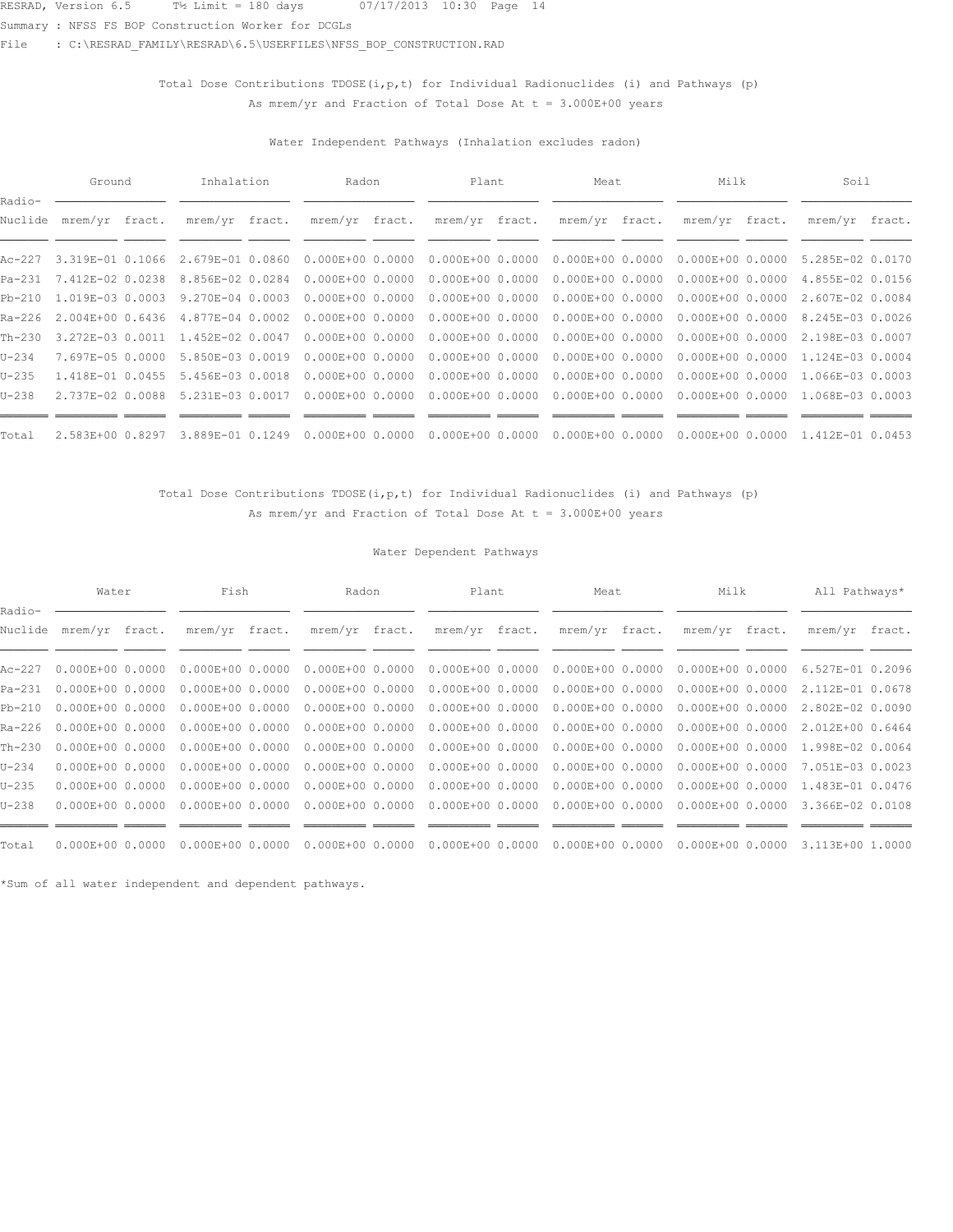Summary : NFSS FS BOP Construction Worker for DCGLs

File : C:\RESRAD\_FAMILY\RESRAD\6.5\USERFILES\NFSS\_BOP\_CONSTRUCTION.RAD

## Total Dose Contributions TDOSE( $i, p, t$ ) for Individual Radionuclides (i) and Pathways (p) As mrem/yr and Fraction of Total Dose At  $t = 1.000E+01$  years

### Water Independent Pathways (Inhalation excludes radon)

|                   | Ground                  | Inhalation                               | Radon                | Plant                | Meat                              | Milk                              | Soil             |  |
|-------------------|-------------------------|------------------------------------------|----------------------|----------------------|-----------------------------------|-----------------------------------|------------------|--|
| Radio-<br>Nuclide | mrem/yr fract.          | mrem/yr fract.                           | mrem/yr fract.       | mrem/yr fract.       | mrem/yr fract.                    | mrem/yr fract.                    | mrem/yr fract.   |  |
|                   |                         | Ac-227 2.654E-01 0.0856 2.142E-01 0.0691 | $0.000E + 0000.0000$ | $0.000E + 0000.0000$ |                                   | $0.000E+000.0000000000E+00000000$ | 4.226E-02 0.0136 |  |
|                   | Pa-231 1.403E-01 0.0452 | 1.419E-01 0.0458                         | $0.000E + 0000.0000$ | $0.000E + 00 0.0000$ | $0.000E + 0000.0000$              | $0.000E+000.0000$                 | 5.905E-02 0.0190 |  |
|                   | Pb-210 8.199E-04 0.0003 | 7.457E-04 0.0002                         | $0.000E + 0000.0000$ | $0.000E + 0000.0000$ |                                   | $0.000E+000.0000000000E+00000000$ | 2.097E-02 0.0068 |  |
|                   | Ra-226 1.988E+00 0.6412 | $6.644E-04$ 0.0002                       | $0.000E + 0000.0000$ | $0.000E + 0000.0000$ |                                   | $0.000E+000.0000000000E+00000000$ | 1.326E-02 0.0043 |  |
| Th-230            | 9.315E-03 0.0030        | 1.450E-02 0.0047                         | $0.000E + 0000.0000$ | $0.000E + 0000.0000$ | $0.000E + 00 0.0000$              | $0.000E + 0000.0000$              | 2.228E-03 0.0007 |  |
| $U - 234$         | 7.653E-05 0.0000        | 5.788E-03 0.0019                         | $0.000E + 0000.0000$ | $0.000E + 0000.0000$ |                                   | $0.000E+000.000000000E+00000000$  | 1.112E-03 0.0004 |  |
| $U-235$           | 1.403E-01 0.0452        | 5.414E-03 0.0017                         | $0.000E + 0000.0000$ | $0.000E + 0000.0000$ | $0.000E+000.0000000000E+00000000$ |                                   | 1.062E-03 0.0003 |  |
| $U - 238$         | 2.707E-02 0.0087        | 5.174E-03 0.0017                         | $0.000E + 0000.0000$ | $0.000E + 0000.0000$ |                                   | $0.000E+000.000000000E+00000000$  | 1.056E-03 0.0003 |  |
| Total             | 2.571E+00 0.8293        | 3.884E-01 0.1253                         | $0.000E + 0000.0000$ | $0.000E + 0000.0000$ | $0.000E + 00 0.0000$              | $0.000E + 0000.0000$              | 1.410E-01 0.0455 |  |

### Total Dose Contributions TDOSE(i, p, t) for Individual Radionuclides (i) and Pathways (p) As mrem/yr and Fraction of Total Dose At  $t = 1.000E+01$  years

### Water Dependent Pathways

|                   | Water                     | Fish                 | Radon                | Plant                | Meat                 | Milk                 | All Pathways*    |  |
|-------------------|---------------------------|----------------------|----------------------|----------------------|----------------------|----------------------|------------------|--|
| Radio-<br>Nuclide | mrem/yr fract.            | mrem/yr fract.       | mrem/yr fract.       | mrem/yr fract.       | mrem/yr fract.       | mrem/yr fract.       | mrem/yr fract.   |  |
|                   | Ac-227  0.000E+00  0.0000 | $0.000E+00 0.0000$   | $0.000E + 00 0.0000$ | $0.000E + 0000.0000$ | $0.000E + 0000.0000$ | $0.000E + 00 0.0000$ | 5.218E-01 0.1683 |  |
| Pa-231            | $0.000E+0000.0000$        | $0.000E + 00 0.0000$ | $0.000E + 00 0.0000$ | $0.000E + 00 0.0000$ | $0.000E + 00 0.0000$ | $0.000E + 00 0.0000$ | 3.413E-01 0.1101 |  |
| $Pb-210$          | $0.000E + 0000.0000$      | $0.000E+0000.0000$   | $0.000E + 00 0.0000$ | $0.000E + 0000.0000$ | $0.000E + 0000.0000$ | $0.000E + 0000.0000$ | 2.254E-02 0.0073 |  |
|                   | Ra-226 0.000E+00 0.0000   | $0.000E+0000.0000$   | $0.000E + 00 0.0000$ | $0.000E + 00 0.0000$ | $0.000E + 00 0.0000$ | $0.000E + 0000.0000$ | 2.002E+00 0.6457 |  |
| Th-230            | $0.000E + 0000.0000$      | $0.000E+0000.0000$   | $0.000E+0000.0000$   | $0.000E+0000.0000$   | $0.000E + 00 0.0000$ | $0.000E + 0000.0000$ | 2.604E-02 0.0084 |  |
| $U - 234$         | $0.000E + 0000.0000$      | $0.000E+0000.0000$   | $0.000E+000.0000$    | $0.000E + 0000.0000$ | $0.000E+000.0000$    | $0.000E+0000.0000$   | 6.976E-03 0.0022 |  |
| $U-235$           | $0.000E + 0000.0000$      | $0.000E+0000.0000$   | $0.000E + 00 0.0000$ | $0.000E + 00 0.0000$ | $0.000E + 00 0.0000$ | $0.000E + 0000.0000$ | 1.467E-01 0.0473 |  |
| $U - 238$         | $0.000E + 0000.0000$      | $0.000E + 00 0.0000$ | $0.000E + 0000.0000$ | $0.000E + 0000.0000$ | $0.000E + 00 0.0000$ | $0.000E + 00 0.0000$ | 3.330E-02 0.0107 |  |
|                   |                           |                      |                      |                      |                      |                      |                  |  |
| Total             | $0.000E + 0000.0000$      | $0.000E + 0000.0000$ | $0.000E+000.0000$    | $0.000E+000.0000$    | $0.000E+000.0000$    | $0.000E + 0000.0000$ | 3.101E+00 1.0000 |  |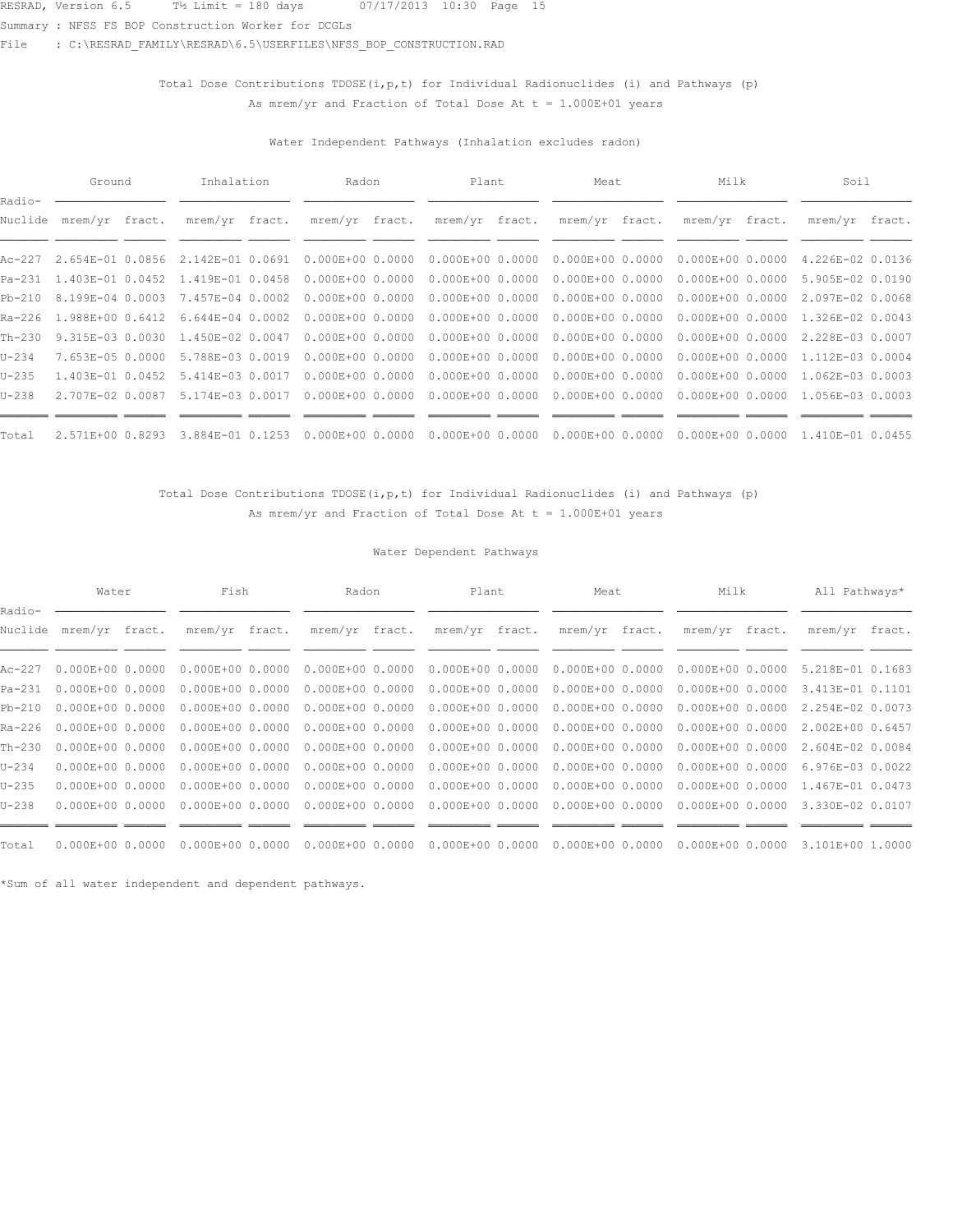Summary : NFSS FS BOP Construction Worker for DCGLs

File : C:\RESRAD\_FAMILY\RESRAD\6.5\USERFILES\NFSS\_BOP\_CONSTRUCTION.RAD

## Total Dose Contributions TDOSE( $i, p, t$ ) for Individual Radionuclides (i) and Pathways (p) As mrem/yr and Fraction of Total Dose At  $t = 3.000E+01$  years

### Water Independent Pathways (Inhalation excludes radon)

|                   | Ground                  | Inhalation       | Radon                | Plant                | Meat                 | Milk                              | Soil             |  |
|-------------------|-------------------------|------------------|----------------------|----------------------|----------------------|-----------------------------------|------------------|--|
| Radio-<br>Nuclide | mrem/yr fract.          | mrem/yr fract.   | mrem/yr fract.       | mrem/yr fract.       | mrem/yr fract.       | mrem/yr fract.                    | mrem/yr fract.   |  |
|                   | Ac-227 1.400E-01 0.0457 | 1.130E-01 0.0369 | $0.000E + 0000.0000$ | $0.000E + 0000.0000$ |                      | $0.000E+000.0000000000E+00000000$ | 2.230E-02 0.0073 |  |
| $Pa-231$          | 2.645E-01 0.0863        | 2.421E-01 0.0790 | $0.000E + 0000.0000$ | $0.000E + 00 0.0000$ | $0.000E + 00 0.0000$ | $0.000E+0000.0000$                | 7.872E-02 0.0257 |  |
|                   | Pb-210 4.403E-04 0.0001 | 4.004E-04 0.0001 | $0.000E + 0000.0000$ | $0.000E + 0000.0000$ |                      | $0.000E+000.0000000000E+00000000$ | 1.126E-02 0.0037 |  |
|                   | Ra-226 1.944E+00 0.6343 | 9.904E-04 0.0003 | $0.000E + 0000.0000$ | $0.000E + 0000.0000$ |                      | $0.000E+000.0000000000E+00000000$ | 2.255E-02 0.0074 |  |
| Th-230            | 2.628E-02 0.0086        | 1.445E-02 0.0047 | $0.000E + 0000.0000$ | $0.000E + 0000.0000$ | $0.000E + 0000.0000$ | $0.000E + 0000.0000$              | 2.378E-03 0.0008 |  |
| $U - 234$         | 7.736E-05 0.0000        | 5.613E-03 0.0018 | $0.000E + 0000.0000$ | $0.000E + 0000.0000$ |                      | $0.000E+000.000000000E+00000000$  | 1.079E-03 0.0004 |  |
| $U-235$           | 1.361E-01 0.0444        | 5.331E-03 0.0017 | $0.000E + 0000.0000$ | $0.000E + 0000.0000$ |                      | $0.000E+000.0000000000E+00000000$ | 1.059E-03 0.0003 |  |
| $U - 238$         | 2.625E-02 0.0086        | 5.017E-03 0.0016 | $0.000E + 0000.0000$ | $0.000E + 0000.0000$ |                      | $0.000E+000.000000000E+00000000$  | 1.024E-03 0.0003 |  |
| Total             | 2.538E+00 0.8280        | 3.869E-01 0.1262 | $0.000E + 0000.0000$ | $0.000E + 0000.0000$ | $0.000E + 0000.0000$ | $0.000E + 0000.0000$              | 1.404E-01 0.0458 |  |

### Total Dose Contributions TDOSE(i, p, t) for Individual Radionuclides (i) and Pathways (p) As mrem/yr and Fraction of Total Dose At  $t = 3.000E+01$  years

### Water Dependent Pathways

|                   | Water                     | Fish                 | Radon                | Plant                | Meat                              | Milk                 | All Pathways*    |  |
|-------------------|---------------------------|----------------------|----------------------|----------------------|-----------------------------------|----------------------|------------------|--|
| Radio-<br>Nuclide | mrem/yr fract.            | mrem/yr fract.       | mrem/yr fract.       | mrem/yr fract.       | mrem/yr fract.                    | mrem/yr fract.       | mrem/yr fract.   |  |
|                   | Ac-227  0.000E+00  0.0000 | $0.000E+0000.0000$   | $0.000E+0000.0000$   | $0.000E + 0000.0000$ | $0.000E + 0000.0000$              | $0.000E+000.0000$    | 2.754E-01 0.0898 |  |
|                   | Pa-231 0.000E+00 0.0000   | $0.000E+0000.0000$   | $0.000E + 00 0.0000$ | $0.000E + 0000.0000$ | $0.000E + 0000.0000$              | $0.000E + 00 0.0000$ | 5.853E-01 0.1910 |  |
|                   | Pb-210 0.000E+00 0.0000   | $0.000E+0000.0000$   | $0.000E + 00 0.0000$ | $0.000E + 0000.0000$ | $0.000E+000.0000000000E+00000000$ |                      | 1.210E-02 0.0039 |  |
|                   | Ra-226 0.000E+00 0.0000   | $0.000E+0000.0000$   | $0.000E + 00 0.0000$ | $0.000E + 0000.0000$ | $0.000E + 0000.0000$              | $0.000E + 0000.0000$ | 1.967E+00 0.6419 |  |
| Th-230            | $0.000E + 0000.0000$      | $0.000E+0000.0000$   | $0.000E + 00 0.0000$ | $0.000E+0000.0000$   | $0.000E + 00 0.0000$              | $0.000E + 0000.0000$ | 4.310E-02 0.0141 |  |
| $U - 234$         | $0.000E + 0000.0000$      | $0.000E+0000.0000$   | $0.000E + 0000.0000$ | $0.000E + 0000.0000$ | $0.000E + 0000.0000$              | $0.000E+000.0000$    | 6.769E-03 0.0022 |  |
| $U - 235$         | $0.000E + 0000.0000$      | $0.000E+0000.0000$   | $0.000E + 00 0.0000$ | $0.000E + 0000.0000$ | $0.000E + 0000.0000$              | $0.000E + 0000.0000$ | 1.425E-01 0.0465 |  |
| $U - 238$         | $0.000E + 00 0.0000$      | $0.000E + 00 0.0000$ | $0.000E+000.0000$    | $0.000E + 0000.0000$ | $0.000E + 0000.0000$              | $0.000E+0000.0000$   | 3.229E-02 0.0105 |  |
|                   |                           |                      |                      |                      |                                   |                      |                  |  |
| Total             | $0.000E + 0000.0000$      | $0.000E + 0000.0000$ | $0.000E + 0000.0000$ | $0.000E + 0000.0000$ | $0.000E + 0000.0000$              | $0.000E+000.0000$    | 3.065E+00 1.0000 |  |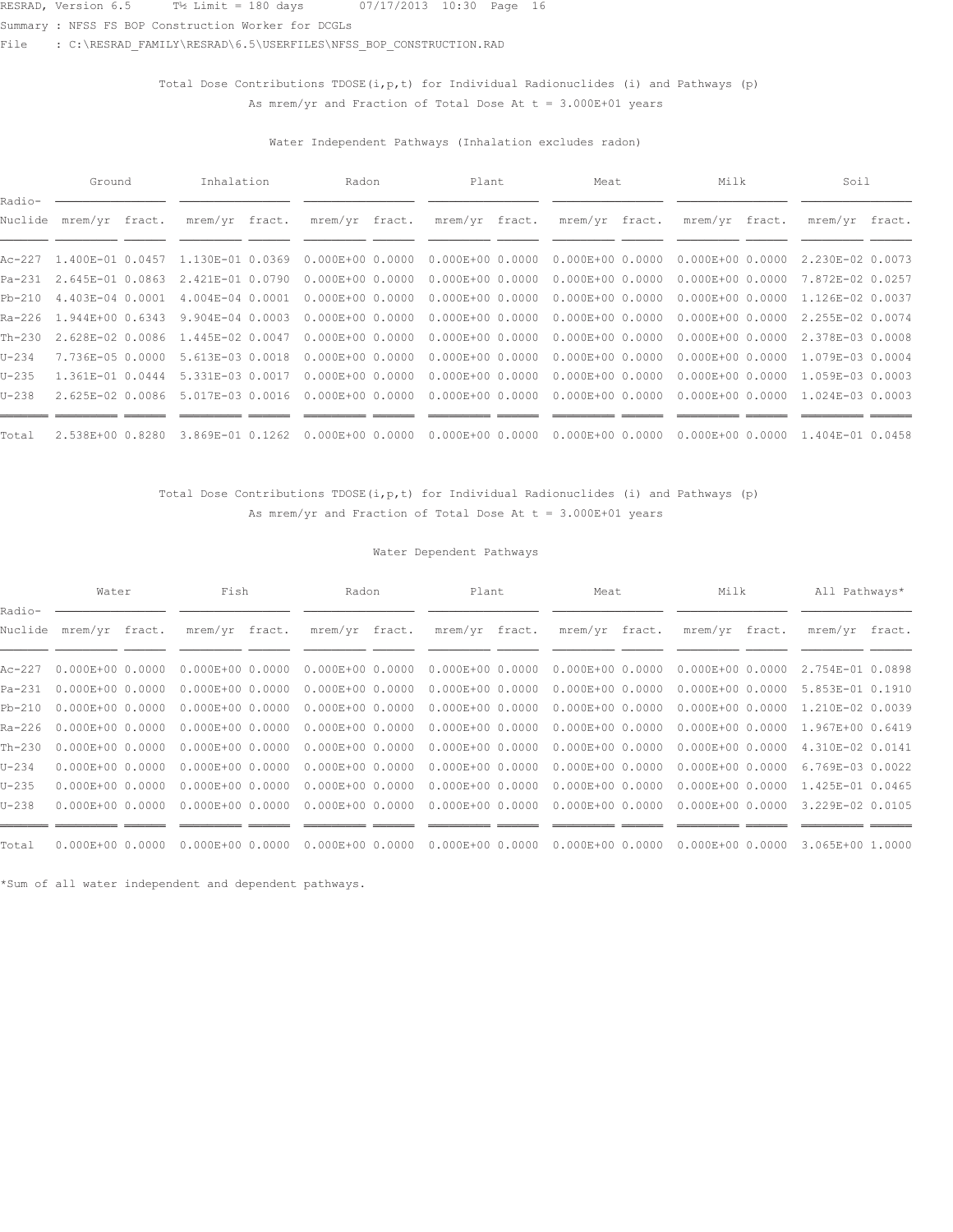Summary : NFSS FS BOP Construction Worker for DCGLs

File : C:\RESRAD\_FAMILY\RESRAD\6.5\USERFILES\NFSS\_BOP\_CONSTRUCTION.RAD

## Total Dose Contributions TDOSE( $i, p, t$ ) for Individual Radionuclides (i) and Pathways (p) As mrem/yr and Fraction of Total Dose At  $t = 2.000E+02$  years

### Water Independent Pathways (Inhalation excludes radon)

|                   | Ground                  | Inhalation                               | Radon                             | Plant                | Meat                 | Milk                              | Soil             |  |
|-------------------|-------------------------|------------------------------------------|-----------------------------------|----------------------|----------------------|-----------------------------------|------------------|--|
| Radio-<br>Nuclide | mrem/yr fract.          | mrem/yr fract.                           | mrem/yr fract.                    | mrem/yr fract.       | mrem/yr fract.       | mrem/yr fract.                    | mrem/yr fract.   |  |
|                   | Ac-227 6.117E-04 0.0002 | 4.937E-04 0.0002                         | $0.000E + 0000.0000$              | $0.000E + 0000.0000$ | $0.000E + 0000.0000$ | $0.000E+000.0000$                 | 9.741E-05 0.0000 |  |
| Pa-231            | 3.940E-01 0.1414        | 3.459E-01 0.1241                         | $0.000E+0000.0000$                | $0.000E + 00 0.0000$ | $0.000E + 0000.0000$ | $0.000E + 0000.0000$              | 9.843E-02 0.0353 |  |
| $Pb-210$          | 2.231E-06 0.0000        | 2.029E-06 0.0000                         | $0.000E + 0000.0000$              | $0.000E+000.0000$    |                      | $0.000E+000.0000000000E+00000000$ | 5.707E-05 0.0000 |  |
|                   |                         | Ra-226 1.604E+00 0.5755 1.158E-03 0.0004 | $0.000E+0000.0000$                | $0.000E + 0000.0000$ | $0.000E+000.0000$    | $0.000E + 0000.0000$              | 2.818E-02 0.0101 |  |
|                   | Th-230 1.534E-01 0.0550 | 1.405E-02 0.0050                         | $0.000E + 0000.0000$              | $0.000E + 00 0.0000$ | $0.000E + 0000.0000$ | $0.000E + 0000.0000$              | 4.395E-03 0.0016 |  |
| $U - 234$         | 1.873E-04 0.0001        |                                          | 4.330E-03 0.0016 0.000E+00 0.0000 | $0.000E + 0000.0000$ |                      | $0.000E+000.0000000000E+00000000$ | 8.331E-04 0.0003 |  |
| $U-235$           | 1.057E-01 0.0379        | 5.145E-03 0.0018                         | $0.000E + 0000.0000$              | $0.000E + 000.0000$  | $0.000E + 0000.0000$ | $0.000E + 0000.0000$              | 1.117E-03 0.0004 |  |
| $U - 238$         | 2.017E-02 0.0072        | 3.857E-03 0.0014                         | $0.000E + 0000.0000$              | $0.000E + 0000.0000$ | $0.000E + 0000.0000$ | $0.000E+0000.0000$                | 7.871E-04 0.0003 |  |
| Total             | 2.278E+00 0.8174        | 3.750E-01 0.1345                         | $0.000E + 0000.0000$              | $0.000E + 0000.0000$ | $0.000E + 0000.0000$ | $0.000E + 0000.0000$              | 1.339E-01 0.0480 |  |

## Total Dose Contributions TDOSE(i, p, t) for Individual Radionuclides (i) and Pathways (p) As mrem/yr and Fraction of Total Dose At  $t = 2.000E+02$  years

### Water Dependent Pathways

|                   | Water                     | Fish                 | Radon                | Plant                | Meat                 | Milk                 | All Pathways*    |  |
|-------------------|---------------------------|----------------------|----------------------|----------------------|----------------------|----------------------|------------------|--|
| Radio-<br>Nuclide | mrem/yr fract.            | mrem/yr fract.       | mrem/yr fract.       | mrem/yr fract.       | mrem/yr fract.       | mrem/yr fract.       | mrem/yr fract.   |  |
|                   | Ac-227  0.000E+00  0.0000 | $0.000E+0000.0000$   | $0.000E+0000.0000$   | $0.000E + 0000.0000$ | $0.000E + 0000.0000$ | $0.000E+000.0000$    | 1.203E-03 0.0004 |  |
|                   | Pa-231 0.000E+00 0.0000   | $0.000E+0000.0000$   | $0.000E + 00 0.0000$ | $0.000E + 0000.0000$ | $0.000E + 0000.0000$ | $0.000E + 0000.0000$ | 8.384E-01 0.3008 |  |
|                   | Pb-210 0.000E+00 0.0000   | $0.000E+0000.0000$   | $0.000E + 00 0.0000$ | $0.000E+000.0000$    | $0.000E + 0000.0000$ | $0.000E + 0000.0000$ | 6.133E-05 0.0000 |  |
|                   | Ra-226 0.000E+00 0.0000   | $0.000E+0000.0000$   | $0.000E + 00 0.0000$ | $0.000E + 0000.0000$ | $0.000E + 0000.0000$ | $0.000E+000.0000$    | 1.633E+00 0.5861 |  |
| Th-230            | $0.000E + 0000.0000$      | $0.000E+0000.0000$   | $0.000E + 00 0.0000$ | $0.000E+000.0000$    | $0.000E + 00 0.0000$ | $0.000E + 0000.0000$ | 1.719E-01 0.0617 |  |
| $U - 234$         | $0.000E + 0000.0000$      | $0.000E+0000.0000$   | $0.000E + 0000.0000$ | $0.000E + 0000.0000$ | $0.000E + 0000.0000$ | $0.000E + 0000.0000$ | 5.350E-03 0.0019 |  |
| $U - 235$         | $0.000E + 0000.0000$      | $0.000E+0000.0000$   | $0.000E + 00 0.0000$ | $0.000E + 0000.0000$ | $0.000E + 0000.0000$ | $0.000E + 0000.0000$ | 1.120E-01 0.0402 |  |
| $U - 238$         | $0.000E + 00 0.0000$      | $0.000E + 00 0.0000$ | $0.000E+000.0000$    | $0.000E + 0000.0000$ | $0.000E + 0000.0000$ | $0.000E + 0000.0000$ | 2.481E-02 0.0089 |  |
|                   |                           |                      |                      |                      |                      |                      |                  |  |
| Total             | $0.000E + 0000.0000$      | $0.000E + 0000.0000$ | $0.000E + 0000.0000$ | $0.000E + 0000.0000$ | $0.000E + 0000.0000$ | $0.000E+000.0000$    | 2.787E+00 1.0000 |  |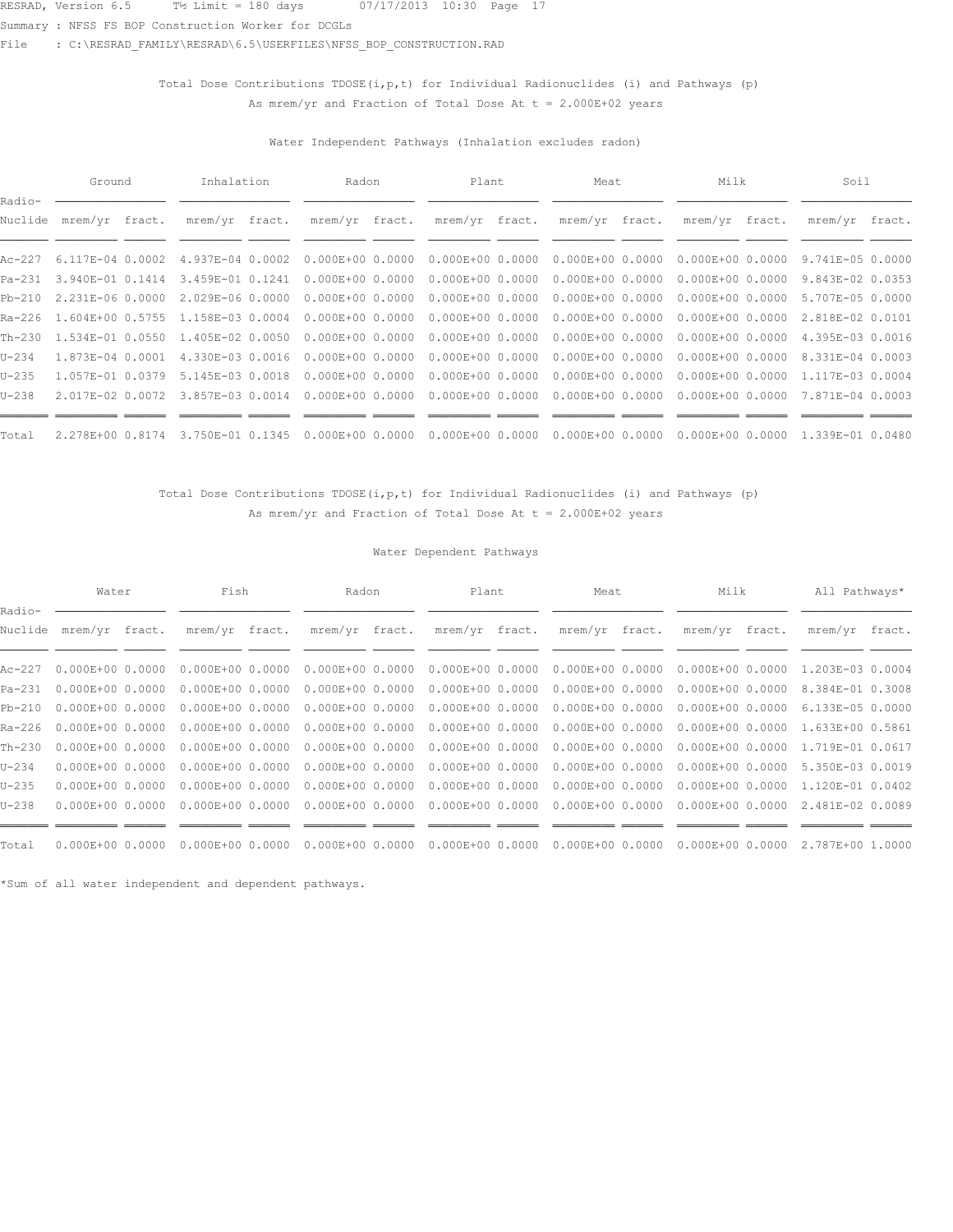Summary : NFSS FS BOP Construction Worker for DCGLs

File : C:\RESRAD\_FAMILY\RESRAD\6.5\USERFILES\NFSS\_BOP\_CONSTRUCTION.RAD

## Total Dose Contributions TDOSE( $i, p, t$ ) for Individual Radionuclides (i) and Pathways (p) As mrem/yr and Fraction of Total Dose At  $t = 3.000E+02$  years

### Water Independent Pathways (Inhalation excludes radon)

|                   | Ground           | Inhalation                               | Radon                | Plant                | Meat                 | Milk                              | Soil             |  |
|-------------------|------------------|------------------------------------------|----------------------|----------------------|----------------------|-----------------------------------|------------------|--|
| Radio-<br>Nuclide | mrem/yr fract.   | mrem/yr fract.                           | mrem/yr fract.       | mrem/yr fract.       | mrem/yr fract.       | mrem/yr fract.                    | mrem/yr fract.   |  |
| Ac-227            | 2.503E-05 0.0000 | 2.020E-05 0.0000                         | $0.000E + 0000.0000$ | $0.000E + 00 0.0000$ | $0.000E + 0000.0000$ | $0.000E+0000.0000$                | 3.986E-06 0.0000 |  |
| Pa-231            | 3.888E-01 0.1471 | 3.413E-01 0.1291                         | $0.000E+0000.0000$   | $0.000E + 00 0.0000$ | $0.000E + 0000.0000$ | $0.000E+0000.0000$                | 9.708E-02 0.0367 |  |
| $Pb-210$          | 9.962E-08 0.0000 | 9.061E-08 0.0000                         | $0.000E + 0000.0000$ | $0.000E + 0000.0000$ |                      | $0.000E+000.0000000000E+00000000$ | 2.548E-06 0.0000 |  |
|                   |                  | Ra-226 1.432E+00 0.5417 1.036E-03 0.0004 | $0.000E + 0000.0000$ | $0.000E + 0000.0000$ |                      | $0.000E+000.0000000000E+00000000$ | 2.521E-02 0.0095 |  |
| $Th-230$          | 2.154E-01 0.0815 | 1.383E-02 0.0052                         | $0.000E + 0000.0000$ | $0.000E + 00 0.0000$ | $0.000E + 0000.0000$ | $0.000E + 0000.0000$              | 5.453E-03 0.0021 |  |
| $U - 234$         | 3.154E-04 0.0001 | 3.719E-03 0.0014                         | $0.000E+0000.0000$   | $0.000E + 0000.0000$ |                      | $0.000E+000.0000000000E+00000000$ | 7.174E-04 0.0003 |  |
| $U - 235$         | 9.132E-02 0.0345 | 5.080E-03 0.0019                         | $0.000E + 0000.0000$ | $0.000E + 0000.0000$ |                      | $0.000E+000.0000000000E+00000000$ | 1.148E-03 0.0004 |  |
| $U - 238$         | 1.727E-02 0.0065 | 3.304E-03 0.0012                         | $0.000E + 0000.0000$ | $0.000E + 0000.0000$ | $0.000E+0000.0000$   | $0.000E + 0000.0000$              | 6.743E-04 0.0003 |  |
| Total             | 2.145E+00 0.8114 | 3.683E-01 0.1393                         | $0.000E + 0000.0000$ | $0.000E + 0000.0000$ | $0.000E + 0000.0000$ | $0.000E + 0000.0000$              | 1.303E-01 0.0493 |  |

## Total Dose Contributions TDOSE(i, p, t) for Individual Radionuclides (i) and Pathways (p) As mrem/yr and Fraction of Total Dose At  $t = 3.000E+02$  years

### Water Dependent Pathways

|                   | Water                     | Fish                 | Radon                | Plant                | Meat                 | Milk                 | All Pathways*    |  |
|-------------------|---------------------------|----------------------|----------------------|----------------------|----------------------|----------------------|------------------|--|
| Radio-<br>Nuclide | mrem/yr fract.            | mrem/yr fract.       | mrem/yr fract.       | mrem/yr fract.       | mrem/yr fract.       | mrem/yr fract.       | mrem/yr fract.   |  |
|                   | Ac-227  0.000E+00  0.0000 | $0.000E+00 0.0000$   | $0.000E + 0000.0000$ | $0.000E + 0000.0000$ | $0.000E + 0000.0000$ | $0.000E + 0000.0000$ | 4.922E-05 0.0000 |  |
| Pa-231            | $0.000E + 0000.0000$      | $0.000E + 00 0.0000$ | $0.000E + 00 0.0000$ | $0.000E + 00 0.0000$ | $0.000E + 0000.0000$ | $0.000E + 00 0.0000$ | 8.272E-01 0.3129 |  |
| $Pb-210$          | $0.000E + 0000.0000$      | $0.000E+0000.0000$   | $0.000E + 00 0.0000$ | $0.000E + 0000.0000$ | $0.000E+0000.0000$   | $0.000E + 0000.0000$ | 2.738E-06 0.0000 |  |
|                   | Ra-226 0.000E+00 0.0000   | $0.000E+0000.0000$   | $0.000E + 00 0.0000$ | $0.000E + 00 0.0000$ | $0.000E + 00 0.0000$ | $0.000E + 0000.0000$ | 1.459E+00 0.5516 |  |
| Th-230            | $0.000E + 0000.0000$      | $0.000E+0000.0000$   | $0.000E+0000.0000$   | $0.000E+0000.0000$   | $0.000E + 00 0.0000$ | $0.000E + 00 0.0000$ | 2.347E-01 0.0888 |  |
| $U - 234$         | $0.000E + 0000.0000$      | $0.000E+0000.0000$   | $0.000E+000.0000$    | $0.000E + 0000.0000$ | $0.000E+0000.0000$   | $0.000E+0000.0000$   | 4.752E-03 0.0018 |  |
| $U-235$           | $0.000E + 0000.0000$      | $0.000E+0000.0000$   | $0.000E + 00 0.0000$ | $0.000E + 00 0.0000$ | $0.000E + 00 0.0000$ | $0.000E + 0000.0000$ | 9.755E-02 0.0369 |  |
| $U - 238$         | $0.000E + 0000.0000$      | $0.000E + 00 0.0000$ | $0.000E + 0000.0000$ | $0.000E + 0000.0000$ | $0.000E + 0000.0000$ | $0.000E + 00 0.0000$ | 2.125E-02 0.0080 |  |
|                   |                           |                      |                      |                      |                      |                      |                  |  |
| Total             | $0.000E + 0000.0000$      | $0.000E + 0000.0000$ | $0.000E+000.0000$    | $0.000E+000.0000$    | $0.000E+000.0000$    | $0.000E+000.0000$    | 2.644E+00 1.0000 |  |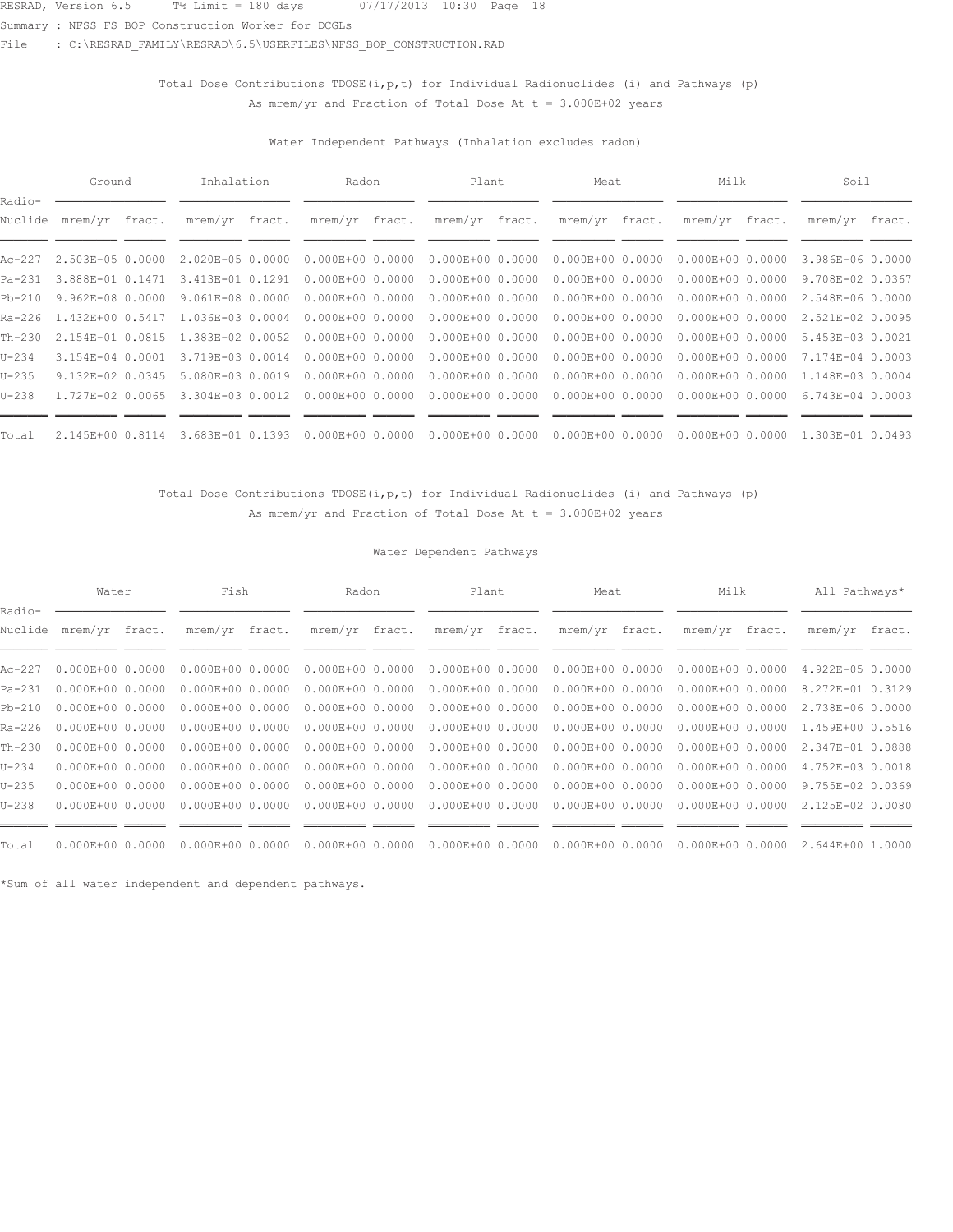Summary : NFSS FS BOP Construction Worker for DCGLs

File : C:\RESRAD\_FAMILY\RESRAD\6.5\USERFILES\NFSS\_BOP\_CONSTRUCTION.RAD

## Total Dose Contributions TDOSE( $i, p, t$ ) for Individual Radionuclides (i) and Pathways (p) As mrem/yr and Fraction of Total Dose At  $t = 1.000E+03$  years

### Water Independent Pathways (Inhalation excludes radon)

|                   | Ground           | Inhalation       | Radon                | Plant                | Meat                              | Milk                 | Soil              |  |
|-------------------|------------------|------------------|----------------------|----------------------|-----------------------------------|----------------------|-------------------|--|
| Radio-<br>Nuclide | mrem/yr fract.   | mrem/yr fract.   | mrem/yr fract.       | mrem/yr fract.       | mrem/yr fract.                    | mrem/yr fract.       | mrem/yr fract.    |  |
| Ac-227            | 4.808E-15 0.0000 | 3.880E-15 0.0000 | $0.000E + 00 0.0000$ | $0.000E + 0000.0000$ | $0.000E + 0000.0000$              | $0.000E + 0000.0000$ | 7.656E-16 0.0000  |  |
| $Pa-231$          | 3.507E-01 0.1804 | 3.078E-01 0.1584 | $0.000E+0000.0000$   | $0.000E + 00 0.0000$ | $0.000E + 0000.0000$              | $0.000E + 0000.0000$ | 8.756E-02 0.0451  |  |
| $Pb-210$          | 3.527E-17 0.0000 | 3.208E-17 0.0000 | $0.000E + 0000.0000$ | $0.000E+000.0000$    | $0.000E+000.0000000000E+00000000$ |                      | $9.022E-160.0000$ |  |
| Ra-226            | 6.484E-01 0.3336 | 4.689E-04 0.0002 | $0.000E + 0000.0000$ | $0.000E + 0000.0000$ | $0.000E+000.0000$                 | $0.000E + 0000.0000$ | 1.142E-02 0.0059  |  |
| Th-230            | 4.650E-01 0.2392 | 1.223E-02 0.0063 | $0.000E + 0000.0000$ | $0.000E + 0000.0000$ | $0.000E + 0000.0000$              | $0.000E + 0000.0000$ | 9.632E-03 0.0050  |  |
| $U - 234$         | 1.582E-03 0.0008 | 1.304E-03 0.0007 | $0.000E+0000.0000$   | $0.000E + 0000.0000$ | $0.000E+000.0000000000E+00000000$ |                      | 2.738E-04 0.0001  |  |
| $U-235$           | 3.417E-02 0.0176 | 4.621E-03 0.0024 | $0.000E + 0000.0000$ | $0.000E + 000.0000$  | $0.000E + 0000.0000$              | $0.000E + 0000.0000$ | 1.214E-03 0.0006  |  |
| $U - 238$         | 5.837E-03 0.0030 | 1.119E-03 0.0006 | $0.000E + 0000.0000$ | $0.000E + 0000.0000$ | $0.000E + 0000.0000$              | $0.000E + 0000.0000$ | 2.284E-04 0.0001  |  |
| Total             | 1.506E+00 0.7747 | 3.276E-01 0.1685 | $0.000E + 0000.0000$ | $0.000E + 0000.0000$ | $0.000E + 0000.0000$              | $0.000E + 0000.0000$ | 1.103E-01 0.0568  |  |

## Total Dose Contributions TDOSE(i, p, t) for Individual Radionuclides (i) and Pathways (p) As mrem/yr and Fraction of Total Dose At  $t = 1.000E+03$  years

### Water Dependent Pathways

|                   | Water                     | Fish                 | Radon                | Plant                | Meat                 | Milk                 | All Pathways*    |  |
|-------------------|---------------------------|----------------------|----------------------|----------------------|----------------------|----------------------|------------------|--|
| Radio-<br>Nuclide | mrem/yr fract.            | mrem/yr fract.       | mrem/yr fract.       | mrem/yr fract.       | mrem/yr fract.       | mrem/yr fract.       | mrem/yr fract.   |  |
|                   | Ac-227  0.000E+00  0.0000 | $0.000E+0000.0000$   | $0.000E + 00 0.0000$ | $0.000E + 0000.0000$ | $0.000E + 0000.0000$ | $0.000E + 0000.0000$ | 9.454E-15 0.0000 |  |
| Pa-231            | $0.000E + 0000.0000$      | $0.000E + 00 0.0000$ | $0.000E + 00 0.0000$ | $0.000E + 00 0.0000$ | $0.000E + 00 0.0000$ | $0.000E + 00 0.0000$ | 7.461E-01 0.3839 |  |
| $Pb-210$          | $0.000E + 0000.0000$      | $0.000E+0000.0000$   | $0.000E + 00 0.0000$ | $0.000E + 0000.0000$ | $0.000E+0000.0000$   | $0.000E + 00 0.0000$ | 9.695E-16 0.0000 |  |
|                   | Ra-226 0.000E+00 0.0000   | $0.000E+0000.0000$   | $0.000E + 00 0.0000$ | $0.000E + 00 0.0000$ | $0.000E + 00 0.0000$ | $0.000E+0000.0000$   | 6.603E-01 0.3397 |  |
| Th-230            | $0.000E + 0000.0000$      | $0.000E+0000.0000$   | $0.000E + 00 0.0000$ | $0.000E+0000.0000$   | $0.000E + 00 0.0000$ | $0.000E + 00 0.0000$ | 4.868E-01 0.2505 |  |
| $U - 234$         | $0.000E + 0000.0000$      | $0.000E+0000.0000$   | $0.000E+000.0000$    | $0.000E + 0000.0000$ | $0.000E+000.0000$    | $0.000E+0000.0000$   | 3.160E-03 0.0016 |  |
| $U-235$           | $0.000E + 0000.0000$      | $0.000E+0000.0000$   | $0.000E + 00 0.0000$ | $0.000E + 00 0.0000$ | $0.000E + 00 0.0000$ | $0.000E + 0000.0000$ | 4.000E-02 0.0206 |  |
| $U - 238$         | $0.000E + 0000.0000$      | $0.000E + 00 0.0000$ | $0.000E + 0000.0000$ | $0.000E + 0000.0000$ | $0.000E + 00 0.0000$ | $0.000E + 00 0.0000$ | 7.185E-03 0.0037 |  |
|                   |                           |                      |                      |                      |                      |                      |                  |  |
| Total             | $0.000E + 0000.0000$      | $0.000E + 0000.0000$ | $0.000E+000.0000$    | $0.000E + 0000.0000$ | $0.000E+000.0000$    | $0.000E+000.0000$    | 1.944E+00 1.0000 |  |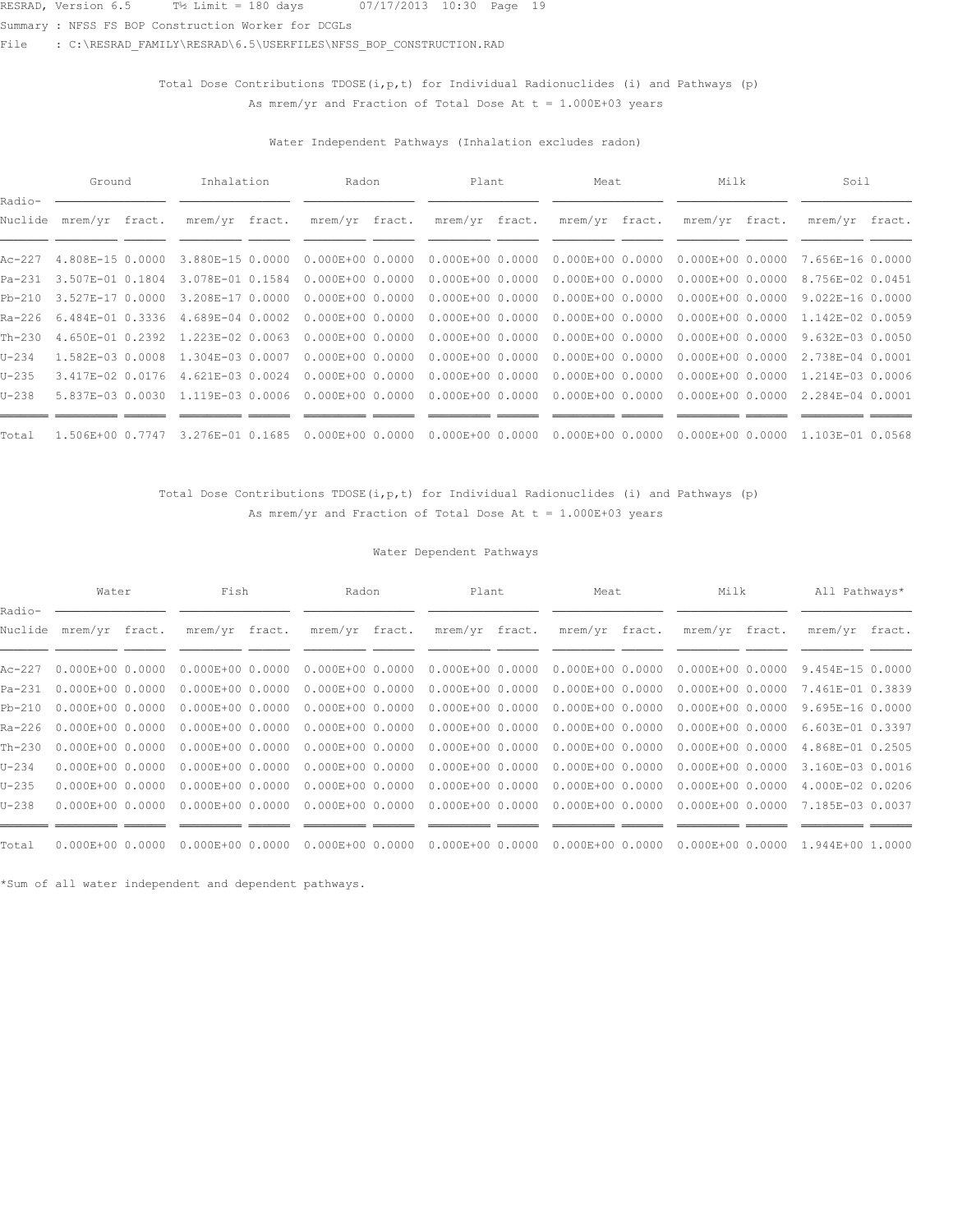Summary : NFSS FS BOP Construction Worker for DCGLs

File : C:\RESRAD\_FAMILY\RESRAD\6.5\USERFILES\NFSS\_BOP\_CONSTRUCTION.RAD

## Total Dose Contributions TDOSE( $i, p, t$ ) for Individual Radionuclides (i) and Pathways (p) As mrem/yr and Fraction of Total Dose At  $t = 1.842E+03$  years

### Water Independent Pathways (Inhalation excludes radon)

|             | Ground                  | Inhalation                        | Radon                | Plant                | Meat                                                       | Milk                 | Soil                              |  |
|-------------|-------------------------|-----------------------------------|----------------------|----------------------|------------------------------------------------------------|----------------------|-----------------------------------|--|
| Radio-      | Nuclide mrem/yr fract.  | mrem/yr fract.                    | mrem/yr fract.       | mrem/yr fract.       | mrem/yr fract.                                             | mrem/yr fract.       | mrem/yr fract.                    |  |
|             | Ac-227 9.871E-27 0.0000 | 7.967E-27 0.0000                  | $0.000E + 0000.0000$ | $0.000E + 0000.0000$ | $0.000E+000.0000$                                          | $0.000E + 0000.0000$ | 1.572E-27 0.0000                  |  |
| Pa-231      | 3.097E-01 0.2080        | 2.719E-01 0.1826                  | $0.000E + 0000.0000$ | $0.000E + 0000.0000$ | $0.000E+000.0000$                                          | $0.000E + 0000.0000$ | 7.733E-02 0.0519                  |  |
|             | Pb-210 1.511E-28 0.0000 | 1.374E-28 0.0000                  | $0.000E + 0000.0000$ |                      | $0.000E+00$ 0.0000 0.000E+00 0.0000 0.000E+00 0.0000       |                      | 3.865E-27 0.0000                  |  |
| Ra-226      |                         | 2.499E-01 0.1678 1.808E-04 0.0001 | $0.000E+0000.0000$   | $0.000E + 0000.0000$ | $0.000E+000.0000$                                          | $0.000E + 0000.0000$ | 4.401E-03 0.0030                  |  |
| $Th - 2.30$ | 5.319E-01 0.3572        | 1.045E-02 0.0070                  | $0.000E + 0000.0000$ | $0.000E + 0000.0000$ | $0.000E + 0000.0000$                                       | $0.000E + 0000.0000$ | 1.059E-02 0.0071                  |  |
| $U - 234$   | 2.617E-03 0.0018        | 3.998E-04 0.0003                  | $0.000E + 0000.0000$ |                      | $0.000E+00$ 0.0000 0.000 $E+00$ 0.0000 0.000 $E+00$ 0.0000 |                      | 1.182E-04 0.0001                  |  |
| $U - 235$   | 1.250E-02 0.0084        | 4.096E-03 0.0028                  | $0.000E + 0000.0000$ | $0.000E + 0000.0000$ | $0.000E+000.0000$                                          |                      | $0.000E+000.000001.138E-030.0008$ |  |
| $U - 238$   | 1.586E-03 0.0011        | 3.043E-04 0.0002                  | $0.000E + 0000.0000$ | $0.000E + 0000.0000$ | $0.000E + 0000.0000$                                       | $0.000E + 0000.0000$ | 6.215E-05 0.0000                  |  |
| Total       |                         | 1.108E+00 0.7442 2.873E-01 0.1929 | $0.000E + 0000.0000$ | $0.000E + 000.0000$  | $0.000E+000.0000$                                          | $0.000E + 0000.0000$ | 9.364E-02 0.0629                  |  |

## Total Dose Contributions TDOSE(i, p, t) for Individual Radionuclides (i) and Pathways (p) As mrem/yr and Fraction of Total Dose At  $t = 1.842E+03$  years

### Water Dependent Pathways

|                   | Water                     | Fish                 | Radon                | Plant                | Meat                 | Milk                 | All Pathways*    |  |
|-------------------|---------------------------|----------------------|----------------------|----------------------|----------------------|----------------------|------------------|--|
| Radio-<br>Nuclide | mrem/yr fract.            | mrem/yr fract.       | mrem/yr fract.       | mrem/yr fract.       | mrem/yr fract.       | mrem/yr fract.       | mrem/yr fract.   |  |
|                   | Ac-227  0.000E+00  0.0000 | $0.000E+00 0.0000$   | $0.000E + 0000.0000$ | $0.000E + 0000.0000$ | $0.000E + 0000.0000$ | $0.000E + 00 0.0000$ | 1.941E-26 0.0000 |  |
| Pa-231            | $0.000E+0000.0000$        | $0.000E + 00 0.0000$ | $0.000E + 00 0.0000$ | $0.000E + 00 0.0000$ | $0.000E + 0000.0000$ | $0.000E + 00 0.0000$ | 6.589E-01 0.4425 |  |
| $Pb-210$          | $0.000E + 0000.0000$      | $0.000E+0000.0000$   | $0.000E + 00 0.0000$ | $0.000E + 0000.0000$ | $0.000E + 0000.0000$ | $0.000E + 0000.0000$ | 4.153E-27 0.0000 |  |
|                   | Ra-226 0.000E+00 0.0000   | $0.000E+0000.0000$   | $0.000E + 00 0.0000$ | $0.000E + 00 0.0000$ | $0.000E + 00 0.0000$ | $0.000E + 00 0.0000$ | 2.545E-01 0.1709 |  |
| Th-230            | $0.000E + 0000.0000$      | $0.000E+0000.0000$   | $0.000E + 00 0.0000$ | $0.000E+0000.0000$   | $0.000E + 00 0.0000$ | $0.000E+0000.0000$   | 5.529E-01 0.3713 |  |
| $U - 234$         | $0.000E + 0000.0000$      | $0.000E+0000.0000$   | $0.000E+000.0000$    | $0.000E + 0000.0000$ | $0.000E+000.0000$    | $0.000E+0000.0000$   | 3.135E-03 0.0021 |  |
| $U-235$           | $0.000E + 0000.0000$      | $0.000E+0000.0000$   | $0.000E + 00 0.0000$ | $0.000E + 00 0.0000$ | $0.000E + 0000.0000$ | $0.000E+0000.0000$   | 1.774E-02 0.0119 |  |
| $U - 238$         | $0.000E + 0000.0000$      | $0.000E + 00 0.0000$ | $0.000E + 0000.0000$ | $0.000E + 0000.0000$ | $0.000E + 0000.0000$ | $0.000E + 00 0.0000$ | 1.952E-03 0.0013 |  |
|                   |                           |                      |                      |                      |                      |                      |                  |  |
| Total             | $0.000E + 0000.0000$      | $0.000E + 0000.0000$ | $0.000E+000.0000$    | $0.000E+000.0000$    | $0.000E+000.0000$    | $0.000E+000.0000$    | 1.489E+00 1.0000 |  |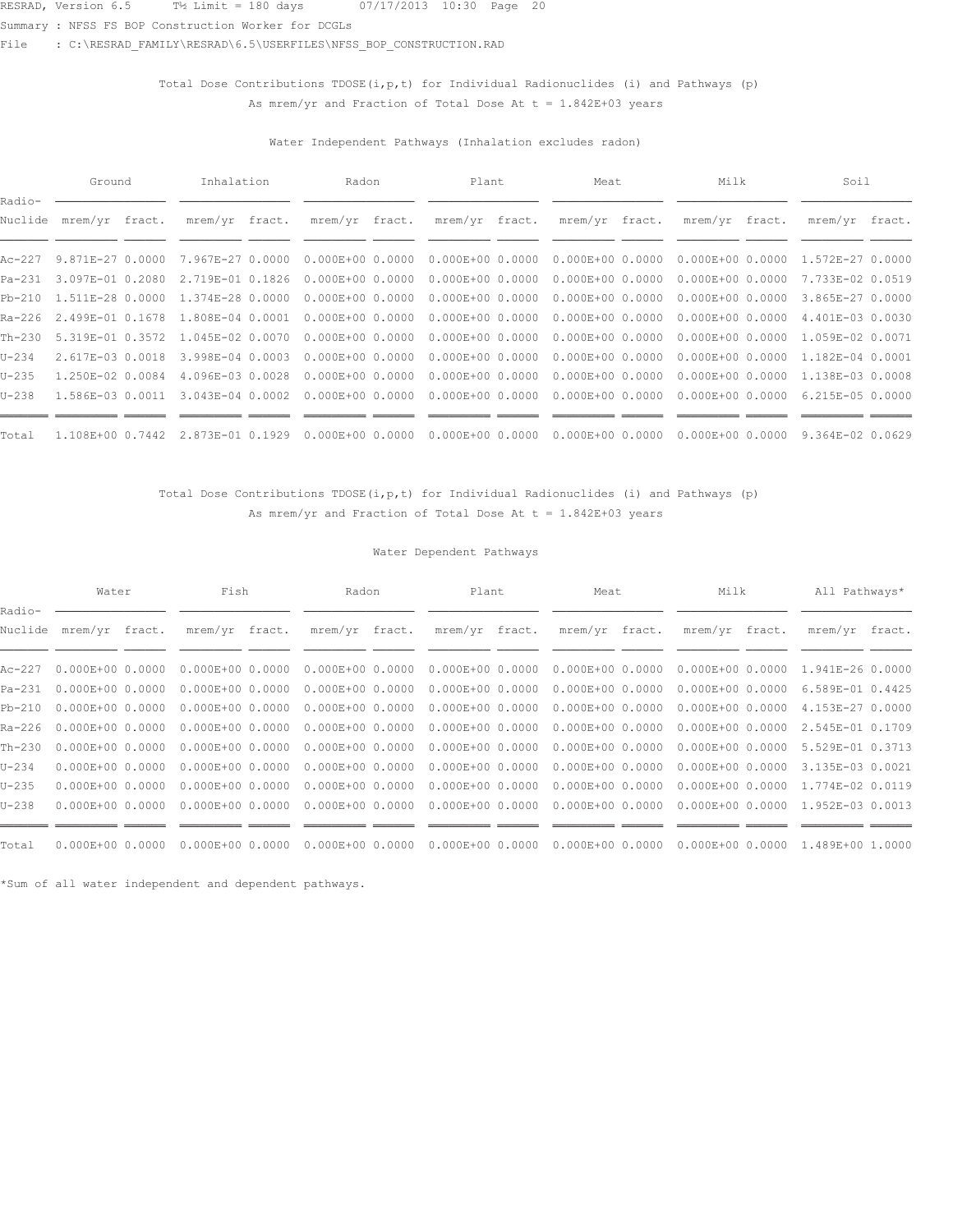Summary : NFSS FS BOP Construction Worker for DCGLs

File : C:\RESRAD\_FAMILY\RESRAD\6.5\USERFILES\NFSS\_BOP\_CONSTRUCTION.RAD

## Total Dose Contributions TDOSE( $i, p, t$ ) for Individual Radionuclides (i) and Pathways (p) As mrem/yr and Fraction of Total Dose At  $t = 1.000E+05$  years

### Water Independent Pathways (Inhalation excludes radon)

|                   | Ground               | Inhalation           | Radon                | Plant                | Meat                 | Milk                 | Soil                 |  |
|-------------------|----------------------|----------------------|----------------------|----------------------|----------------------|----------------------|----------------------|--|
| Radio-<br>Nuclide | mrem/yr fract.       | mrem/yr fract.       | mrem/yr fract.       | mrem/yr fract.       | mrem/yr fract.       | mrem/yr fract.       | mrem/yr fract.       |  |
| Ac-227            | $0.000E + 0000.0000$ | $0.000E+0000.0000$   | $0.000E + 00 0.0000$ | $0.000E + 0000.0000$ | $0.000E + 00 0.0000$ | $0.000E + 0000.0000$ | $0.000E + 00 0.0000$ |  |
| $Pa-231$          | $0.000E + 0000.0000$ | $0.000E+0000.0000$   | $0.000E+0000.0000$   | $0.000E + 0000.0000$ | $0.000E + 00 0.0000$ | $0.000E + 0000.0000$ | $0.000E + 00 0.0000$ |  |
| $Pb-210$          | $0.000E + 0000.0000$ | $0.000E+0000.0000$   | $0.000E + 00 0.0000$ | $0.000E + 0000.0000$ | $0.000E+000.0000$    | $0.000E+0000.0000$   | $0.000E + 00 0.0000$ |  |
| Ra-226            | $0.000E + 0000.0000$ | $0.000E + 0000.0000$ | $0.000E + 00 0.0000$ | $0.000E + 0000.0000$ | $0.000E + 00 0.0000$ | $0.000E + 0000.0000$ | $0.000E + 00 0.0000$ |  |
| $Th-230$          | $0.000E+0000.0000$   | $0.000E+0000.0000$   | $0.000E + 00 0.0000$ | $0.000E + 0000.0000$ | $0.000E + 00 0.0000$ | $0.000E + 0000.0000$ | $0.000E + 00 0.0000$ |  |
| $U - 234$         | $0.000E + 0000.0000$ | $0.000E+0000.0000$   | $0.000E+0000.0000$   | $0.000E + 0000.0000$ | $0.000E + 0000.0000$ | $0.000E+000.0000$    | $0.000E + 00 0.0000$ |  |
| $U-235$           | $0.000E + 0000.0000$ | $0.000E+0000.0000$   | $0.000E + 00 0.0000$ | $0.000E + 0000.0000$ | $0.000E + 0000.0000$ | $0.000E + 0000.0000$ | $0.000E + 00 0.0000$ |  |
| $U - 238$         | $0.000E + 0000.0000$ | $0.000E + 00 0.0000$ | $0.000E + 00 0.0000$ | $0.000E + 0000.0000$ | $0.000E + 00 0.0000$ | $0.000E+0000.0000$   | $0.000E + 00 0.0000$ |  |
| Total             | $0.000E + 0000.0000$ | $0.000E + 00 0.0000$ | $0.000E + 0000.0000$ | $0.000E + 0000.0000$ | $0.000E + 00 0.0000$ | $0.000E + 00 0.0000$ | $0.000E + 00 0.0000$ |  |

## Total Dose Contributions TDOSE(i, p, t) for Individual Radionuclides (i) and Pathways (p) As mrem/yr and Fraction of Total Dose At  $t = 1.000E+05$  years

### Water Dependent Pathways

|                   | Water                     | Fish                 | Radon                | Plant                | Meat                 | Milk                 | All Pathways*        |  |
|-------------------|---------------------------|----------------------|----------------------|----------------------|----------------------|----------------------|----------------------|--|
| Radio-<br>Nuclide | mrem/yr fract.            | mrem/yr fract.       | mrem/yr fract.       | mrem/yr fract.       | mrem/yr fract.       | mrem/yr fract.       | mrem/yr fract.       |  |
|                   | Ac-227  0.000E+00  0.0000 | $0.000E+0000.0000$   | $0.000E+0000.0000$   | $0.000E + 0000.0000$ | $0.000E + 0000.0000$ | $0.000E+000.0000$    | $0.000E+00 0.0000$   |  |
|                   | Pa-231 0.000E+00 0.0000   | $0.000E+0000.0000$   | $0.000E + 00 0.0000$ | $0.000E + 0000.0000$ | $0.000E + 0000.0000$ | $0.000E+000.0000$    | $0.000E + 0000.0000$ |  |
|                   | Pb-210 0.000E+00 0.0000   | $0.000E+0000.0000$   | $0.000E + 00 0.0000$ | $0.000E+000.0000$    | $0.000E + 0000.0000$ | $0.000E + 0000.0000$ | $0.000E + 0000.0000$ |  |
| Ra-226            | $0.000E + 0000.0000$      | $0.000E+0000.0000$   | $0.000E + 00 0.0000$ | $0.000E + 0000.0000$ | $0.000E+000.0000$    | $0.000E + 0000.0000$ | $0.000E+0000.0000$   |  |
| Th-230            | $0.000E + 0000.0000$      | $0.000E+0000.0000$   | $0.000E + 00 0.0000$ | $0.000E+0000.0000$   | $0.000E + 00 0.0000$ | $0.000E + 0000.0000$ | $0.000E+0000.0000$   |  |
| $U - 234$         | $0.000E + 0000.0000$      | $0.000E+0000.0000$   | $0.000E + 0000.0000$ | $0.000E + 0000.0000$ | $0.000E+000.0000$    | $0.000E + 0000.0000$ | $0.000E+0000.0000$   |  |
| $U - 235$         | $0.000E + 0000.0000$      | $0.000E+0000.0000$   | $0.000E + 00 0.0000$ | $0.000E + 0000.0000$ | $0.000E + 0000.0000$ | $0.000E + 0000.0000$ | $0.000E + 0000.0000$ |  |
| $U - 238$         | $0.000E + 00 0.0000$      | $0.000E + 00 0.0000$ | $0.000E + 00 0.0000$ | $0.000E + 0000.0000$ | $0.000E + 0000.0000$ | $0.000E + 0000.0000$ | $0.000E+0000.0000$   |  |
|                   |                           |                      |                      |                      |                      |                      |                      |  |
| Total             | $0.000E + 0000.0000$      | $0.000E + 0000.0000$ | $0.000E + 0000.0000$ | $0.000E + 0000.0000$ | $0.000E + 0000.0000$ | $0.000E+000.0000$    | $0.000E+000.0000$    |  |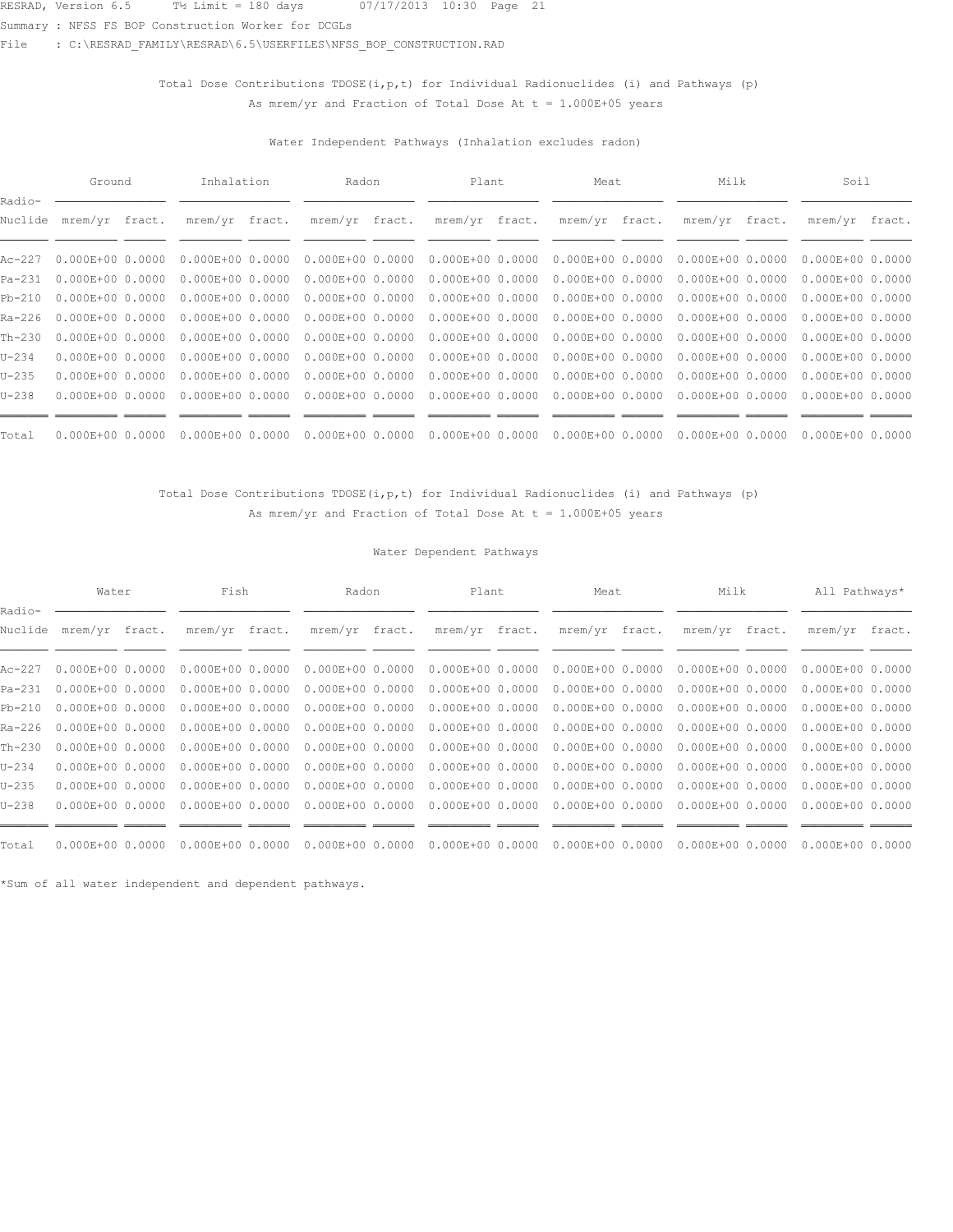Summary : NFSS FS BOP Construction Worker for DCGLs

File : C:\RESRAD\_FAMILY\RESRAD\6.5\USERFILES\NFSS\_BOP\_CONSTRUCTION.RAD

## Dose/Source Ratios Summed Over All Pathways Parent and Progeny Principal Radionuclide Contributions Indicated

| Parent     | Product            | Thread                                                                                                        |                                                                                                               |  |  | $DSR(j, t)$ At Time in Years (mrem/yr)/(pCi/g) |                                                                                                     |  |
|------------|--------------------|---------------------------------------------------------------------------------------------------------------|---------------------------------------------------------------------------------------------------------------|--|--|------------------------------------------------|-----------------------------------------------------------------------------------------------------|--|
| (i)        | (i)                | Fraction                                                                                                      | 0.000E+00 1.000E+00 3.000E+00 1.000E+01 3.000E+01 2.000E+02 3.000E+02 1.000E+03 1.842E+03 1.000E+05           |  |  |                                                |                                                                                                     |  |
| Ac-227+D   | $Ac-227+D$         | 1.000E+00                                                                                                     | 7.183E-01 6.957E-01 6.527E-01 5.218E-01 2.754E-01 1.203E-03 4.922E-05 9.454E-15 1.941E-26 0.000E+00           |  |  |                                                |                                                                                                     |  |
| $Pa-231$   | $Pa-231$           |                                                                                                               | 1.000E+00 1.344E-01 1.344E-01 1.343E-01 1.342E-01 1.338E-01 1.305E-01 1.286E-01 1.160E-01 1.024E-01 0.000E+00 |  |  |                                                |                                                                                                     |  |
| $Pa-231$   | $Ac-227+D$         | 1.000E+00 1.149E-02 3.400E-02 7.689E-02 2.071E-01 4.515E-01 7.079E-01 6.986E-01 6.301E-01 5.565E-01 0.000E+00 |                                                                                                               |  |  |                                                |                                                                                                     |  |
| $Pa-231$   | $\Sigma$ DSR $(j)$ |                                                                                                               |                                                                                                               |  |  |                                                | 1.459E-01 1.684E-01 2.112E-01 3.413E-01 5.853E-01 8.384E-01 8.272E-01 7.461E-01 6.589E-01 0.000E+00 |  |
| $Pb-210+D$ | $Pb-210+D$         |                                                                                                               | 1.000E+00 3.076E-02 2.981E-02 2.802E-02 2.254E-02 1.210E-02 6.133E-05 2.738E-06 9.695E-16 4.153E-27 0.000E+00 |  |  |                                                |                                                                                                     |  |
| Ra-226+D   | $Ra-226+D$         |                                                                                                               | 1.000E+00 2.016E+00 2.014E+00 2.009E+00 1.993E+00 1.949E+00 1.608E+00 1.435E+00 6.499E-01 2.505E-01 0.000E+00 |  |  |                                                |                                                                                                     |  |
| Ra-226+D   | $Pb-210+D$         |                                                                                                               | 1.000E+00 4.803E-04 1.420E-03 3.212E-03 8.643E-03 1.875E-02 2.577E-02 2.306E-02 1.044E-02 4.026E-03 0.000E+00 |  |  |                                                |                                                                                                     |  |
| Ra-226+D   | $\Sigma$ DSR $(j)$ |                                                                                                               |                                                                                                               |  |  |                                                | 2.017E+00 2.015E+00 2.012E+00 2.002E+00 1.967E+00 1.633E+00 1.459E+00 6.603E-01 2.545E-01 0.000E+00 |  |
| $Th-230$   | $Th-230$           |                                                                                                               | 1.000E+00 1.694E-02 1.694E-02 1.693E-02 1.691E-02 1.684E-02 1.628E-02 1.596E-02 1.389E-02 1.175E-02 0.000E+00 |  |  |                                                |                                                                                                     |  |
| $Th-230$   | $Ra-226+D$         |                                                                                                               | 1.000E+00 4.367E-04 1.309E-03 3.051E-03 9.112E-03 2.612E-02 1.536E-01 2.157E-01 4.658E-01 5.329E-01 0.000E+00 |  |  |                                                |                                                                                                     |  |
| $Th-230$   | $Pb-210+D$         |                                                                                                               | 1.000E+00 6.954E-08 4.823E-07 2.497E-06 2.077E-05 1.440E-04 2.031E-03 3.038E-03 7.112E-03 8.249E-03 0.000E+00 |  |  |                                                |                                                                                                     |  |
| $Th-230$   | $\Sigma$ DSR $(i)$ |                                                                                                               |                                                                                                               |  |  |                                                | 1.738E-02 1.825E-02 1.998E-02 2.604E-02 4.310E-02 1.719E-01 2.347E-01 4.868E-01 5.529E-01 0.000E+00 |  |
| $U - 234$  | $U - 234$          |                                                                                                               | 1.000E+00 7.084E-03 7.073E-03 7.051E-03 6.974E-03 6.761E-03 5.193E-03 4.446E-03 1.499E-03 4.056E-04 0.000E+00 |  |  |                                                |                                                                                                     |  |
| $U - 234$  | $Th-230$           |                                                                                                               | 1.000E+00 7.621E-08 2.285E-07 5.322E-07 1.587E-06 4.530E-06 2.573E-05 3.547E-05 6.851E-05 7.168E-05 0.000E+00 |  |  |                                                |                                                                                                     |  |
| $U - 234$  | $Ra-226+D$         |                                                                                                               | 1.000E+00 1.310E-09 9.163E-09 4.835E-08 4.296E-07 3.554E-06 1.306E-04 2.670E-04 1.568E-03 2.618E-03 0.000E+00 |  |  |                                                |                                                                                                     |  |
| $U - 234$  | $Pb-210+D$         |                                                                                                               | 1.000E+00 1.567E-13 2.334E-12 2.679E-11 6.708E-10 1.403E-08 1.509E-06 3.426E-06 2.339E-05 4.015E-05 0.000E+00 |  |  |                                                |                                                                                                     |  |
| $U - 234$  | $\Sigma$ DSR $(j)$ |                                                                                                               |                                                                                                               |  |  |                                                | 7.084E-03 7.073E-03 7.051E-03 6.976E-03 6.769E-03 5.350E-03 4.752E-03 3.160E-03 3.135E-03 0.000E+00 |  |
| $U-235+D$  | $U-235+D$          |                                                                                                               | 1.000E+00 1.490E-01 1.487E-01 1.483E-01 1.467E-01 1.422E-01 1.093E-01 9.358E-02 3.162E-02 8.575E-03 0.000E+00 |  |  |                                                |                                                                                                     |  |
| $U-235+D$  | $Pa-231$           |                                                                                                               | 1.000E+00 1.421E-06 4.260E-06 9.923E-06 2.959E-05 8.452E-05 4.825E-04 6.671E-04 1.319E-03 1.428E-03 0.000E+00 |  |  |                                                |                                                                                                     |  |
| $U-235+D$  | $Ac-227+D$         |                                                                                                               | 1.000E+00 8.125E-08 5.634E-07 2.914E-06 2.417E-05 1.663E-04 2.251E-03 3.306E-03 7.062E-03 7.733E-03 0.000E+00 |  |  |                                                |                                                                                                     |  |
| $U-235+D$  | $\Sigma$ DSR $(j)$ |                                                                                                               |                                                                                                               |  |  |                                                | 1.490E-01 1.487E-01 1.483E-01 1.467E-01 1.425E-01 1.120E-01 9.755E-02 4.000E-02 1.774E-02 0.000E+00 |  |
| $U - 238$  | $U - 238$          |                                                                                                               | 5.400E-05 3.398E-07 3.393E-07 3.382E-07 3.346E-07 3.243E-07 2.492E-07 2.134E-07 7.213E-08 1.956E-08 0.000E+00 |  |  |                                                |                                                                                                     |  |
| $U-238+D$  | $U-238+D$          |                                                                                                               | 9.999E-01 3.382E-02 3.377E-02 3.366E-02 3.330E-02 3.228E-02 2.481E-02 2.124E-02 7.179E-03 1.947E-03 0.000E+00 |  |  |                                                |                                                                                                     |  |
| $U-238+D$  | $U - 234$          |                                                                                                               | 9.999E-01 1.004E-08 3.007E-08 6.995E-08 2.076E-07 5.846E-07 2.952E-06 3.789E-06 4.259E-06 2.124E-06 0.000E+00 |  |  |                                                |                                                                                                     |  |
| $U-238+D$  | $Th-230$           |                                                                                                               | 9.999E-01 7.200E-14 5.035E-13 2.656E-12 2.358E-11 1.945E-10 6.984E-09 1.409E-08 7.593E-08 1.165E-07 0.000E+00 |  |  |                                                |                                                                                                     |  |
| $U-238+D$  | $Ra-226+D$         |                                                                                                               | 9.999E-01 9.283E-16 1.391E-14 1.620E-13 4.262E-12 1.020E-10 2.402E-08 7.249E-08 1.268E-06 3.377E-06 0.000E+00 |  |  |                                                |                                                                                                     |  |
| $U-238+D$  | $Pb-210+D$         |                                                                                                               | 9.999E-01 8.893E-20 2.740E-18 6.811E-17 5.074E-15 3.151E-13 2.465E-10 8.524E-10 1.842E-08 5.119E-08 0.000E+00 |  |  |                                                |                                                                                                     |  |
| $U-238+D$  | $\Sigma$ DSR $(1)$ |                                                                                                               |                                                                                                               |  |  |                                                | 3.382E-02 3.377E-02 3.366E-02 3.330E-02 3.229E-02 2.481E-02 2.125E-02 7.185E-03 1.952E-03 0.000E+00 |  |
|            |                    |                                                                                                               |                                                                                                               |  |  |                                                |                                                                                                     |  |

The DSR includes contributions from associated (half-life  $\leq$  180 days) daughters.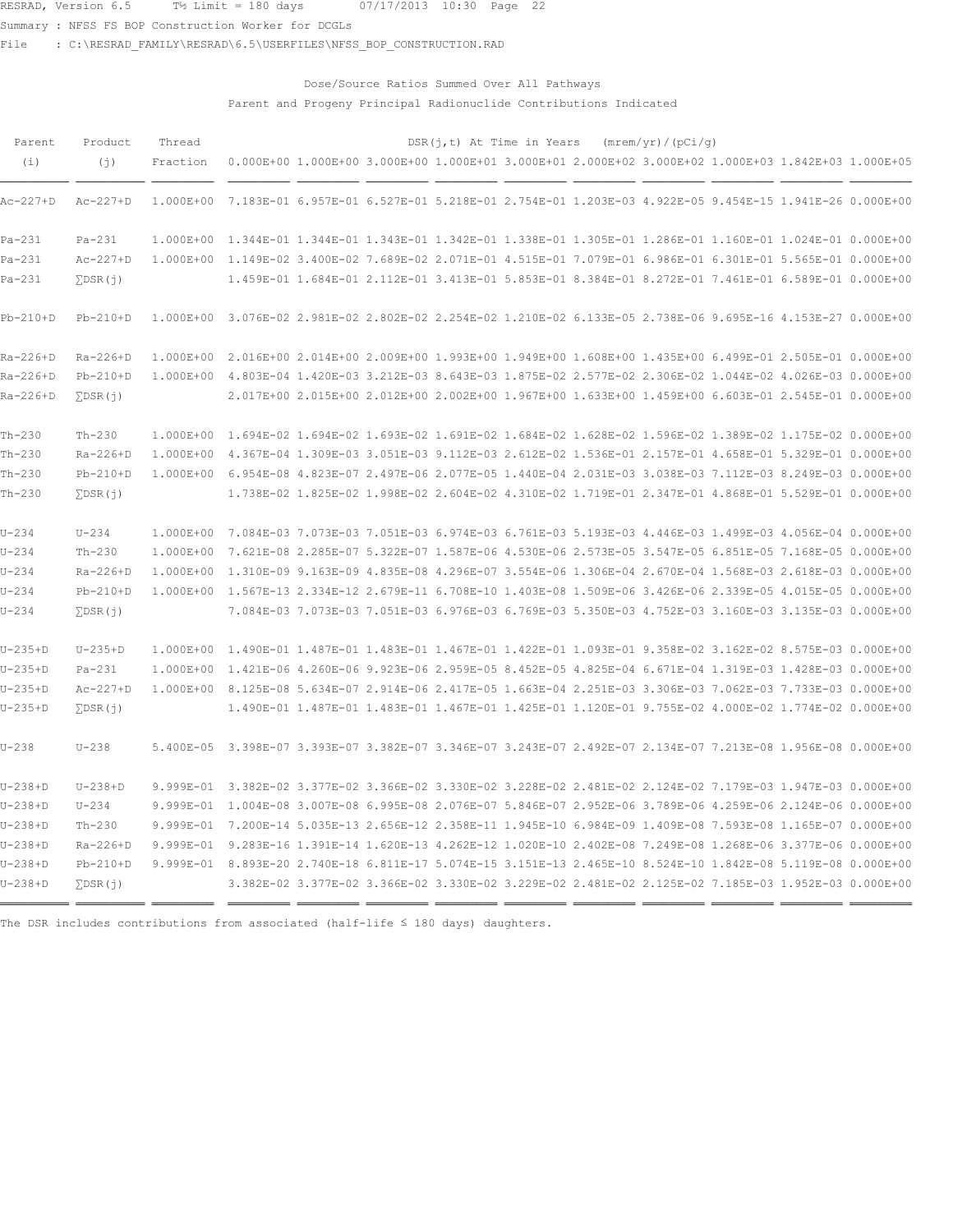Summary : NFSS FS BOP Construction Worker for DCGLs

File : C:\RESRAD\_FAMILY\RESRAD\6.5\USERFILES\NFSS\_BOP\_CONSTRUCTION.RAD

Single Radionuclide Soil Guidelines  $G(i, t)$  in  $pCi/g$ Basic Radiation Dose Limit =  $2.500E+01$  mrem/yr

| Nuclide    |                   |           |               |               |               |               |               |                |                |                |  |
|------------|-------------------|-----------|---------------|---------------|---------------|---------------|---------------|----------------|----------------|----------------|--|
| (i)        | $t = 0.000E + 00$ | 1.000E+00 | 3.000E+00     | 1.000E+01     | 3.000E+01     | $2.000E + 02$ | 3.000E+02     | $1.000E + 0.3$ | $1.842E + 0.3$ | 1.000E+05      |  |
|            |                   |           |               |               |               |               |               |                |                |                |  |
| $Ac-227$   | 3.480E+01         | 3.593E+01 | 3.830E+01     | 4.791E+01     | 9.079E+01     | 2.079E+04     | 5.080E+05     | $*7.232E+13$   | $*7.232E+13$   | $*7.232E+13$   |  |
| $Pa-231$   | 1.714E+02         | 1.485E+02 | 1.184E+02     | 7.326E+01     | 4.271E+01     | 2.982E+01     | 3.022E+01     | 3.351E+01      | 3.794E+01      | $*4.723E+10$   |  |
| $Pb-210$   | 8.129E+02         | 8.385E+02 | 8.923E+02     | 1.109E+03     | 2.066E+03     | 4.077E+05     | $9.129E + 06$ | $*7.634E+13$   | $*7.634E+13$   | $*7.634E+13$   |  |
| $Ra - 226$ | 1.240E+01         | 1.241E+01 | 1.242E+01     | 1.249E+01     | 1.271E+01     | 1.531E+01     | 1.714E+01     | 3.786E+01      | $9.822E + 01$  | $*9.885E+11$   |  |
| $Th-230$   | 1.439E+03         | 1.370E+03 | $1.251E + 03$ | $9.601E + 02$ | 5.800E+02     | $1.455E + 02$ | 1.065E+02     | 5.135E+01      | 4.521E+01      | $*2.018E+10$   |  |
| $U - 234$  | $3.529E + 03$     | 3.535E+03 | 3.545E+03     | 3.583E+03     | $3.693E + 03$ | 4.673E+03     | $5.261E + 03$ | 7.913E+03      | 7.974E+03      | $*6.247E+09$   |  |
| $U - 235$  | 1.678E+02         | 1.681E+02 | 1.686E+02     | 1.704E+02     | 1.755E+02     | 2.232E+02     | 2.563E+02     | $6.249E + 02$  | 1.409E+03      | $*2.161E + 06$ |  |
| $U - 238$  | 7.392E+02         | 7.403E+02 | 7.426E+02     | 7.507E+02     | 7.743E+02     | 1.008E+03     | 1.177E+03     | 3.480E+03      | 1.280E+04      | $*3.361E+05$   |  |
| ____       |                   |           |               |               |               |               |               |                |                |                |  |

\*At specific activity limit

Summed Dose/Source Ratios DSR(i,t) in (mrem/yr)/(pCi/g) and Single Radionuclide Soil Guidelines  $G(i, t)$  in  $pCi/g$ at tmin = time of minimum single radionuclide soil guideline and at tmax = time of maximum total dose =  $0.000E+00$  years

| Nuclide   | Tnitial       | tmin          |               |               | DSR(i, tmin) G(i, tmin) DSR(i, tmax) G(i, tmax) |                |
|-----------|---------------|---------------|---------------|---------------|-------------------------------------------------|----------------|
| (i)       | (pCi/q)       | (years)       |               | (pCi/q)       |                                                 | (pCi/q)        |
|           |               |               |               |               |                                                 |                |
| $Ac-227$  | $1.000E + 00$ | $0.000E + 00$ | $7.183E - 01$ | 3.480E+01     | 7.183E-01                                       | $3.480E + 01$  |
| $Pa-231$  | $1.000E + 00$ | $163.3 + 0.3$ | $8.402E - 01$ | $2.975E + 01$ | $1.459E - 01$                                   | $1.714E + 02$  |
| $Pb-210$  | $1.000E + 00$ | $0.000E + 00$ | $3.076E - 02$ | 8.129E+02     | $3.076E - 02$                                   | $8.129E + 02$  |
| Ra-226    | 1.000E+00     | $0.000E + 00$ | $2.017E + 00$ | 1.240E+01     | $2.017E + 00$                                   | $1.240E + 01$  |
| $Th-230$  | $1.000E + 00$ | $1846 \pm 4$  | $5.529E - 01$ | $4.521E + 01$ | 1.738E-02                                       | $1.439E + 0.3$ |
| $U - 234$ | $1.000E + 00$ | $0.000E + 00$ | 7.084E-03     | $3.529E + 03$ | 7.084E-03                                       | $3.529E + 03$  |
| $U - 235$ | $1.000E + 00$ | $0.000E + 00$ | $1.490E - 01$ | 1.678E+02     | $1.490E - 01$                                   | 1.678E+02      |
| $U - 238$ | $1.000E + 00$ | $0.000E + 00$ | $3.382E - 02$ | 7.392E+02     | $3.382E - 02$                                   | 7.392E+02      |
|           |               |               |               |               |                                                 |                |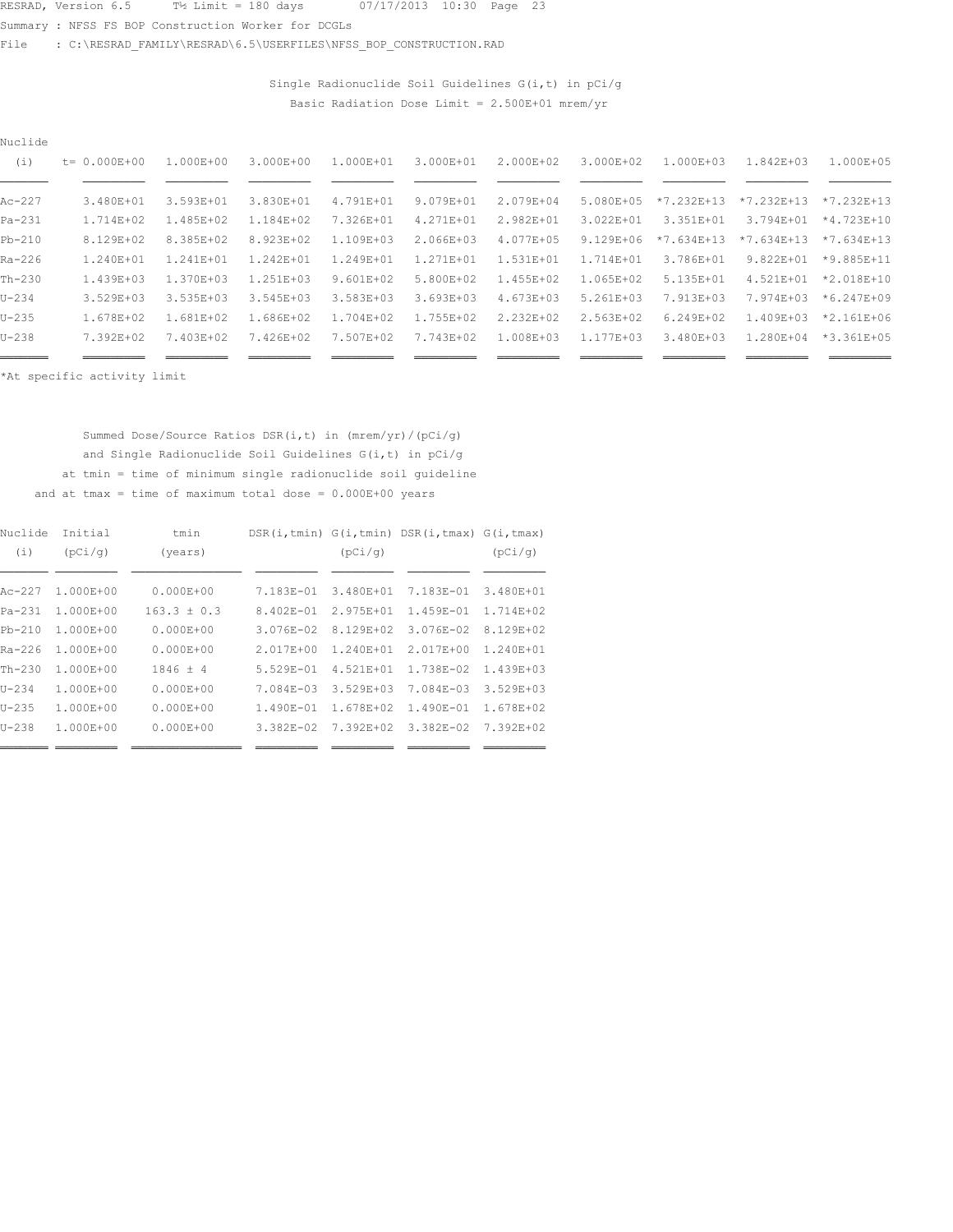Summary : NFSS FS BOP Construction Worker for DCGLs

File : C:\RESRAD\_FAMILY\RESRAD\6.5\USERFILES\NFSS\_BOP\_CONSTRUCTION.RAD

Individual Nuclide Dose Summed Over All Pathways Parent Nuclide and Branch Fraction Indicated

| Nuclide Parent   |                           | THF $(i)$               |  |  | DOSE(j, t), mrem/yr |  |                                                                                                        |  |
|------------------|---------------------------|-------------------------|--|--|---------------------|--|--------------------------------------------------------------------------------------------------------|--|
| (i)              | (i)                       |                         |  |  |                     |  | t= 0.000E+00 1.000E+00 3.000E+00 1.000E+01 3.000E+01 2.000E+02 3.000E+02 1.000E+03 1.842E+03 1.000E+05 |  |
|                  |                           | Ac-227 Ac-227 1.000E+00 |  |  |                     |  | 7.183E-01 6.957E-01 6.527E-01 5.218E-01 2.754E-01 1.203E-03 4.922E-05 9.454E-15 1.941E-26 0.000E+00    |  |
| Ac-227 Pa-231    |                           | 1.000E+00               |  |  |                     |  | 1.149E-02 3.400E-02 7.689E-02 2.071E-01 4.515E-01 7.079E-01 6.986E-01 6.301E-01 5.565E-01 0.000E+00    |  |
| Ac-227 U-235     |                           | 1.000E+00               |  |  |                     |  | 8.125E-08 5.634E-07 2.914E-06 2.417E-05 1.663E-04 2.251E-03 3.306E-03 7.062E-03 7.733E-03 0.000E+00    |  |
| $Ac-227$         | $\Sigma$ DOSE $(i)$       |                         |  |  |                     |  | 7.298E-01 7.297E-01 7.296E-01 7.289E-01 7.271E-01 7.113E-01 7.020E-01 6.372E-01 5.642E-01 0.000E+00    |  |
|                  |                           | Pa-231 Pa-231 1.000E+00 |  |  |                     |  | 1.344E-01 1.344E-01 1.343E-01 1.342E-01 1.338E-01 1.305E-01 1.286E-01 1.160E-01 1.024E-01 0.000E+00    |  |
| Pa-231 U-235     |                           | 1.000E+00               |  |  |                     |  | 1.421E-06 4.260E-06 9.923E-06 2.959E-05 8.452E-05 4.825E-04 6.671E-04 1.319E-03 1.428E-03 0.000E+00    |  |
|                  | $Pa-231$ $\Sigma$ DOSE(i) |                         |  |  |                     |  | 1.344E-01 1.344E-01 1.343E-01 1.342E-01 1.339E-01 1.310E-01 1.292E-01 1.173E-01 1.038E-01 0.000E+00    |  |
|                  |                           | Pb-210 Pb-210 1.000E+00 |  |  |                     |  | 3.076E-02 2.981E-02 2.802E-02 2.254E-02 1.210E-02 6.133E-05 2.738E-06 9.695E-16 4.153E-27 0.000E+00    |  |
| Pb-210 Ra-226    |                           | 1.000E+00               |  |  |                     |  | 4.803E-04 1.420E-03 3.212E-03 8.643E-03 1.875E-02 2.577E-02 2.306E-02 1.044E-02 4.026E-03 0.000E+00    |  |
| Pb-210 Th-230    |                           | 1.000E+00               |  |  |                     |  | 6.954E-08 4.823E-07 2.497E-06 2.077E-05 1.440E-04 2.031E-03 3.038E-03 7.112E-03 8.249E-03 0.000E+00    |  |
| Pb-210 U-234     |                           | 1.000E+00               |  |  |                     |  | 1.567E-13 2.334E-12 2.679E-11 6.708E-10 1.403E-08 1.509E-06 3.426E-06 2.339E-05 4.015E-05 0.000E+00    |  |
| $Pb-210$         | U-238                     | 9.999E-01               |  |  |                     |  | 8.893E-20 2.740E-18 6.811E-17 5.074E-15 3.151E-13 2.465E-10 8.524E-10 1.842E-08 5.119E-08 0.000E+00    |  |
| $Pb-210$         | $\Sigma$ DOSE $(i)$       |                         |  |  |                     |  | 3.123E-02 3.123E-02 3.123E-02 3.120E-02 3.100E-02 2.786E-02 2.611E-02 1.758E-02 1.231E-02 0.000E+00    |  |
| Ra-226 Ra-226    |                           | 1.000E+00               |  |  |                     |  | 2.016E+00 2.014E+00 2.009E+00 1.993E+00 1.949E+00 1.608E+00 1.435E+00 6.499E-01 2.505E-01 0.000E+00    |  |
| Ra-226 Th-230    |                           | 1.000E+00               |  |  |                     |  | 4.367E-04 1.309E-03 3.051E-03 9.112E-03 2.612E-02 1.536E-01 2.157E-01 4.658E-01 5.329E-01 0.000E+00    |  |
| Ra-226 U-234     |                           | 1.000E+00               |  |  |                     |  | 1.310E-09 9.163E-09 4.835E-08 4.296E-07 3.554E-06 1.306E-04 2.670E-04 1.568E-03 2.618E-03 0.000E+00    |  |
| Ra-226 U-238     |                           | 9.999E-01               |  |  |                     |  | 9.283E-16 1.391E-14 1.620E-13 4.262E-12 1.020E-10 2.402E-08 7.249E-08 1.268E-06 3.377E-06 0.000E+00    |  |
| $Ra-226$         | $\Sigma$ DOSE $(i)$       |                         |  |  |                     |  | 2.016E+00 2.015E+00 2.012E+00 2.002E+00 1.975E+00 1.761E+00 1.651E+00 1.117E+00 7.861E-01 0.000E+00    |  |
| $Th-230$         | Th-230                    | 1.000E+00               |  |  |                     |  | 1.694E-02 1.694E-02 1.693E-02 1.691E-02 1.684E-02 1.628E-02 1.596E-02 1.389E-02 1.175E-02 0.000E+00    |  |
| Th-230 U-234     |                           | 1.000E+00               |  |  |                     |  | 7.621E-08 2.285E-07 5.322E-07 1.587E-06 4.530E-06 2.573E-05 3.547E-05 6.851E-05 7.168E-05 0.000E+00    |  |
| $Th-230$ $U-238$ |                           | 9.999E-01               |  |  |                     |  | 7.200E-14 5.035E-13 2.656E-12 2.358E-11 1.945E-10 6.984E-09 1.409E-08 7.593E-08 1.165E-07 0.000E+00    |  |
| $Th-230$         | $\Sigma$ DOSE $(i)$       |                         |  |  |                     |  | 1.694E-02 1.694E-02 1.693E-02 1.691E-02 1.685E-02 1.631E-02 1.600E-02 1.396E-02 1.182E-02 0.000E+00    |  |
| $U - 234$        | $U - 234$                 | 1.000E+00               |  |  |                     |  | 7.084E-03 7.073E-03 7.051E-03 6.974E-03 6.761E-03 5.193E-03 4.446E-03 1.499E-03 4.056E-04 0.000E+00    |  |
| $U - 234$        | $U - 238$                 | 9.999E-01               |  |  |                     |  | 1.004E-08 3.007E-08 6.995E-08 2.076E-07 5.846E-07 2.952E-06 3.789E-06 4.259E-06 2.124E-06 0.000E+00    |  |
| $U - 234$        | $\Sigma$ DOSE $(j)$       |                         |  |  |                     |  | 7.084E-03 7.073E-03 7.051E-03 6.975E-03 6.762E-03 5.196E-03 4.450E-03 1.504E-03 4.077E-04 0.000E+00    |  |
| $U - 235$        | $U - 235$                 | 1.000E+00               |  |  |                     |  | 1.490E-01 1.487E-01 1.483E-01 1.467E-01 1.422E-01 1.093E-01 9.358E-02 3.162E-02 8.575E-03 0.000E+00    |  |
| $U - 238$        | $U - 238$                 | 5.400E-05               |  |  |                     |  | 3.398E-07 3.393E-07 3.382E-07 3.346E-07 3.243E-07 2.492E-07 2.134E-07 7.213E-08 1.956E-08 0.000E+00    |  |
| $U - 238$        | $U-238$                   | 9.999E-01               |  |  |                     |  | 3.382E-02 3.377E-02 3.366E-02 3.330E-02 3.228E-02 2.481E-02 2.124E-02 7.179E-03 1.947E-03 0.000E+00    |  |
| $U - 238$        | $\Sigma$ DOSE $(i)$       |                         |  |  |                     |  | 3.382E-02 3.377E-02 3.366E-02 3.330E-02 3.229E-02 2.481E-02 2.125E-02 7.179E-03 1.947E-03 0.000E+00    |  |

THF(i) is the thread fraction of the parent nuclide.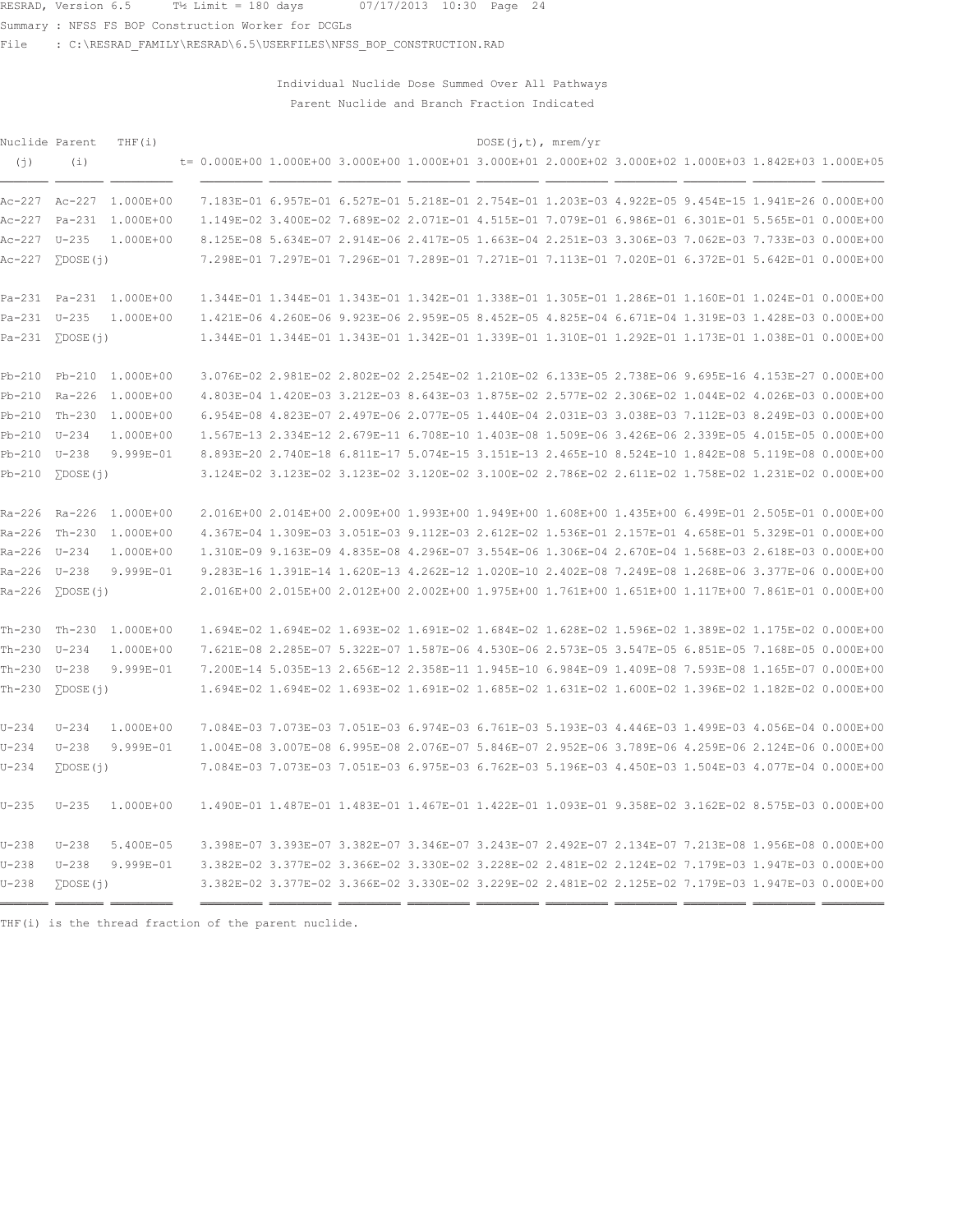Summary : NFSS FS BOP Construction Worker for DCGLs

File : C:\RESRAD FAMILY\RESRAD\6.5\USERFILES\NFSS BOP CONSTRUCTION.RAD

### Individual Nuclide Soil Concentration Parent Nuclide and Branch Fraction Indicated

| Nuclide Parent<br>(j)       | (i)           | THF(i)                  |  |  | S(j,t), pCi/g |  | t= 0.000E+00 1.000E+00 3.000E+00 1.000E+01 3.000E+01 2.000E+02 3.000E+02 1.000E+03 1.842E+03 1.000E+05 |  |
|-----------------------------|---------------|-------------------------|--|--|---------------|--|--------------------------------------------------------------------------------------------------------|--|
|                             |               | Ac-227 Ac-227 1.000E+00 |  |  |               |  | 1.000E+00 9.685E-01 9.086E-01 7.264E-01 3.833E-01 1.674E-03 6.851E-05 1.316E-14 2.702E-26 0.000E+00    |  |
|                             |               | Ac-227 Pa-231 1.000E+00 |  |  |               |  | 0.000E+00 3.133E-02 9.105E-02 2.723E-01 6.127E-01 9.699E-01 9.573E-01 8.634E-01 7.625E-01 3.911E-07    |  |
| Ac-227 U-235                |               | 1.000E+00               |  |  |               |  | 0.000E+00 3.330E-07 2.931E-06 3.018E-05 2.216E-04 3.076E-03 4.523E-03 9.674E-03 1.060E-02 5.900E-09    |  |
|                             |               |                         |  |  |               |  | 1.000E+00 9.999E-01 9.996E-01 9.987E-01 9.962E-01 9.746E-01 9.619E-01 8.731E-01 7.731E-01 3.970E-07    |  |
| Pa-231 Pa-231               |               | 1.000E+00               |  |  |               |  | 1.000E+00 9.999E-01 9.996E-01 9.985E-01 9.956E-01 9.709E-01 9.567E-01 8.628E-01 7.620E-01 3.908E-07    |  |
| Pa-231 U-235                |               | 1.000E+00               |  |  |               |  | 0.000E+00 2.114E-05 6.331E-05 2.098E-04 6.188E-04 3.583E-03 4.957E-03 9.815E-03 1.063E-02 5.896E-09    |  |
| $Pa-231 \quad \Sigma S(j):$ |               |                         |  |  |               |  | 1.000E+00 9.999E-01 9.996E-01 9.987E-01 9.962E-01 9.745E-01 9.617E-01 8.726E-01 7.726E-01 3.967E-07    |  |
| $Pb-210$                    | Pb-210        | 1.000E+00               |  |  |               |  | 1.000E+00 9.694E-01 9.110E-01 7.328E-01 3.935E-01 1.994E-03 8.904E-05 3.152E-14 1.350E-25 0.000E+00    |  |
| Pb-210 Ra-226               |               | 1.000E+00               |  |  |               |  | 0.000E+00 3.059E-02 8.888E-02 2.656E-01 5.947E-01 8.253E-01 7.387E-01 3.345E-01 1.290E-01 0.000E+00    |  |
| Pb-210 Th-230               |               | 1.000E+00               |  |  |               |  | 0.000E+00 6.661E-06 5.868E-05 6.059E-04 4.480E-03 6.486E-02 9.711E-02 2.277E-01 2.641E-01 1.111E-09    |  |
| Pb-210 U-234                |               | 1.000E+00               |  |  |               |  | 0.000E+00 2.003E-11 5.318E-10 1.859E-08 4.290E-07 4.807E-05 1.093E-04 7.484E-04 1.285E-03 7.384E-12    |  |
| Pb-210 U-238                |               | 9.999E-01               |  |  |               |  | 0.000E+00 1.422E-17 1.135E-15 1.335E-13 9.468E-12 7.829E-09 2.715E-08 5.891E-07 1.638E-06 1.549E-14    |  |
| $Pb-210$                    | $\sum S(i)$ : |                         |  |  |               |  | 1.000E+00 1.000E+00 9.999E-01 9.990E-01 9.926E-01 8.922E-01 8.360E-01 5.629E-01 3.943E-01 1.118E-09    |  |
|                             |               | Ra-226 Ra-226 1.000E+00 |  |  |               |  | 1.000E+00 9.989E-01 9.966E-01 9.887E-01 9.666E-01 7.974E-01 7.120E-01 3.224E-01 1.243E-01 0.000E+00    |  |
| $Ra-226$                    | $Th-230$      | $1.000E + 00$           |  |  |               |  | 0.000E+00 4.329E-04 1.297E-03 4.303E-03 1.274E-02 7.596E-02 1.068E-01 2.309E-01 2.642E-01 1.104E-09    |  |
| Ra-226 U-234                |               | 1.000E+00               |  |  |               |  | 0.000E+00 1.948E-09 1.750E-08 1.931E-07 1.705E-06 6.446E-05 1.320E-04 7.771E-04 1.298E-03 7.338E-12    |  |
| Ra-226 U-238                |               | 9.999E-01               |  |  |               |  | 0.000E+00 1.840E-15 4.958E-14 1.822E-12 4.812E-11 1.182E-08 3.578E-08 6.281E-07 1.674E-06 1.539E-14    |  |
| Ra-226                      | $\sum S(i)$ : |                         |  |  |               |  | 1.000E+00 9.993E-01 9.979E-01 9.930E-01 9.794E-01 8.734E-01 8.190E-01 5.540E-01 3.898E-01 1.111E-09    |  |
| Th-230 Th-230               |               | 1.000E+00               |  |  |               |  | 1.000E+00 9.998E-01 9.994E-01 9.980E-01 9.941E-01 9.611E-01 9.422E-01 8.199E-01 6.937E-01 2.379E-09    |  |
| $Th-230$ $U-234$            |               | 1.000E+00               |  |  |               |  | 0.000E+00 8.994E-06 2.693E-05 8.923E-05 2.631E-04 1.516E-03 2.091E-03 4.043E-03 4.231E-03 1.581E-11    |  |
| Th-230 U-238                |               | 9.999E-01               |  |  |               |  | 0.000E+00 1.275E-11 1.145E-10 1.262E-09 1.111E-08 4.104E-07 8.293E-07 4.479E-06 6.878E-06 3.317E-14    |  |
| Th-230                      | $\sum S(i)$ : |                         |  |  |               |  | 1.000E+00 9.998E-01 9.994E-01 9.981E-01 9.943E-01 9.626E-01 9.443E-01 8.240E-01 6.979E-01 2.394E-09    |  |
| $U - 234$                   | $U - 234$     | 1.000E+00               |  |  |               |  | 1.000E+00 9.984E-01 9.954E-01 9.846E-01 9.545E-01 7.330E-01 6.276E-01 2.117E-01 5.726E-02 0.000E+00    |  |
| $U - 234$                   | $U - 238$     | 9.999E-01               |  |  |               |  | 0.000E+00 2.830E-06 8.465E-06 2.791E-05 8.118E-05 4.157E-04 5.340E-04 6.009E-04 2.998E-04 0.000E+00    |  |
| $U - 234$                   | $\sum S(i)$ : |                         |  |  |               |  | 1.000E+00 9.985E-01 9.954E-01 9.846E-01 9.546E-01 7.335E-01 6.282E-01 2.123E-01 5.756E-02 0.000E+00    |  |
| $U - 235$                   | $U - 235$     | 1.000E+00               |  |  |               |  | 1.000E+00 9.985E-01 9.954E-01 9.846E-01 9.546E-01 7.335E-01 6.282E-01 2.123E-01 5.756E-02 0.000E+00    |  |
| $U - 238$                   | $U - 238$     | 5.400E-05               |  |  |               |  | 5.400E-05 5.392E-05 5.375E-05 5.317E-05 5.155E-05 3.961E-05 3.392E-05 1.146E-05 3.108E-06 0.000E+00    |  |
| $U - 238$                   | $U-238$       | 9.999E-01               |  |  |               |  | 9.999E-01 9.984E-01 9.953E-01 9.846E-01 9.545E-01 7.334E-01 6.281E-01 2.123E-01 5.756E-02 0.000E+00    |  |
| $U - 238$                   | $\sum S(i)$ : |                         |  |  |               |  | 1.000E+00 9.985E-01 9.954E-01 9.846E-01 9.546E-01 7.335E-01 6.282E-01 2.123E-01 5.756E-02 0.000E+00    |  |

Á<del>ÁÁÁÁ ÁÁÁÁÁÁ</del> – <del>AÁÁÁÁ – AZAÉLA</del> <del>AZAÉLA AZAÉLA</del> <del>azaéla azaéla azaéla azaéla azaéla azaéla az</del>

THF(i) is the thread fraction of the parent nuclide.

RESCALC. EXE execution time =  $1.28$  seconds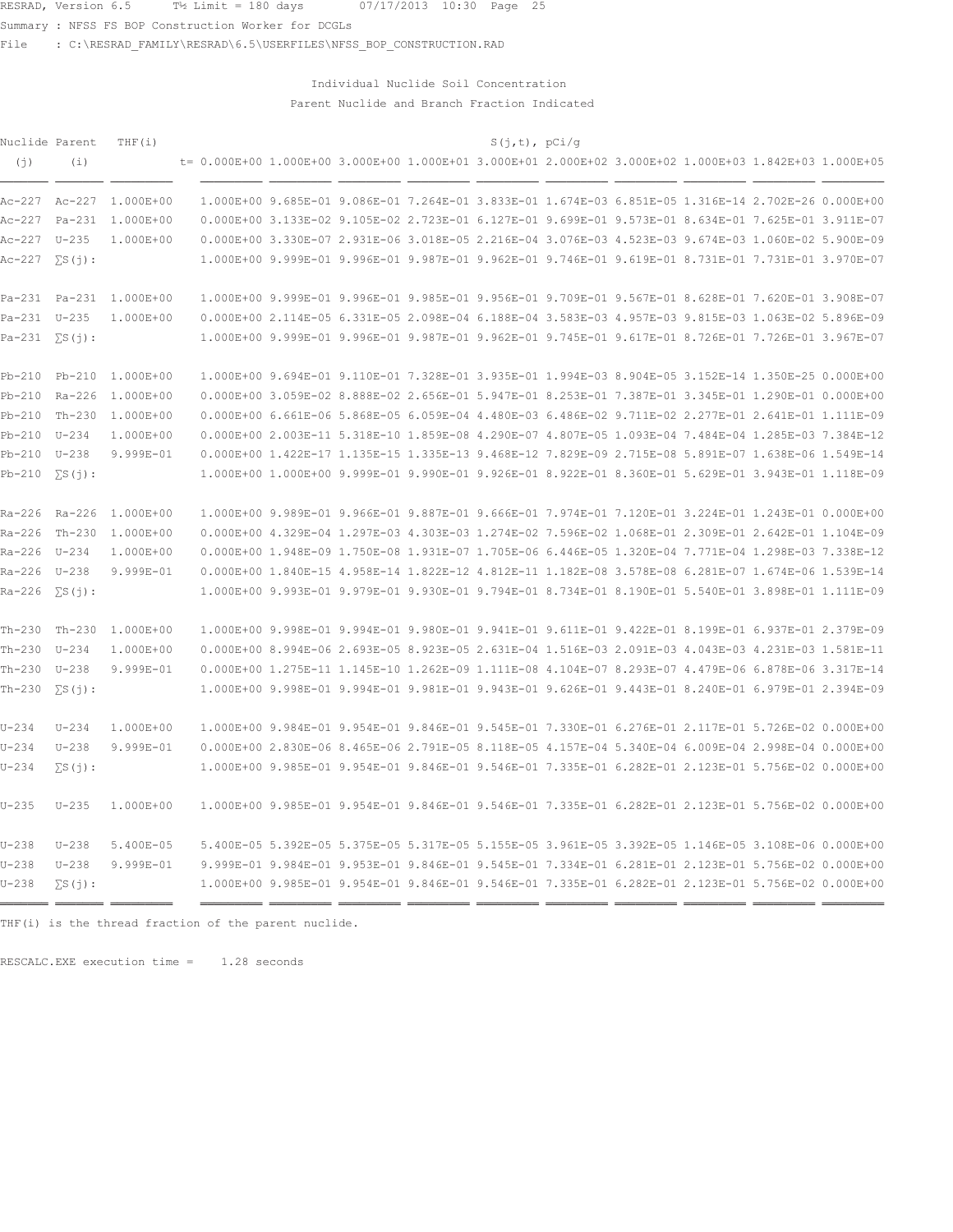| <b>RESRAD Parameter</b>                                      | <b>Units</b>      | Value          | Receptor              | <b>Comment/Reference</b>                                                                                                                                                                |
|--------------------------------------------------------------|-------------------|----------------|-----------------------|-----------------------------------------------------------------------------------------------------------------------------------------------------------------------------------------|
|                                                              |                   |                |                       |                                                                                                                                                                                         |
| Area of contaminated zone                                    | m <sup>2</sup>    | 100            | All                   | Use 100 m2 for 10CFR40 Appendix A compliance                                                                                                                                            |
| Thickness of contaminated zone                               | m                 | 1              | A11                   | Most contamination is within the top 3 feet                                                                                                                                             |
| Length parallel to aquifer flow                              | m                 | 10             | All                   | 10 m would be more appropriate if the area is reduced to 100 m2                                                                                                                         |
| Does the initial contamination penetrate the water<br>table? | yes/no            | N <sub>0</sub> | All                   | Majority of contamination (at least for primary radionuclide Ra-<br>226) is surficial                                                                                                   |
| Contaminated fraction below the water table                  | unitless          | <b>NU</b>      | All                   | Only needed if initial contamination penetrates the water table                                                                                                                         |
| Time since placement of material                             | yr                | $\overline{0}$ | All                   | <b>RESRAD</b> default                                                                                                                                                                   |
| Cover depth                                                  | m                 | $\mathbf{0}$   | All                   | Assumes no cover                                                                                                                                                                        |
| Density of cover material                                    | $g/cm^3$          | <b>NU</b>      | All                   | Not used                                                                                                                                                                                |
| Cover depth erosion rate                                     | m/yr              | <b>NU</b>      | All                   | Not used                                                                                                                                                                                |
| Density of contaminated zone                                 | g/cm <sup>3</sup> | 1.2            | All                   | Consistent with HGL (USACE 2007) Table 4.6 for tower soil<br>and clay soil type                                                                                                         |
| Contaminated zone erosion rate                               | m/yr              | 0.00006        | All others            | 2% slope with no farming/gardening (DCH)                                                                                                                                                |
| Contaminated zone total porosity                             | unitless          | 0.45           | All                   | Site-wide value consistent with sandy silty clay (DCH)                                                                                                                                  |
| Contaminated zone field capacity                             | unitless          | 0.305          | All                   | HELP V3 Manual, Table 2 (1994)                                                                                                                                                          |
| Contaminated zone hydraulic conductivity                     | m/yr              | 1.01           | All                   | Value for upper clay till, 3.2E-06 cm/sec (USACE HGL 2007<br>Table 2.5)                                                                                                                 |
| Contaminated zone b parameter                                | unitless          | 10.4           | All                   | Assumed for silty/sandy clay per DCH, Table 13.1 (brown clay<br>layer has silty sand lenses)                                                                                            |
| Average annual wind speed                                    | m/sec             | 4.5            | All                   | NOAA average for Lewiston, NY (10 mph)                                                                                                                                                  |
| Humidity in air                                              | $g/m^3$           | <b>NU</b>      | All                   | Not used                                                                                                                                                                                |
| Evapotranspiration coefficient                               | unitless          | 0.700          | All                   | Per DCH equation 12.1 assuming 0.533 m/yr evapotranspiration<br>from measured value (HGL Table 2.8)                                                                                     |
| Precipitation                                                | m/yr              | 0.813          | All                   | Measured value (32 in/yr from USACE HGL 2007 table 2.8)                                                                                                                                 |
| Irrigation                                                   | m/yr              | 0.2            | All                   | <b>RESRAD</b> default                                                                                                                                                                   |
| Irrigation mode                                              | unitless          | Overhead All   |                       | <b>RESRAD</b> default                                                                                                                                                                   |
| Runoff coefficient                                           | unitless          | 0.313          | All                   | Site-specific value: (precip. rate - evapotranspiration rate -<br>infiltration rate) $\div$ precip. rate or (0.813 - 0.533 - 0.0254) $\div$<br>0.813; inputs derived from HGL Table 2.8 |
| Watershed area for nearby stream or pond                     | m <sup>2</sup>    |                | 2.7E+09 Resident only | Oak Orchard-Twelve Mile watershed (1040 sq. miles)                                                                                                                                      |
| Accuracy for water/soil computations                         | unitless          | 0.001          | Resident only         | <b>RESRAD</b> default                                                                                                                                                                   |
| Saturated zone density                                       | g/cm <sup>3</sup> | 1.52           | Resident only         | Sandy, silty clay (NLO/HGL); sand value selected (DCH)                                                                                                                                  |
| Saturated zone total porosity                                | unitless          | 0.395          | Resident only         | Sandy, silty clay (NLO/HGL); sand value selected (DCH)                                                                                                                                  |
| Saturated zone effective porosity                            | unitless          | 0.30           | Resident only         | Sandy, silty clay (NLO/HGL); sand value selected (SEF 2006)                                                                                                                             |

# Table 1. RESRAD Input Parameter Values for Derivation of Guideline Concentration Levels (Cleanup Goals)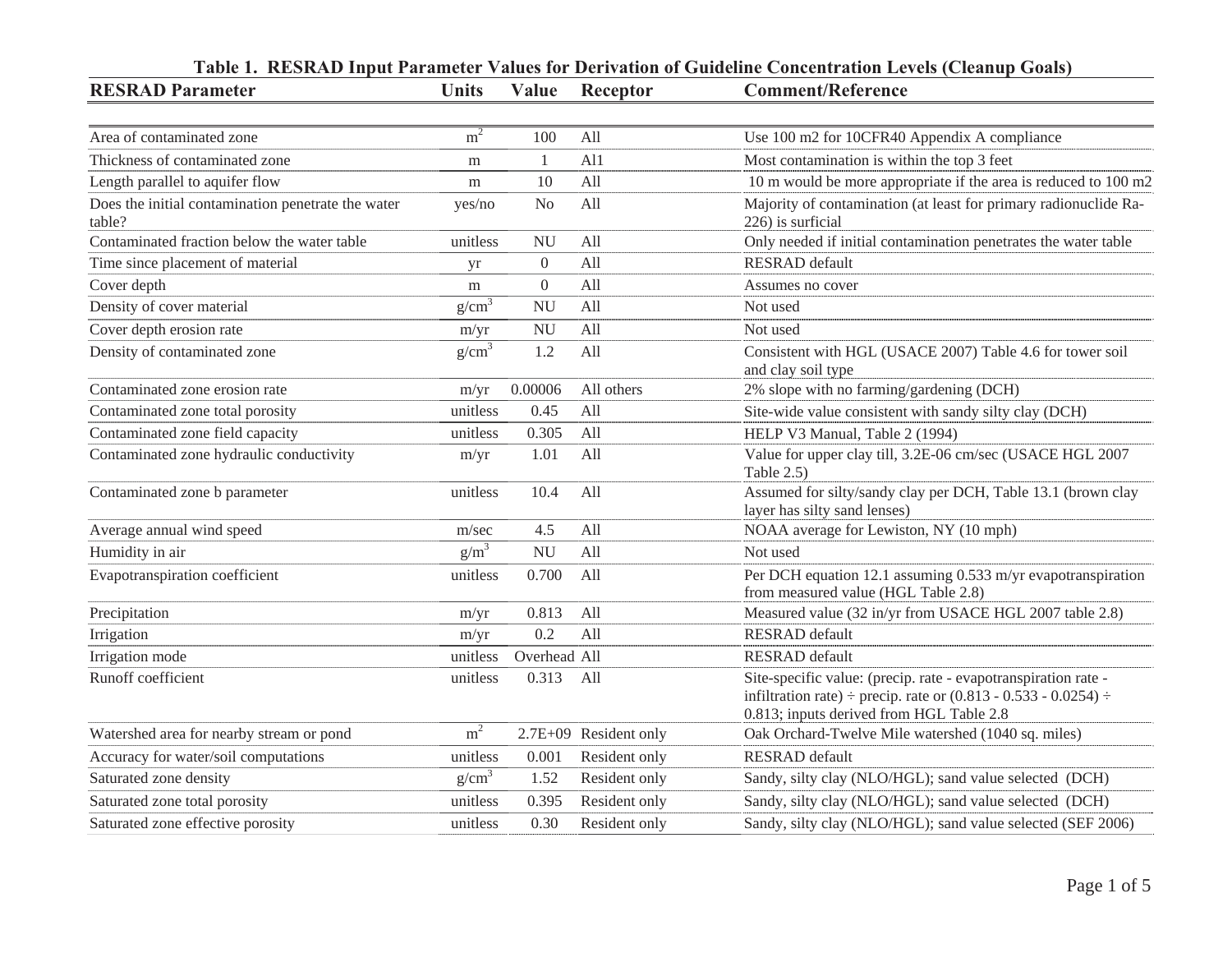| <b>RESRAD Parameter</b>                        | <b>Units</b>           | Value            | Receptor                                               | Table 1.  KESKAD Input Parameter Values for Derivation of Guideline Concentration Levels (Cleanup Goals)<br><b>Comment/Reference</b>                                |
|------------------------------------------------|------------------------|------------------|--------------------------------------------------------|---------------------------------------------------------------------------------------------------------------------------------------------------------------------|
|                                                |                        |                  |                                                        |                                                                                                                                                                     |
| Saturated zone field capacity                  | unitless               | 0.062            | Resident only                                          | HELP V3 Manual, sand (1994)                                                                                                                                         |
| Saturated zone hydraulic conductivity          | m/yr                   | 315              | Resident only                                          | Assumed value for sand at 1.0E-03 cm/sec; within range of K-<br>values for BCT/SL in HGL Table 2.4; also consistent with<br>literature values for sand (e.g., HELP) |
| Saturated zone hydraulic gradient              | unitless               | 0.005            | Resident only                                          | Assigned based on HGL Figs. 2.27 and 2.28 and EU-13 (USACE<br>2007)                                                                                                 |
| Saturated zone b parameter                     | unitless               | 4.05             | Resident only                                          | Sandy, silty clay (NLO/HGL), sand value selected (DCH)                                                                                                              |
| Water table drop rate                          | m/yr                   | 0.001            | Resident only                                          | <b>RESRAD</b> default                                                                                                                                               |
| Well pump intake depth (m below water table)   | m                      | $\overline{4}$   | Resident only                                          | Upper water bearing zone depth (USACE HGL 2007)                                                                                                                     |
| Model: Nondispersion (ND) or Mass-Balance (MB) | unitless               | <b>ND</b>        | Resident only                                          | <b>RESRAD</b> default                                                                                                                                               |
| Well pumping rate                              | $m^3/yr$               | 250              | Resident only                                          | <b>RESRAD</b> default                                                                                                                                               |
| Number of unsaturated zone strata              | unitless               | $\mathbf{1}$     | Resident only                                          | <b>RESRAD</b> default                                                                                                                                               |
| Unsaturated zone thickness                     | m                      | 0.9              | Resident only                                          | Specific to EU-13 (USACE HGL 2007)                                                                                                                                  |
| Unsaturated zone soil density                  | g/cm <sup>3</sup>      | 1.7              | Resident only                                          | Specific to EU-13 (USACE HGL 2007)                                                                                                                                  |
| Unsaturated zone total porosity                | unitless               | 0.37             | Resident only                                          | Specific to EU-13 (USACE HGL 2007)                                                                                                                                  |
| Unsaturated zone effective porosity            | unitless               | 0.08             | Resident only                                          | Value from table 4.7 for BCT (USACE HGL 2007)                                                                                                                       |
| Unsaturated zone field capacity                | unitless               | 0.305            | Resident only                                          | Value from HGL Table 4.7 for BCT                                                                                                                                    |
| Unsaturated zone b parameter                   | unitless               | 10.4             | Resident only                                          | Value from DCH Table 13.1 assuming silty clay (NLO/HGL)                                                                                                             |
| Unsaturated zone hydraulic conductivity        | m/yr                   | 1.01             | Resident only                                          | Value for upper clay till, 3.2E-06 cm/sec (HGL, Table 2.5)                                                                                                          |
| Distribution coefficient - actinium            | $\text{cm}^3/\text{g}$ | 1,500            | All                                                    | Site-wide measured value (USACE HGL 2007, App. D Table 2)                                                                                                           |
| Distribution coefficient - protactinium        | $\text{cm}^3/\text{g}$ | 1,500            | All                                                    | Site-wide measured value (USACE HGL 2007, App. D Table 2)                                                                                                           |
| Distribution coefficient - lead                | $\text{cm}^3/\text{g}$ | 36,321           | All                                                    | Site-wide measured value (USACE HGL 2007, App. D Table 2)                                                                                                           |
| Distribution coefficient - radium              | $\text{cm}^3/\text{g}$ | 271              | All                                                    | Site-wide measured value (USACE HGL 2007, App. D Table 2)                                                                                                           |
| Distribution coefficient - thorium             | $\text{cm}^3/\text{g}$ | 1,000            | All                                                    | Site-wide measured value (USACE HGL 2007, App. D Table 2)                                                                                                           |
| Distribution coefficient - uranium             | $\text{cm}^3/\text{g}$ | 122              | All                                                    | Calculated from site soil/groundwater data; reasonable lower<br>limit (USACE HGL 2011)                                                                              |
| Inhalation rate                                | $m^3/yr$               | 7,300            | Workers                                                | Assuming RAGS default rate of 20 m <sup>3</sup> /day for workers<br>(industrial and construction)                                                                   |
| Mass Loading for Inhalation                    | kg/m <sup>3</sup>      | 6E-04<br>$1E-04$ | <b>Construction Worker</b><br><b>Industrial Worker</b> | Assumed for construction activities (DCH)<br><b>RESRAD</b> default                                                                                                  |
| Shielding factor, inhalation                   | unitless               | 0.4              | All                                                    | RESRAD default.                                                                                                                                                     |
| Shielding factor, external gamma               | unitless               | 0.4              | All                                                    | 60% shielding per SSG-2000 for all indoor receptors.                                                                                                                |
| Fraction of time spent outdoors (on site soil) | unitless               | 0.228<br>0.0285  | <b>Construction Worker</b><br><b>Industrial Worker</b> | Assumes a supervisor type worker (8 hr/day, 250 days/year)<br>Assumes 1 hour/day, 250 days/year                                                                     |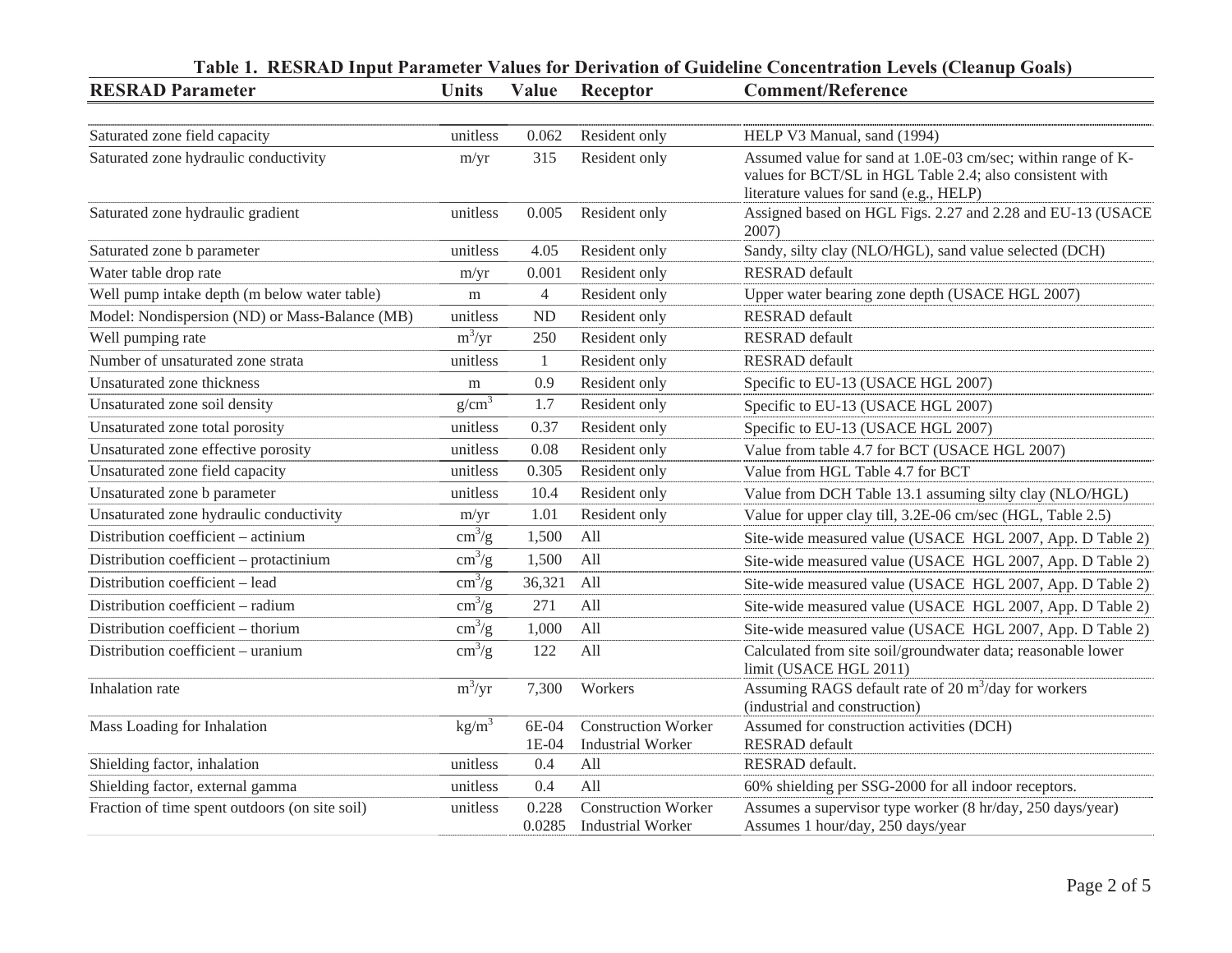| <b>RESRAD Parameter</b>                    | <b>Units</b> | Value                   | Receptor                                               | Table 1. RESRAD Input Parameter Values for Derivation of Guideline Concentration Levels (Cleanup Goals)<br><b>Comment/Reference</b>                                   |
|--------------------------------------------|--------------|-------------------------|--------------------------------------------------------|-----------------------------------------------------------------------------------------------------------------------------------------------------------------------|
|                                            |              |                         |                                                        |                                                                                                                                                                       |
| Fraction of time spent indoors             | unitless     | $\overline{0}$<br>0.200 | <b>Construction Worker</b><br><b>Industrial Worker</b> | All work performed outside<br>Assumes 7 hours/day, 250 days/year                                                                                                      |
| Shape factor flag, external gamma          | unitless     | $\mathbf{1}$            | All                                                    | <b>RESRAD</b> default                                                                                                                                                 |
| Fruits, vegetables and grain consumption   | kg/yr        | <b>NU</b>               | Worker                                                 | Not used                                                                                                                                                              |
| Leafy vegetable consumption                | kg/yr        | <b>NU</b>               | Worker                                                 | Not used                                                                                                                                                              |
| Milk consumption                           | L/yr         | <b>NU</b>               | Worker                                                 | Not used                                                                                                                                                              |
| Meat and poultry consumption               | kg/yr        | <b>NU</b>               | Worker                                                 | Not used                                                                                                                                                              |
| Fish consumption                           | kg/yr        | <b>NU</b>               | All                                                    | Not used                                                                                                                                                              |
| Other seafood consumption                  | kg/yr        | <b>NU</b>               | All                                                    | Not used                                                                                                                                                              |
| Soil ingestion rate                        | g/yr         | 175.2                   | ConstructionWorker                                     | 480 mg/day for RME assuming outdoor summer activities<br>(EFH 1997, Table 4-16, no activity-specific updates for adults<br>were made in the 2011 version of the EFH). |
|                                            |              | 18.25                   | <b>Industrial Worker</b>                               | 50 mg/day EFH 2011 recommended value for adults                                                                                                                       |
| Drinking water intake                      | L/yr         | <b>NU</b>               | Worker                                                 | Not used                                                                                                                                                              |
| Contamination fraction of drinking water   | unitless     | <b>NU</b>               | Worker                                                 | RESRAD default, where applicable                                                                                                                                      |
| Contamination fraction of household water  | unitless     | <b>NU</b>               | Worker                                                 | RESRAD default, where applicable                                                                                                                                      |
| Contamination fraction of livestock water  | unitless     | <b>NU</b>               | Worker                                                 | RESRAD default, where applicable                                                                                                                                      |
| Contamination fraction of irrigation water | unitless     | <b>NU</b>               | Worker                                                 | <b>RESRAD</b> default<br><b>RESRAD</b> default                                                                                                                        |
| Contamination fraction of aquatic food     | unitless     | <b>NU</b>               | All                                                    | Not used                                                                                                                                                              |
| Contamination fraction of plant food       | unitless     | <b>NU</b>               | Worker                                                 | Not used                                                                                                                                                              |
| Contamination fraction of meat             | unitless     | <b>NU</b>               | Worker                                                 | Not used                                                                                                                                                              |
| Contamination fraction of milk             | unitless     | <b>NU</b>               | Worker                                                 | Not used                                                                                                                                                              |
| Livestock fodder intake for meat           | kg/day       | <b>NU</b>               | Worker                                                 | Not used                                                                                                                                                              |
| Livestock fodder intake for milk           | kg/day       | <b>NU</b>               | Worker                                                 | Not used                                                                                                                                                              |
| Livestock water intake for meat            | L/day        | <b>NU</b>               | Worker                                                 | Not used                                                                                                                                                              |
| Livestock water intake for milk            | L/day        | <b>NU</b>               | Worker                                                 | Not used                                                                                                                                                              |
| Livestock soil intake                      | kg/day       | <b>NU</b>               | Worker                                                 | Not used                                                                                                                                                              |
| Mass loading for foliar deposition         | $g/m^3$      | <b>NU</b>               | Worker                                                 | Not used                                                                                                                                                              |
| Depth of soil mixing layer                 | m            | 0.05                    | All others                                             | Assumed for non-gardening/non-tilling scenarios                                                                                                                       |
| Depth of roots                             | m            | 0.9                     | All $*$                                                | <b>RESRAD</b> default                                                                                                                                                 |
| Drinking water fraction from ground water  | unitless     | <b>NU</b>               | Worker                                                 | Not used                                                                                                                                                              |
| Household water fraction from ground water | unitless     | <b>NU</b>               | Worker                                                 | Not used                                                                                                                                                              |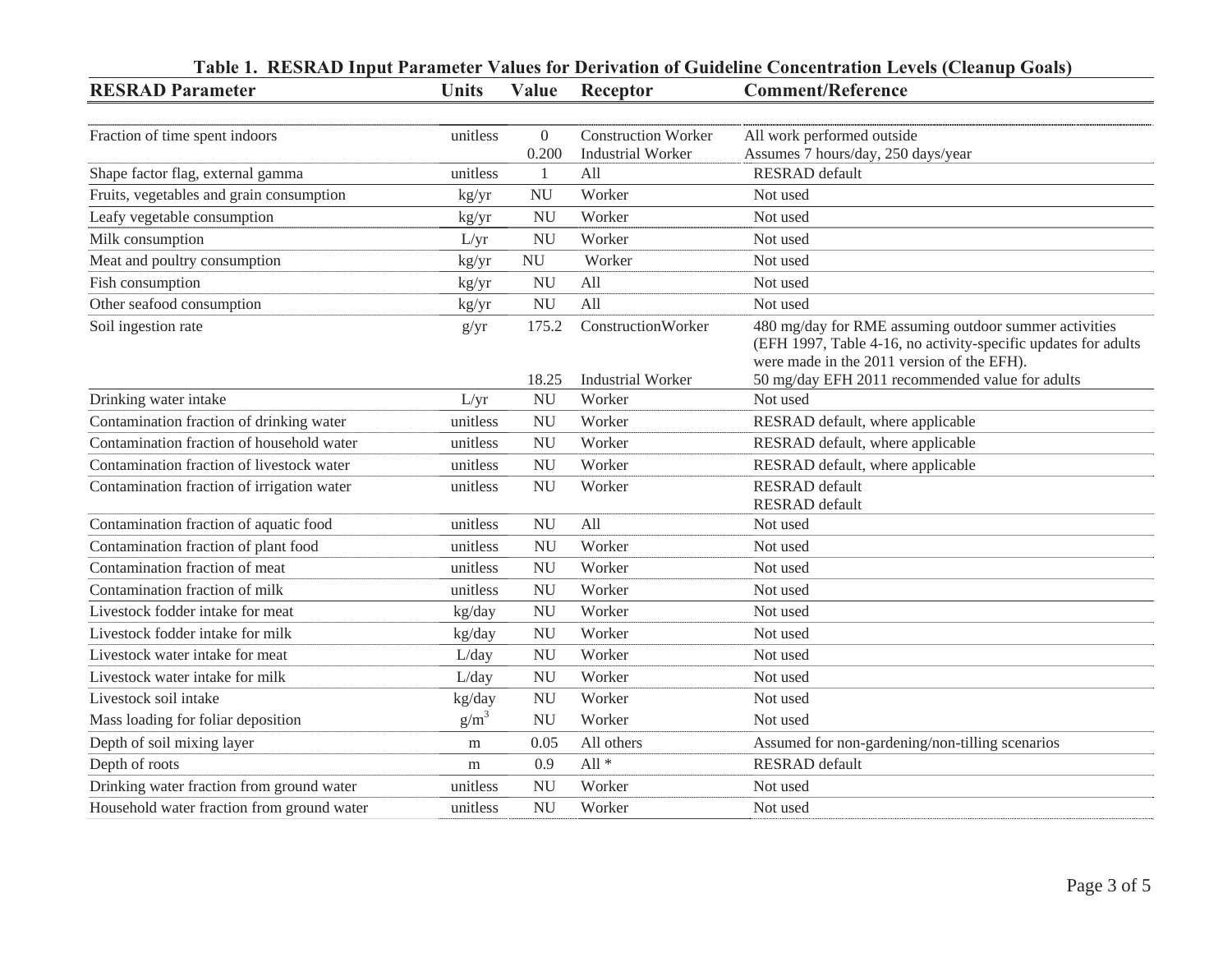| <b>RESRAD Parameter</b>                               | <b>Units</b>      | Value     | Receptor | <b>Comment/Reference</b> |
|-------------------------------------------------------|-------------------|-----------|----------|--------------------------|
|                                                       |                   |           |          |                          |
| Livestock water fraction from ground water            | unitless          | <b>NU</b> | Worker   | Not used                 |
| Irrigation fraction from ground water                 | unitless          | <b>NU</b> | Worker   | Not used                 |
| Wet weight crop yield for non-leafy                   | $\text{kg/m}^2$   | <b>NU</b> | Worker   | Not used                 |
| Wet weight crop yield for leafy                       | kg/m <sup>2</sup> | <b>NU</b> | Worker   | Not used                 |
| Wet weight crop yield for fodder                      | kg/m <sup>2</sup> | <b>NU</b> | Worker   | Not used                 |
| Growing season for non-leafy                          | years             | <b>NU</b> | Worker   | Not used                 |
| Growing season for leafy                              | years             | <b>NU</b> | Worker   | Not used                 |
| Growing season for fodder                             | years             | <b>NU</b> | Worker   | Not used                 |
| Translocation factor for non-leafy                    | unitless          | <b>NU</b> | Worker   | Not used                 |
| Translocation factor for leafy                        | unitless          | <b>NU</b> | Worker   | Not used                 |
| Translocation factor for fodder                       | unitless          | <b>NU</b> | Worker   | Not used                 |
| Dry foliar interception fraction for non-leafy        | unitless          | <b>NU</b> | Worker   | Not used                 |
| Dry foliar interception fraction for leafy            | unitless          | <b>NU</b> | Worker   | Not used                 |
| Dry foliar interception fraction for fodder           | unitless          | <b>NU</b> | Worker   | Not used                 |
| Wet foliar interception fraction for non-leafy        | unitless          | <b>NU</b> | Worker   | Not used                 |
| Wet foliar interception fraction for leafy            | unitless          | <b>NU</b> | Worker   | Not used                 |
| Wet foliar interception fraction for fodder           | unitless          | <b>NU</b> | Worker   | Not used                 |
| Weathering removal constant for vegetation            | unitless          | <b>NU</b> | Worker   | Not used                 |
| Storage time: fruits, non-leafy vegetables, and grain | days              | <b>NU</b> | Worker   | Not used                 |
| Storage time: leafy vegetables                        | days              | <b>NU</b> | Worker   | Not used                 |
| Storage time: milk                                    | days              | <b>NU</b> | Worker   | Not used                 |
| Storage time: meat and poultry                        | days              | <b>NU</b> | Worker   | Not used                 |
| Storage time: fish                                    | days              | <b>NU</b> | Worker   | Not used                 |
| Storage time: crustacea and mollusks                  | days              | <b>NU</b> | Worker   | Not used                 |
| Storage time: well water                              | days              | <b>NU</b> | Worker   | Not used                 |
| Storage time: surface water                           | days              | <b>NU</b> | Worker   | Not used                 |
| Storage time: livestock fodder                        | days              | <b>NU</b> | Worker   | Not used                 |
| Thickness of building foundation                      | m                 | <b>NU</b> | All      | Not used                 |
| Bulk density of building foundation                   | g/cm <sup>3</sup> | <b>NU</b> | All      | Not used                 |
| Total porosity of the cover material                  | unitless          | <b>NU</b> | All      | Not used                 |
| Total porosity of the building foundation             | unitless          | <b>NU</b> | All      | Not used                 |
| Volumetric water constant of the cover material       | unitless          | <b>NU</b> | All      | Not used                 |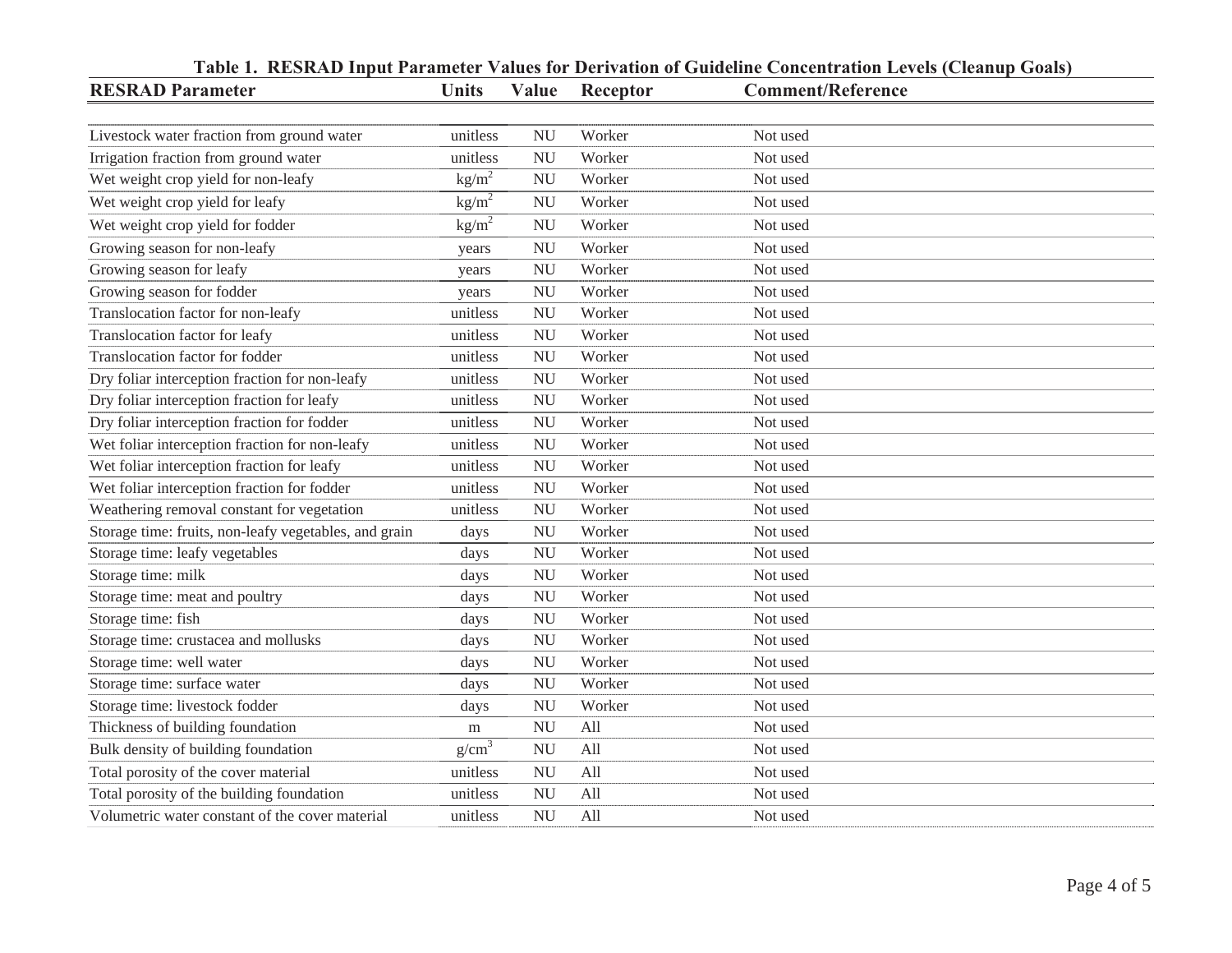| <b>RESRAD Parameter</b>                                 | <b>Units</b> | Value         |                 | Table 1. RESRAD Input Parameter Values for Derivation of Guideline Concentration Levels (Cleanup Goals)<br><b>Comment/Reference</b> |
|---------------------------------------------------------|--------------|---------------|-----------------|-------------------------------------------------------------------------------------------------------------------------------------|
|                                                         |              |               | Receptor        |                                                                                                                                     |
| Volumetric water constant of the foundation             | unitless     | <b>NU</b>     | All             | Not used                                                                                                                            |
| Diffusion coef. for radon gas in cover material         | m/sec        | <b>NU</b>     | All             | Not used                                                                                                                            |
| Diffusion coef. for radon gas in foundation material    | m/sec        | $\mathrm{NU}$ | All             | Not used                                                                                                                            |
| Diffusion coef. for radon gas in contaminated zone soil | m/sec        | <b>NU</b>     | All             | Not used                                                                                                                            |
| Radon vertical dimension of mixing                      | m            | <b>NU</b>     | All             | Not used                                                                                                                            |
| Average building air exchange rate                      | $1/h$ our    | <b>NU</b>     | All             | Not used                                                                                                                            |
| Height of the building (room)                           | m            | <b>NU</b>     | All             | Not used                                                                                                                            |
| Building interior area factor                           | unitless     | $\mathrm{NU}$ | All             | Not used                                                                                                                            |
| Building depth below ground surface                     | m            | $\mathrm{NU}$ | All             | Not used                                                                                                                            |
| Emanating power of Rn-222 gas                           | unitless     | <b>NU</b>     | All             | Not used                                                                                                                            |
| Emanating power of Rn-220 gas                           | unitless     | $\mathrm{NU}$ | All             | Not used                                                                                                                            |
| Pathway – external gamma                                | unitless     | Active        | All             | Assumed complete for all receptors                                                                                                  |
| Pathway – inhalation (w/o radon)                        | unitless     | Active        | All             | Assumed complete for all receptors                                                                                                  |
| Pathway – plant ingestion                               | unitless     |               | Inactive Worker | Assumed incomplete for all other receptors                                                                                          |
| Pathway – meat ingestion                                | unitless     |               | Inactive Worker | Assumed incomplete for all other receptors                                                                                          |
| Pathway – milk ingestion                                | unitless     |               | Inactive Worker | Assumed incomplete for all other receptors                                                                                          |
| Pathway – aquatic foods                                 | unitless     | Inactive All  |                 | Assumed incomplete for all receptors                                                                                                |
| Pathway – drinking water                                | unitless     |               | Inactive Worker | Assumed incomplete for all other receptors                                                                                          |
| Pathway – soil ingestion                                | unitless     | Active        | All             | Assumed complete for all receptors                                                                                                  |
| Pathway – radon                                         | unitless     | Inactive All  |                 | Inactive for all receptors                                                                                                          |
| Other Assumptions, Notes, References, and Abbreviations |              |               |                 |                                                                                                                                     |

## **Table 1. RESRAD Input Parameter Values for Derivation of Guideline Concentration Levels (Cleanup Goals)**

\* Not used for some receptors when pathway is incomplete. Value can still be entered in RESRAD for all receptor whether eventually used or not.

DCH = Data Collection Handbook (ANL 1993)

EFH = Exposure Factors Handbook (EPA 1997)

RAGS = Risk Assessment Guidance for Superfund, specifically Volume 1 Part B (EPA 1991)

RME = reasonable maximum exposure

SSG-1996 = Soil Screening Guidance: User's Guide (EPA 1996)

SSG-2000 = Soil Screening Guidance for Radionuclides: Technical Background Document (EPA 2000)

NU = not used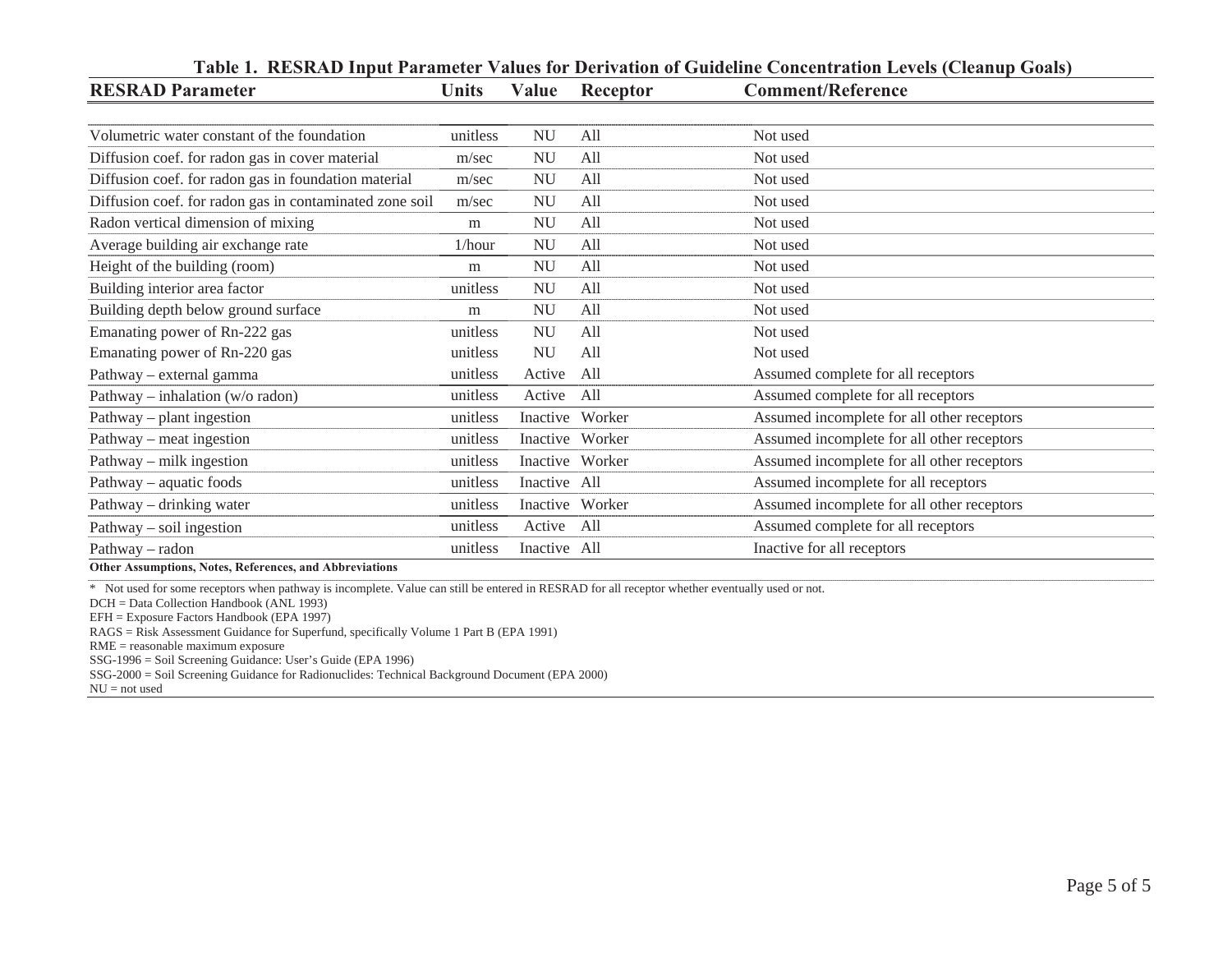|                                 |                 |              | <b>DSR</b> year            | <b>DCGL</b> year | <b>DSR</b> year | <b>DCGL</b> year |                    |
|---------------------------------|-----------------|--------------|----------------------------|------------------|-----------------|------------------|--------------------|
|                                 | DSR year 0      | DCGL year 0  | 1000                       | 1000             | 1844            | 1844             | <b>DCGL for FS</b> |
|                                 | $(mrem/year)$ / |              | $\frac{1}{2}$ (mrem/year)/ |                  | $(mrem/year)$ / |                  |                    |
| Radionuclide / units            | (pCi/g)         | pCi/g        | (pCi/g)                    | pCi/g            | (pCi/g)         | pCi/g            | pCi/g              |
| $Ac-227$                        | 7.18E-01        | $1.4E + 01$  | 9.45E-15                   | $1.1E + 15$      | 1.94E-26        | $5.2E + 26$      | 14                 |
| Pa-231                          | 1.46E-01        | $6.9E + 01$  | 7.46E-01                   | $1.4E + 01$      | 6.59E-01        | $1.5E + 01$      | 14                 |
| Pb-210                          | 3.08E-02        | $3.3E + 02$  | 9.70E-16                   | $1.0E + 16$      | 4.15E-27        | $2.4E + 27$      | 328                |
| Ra-226                          | $2.02E + 00$    | $5.0E + 00$  | 6.60E-01                   | $1.5E + 01$      | 2.55E-01        | $4.0E + 01$      | 5                  |
| Th-230                          | 1.74E-02        | $5.8E + 02$  | 4.87E-01                   | $2.1E + 01$      | 5.53E-01        | $1.8E + 01$      | 18                 |
| $U-234$                         | 7.08E-03        | $1.4E + 03$  | 3.16E-03                   | $3.2E + 03$      | 3.14E-03        | $3.2E + 03$      | 1424               |
| $U-235$                         | 1.49E-01        | $6.8E + 01$  | 4.00E-02                   | $2.5E + 02$      | 1.77E-02        | $5.7E + 02$      | 68                 |
| $U-238$                         | 3.38E-02        | $3.0E + 02$  | 7.19E-03                   | $1.4E + 03$      | 1.95E-03        | $5.2E + 03$      | 298                |
| Total U <sup>*</sup>            |                 | $4.32E + 02$ |                            | 1.69E+03         |                 | 3.50E+03         | 432                |
| U-238 as total U surrogate      |                 | $2.11E+02$   |                            | 8.28E+02         |                 | $1.71E + 03$     | 211                |
| U-235 with Ac, Pa contributions | $1.01E + 00$    | $1.0E + 01$  | 7.86E-01                   | $1.3E + 01$      | 6.77E-01        | $1.5E + 01$      | 10                 |
| Total U with Ac, Pa             |                 | 2.36E+02     |                            | $4.44E + 02$     |                 | 5.70E+02         | 236                |
| U-238 as total U surrogate      |                 | $1.15E + 02$ |                            | $2.17E + 02$     |                 | 2.79E+02         | 115                |

Table 2. Derived Concentration Guideline Levels for NFSS BOP FS

Benchmark dose is 10 mrem/year

DSR Dose to source ratio (amount of radiological dose per unit activity of radionuclide)

DCGL Derived concentration guideline level (preliminary remediation goal)

\*Total U assumes that the uranium isotopes exist in their natural abundance, i.e., U-234:U-235:U-238 assumed to be 1:0.046:1 Bolded radionuclides will be included in the SOR calculation.

The DCGLs will be applied incrementally to average background concentrations of radionuclides, and will be applied at all soil depths.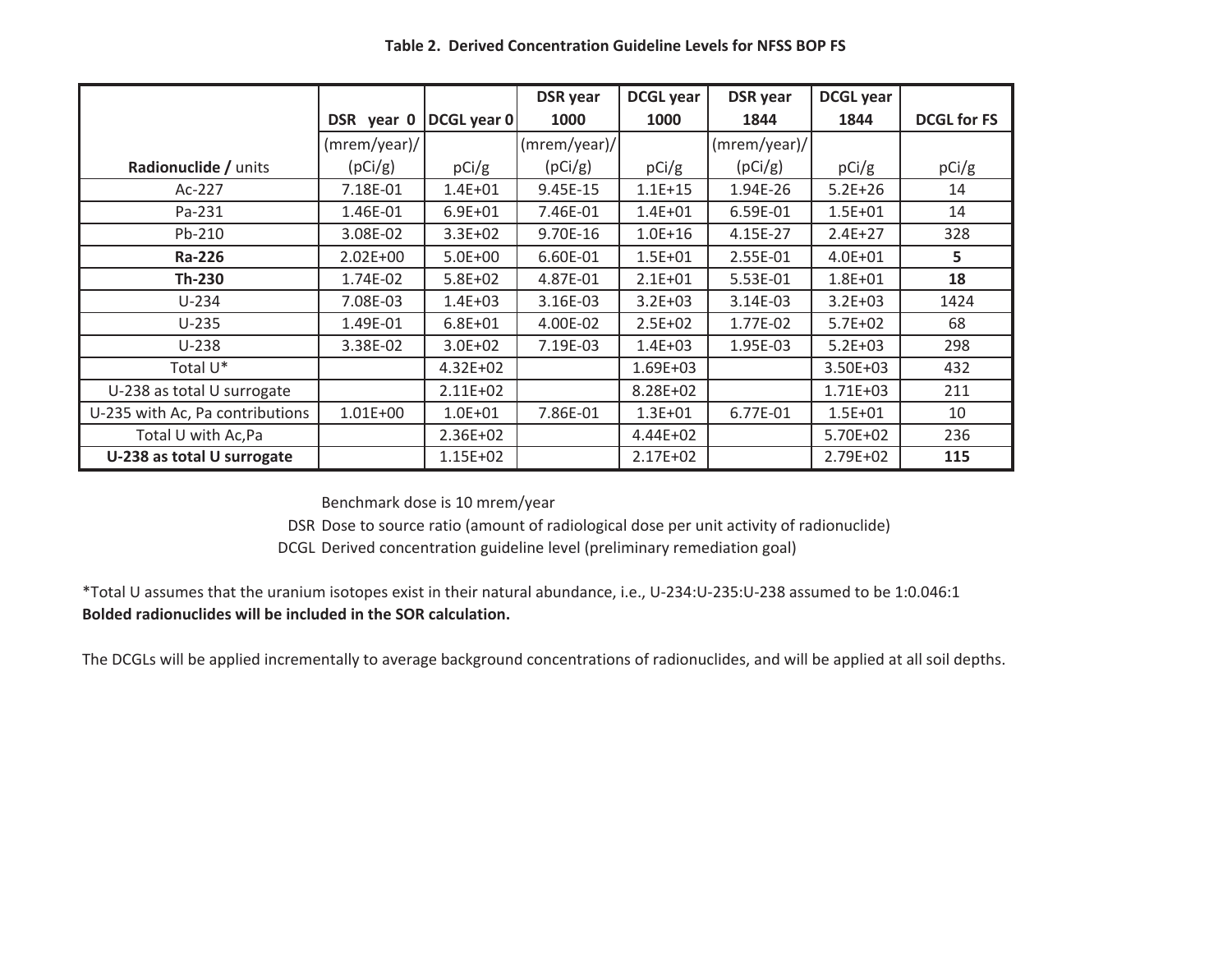# DOSE: All Nuclides Summed, All Pathways Summed



FIGURE 1 Construction Worker Dose-to-Source Ratios for Soil DCGLs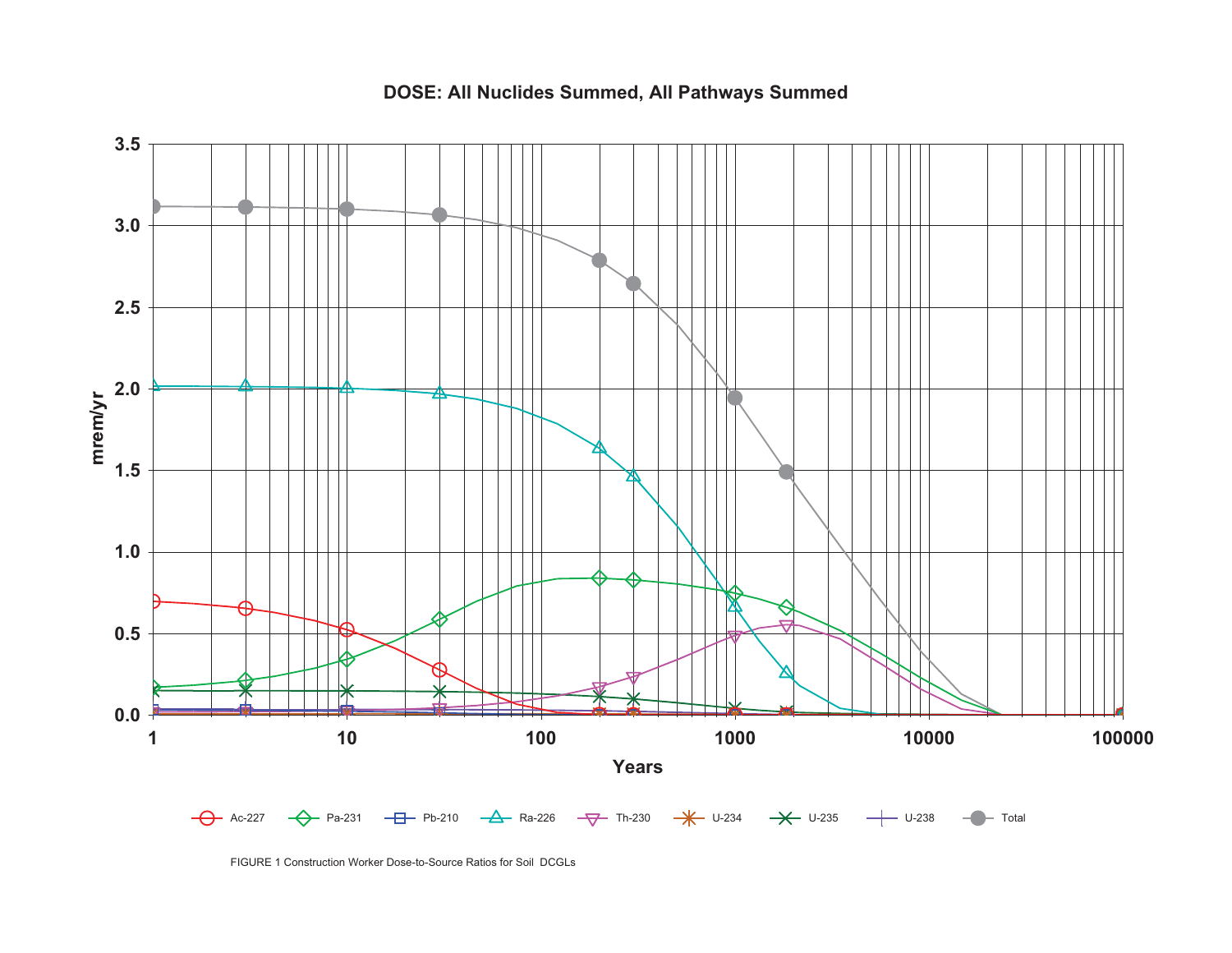Attachment 3: RESRAD Summary Report for Construction Worker (subsurface soil)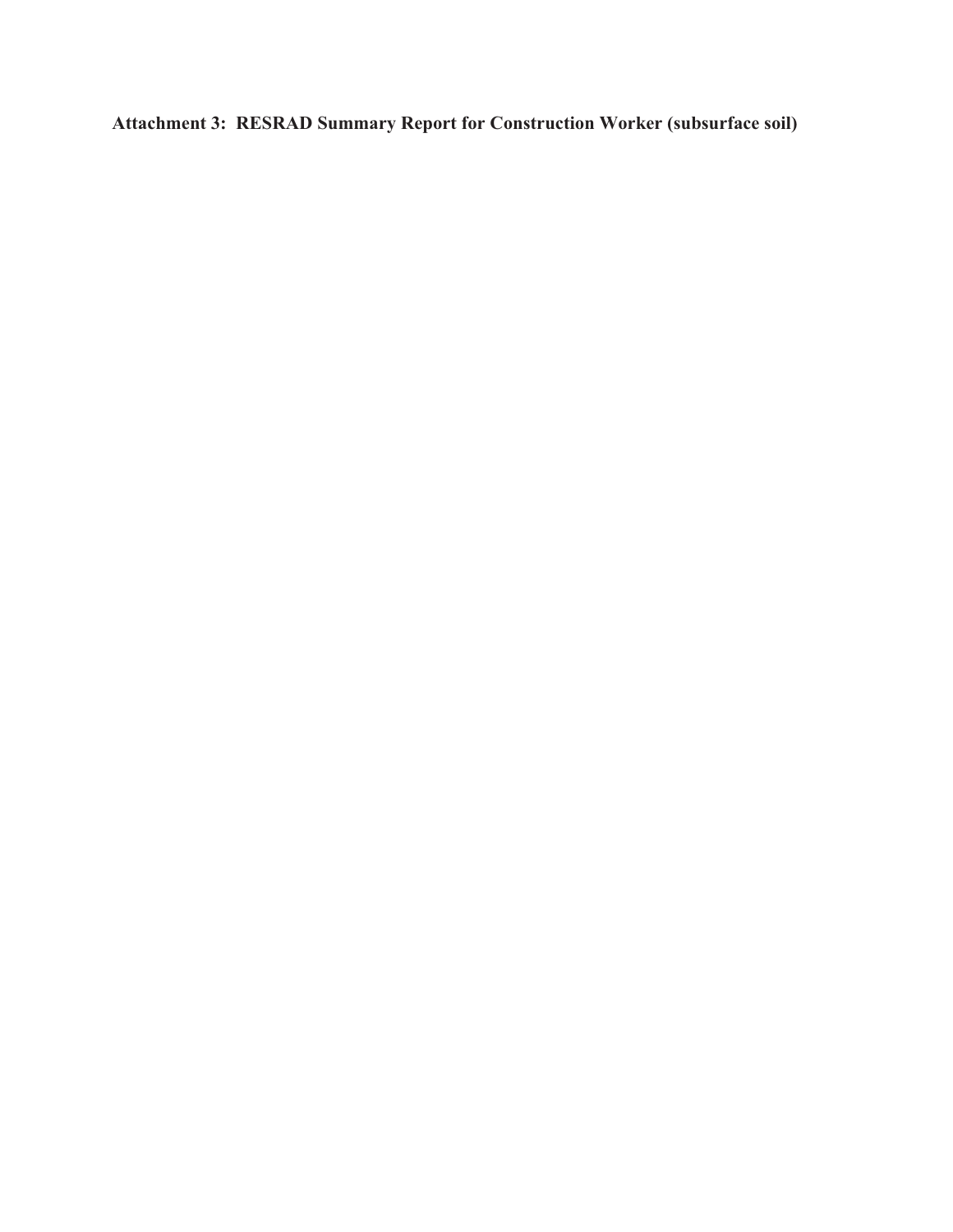Summary : NFSS FS BOP Construction Worker for DCGLs

¶¶¶¶¶¶¶¶¶¶¶¶¶¶¶¶¶

File : K:\NFSSP\BOP FIELD INVESTIGATION\BOP DCGLS\NFSS\_BOP\_CONST\_100M2\_COVER.RAD

Table of Contents

Part I: Mixture Sums and Single Radionuclide Guidelines ÁÁÁÁÁÁÁÁÁÁÁÁÁÁÁÁÁÁÁÁÁÁÁÁÁÁÁÁÁÁÁÁÁÁÁÁÁÁÁÁÁÁÁÁÁÁÁÁÁÁÁÁÁÁÁ

| Dose Conversion Factor (and Related) Parameter Summary | $\overline{c}$ |
|--------------------------------------------------------|----------------|
| Site-Specific Parameter Summary                        | 5              |
| Summary of Pathway Selections                          | 10             |
| Contaminated Zone and Total Dose Summary               | 11             |
| Total Dose Components                                  |                |
|                                                        | 13             |
|                                                        | 14             |
|                                                        | 15             |
|                                                        | 16             |
|                                                        | 17             |
|                                                        | 18             |
|                                                        | 19             |
|                                                        | 20             |
|                                                        | 21             |
|                                                        | 22             |
| Dose/Source Ratios Summed Over All Pathways            | 23             |
| Single Radionuclide Soil Guidelines                    | 24             |
| Dose Per Nuclide Summed Over All Pathways              | 25             |
| Soil Concentration Per Nuclide                         | 26             |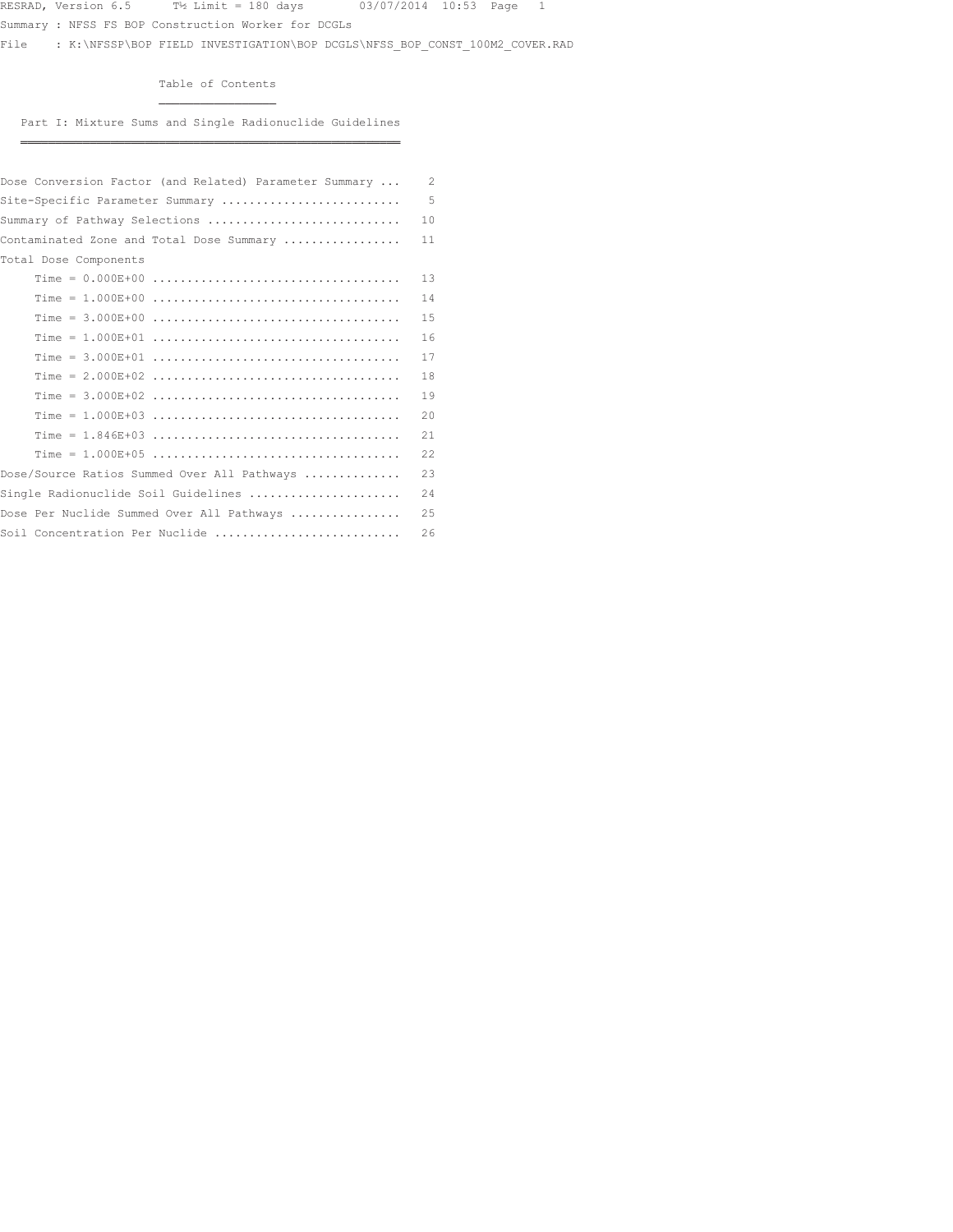RESRAD, Version 6.5  $T\frac{1}{2}$  Limit = 180 days  $03/07/2014$  10:53 Page 2

Summary : NFSS FS BOP Construction Worker for DCGLs

File : K:\NFSSP\BOP FIELD INVESTIGATION\BOP DCGLS\NFSS\_BOP\_CONST\_100M2\_COVER.RAD

## Dose Conversion Factor (and Related) Parameter Summary Dose Library: FGR 12 & FGR 11

|       |                                                          | Current                           | Base                                 | Parameter   |
|-------|----------------------------------------------------------|-----------------------------------|--------------------------------------|-------------|
| Menu  | Parameter                                                | Value#                            | $Case*$                              | Name        |
|       |                                                          |                                   |                                      |             |
| A-1   | DCF's for external ground radiation, $(mrem/yr)/(pCi/q)$ |                                   |                                      |             |
| A-1   | (Source: FGR 12)<br>$Ac-227$                             |                                   | $4.951E-04$   $4.951E-04$   DCF1(    | 1)          |
| A-1   | At-218<br>(Source: FGR 12)                               |                                   | $5.847E-03$   $5.847E-03$   DCF1(    | 2)          |
| $A-1$ | (Source: FGR 12)<br>Bi-210                               |                                   | 3.606E-03   3.606E-03   DCF1(        | 3)          |
| $A-1$ | Bi-211<br>(Source: FGR 12)                               |                                   | 2.559E-01   2.559E-01   DCF1(        | 4)          |
| A-1   | Bi-214<br>(Source: FGR 12)                               |                                   | $9.808E+00$   9.808E+00              | DCF1(<br>5) |
| A-1   | (Source: FGR 12)<br>$Fr-223$                             |                                   | $1.980E-01$   1.980E-01   DCF1(      | 6)          |
| A-1   | Pa-231<br>(Source: FGR 12)                               |                                   | $1.906E-01$   1.906E-01   DCF1(      | 7)          |
| A-1   | $Pa-234$<br>(Source: FGR 12)                             | 1.155E+01   1.155E+01   DCF1(     |                                      | 8)          |
| A-1   | (Source: FGR 12)<br>Pa-234m                              | 8.967E-02   8.967E-02   DCF1(     |                                      | 9)          |
| $A-1$ | $Pb-210$<br>(Source: FGR 12)                             |                                   | 2.447E-03   2.447E-03   DCF1(10)     |             |
| A-1   | $Pb-211$<br>(Source: FGR 12)                             |                                   | 3.064E-01   3.064E-01   DCF1(11)     |             |
| A-1   | (Source: FGR 12)<br>$Pb-214$                             |                                   | $1.341E+00$   $1.341E+00$   DCF1(12) |             |
| $A-1$ | (Source: FGR 12)<br>$Po-210$                             | 5.231E-05   5.231E-05   DCF1(13)  |                                      |             |
| $A-1$ | (Source: FGR 12)<br>Po-211                               | 4.764E-02   4.764E-02   DCF1(14)  |                                      |             |
| $A-1$ | $Po-214$<br>(Source: FGR 12)                             |                                   | $5.138E-04$   $5.138E-04$   DCF1(15) |             |
| A-1   | (Source: FGR 12)<br>$Po-215$                             |                                   | $1.016E-03$   1.016E-03   DCF1(16)   |             |
| A-1   | (Source: FGR 12)<br>$Po-218$                             |                                   | $5.642E-05$   $5.642E-05$   DCF1(17) |             |
| A-1   | Ra-223<br>(Source: FGR 12)                               |                                   | $6.034E-01$   $6.034E-01$   DCF1(18) |             |
| A-1   | Ra-226<br>(Source: FGR 12)                               |                                   | $3.176E-02$   3.176E-02   DCF1(19)   |             |
| $A-1$ | (Source: FGR 12)<br>Rn-219                               |                                   | 3.083E-01   3.083E-01   DCF1(20)     |             |
| $A-1$ | $Rn-222$<br>(Source: FGR 12)                             |                                   | 2.354E-03   2.354E-03   DCF1(21)     |             |
| A-1   | $Th-227$<br>(Source: FGR 12)                             |                                   | 5.212E-01   5.212E-01   DCF1(22)     |             |
| A-1   | (Source: FGR 12)<br>$Th-230$                             |                                   | 1.209E-03   1.209E-03   DCF1(23)     |             |
| A-1   | (Source: FGR 12)<br>Th-231                               |                                   | 3.643E-02   3.643E-02   DCF1(24)     |             |
| $A-1$ | (Source: FGR 12)<br>Th-234                               | 2.410E-02   2.410E-02   DCF1( 25) |                                      |             |
| A-1   | $T1-207$<br>(Source: FGR 12)                             |                                   | $1.980E-02$   1.980E-02   DCF1(26)   |             |
| A-1   | $T1-210$<br>(Source: no data)                            |                                   | $0.000E+00$  -2.000E+00   DCF1(27)   |             |
| A-1   | $U - 234$<br>(Source: FGR 12)                            |                                   | $4.017E-04$   $4.017E-04$   DCF1(28) |             |
| A-1   | $U - 235$<br>(Source: FGR 12)                            |                                   | 7.211E-01   7.211E-01   DCF1(29)     |             |
| A-1   | $U - 238$<br>(Source: FGR 12)                            |                                   | $1.031E-04$   1.031E-04   DCF1(30)   |             |
|       |                                                          |                                   |                                      |             |
| $B-1$ | Dose conversion factors for inhalation, mrem/pCi:        |                                   |                                      |             |
| $B-1$ | $Ac-227+D$                                               | 6.724E+00   6.700E+00   DCF2(     |                                      | 1)          |
| $B-1$ | $Pa-231$                                                 |                                   | 1.280E+00   1.280E+00   DCF2(        | 2)          |
| $B-1$ | $Pb-210+D$                                               | 2.320E-02   1.360E-02   DCF2(     |                                      | 3)          |
| $B-1$ | Ra-226+D                                                 | 8.594E-03   8.580E-03   DCF2(     |                                      | 4)          |
| $B-1$ | $Th-230$                                                 |                                   | $3.260E-01$   3.260E-01   DCF2(      | 5)          |
| $B-1$ | $U - 234$                                                |                                   | 1.320E-01   1.320E-01   DCF2(        | 6)          |
| $B-1$ | $U-235+D$                                                |                                   | 1.230E-01   1.230E-01   DCF2(        | 7)          |
| $B-1$ | $U - 238$                                                |                                   | 1.180E-01   1.180E-01   DCF2(        | 8)          |
| $B-1$ | $U-238+D$                                                |                                   | $1.180E-01$   $1.180E-01$   DCF2( 9) |             |
|       |                                                          |                                   |                                      |             |
| $D-1$ | Dose conversion factors for ingestion, mrem/pCi:         |                                   |                                      |             |
| $D-1$ | $Ac-227+D$                                               |                                   | 1.480E-02   1.410E-02   DCF3(        | 1)          |
| $D-1$ | $Pa-231$                                                 | 1.060E-02   1.060E-02   DCF3(     |                                      | 2)          |
| $D-1$ | $Pb-210+D$                                               |                                   | 7.276E-03   5.370E-03   DCF3(        | 3)          |
| $D-1$ | $Ra-226+D$                                               | 1.321E-03   1.320E-03   DCF3(     |                                      | 4)          |
| $D-1$ | $Th-230$                                                 |                                   | 5.480E-04   5.480E-04   DCF3(        | 5)          |
| $D-1$ | $U - 234$                                                |                                   | $2.830E-04$   2.830E-04   DCF3(6)    |             |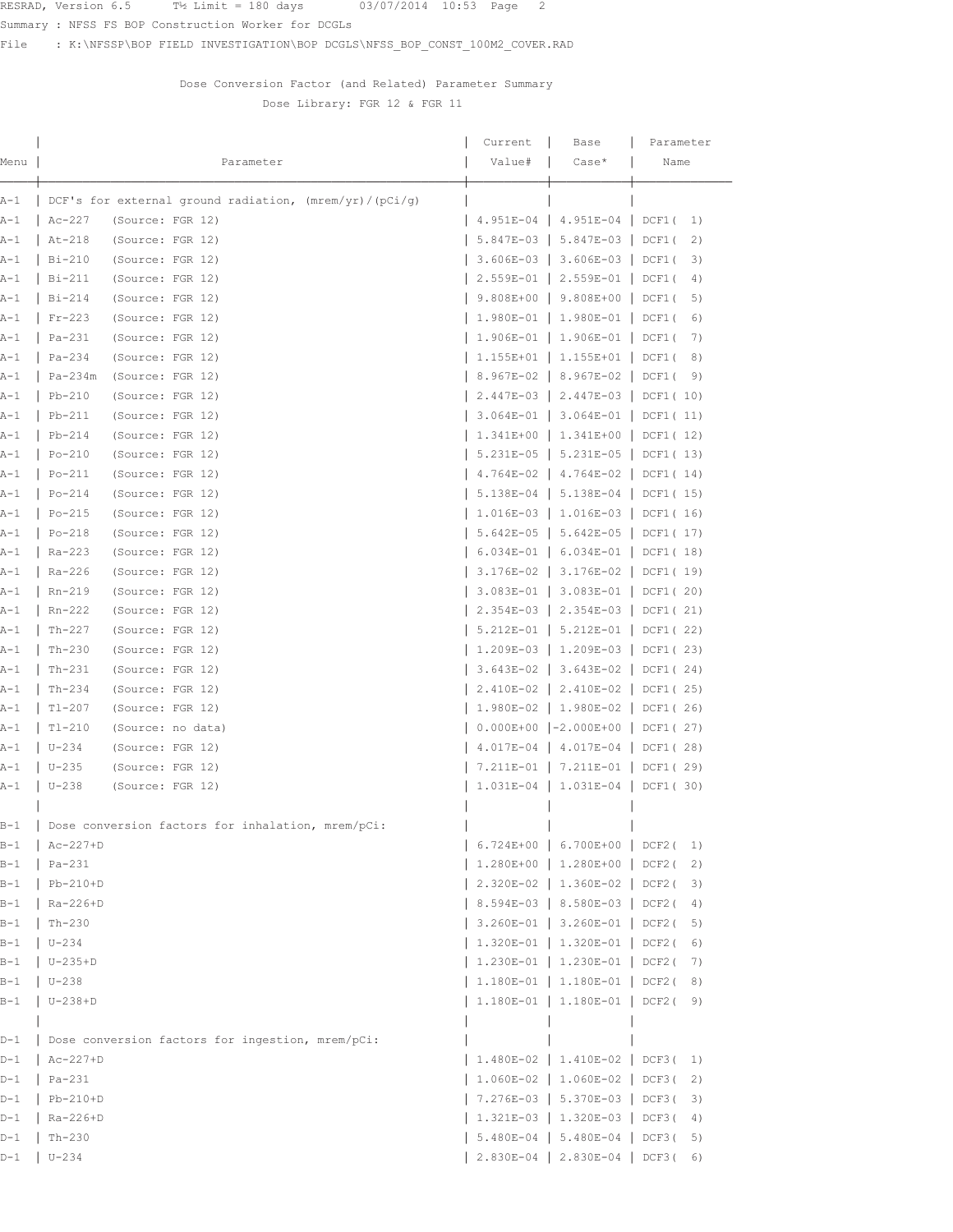Summary : NFSS FS BOP Construction Worker for DCGLs

File : K:\NFSSP\BOP FIELD INVESTIGATION\BOP DCGLS\NFSS\_BOP\_CONST\_100M2\_COVER.RAD

Dose Conversion Factor (and Related) Parameter Summary (continued) Dose Library: FGR 12 & FGR 11

| Menu           |                   | Parameter                                         | Current<br>Value#                   | Base<br>$Case*$                     | Parameter<br>Name                      |
|----------------|-------------------|---------------------------------------------------|-------------------------------------|-------------------------------------|----------------------------------------|
|                |                   |                                                   |                                     |                                     |                                        |
| D-1            | $ U-235+D $       |                                                   |                                     | 2.673E-04   2.660E-04   DCF3(       | 7)                                     |
| D-1            | $U-238$           |                                                   | 2.550E-04 2.550E-04                 |                                     | DCF3(<br>8)                            |
| D-1            | $U-238+D$         |                                                   |                                     | 2.687E-04   2.550E-04               | DCF3(<br>9)                            |
|                |                   | D-34   Food transfer factors:                     |                                     |                                     |                                        |
| D-34           | $Ac-227+D$        | , plant/soil concentration ratio, dimensionless   |                                     | 2.500E-03   2.500E-03   RTF(        | 1, 1)                                  |
| D-34 I         | $Ac-227+D$        | , beef/livestock-intake ratio, (pCi/kg)/(pCi/d)   | $\vert$ 2.000E-05 $\vert$ 2.000E-05 |                                     | RTF (<br>1, 2)                         |
| D-34 I         | $Ac-227+D$        | , milk/livestock-intake ratio, $(pCi/L)/(pCi/d)$  |                                     | 2.000E-05   2.000E-05               | RTF (<br>1, 3)                         |
| D-34           |                   |                                                   |                                     |                                     |                                        |
|                | $D-34$   Pa-231   | , plant/soil concentration ratio, dimensionless   | 1.000E-02   1.000E-02   RTF(        |                                     | 2, 1)                                  |
|                | D-34   Pa-231     | , beef/livestock-intake ratio, $(pCi/kg)/(pCi/d)$ |                                     | $5.000E-03$   $5.000E-03$   RTF(    | 2, 2)                                  |
| D-34           | D-34   Pa-231     | , milk/livestock-intake ratio, (pCi/L)/(pCi/d)    |                                     | 5.000E-06   5.000E-06   RTF(        | 2, 3)                                  |
| D-34           | $Pb-210+D$        | , plant/soil concentration ratio, dimensionless   |                                     | $1.000E-02$   1.000E-02             | RTF (<br>3,1)                          |
| D-34           | $Pb-210+D$        | , beef/livestock-intake ratio, $(pCi/kg)/(pCi/d)$ |                                     | 8.000E-04   8.000E-04               | RTF (<br>3, 2)                         |
| D-34           | $Pb-210+D$        | , milk/livestock-intake ratio, $(pCi/L)/(pCi/d)$  |                                     | $3.000E-04$   3.000E-04             | RTF (<br>3, 3)                         |
| D-34           |                   |                                                   |                                     |                                     |                                        |
| D-34 I         | $Ra-226+D$        | , plant/soil concentration ratio, dimensionless   |                                     | $4.000E-02$   $4.000E-02$           | RTF (<br>4, 1)                         |
| D-34 I         | $Ra-226+D$        | , beef/livestock-intake ratio, $(pCi/kg)/(pCi/d)$ |                                     | $1.000E-03$   1.000E-03             | $ $ RTF $($<br>4, 2)                   |
| D-34 I         | $Ra-226+D$        | , milk/livestock-intake ratio, (pCi/L)/(pCi/d)    |                                     | 1.000E-03   1.000E-03   RTF(        | 4, 3)                                  |
| D-34           |                   |                                                   |                                     |                                     |                                        |
| $D-34$         | $Th-230$          | plant/soil concentration ratio, dimensionless     |                                     | 1.000E-03   1.000E-03               | $ $ RTF $($<br>5, 1)                   |
| D-34           | $Th-230$          | beef/livestock-intake ratio, (pCi/kg)/(pCi/d)     |                                     | 1.000E-04   1.000E-04               | RTF (<br>5, 2)                         |
| D-34 I<br>D-34 | $Th-230$          | , milk/livestock-intake ratio, (pCi/L)/(pCi/d)    |                                     | 5.000E-06   5.000E-06   RTF(        | 5, 3)                                  |
| D-34           | $U - 234$         | , plant/soil concentration ratio, dimensionless   |                                     | 2.500E-03   2.500E-03               | RTF (<br>6, 1)                         |
|                | D-34   U-234      | , beef/livestock-intake ratio, $(pCi/kg)/(pCi/d)$ |                                     | 3.400E-04   3.400E-04               | $ $ RTF (<br>6, 2)                     |
|                | D-34   U-234      | , milk/livestock-intake ratio, (pCi/L)/(pCi/d)    |                                     | $6.000E-04$   6.000E-04             | RTF (<br>6,3)                          |
| D-34           |                   |                                                   |                                     |                                     |                                        |
| D-34           | $U-235+D$         | plant/soil concentration ratio, dimensionless,    |                                     | 2.500E-03   2.500E-03               | RTF (<br>7, 1)                         |
| D-34           | $U-235+D$         | , beef/livestock-intake ratio, (pCi/kg)/(pCi/d)   |                                     | 3.400E-04   3.400E-04               | RTF (<br>7,2)                          |
|                | D-34   U-235+D    | , milk/livestock-intake ratio, $(pCi/L)/(pCi/d)$  |                                     | $6.000E-04$   6.000E-04             | RTF (<br>7, 3)                         |
| D-34           | D-34   U-238      | , plant/soil concentration ratio, dimensionless   |                                     | $2.500E-03$   2.500E-03   RTF( 8,1) |                                        |
|                | $D-34$   $U-238$  | , beef/livestock-intake ratio, (pCi/kg)/(pCi/d)   |                                     | 3.400E-04   3.400E-04   RTF(        | 8, 2)                                  |
|                | D-34   U-238      | , milk/livestock-intake ratio, (pCi/L)/(pCi/d)    |                                     | $6.000E-04$   6.000E-04   RTF(      | 8, 3)                                  |
| $D-34$         |                   |                                                   |                                     |                                     |                                        |
|                | D-34   U-238+D    | , plant/soil concentration ratio, dimensionless   | 2.500E-03   2.500E-03   RTF(        |                                     | 9,1)                                   |
|                | D-34   U-238+D    | , beef/livestock-intake ratio, (pCi/kg)/(pCi/d)   |                                     | 3.400E-04   3.400E-04   RTF(        | 9, 2)                                  |
| $D-34$         | $U-238+D$         | , milk/livestock-intake ratio, (pCi/L)/(pCi/d)    |                                     | $6.000E-04$   6.000E-04   RTF(      | 9, 3)                                  |
|                |                   |                                                   |                                     |                                     |                                        |
| $D-5$          |                   | Bioaccumulation factors, fresh water, L/kg:       |                                     |                                     |                                        |
| $D-5$          | $Ac-227+D$ , fish |                                                   |                                     |                                     | $1.500E+01$   1.500E+01   BIOFAC( 1,1) |
| $D-5$          |                   | Ac-227+D , crustacea and mollusks                 |                                     |                                     | $1.000E+03$   1.000E+03   BIOFAC( 1,2) |
| $D-5$<br>$D-5$ | Pa-231            | , fish                                            |                                     | $1.000E+01$   1.000E+01   BIOFAC(   |                                        |
| $D-5$          | $Pa-231$          | , crustacea and mollusks                          |                                     | $1.100E+02$   1.100E+02   BIOFAC(   | 2, 1)<br>2, 2)                         |
| $D-5$          |                   |                                                   |                                     |                                     |                                        |
| $D-5$          | $Pb-210+D$        | , fish                                            |                                     | 3.000E+02   3.000E+02   BIOFAC(     | 3,1)                                   |
| $D-5$          |                   | Pb-210+D, crustacea and mollusks                  |                                     |                                     | $1.000E+02$   1.000E+02   BIOFAC( 3,2) |
|                |                   |                                                   |                                     |                                     |                                        |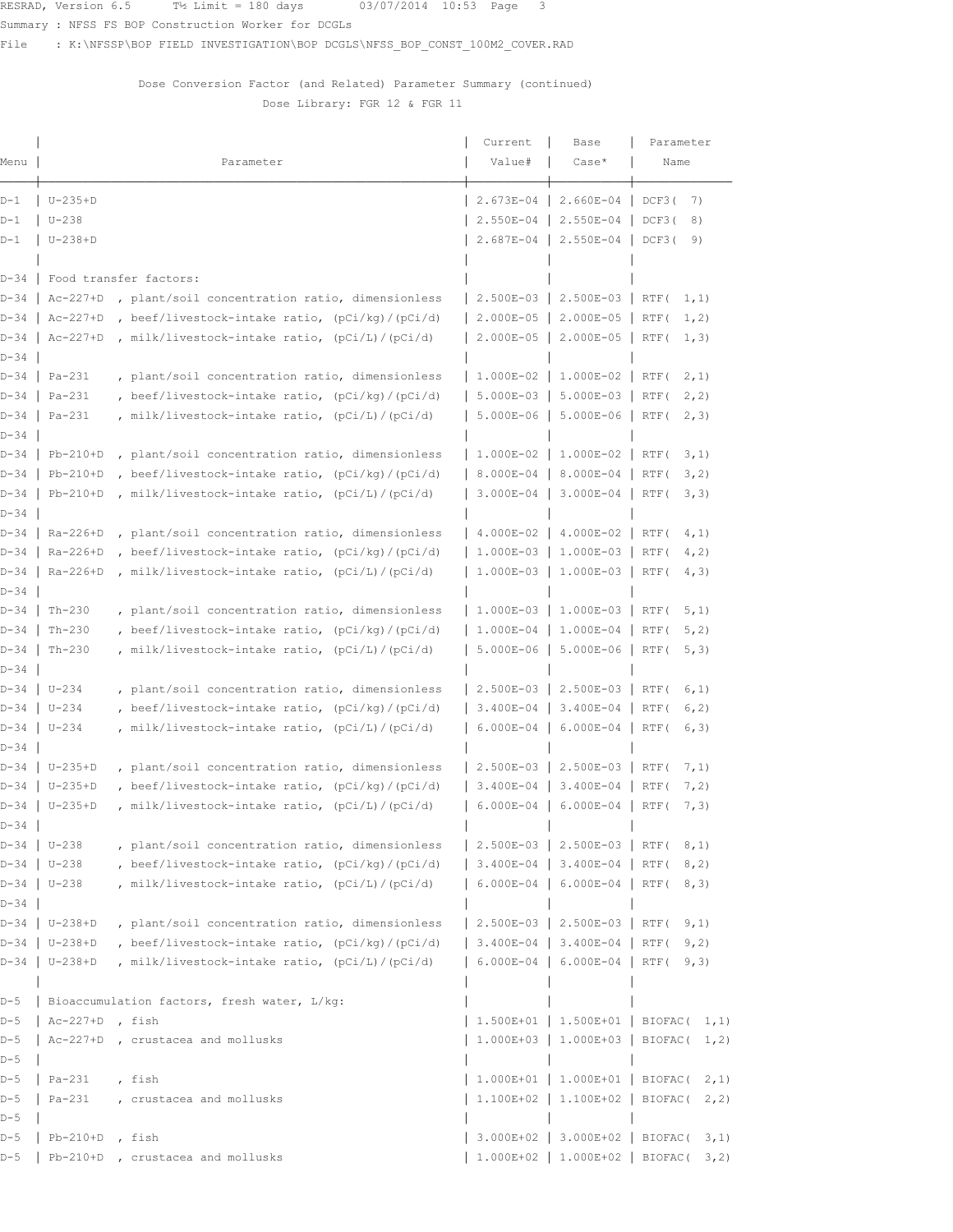Summary : NFSS FS BOP Construction Worker for DCGLs

File : K:\NFSSP\BOP FIELD INVESTIGATION\BOP DCGLS\NFSS\_BOP\_CONST\_100M2\_COVER.RAD

Dose Conversion Factor (and Related) Parameter Summary (continued) Dose Library: FGR 12 & FGR 11

|       |                 |                                  | Current | Base                                     | Parameter        |       |
|-------|-----------------|----------------------------------|---------|------------------------------------------|------------------|-------|
| Menu  |                 | Parameter                        | Value#  | l Case*                                  | Name             |       |
| $D-5$ | Ra-226+D , fish |                                  |         | $5.000E+01$   $5.000E+01$   BIOFAC( 4,1) |                  |       |
| $D-5$ |                 | Ra-226+D, crustacea and mollusks |         | 2.500E+02 2.500E+02                      | $BIOFAC$ ( 4, 2) |       |
| $D-5$ |                 |                                  |         |                                          |                  |       |
| $D-5$ | $Th-230$        | , fish                           |         | $1.000E+02$   1.000E+02   BIOFAC( 5,1)   |                  |       |
| $D-5$ | Th-230          | , crustacea and mollusks         |         | 5.000E+02   5.000E+02   BIOFAC(          |                  | 5, 2) |
| $D-5$ |                 |                                  |         |                                          |                  |       |
| $D-5$ | U-234           | , fish                           |         | $1.000E+01$   1.000E+01   BIOFAC( 6,1)   |                  |       |
| $D-5$ | $U - 234$       | , crustacea and mollusks         |         | 6.000E+01   6.000E+01   BIOFAC( 6,2)     |                  |       |
| $D-5$ |                 |                                  |         |                                          |                  |       |
| $D-5$ | $U-235+D$       | , fish                           |         | $1.000E+01$   1.000E+01   BIOFAC( 7,1)   |                  |       |
| $D-5$ | U-235+D         | , crustacea and mollusks         |         | 6.000E+01   6.000E+01   BIOFAC( 7,2)     |                  |       |
| $D-5$ |                 |                                  |         |                                          |                  |       |
| $D-5$ | $U - 238$       | , fish                           |         | $1.000E+01$   1.000E+01   BIOFAC( 8,1)   |                  |       |
| $D-5$ | $U-238$         | , crustacea and mollusks         |         | 6.000E+01   6.000E+01   BIOFAC( 8,2)     |                  |       |
| $D-5$ |                 |                                  |         |                                          |                  |       |
| $D-5$ | $U-238+D$       | , fish                           |         | $1.000E+01$   1.000E+01   BIOFAC( 9,1)   |                  |       |
| $D-5$ | $U-238+D$       | , crustacea and mollusks         |         | $6.000E+01$   $6.000E+01$   BIOFAC(      |                  | 9, 2) |
|       |                 |                                  |         |                                          |                  |       |

.<br>#For DCF1(xxx) only, factors are for infinite depth & area. See ETFG table in Ground Pathway of Detailed Report. \*Base Case means Default. Lib w/o Associate Nuclide contributions.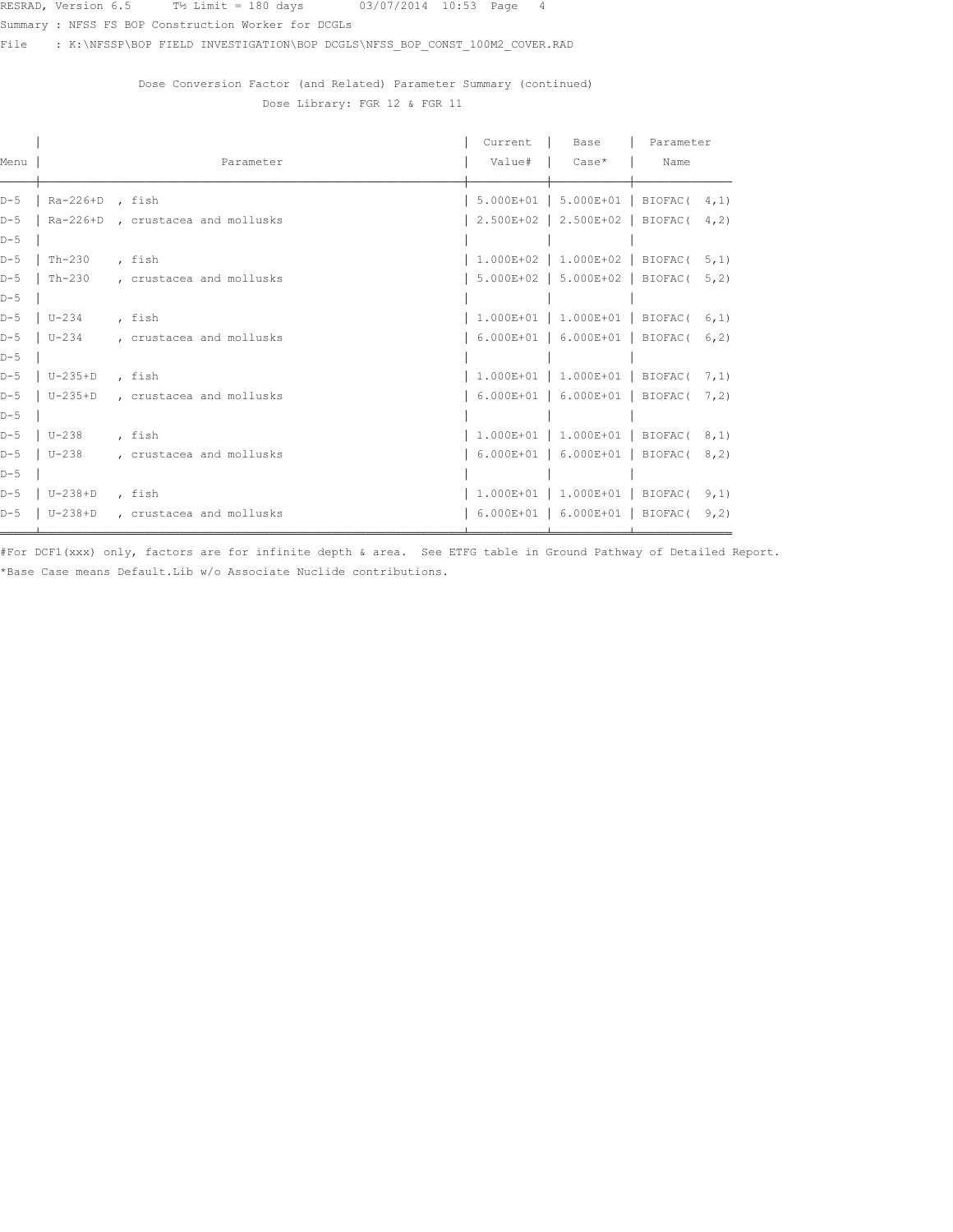RESRAD, Version 6.5  $T\frac{1}{2}$  Limit = 180 days  $03/07/2014$  10:53 Page 5

Summary : NFSS FS BOP Construction Worker for DCGLs

File : K:\NFSSP\BOP FIELD INVESTIGATION\BOP DCGLS\NFSS\_BOP\_CONST\_100M2\_COVER.RAD

## Site-Specific Parameter Summary

|      |                                                         | User          |                           | Used by RESRAD                 | Parameter     |
|------|---------------------------------------------------------|---------------|---------------------------|--------------------------------|---------------|
| Menu | Parameter                                               | Input         | Default                   | (If different from user input) | Name          |
| R011 | Area of contaminated zone (m**2)                        | 1.000E+02     | $1.000E + 04$             | $---$                          | AREA          |
| R011 | Thickness of contaminated zone (m)                      | 1.000E+00     | 2.000E+00                 |                                | THICK0        |
| R011 | Fraction of contamination that is submerged             | $0.000E + 00$ | $0.000E + 00$             |                                | SUBMFRACT     |
| R011 | Length parallel to aquifer flow (m)                     | not used      | 1.000E+02                 | $---$                          | LCZPAQ        |
| R011 | Basic radiation dose limit (mrem/yr)                    | 2.500E+01     | 3.000E+01                 | $---$                          | <b>BRDL</b>   |
| R011 | Time since placement of material (yr)                   | $0.000E + 00$ | $0.000E + 00$             |                                | TI            |
| R011 | Times for calculations (yr)                             | 1.000E+00     | 1.000E+00                 | $---$                          | T(2)          |
| R011 | Times for calculations (yr)                             | 3.000E+00     | $3.000E + 00$             | $- - -$                        | T(3)          |
| R011 | Times for calculations (yr)                             |               | $1.000E+01$   1.000E+01   | $---$                          | T(4)          |
| R011 | Times for calculations (yr)                             |               | 3.000E+01   3.000E+01     | $---$                          | $\vert$ T( 5) |
| R011 | Times for calculations (yr)                             | $2.000E+02$   | 1.000E+02                 |                                | T(6)          |
| R011 | Times for calculations (yr)                             | 3.000E+02     | 3.000E+02                 | ---                            | T (7)         |
| R011 | Times for calculations (yr)                             |               | 1.000E+03   1.000E+03     | ---                            |               |
| R011 |                                                         | $1.846E+03$   |                           |                                | T(8)          |
|      | Times for calculations (yr)                             |               | $0.000E + 00$             |                                | T(9)          |
| R011 | Times for calculations (yr)                             |               | $1.000E+05$ 0.000E+00     | $---$                          | T(10)         |
| R012 | Initial principal radionuclide ( $pCi/q$ ): Ac-227      | 1.000E+00     | $0.000E + 00$             |                                | S1(1)         |
|      |                                                         |               | $0.000E + 00$             |                                |               |
| R012 | Initial principal radionuclide $(pCi/q)$ :<br>$Pa-231$  | 1.000E+00     |                           |                                | S1(2)         |
| R012 | Initial principal radionuclide $(pCi/g)$ :<br>$Pb-210$  | 1.000E+00     | $0.000E + 00$             |                                | S1(3)         |
| R012 | Initial principal radionuclide $(pCi/q)$ :<br>Ra-226    | 1.000E+00     | $0.000E + 00$             |                                | $\vert$ S1(4) |
| R012 | Initial principal radionuclide $(pCi/g)$ :<br>$Th-230$  | $1.000E+00$   | $0.000E + 00$             |                                | $\vert$ S1(5) |
| R012 | Initial principal radionuclide $(pCi/q)$ :<br>$U - 234$ | 1.000E+00     | $0.000E + 00$             |                                | S1 (6)        |
| R012 | Initial principal radionuclide $(pCi/g)$ :<br>U-235     | 1.000E+00     | $0.000E + 00$             | ---                            | S1(7)         |
| R012 | Initial principal radionuclide $(pCi/q)$ :<br>U-238     | 1.000E+00     | $0.000E + 00$             |                                | S1(8)         |
| R012 | Concentration in groundwater<br>$(pCi/L): Ac-227$       | not used      | $0.000E + 00$             |                                | W1 ( 1)       |
| R012 | Concentration in groundwater<br>$(pCi/L)$ :<br>Pa-231   | not used      | $0.000E + 00$             | $\qquad \qquad -$              | W1 (2)        |
| R012 | Concentration in groundwater<br>$(pCi/L)$ :<br>$Pb-210$ | not used      | $0.000E + 00$             | $---$                          | W1 ( 3)       |
| R012 | Concentration in groundwater<br>$(pCi/L): Ra-226$       | not used      | $0.000E + 00$             | $---$                          | W1 (4)        |
| R012 | Concentration in groundwater<br>$(pCi/L)$ :<br>$Th-230$ | not used      | $0.000E + 00$             | $---$                          | W1 ( 5)       |
| R012 | Concentration in groundwater<br>$(pCi/L): U-234$        | not used      | $0.000E + 00$             |                                | W1 ( 6)       |
| R012 | Concentration in groundwater<br>$(pCi/L): U-235$        | not used      | $0.000E + 00$             |                                | W1(7)         |
| R012 | Concentration in groundwater<br>$(pCi/L): U-238$        | not used      | $0.000E + 00$             | $- - -$                        | $  W1 (8)$    |
| R013 | Cover depth (m)                                         |               | 1.500E-01   0.000E+00     |                                | COVER0        |
| R013 | Density of cover material $(q/cm**3)$                   |               | 1.500E+00   1.500E+00     |                                | DENSCV        |
| R013 | Cover depth erosion rate (m/yr)                         |               | $1.000E-03$   $1.000E-03$ |                                | VCV           |
| R013 | Density of contaminated zone $(q/cm**3)$                |               | 1.200E+00   1.500E+00     | $\qquad \qquad -$              | DENSCZ        |
| R013 | Contaminated zone erosion rate (m/yr)                   |               | $6.000E-05$   1.000E-03   | $---$                          | VCZ           |
| R013 | Contaminated zone total porosity                        | $4.500E-01$   | 4.000E-01                 | $---$                          | TPCZ          |
| R013 | Contaminated zone field capacity                        |               | 3.050E-01   2.000E-01     | $---$                          | FCCZ          |
| R013 | Contaminated zone hydraulic conductivity (m/yr)         |               | 1.010E+00   1.000E+01     |                                | HCCZ          |
| R013 | Contaminated zone b parameter                           |               | $1.040E+01$   5.300E+00   | $---$                          | BCZ           |
| R013 | Average annual wind speed (m/sec)                       |               | 4.500E+00   2.000E+00     | $- - -$                        | WIND          |
| R013 | Humidity in air $(g/m**3)$                              | not used      | 8.000E+00                 |                                | HUMID         |
| R013 | Evapotranspiration coefficient                          | $7.000E-01$   | $5.000E-01$               | ---                            | EVAPTR        |
| R013 | Precipitation (m/yr)                                    |               | 8.130E-01   1.000E+00     |                                | PRECIP        |
| R013 | Irrigation (m/yr)                                       | $2.000E-01$   | 2.000E-01                 |                                | RI            |
| R013 | Irrigation mode                                         | overhead      | overhead                  | ---                            | IDITCH        |
| R013 | Runoff coefficient                                      | 3.130E-01     | 2.000E-01                 |                                | <b>RUNOFF</b> |
|      |                                                         |               | 1.000E+06                 | $---$                          |               |
| R013 | Watershed area for nearby stream or pond (m**2)         | not used      |                           |                                | WAREA         |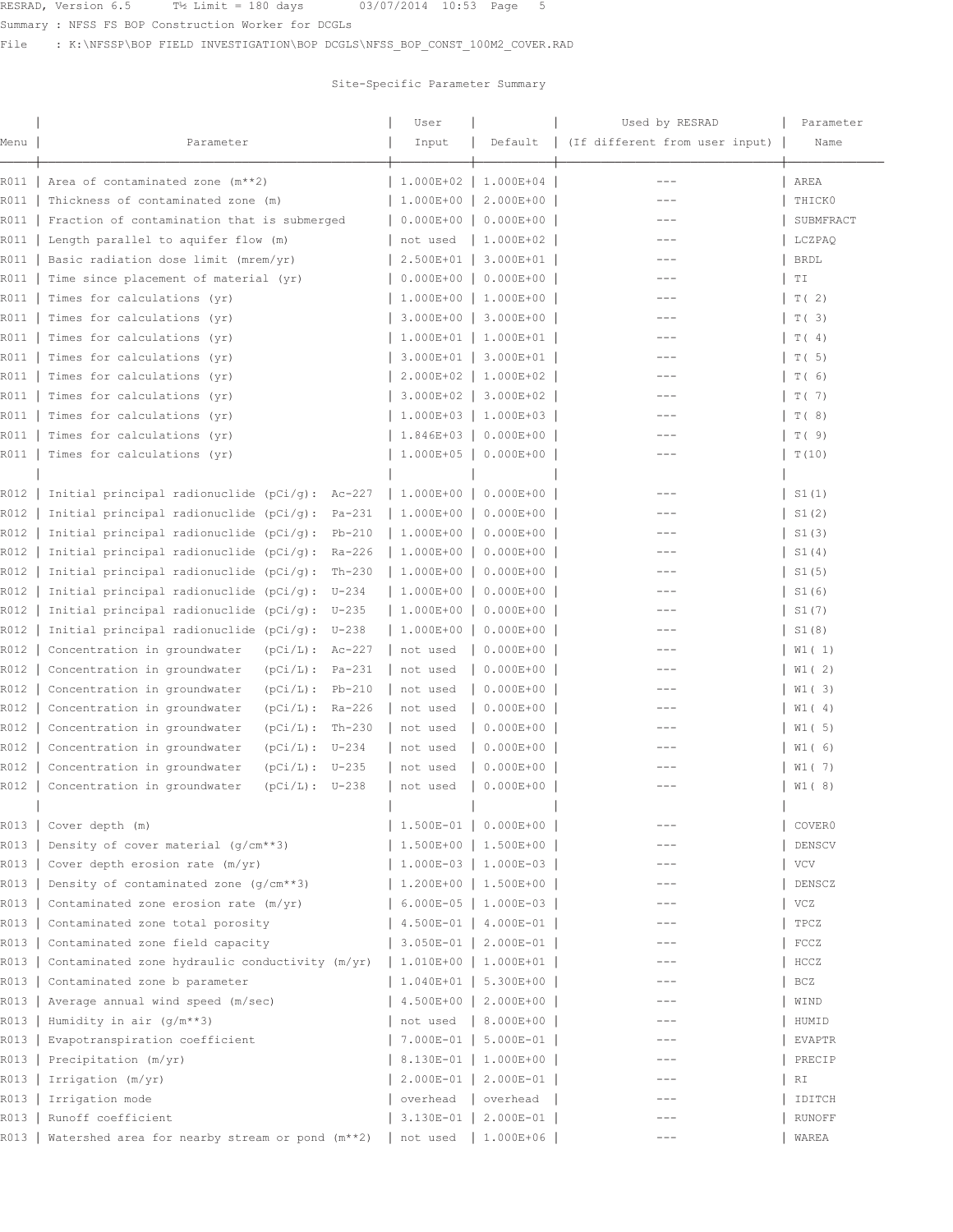Summary : NFSS FS BOP Construction Worker for DCGLs

File : K:\NFSSP\BOP FIELD INVESTIGATION\BOP DCGLS\NFSS\_BOP\_CONST\_100M2\_COVER.RAD

|      |                                                | User        |                         | Used by RESRAD                 | Parameter                                    |
|------|------------------------------------------------|-------------|-------------------------|--------------------------------|----------------------------------------------|
| Menu | Parameter                                      | Input       | Default                 | (If different from user input) | Name                                         |
|      | R013   Accuracy for water/soil computations    | not used    | 1.000E-03               |                                | EPS                                          |
| R014 | Density of saturated zone $(q/cm**3)$          | not used    | 1.500E+00               |                                | DENSAQ                                       |
| R014 | Saturated zone total porosity                  | not used    | 4.000E-01               | $---$                          | TPSZ                                         |
| R014 | Saturated zone effective porosity              | not used    | $2.000E-01$             | $---$                          | EPSZ                                         |
| R014 | Saturated zone field capacity                  | not used    | 2.000E-01               | $---$                          | FCSZ                                         |
| R014 | Saturated zone hydraulic conductivity (m/yr)   | not used    | 1.000E+02               | $---$                          | HCSZ                                         |
| R014 | Saturated zone hydraulic gradient              | not used    | 2.000E-02               | ---                            | HGWT                                         |
| R014 | Saturated zone b parameter                     | not used    | $5.300E+00$             | $---$                          | BSZ                                          |
| R014 | Water table drop rate (m/yr)                   | not used    | $1.000E-03$             | $---$                          | VWT                                          |
| R014 | Well pump intake depth (m below water table)   | not used    | 1.000E+01               |                                | DWIBWT                                       |
| R014 | Model: Nondispersion (ND) or Mass-Balance (MB) | not used    | <b>ND</b>               | ---                            | MODEL                                        |
| R014 | Well pumping rate $(m**3/yr)$                  | not used    | 2.500E+02               | ---                            | UW                                           |
|      |                                                |             |                         |                                |                                              |
| R015 | Number of unsaturated zone strata              | not used    | 1                       | $---$                          | ΝS                                           |
| R015 | Unsat. zone 1, thickness (m)                   | not used    | 4.000E+00               | $---$                          | H(1)                                         |
| R015 | Unsat. zone 1, soil density $(g/cm**3)$        | not used    | 1.500E+00               |                                | DENSUZ(1)                                    |
| R015 | Unsat. zone 1, total porosity                  | not used    | 4.000E-01               |                                | TPUZ(1)                                      |
| R015 | Unsat. zone 1, effective porosity              | not used    | $  2.000E - 01  $       |                                | EPUZ(1)                                      |
| R015 | Unsat. zone 1, field capacity                  | not used    | $  2.000E - 01  $       |                                | FCUZ(1)                                      |
| R015 | Unsat. zone 1, soil-specific b parameter       | not used    | $5.300E+00$             |                                | BUZ(1)                                       |
| R015 | Unsat. zone 1, hydraulic conductivity (m/yr)   | not used    | 1.000E+01               | $- - -$                        | HCUZ(1)                                      |
|      |                                                |             |                         |                                |                                              |
| R016 | Distribution coefficients for Ac-227           |             |                         |                                |                                              |
| R016 | Contaminated zone (cm**3/g)                    | $1.500E+03$ | 2.000E+01               |                                | DCNUCC(1)                                    |
| R016 | Unsaturated zone $1$ (cm**3/q)                 | not used    | 2.000E+01               | $---$                          | DCNUCU $(1,1)$                               |
| R016 | Saturated zone (cm**3/g)                       | not used    | $2.000E + 01$           | $---$                          | DCNUCS (1)                                   |
| R016 | Leach rate $(\frac{yr}{r})$                    | $0.000E+00$ | $0.000E + 00$           | $1.264E - 04$                  | ALEACH (1)                                   |
| R016 | Solubility constant                            |             | $0.000E+00$ 0.000E+00   | not used                       | SOLUBK (1)                                   |
|      |                                                |             |                         |                                |                                              |
| R016 | Distribution coefficients for Pa-231           |             |                         |                                |                                              |
| R016 | Contaminated zone $(\text{cm}^{**}3/q)$        |             | $1.500E+03$   5.000E+01 |                                | DCNUCC (2)                                   |
| R016 | Unsaturated zone 1 (cm**3/g)                   |             | not used   5.000E+01    |                                | $\begin{bmatrix} DCNUCU & 2,1 \end{bmatrix}$ |
| R016 | Saturated zone (cm**3/q)                       |             | not used   5.000E+01    | $---$                          | DCNUCS (2)                                   |
| R016 | Leach rate $(\sqrt{yr})$                       |             | $0.000E+00$ 0.000E+00   | $1.264E - 04$                  | ALEACH (2)                                   |
| R016 | Solubility constant                            |             | $0.000E+00$ 0.000E+00   | not used                       | SOLUBK (2)                                   |
| R016 | Distribution coefficients for Pb-210           |             |                         |                                |                                              |
| R016 | Contaminated zone $(cm**3/q)$                  |             | $3.632E+04$   1.000E+02 |                                | DCNUCC (3)                                   |
| R016 | Unsaturated zone $1$ (cm**3/q)                 | not used    | $1.000E+02$             | ---                            | DCNUCU $(3,1)$                               |
| R016 | Saturated zone (cm**3/g)                       |             | not used   1.000E+02    | $---$                          | DCNUCS (3)                                   |
| R016 | Leach rate $(\sqrt{yr})$                       |             | $0.000E+00$ 0.000E+00   | 5.221E-06                      | ALEACH (3)                                   |
| R016 | Solubility constant                            |             | $0.000E+00$   0.000E+00 | not used                       | SOLUBK (3)                                   |
|      |                                                |             |                         |                                |                                              |
| R016 | Distribution coefficients for Ra-226           |             |                         |                                |                                              |
| R016 | Contaminated zone $(cm**3/q)$                  |             | 2.710E+02   7.000E+01   |                                | DCNUCC (4)                                   |
| R016 | Unsaturated zone $1$ (cm**3/g)                 |             | not used   7.000E+01    |                                | DCNUCU $(4,1)$                               |
| R016 | Saturated zone (cm**3/q)                       |             | not used   7.000E+01    | $\qquad \qquad -$              | DCNUCS (4)                                   |
| R016 | Leach rate $(\gamma r)$                        |             | $0.000E+00$ 0.000E+00   | 6.988E-04                      | ALEACH (4)                                   |
| R016 | Solubility constant                            |             | $0.000E+00$ 0.000E+00   | not used                       | SOLUBK (4)                                   |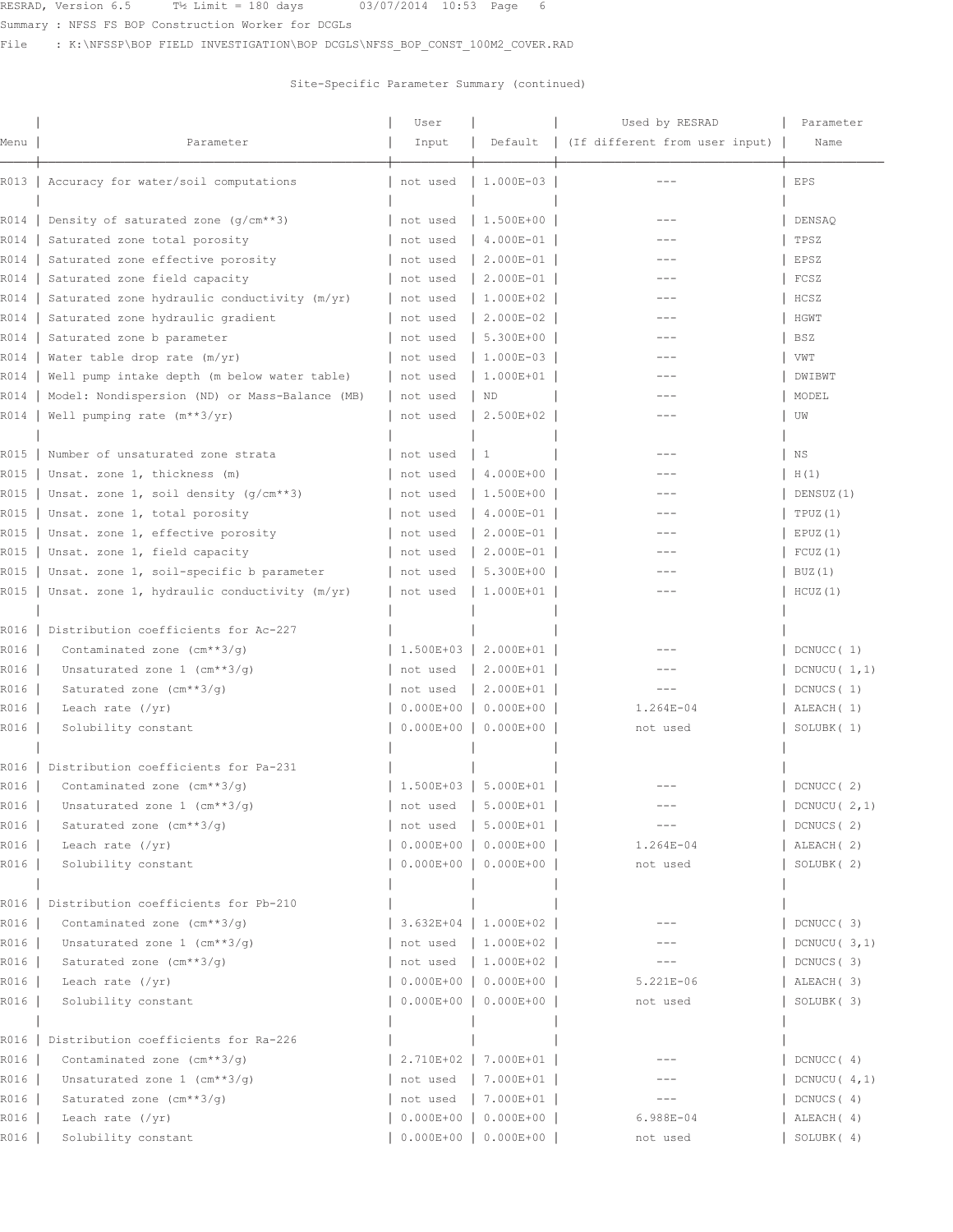Summary : NFSS FS BOP Construction Worker for DCGLs

File : K:\NFSSP\BOP FIELD INVESTIGATION\BOP DCGLS\NFSS BOP CONST 100M2 COVER.RAD

|      |                                                   | User                            |                           | Used by RESRAD                 | Parameter       |
|------|---------------------------------------------------|---------------------------------|---------------------------|--------------------------------|-----------------|
| Menu | Parameter                                         | Input                           | Default                   | (If different from user input) | Name            |
| R016 | Distribution coefficients for Th-230              |                                 |                           |                                |                 |
| R016 | Contaminated zone $(\text{cm}^{**}3/q)$           | $1.000E + 03$                   | 6.000E+04                 |                                | DCNUCC (5)      |
| R016 | Unsaturated zone $1$ (cm**3/q)                    | not used                        | 6.000E+04                 |                                | DCNUCU $(5,1)$  |
| R016 | Saturated zone $(cm**3/q)$                        | not used                        | 6.000E+04                 | $---$                          | DCNUCS (5)      |
| R016 | Leach rate $(\sqrt{yr})$                          | $0.000E + 00$                   | $0.000E + 00$             | $1.896E - 04$                  | ALEACH (5)      |
| R016 | Solubility constant                               | $0.000E + 00$                   | $0.000E + 00$             | not used                       | SOLUBK (5)      |
| R016 | Distribution coefficients for U-234               |                                 |                           |                                |                 |
| R016 | Contaminated zone $(\text{cm}^{**}3/q)$           | 1.220E+02                       | 5.000E+01                 |                                | DCNUCC (6)      |
| R016 | Unsaturated zone $1$ (cm**3/g)                    | not used                        | 5.000E+01                 |                                | DCNUCU $(6, 1)$ |
| R016 | Saturated zone (cm**3/q)                          | not used                        | 5.000E+01                 | ---                            | DCNUCS (6)      |
| R016 | Leach rate $(\sqrt{yr})$                          | $0.000E + 00$                   | $0.000E + 00$             | 1.550E-03                      | ALEACH (6)      |
| R016 | Solubility constant                               | $0.000E + 00$                   | $0.000E + 00$             | not used                       | SOLUBK (6)      |
| R016 | Distribution coefficients for U-235               |                                 |                           |                                |                 |
| R016 | Contaminated zone $(\text{cm}^{**}3/q)$           | $1.220E+02$                     | 5.000E+01                 | ---                            | DCNUCC (7)      |
| R016 | Unsaturated zone $1$ (cm**3/q)                    | not used                        | 5.000E+01                 |                                | DCNUCU $(7, 1)$ |
| R016 | Saturated zone $(cm**3/q)$                        | not used                        | 5.000E+01                 | $- - -$                        | DCNUCS (7)      |
| R016 | Leach rate $(\gamma r)$                           | $0.000E + 00$                   | $0.000E + 00$             | 1.550E-03                      | ALEACH (7)      |
| R016 | Solubility constant                               | $0.000E + 00$                   | $0.000E + 00$             | not used                       | SOLUBK (7)      |
| R016 | Distribution coefficients for U-238               |                                 |                           |                                |                 |
| R016 | Contaminated zone $(\text{cm}^{**}3/q)$           |                                 | $1.220E+02$   5.000E+01   |                                | DCNUCC (8)      |
| R016 | Unsaturated zone $1$ (cm**3/q)                    | not used                        | 5.000E+01                 |                                | DCNUCU $(8,1)$  |
| R016 | Saturated zone (cm**3/g)                          | not used                        | 5.000E+01                 | $---$                          | DCNUCS (8)      |
| R016 | Leach rate $(\sqrt{yr})$                          | $0.000E + 00$                   | $0.000E + 00$             | 1.550E-03                      | ALEACH (8)      |
| R016 | Solubility constant                               | $0.000E + 00$                   | $0.000E + 00$             | not used                       | SOLUBK (8)      |
| R017 | Inhalation rate $(m**3/yr)$                       | 7.300E+03                       | 8.400E+03                 |                                | INHALR          |
| R017 | Mass loading for inhalation $(g/m**3)$            |                                 | $6.000E-04$   1.000E-04   | ---                            | MLINH           |
| R017 | Exposure duration                                 |                                 | 1.000E+00   3.000E+01     |                                | ED              |
| R017 | Shielding factor, inhalation                      |                                 | $4.000E-01$   $4.000E-01$ |                                | SHF3            |
|      | R017   Shielding factor, external gamma           | $  4.000E - 01   7.000E - 01  $ |                           | $---$                          | SHF1            |
| R017 | Fraction of time spent indoors                    | $0.000E+00$                     | $5.000E-01$               |                                | FIND            |
| R017 | Fraction of time spent outdoors (on site)         | $2.280E-01$                     | $2.500E-01$               |                                | FOTD            |
| R017 | Shape factor flag, external gamma                 | $1.000E+00$                     | $1.000E + 00$             | >0 shows circular AREA.        | FS              |
| R017 | Radii of shape factor array (used if $FS = -1$ ): |                                 |                           |                                |                 |
| R017 | Outer annular radius (m), ring 1:                 | not used                        | $5.000E+01$               |                                | RAD SHAPE (1)   |
| R017 | Outer annular radius (m), ring 2:                 | not used                        | $7.071E+01$               |                                | RAD SHAPE (2)   |
| R017 | Outer annular radius (m), ring 3:                 | not used                        | $0.000E + 00$             |                                | RAD SHAPE (3)   |
| R017 | Outer annular radius (m), ring 4:                 | not used                        | $0.000E + 00$             | $---$                          | RAD SHAPE (4)   |
| R017 | Outer annular radius (m), ring 5:                 | not used                        | $0.000E + 00$             |                                | RAD SHAPE ( 5)  |
| R017 | Outer annular radius (m), ring 6:                 | not used                        | $0.000E + 00$             | ---                            | RAD SHAPE ( 6)  |
| R017 | Outer annular radius (m), ring<br>7:              | not used                        | $0.000E+00$               | $---$                          | RAD SHAPE (7)   |
| R017 | Outer annular radius (m), ring<br>- 8 :           | not used                        | $0.000E+00$               |                                | RAD SHAPE ( 8)  |
| R017 | Outer annular radius (m), ring 9:                 | not used                        | $0.000E + 00$             | ---                            | RAD SHAPE ( 9)  |
| R017 | Outer annular radius (m), ring 10:                | not used                        | $0.000E + 00$             |                                | RAD SHAPE (10)  |
| R017 | Outer annular radius (m), ring 11:                | not used                        | $0.000E + 00$             |                                | RAD SHAPE (11)  |
| R017 | Outer annular radius (m), ring 12:                | not used                        | $0.000E + 00$             |                                | RAD SHAPE (12)  |
|      |                                                   |                                 |                           |                                |                 |
|      |                                                   |                                 |                           |                                |                 |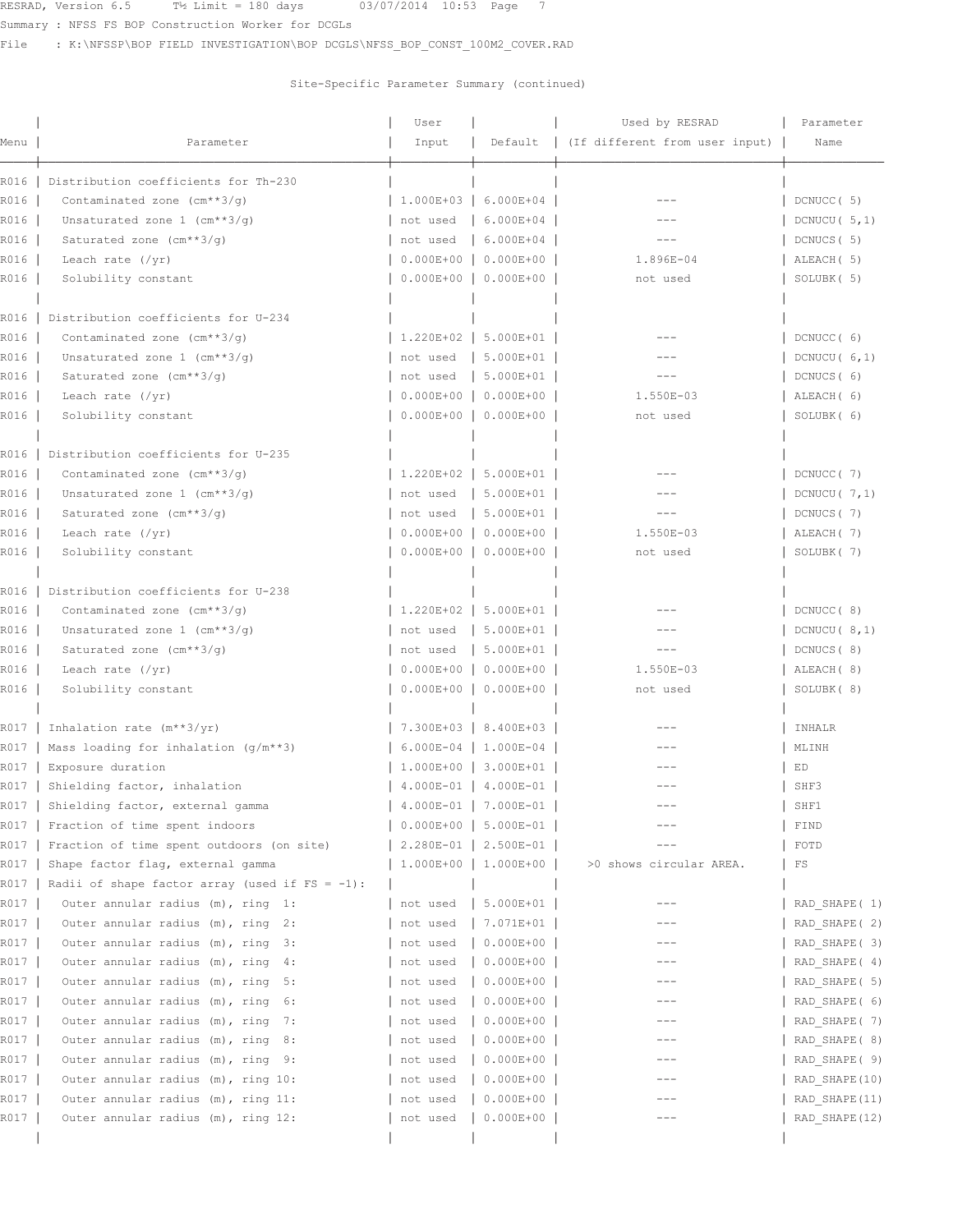Summary : NFSS FS BOP Construction Worker for DCGLs

File : K:\NFSSP\BOP FIELD INVESTIGATION\BOP DCGLS\NFSS\_BOP\_CONST\_100M2\_COVER.RAD

|              |                                                      | User                 |                                | Used by RESRAD                 | Parameter            |
|--------------|------------------------------------------------------|----------------------|--------------------------------|--------------------------------|----------------------|
| Menu         | Parameter                                            | Input                | Default                        | (If different from user input) | Name                 |
|              |                                                      |                      |                                |                                |                      |
| R017<br>R017 | Fractions of annular areas within AREA:<br>Ring 1    |                      | 1.000E+00                      |                                | FRACA(1)             |
| R017         | Ring 2                                               | not used             | 2.732E-01                      | $- - -$                        | FRACA(2)             |
|              |                                                      | not used             |                                | ---                            |                      |
| R017         | Ring 3                                               | not used             | $0.000E + 00$                  | $---$                          | FRACA(3)             |
| R017<br>R017 | Ring 4                                               | not used             | $0.000E + 00$<br>$0.000E + 00$ | $---$                          | FRACA(4)<br>FRACA(5) |
|              | Ring<br>5                                            | not used             | $0.000E + 00$                  | $---$                          | FRACA ( 6)           |
| R017         | Ring<br>-6                                           | not used             | $0.000E + 00$                  | $---$                          |                      |
| R017         | Ring<br>-7                                           | not used             | $0.000E + 00$                  |                                | FRACA (7)            |
| R017         | Ring<br>8                                            | not used             |                                | $---$                          | FRACA (8)            |
| R017         | Ring 9                                               | not used             | $0.000E + 00$                  |                                | FRACA (9)            |
| R017         | Ring 10                                              | not used             | $0.000E + 00$                  | $---$                          | FRACA(10)            |
| R017         | Ring 11                                              | not used             | $0.000E + 00$                  | $---$                          | FRACA(11)            |
| R017         | Ring 12                                              | not used             | $0.000E + 00$                  | $---$                          | FRACA(12)            |
| R018         | Fruits, vegetables and grain consumption ( $kg/yr$ ) | not used             | 1.600E+02                      |                                | DIET(1)              |
| R018         | Leafy vegetable consumption (kg/yr)                  | not used             | 1.400E+01                      | ---                            | DIET(2)              |
| R018         | Milk consumption (L/yr)                              | not used             | 9.200E+01                      | ---                            | DIET(3)              |
| R018         | Meat and poultry consumption $(kq/yr)$               | not used             | 6.300E+01                      |                                | DIET(4)              |
| R018         | Fish consumption (kg/yr)                             | not used             | 5.400E+00                      | $---$                          | DIET(5)              |
| R018         | Other seafood consumption (kg/yr)                    | not used             | $9.000E - 01$                  |                                | DIET(6)              |
| R018         | Soil ingestion rate $(g/yr)$                         | 1.752E+02            | 3.650E+01                      |                                | SOIL                 |
| R018         | Drinking water intake (L/yr)                         | not used             | 5.100E+02                      | $- - -$                        | DWI                  |
| R018         | Contamination fraction of drinking water             | not used             | 1.000E+00                      | $- - -$                        | FDW                  |
| R018         | Contamination fraction of household water            |                      | 1.000E+00                      | ---                            | FHHW                 |
| R018         | Contamination fraction of livestock water            | not used<br>not used | 1.000E+00                      | ---                            | FLW                  |
| R018         |                                                      |                      | 1.000E+00                      |                                |                      |
|              | Contamination fraction of irrigation water           | not used             |                                |                                | FIRW                 |
| R018         | Contamination fraction of aquatic food               | not used             | $5.000E-01$                    | $---$                          | FR9                  |
| R018         | Contamination fraction of plant food                 | not used             | $1 - 1$                        | $- - -$                        | FPLANT               |
| R018         | Contamination fraction of meat                       | not used             | $1 - 1$                        | $---$                          | FMEAT                |
| R018         | Contamination fraction of milk                       | not used             | $1 - 1$                        | $---$                          | FMILK                |
|              | R019   Livestock fodder intake for meat (kg/day)     | not used             | $6.800E+01$                    |                                | LFI5                 |
|              | R019   Livestock fodder intake for milk (kg/day)     |                      | $ $ not used $ $ 5.500E+01 $ $ | ---                            | LFT6                 |
| R019         | Livestock water intake for meat (L/day)              | not used             | 5.000E+01                      |                                | LWI5                 |
| R019         | Livestock water intake for milk (L/day)              | not used             | 1.600E+02                      |                                | LWI 6                |
| R019         | Livestock soil intake (kg/day)                       | not used             | 5.000E-01                      |                                | LSI                  |
| R019         | Mass loading for foliar deposition (g/m**3)          | not used             | 1.000E-04                      |                                | MLFD                 |
| R019         | Depth of soil mixing layer (m)                       | 5.000E-02            | 1.500E-01                      | $---$                          | DM                   |
| R019         | Depth of roots (m)                                   | not used             | 9.000E-01                      | $---$                          | DROOT                |
| R019         | Drinking water fraction from ground water            | not used             | 1.000E+00                      |                                | FGWDW                |
| R019         | Household water fraction from ground water           |                      | 1.000E+00                      | ---                            | FGWHH                |
|              |                                                      | not used             |                                |                                |                      |
| R019         | Livestock water fraction from ground water           | not used             | 1.000E+00                      |                                | FGWLW                |
| R019         | Irrigation fraction from ground water                | not used             | 1.000E+00                      | $---$                          | FGWIR                |
| R19B         | Wet weight crop yield for Non-Leafy (kg/m**2)        | not used             | 7.000E-01                      |                                | YV (1)               |
| R19B         | Wet weight crop yield for Leafy<br>$(kq/m**2)$       | not used             | 1.500E+00                      | ---                            | YV (2)               |
| R19B         | Wet weight crop yield for Fodder<br>$(kq/m**2)$      | not used             | 1.100E+00                      |                                | YV (3)               |
| R19B         | Growing Season for Non-Leafy (years)                 | not used             | 1.700E-01                      |                                | TE(1)                |
| R19B         | Growing Season for Leafy<br>(years)                  | not used             | 2.500E-01                      |                                | TE(2)                |
| R19B         | Growing Season for Fodder<br>(years)                 | not used             | 8.000E-02                      | $---$                          | TE(3)                |
|              |                                                      |                      |                                |                                |                      |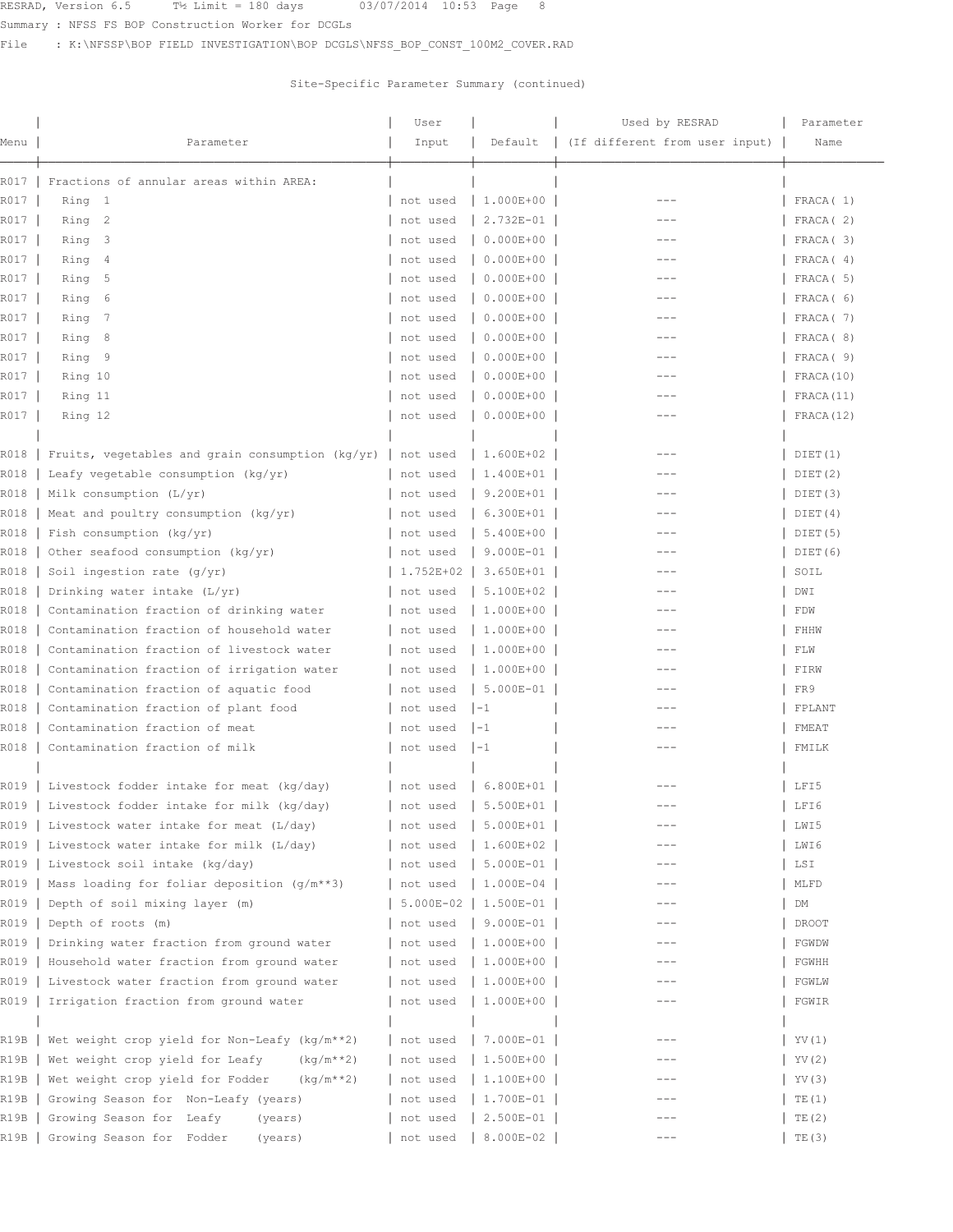Summary : NFSS FS BOP Construction Worker for DCGLs

File : K:\NFSSP\BOP FIELD INVESTIGATION\BOP DCGLS\NFSS\_BOP\_CONST\_100M2\_COVER.RAD

| Menu | Parameter                                        | User<br>Input        | Default               | Used by RESRAD<br>(If different from user input) | Parameter<br>Name |
|------|--------------------------------------------------|----------------------|-----------------------|--------------------------------------------------|-------------------|
|      |                                                  |                      |                       |                                                  |                   |
| R19B | Translocation Factor for Non-Leafy               | not used             | 1.000E-01             | $- - -$                                          | TIV(1)            |
| R19B | Translocation Factor for Leafy                   | not used             | 1.000E+00             | ---                                              | TIV(2)            |
| R19B | Translocation Factor for Fodder                  | not used             | 1.000E+00             | $---$                                            | TIV(3)            |
| R19B | Dry Foliar Interception Fraction for Non-Leafy   | not used             | 2.500E-01             | ---                                              | RDRY(1)           |
| R19B | Dry Foliar Interception Fraction for Leafy       | not used             | 2.500E-01             | $---$                                            | RDRY(2)           |
| R19B | Dry Foliar Interception Fraction for Fodder      | not used             | 2.500E-01             | ---                                              | RDRY (3)          |
| R19B | Wet Foliar Interception Fraction for Non-Leafy   | not used             | 2.500E-01             |                                                  | RWET(1)           |
| R19B | Wet Foliar Interception Fraction for Leafy       | not used             | 2.500E-01             | ---                                              | RWET(2)           |
| R19B | Wet Foliar Interception Fraction for Fodder      | not used             | 2.500E-01             | ---                                              | RWET(3)           |
| R19B | Weathering Removal Constant for Vegetation       | not used             | 2.000E+01             |                                                  | WLAM              |
| C14  | C-12 concentration in water $(q/cm**3)$          | not used             | 2.000E-05             | $- - -$                                          | C12WTR            |
| C14  | C-12 concentration in contaminated soil $(q/q)$  | not used             | 3.000E-02             | ---                                              | C12CZ             |
| C14  | Fraction of vegetation carbon from soil          | not used             | 2.000E-02             | $---$                                            | CSOIL             |
| C14  | Fraction of vegetation carbon from air           | not used             | 9.800E-01             |                                                  | CAIR              |
| C14  | C-14 evasion layer thickness in soil (m)         | not used             | 3.000E-01             |                                                  | DMC               |
| C14  | C-14 evasion flux rate from soil (1/sec)         | not used             | 7.000E-07             |                                                  | EVSN              |
|      |                                                  |                      | 1.000E-10             |                                                  |                   |
| C14  | C-12 evasion flux rate from soil (1/sec)         | not used             |                       |                                                  | <b>REVSN</b>      |
| C14  | Fraction of grain in beef cattle feed            | not used             | 8.000E-01             |                                                  | AVFG4             |
| C14  | Fraction of grain in milk cow feed               | not used             | 2.000E-01             | ---                                              | AVFG5             |
| STOR | Storage times of contaminated foodstuffs (days): |                      |                       |                                                  |                   |
| STOR | Fruits, non-leafy vegetables, and grain          |                      | 1.400E+01   1.400E+01 |                                                  | STOR T(1)         |
| STOR | Leafy vegetables                                 | $1.000E + 00$        | 1.000E+00             | $---$                                            | STOR T(2)         |
| STOR | Milk                                             |                      | 1.000E+00   1.000E+00 | $---$                                            | STOR T(3)         |
| STOR | Meat and poultry                                 | $2.000E+01$          | 2.000E+01             | $- - -$                                          | STOR T(4)         |
| STOR | Fish                                             | 7.000E+00            | 7.000E+00             | $- - -$                                          | STOR T(5)         |
| STOR | Crustacea and mollusks                           |                      | 7.000E+00   7.000E+00 | ---                                              | STOR T(6)         |
| STOR | Well water                                       |                      | 1.000E+00   1.000E+00 |                                                  | STOR T(7)         |
| STOR | Surface water                                    |                      | 1.000E+00   1.000E+00 | ---                                              | STOR T(8)         |
| STOR | Livestock fodder                                 |                      | 4.500E+01   4.500E+01 | ---                                              | STOR T(9)         |
|      |                                                  |                      |                       |                                                  |                   |
|      | R021   Thickness of building foundation (m)      | not used   1.500E-01 |                       |                                                  | FLOOR1            |
| R021 | Bulk density of building foundation $(g/cm**3)$  | not used             | 2.400E+00             |                                                  | DENSFL            |
| R021 | Total porosity of the cover material             | not used             | 4.000E-01             | ---                                              | TPCV              |
| R021 | Total porosity of the building foundation        | not used             | 1.000E-01             | ---                                              | TPFL              |
| R021 | Volumetric water content of the cover material   | not used             | 5.000E-02             |                                                  | PH2OCV            |
| R021 | Volumetric water content of the foundation       | not used             | 3.000E-02             | $--$                                             | PH2OFL            |
| R021 | Diffusion coefficient for radon gas (m/sec):     |                      |                       |                                                  |                   |
| R021 | in cover material                                | not used             | 2.000E-06             |                                                  | DIFCV             |
| R021 | in foundation material                           | not used             | 3.000E-07             | ---                                              | DIFFL             |
| R021 | in contaminated zone soil                        | not used             | 2.000E-06             |                                                  | DIFCZ             |
| R021 | Radon vertical dimension of mixing (m)           | not used             | 2.000E+00             | ---                                              | HMIX              |
| R021 | Average building air exchange rate (1/hr)        | not used             | 5.000E-01             | ---                                              | REXG              |
| R021 | Height of the building (room) (m)                | not used             | 2.500E+00             |                                                  | HRM               |
| R021 | Building interior area factor                    | not used             | $0.000E + 00$         | ---                                              | FAI               |
| R021 | Building depth below ground surface (m)          | not used             | $-1.000E + 00$        | ---                                              | DMFL              |
| R021 |                                                  |                      | 2.500E-01             |                                                  |                   |
| R021 | Emanating power of Rn-222 gas                    | not used             |                       |                                                  | EMANA (1)         |
|      | Emanating power of Rn-220 gas                    | not used             | 1.500E-01             |                                                  | EMANA (2)         |
|      |                                                  |                      |                       | $---$                                            |                   |
| TITL | Number of graphical time points                  | 32                   | $--\,$                |                                                  | NPTS              |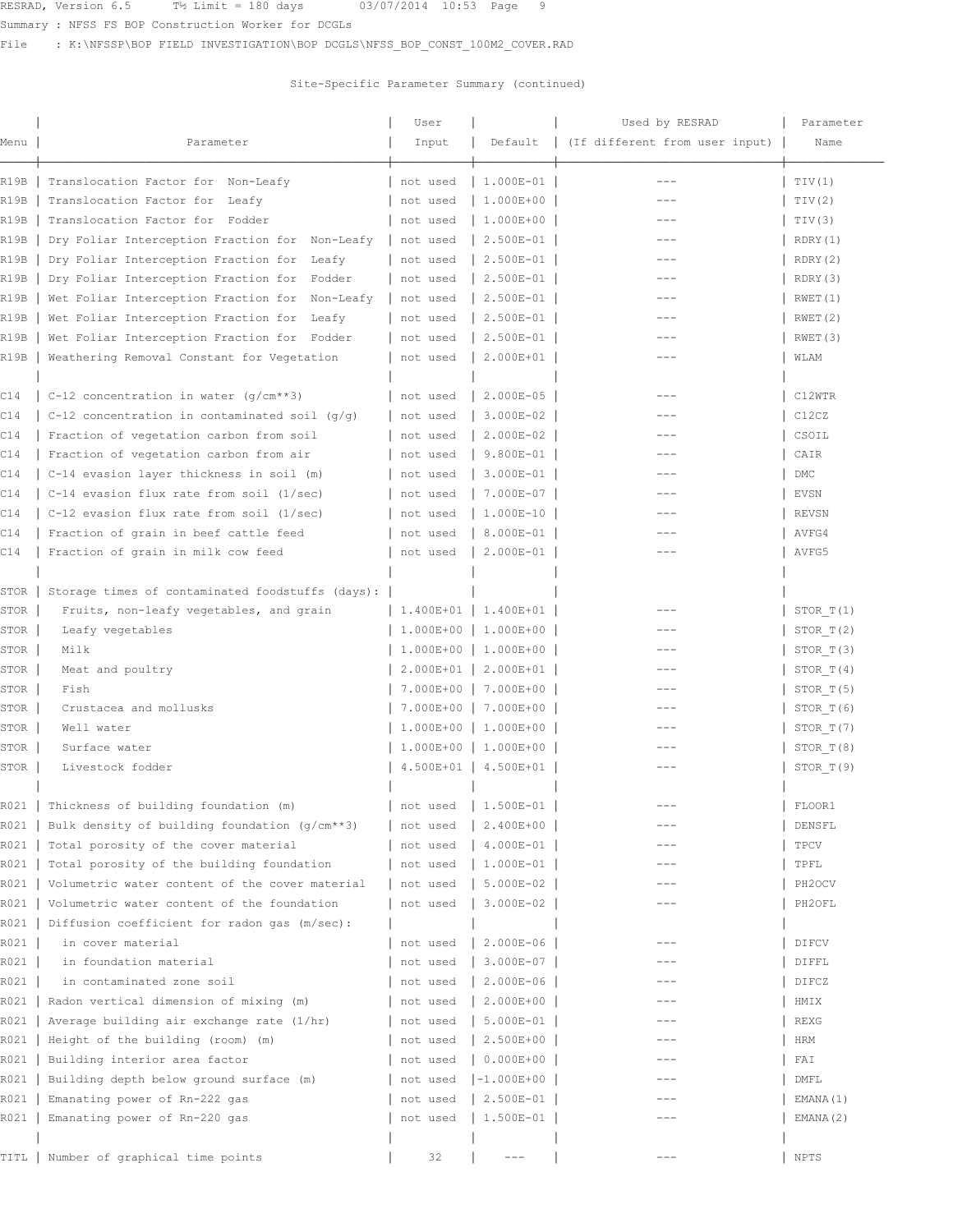Summary : NFSS FS BOP Construction Worker for DCGLs

File : K:\NFSSP\BOP FIELD INVESTIGATION\BOP DCGLS\NFSS\_BOP\_CONST\_100M2\_COVER.RAD

## Site-Specific Parameter Summary (continued)

|        |                                                      | User  |       | Used by RESRAD                           | Parameter |
|--------|------------------------------------------------------|-------|-------|------------------------------------------|-----------|
| Menu   | Parameter                                            | Input |       | Default   (If different from user input) | Name      |
|        |                                                      |       |       |                                          |           |
|        | TITL   Maximum number of integration points for dose |       | $---$ | $---$                                    | LYMAX     |
| TITL 1 | Maximum number of integration points for risk        | 257   |       | $- - -$                                  | KYMAX     |
|        |                                                      |       |       |                                          |           |

### Summary of Pathway Selections

| Pathway                                                                                                                                                                                                             | User Selection                                                                                                 |
|---------------------------------------------------------------------------------------------------------------------------------------------------------------------------------------------------------------------|----------------------------------------------------------------------------------------------------------------|
| 1 -- external gamma<br>$2$ -- inhalation (w/o radon)  <br>3 -- plant ingestion<br>$4$ -- meat ingestion<br>5 -- milk ingestion<br>$6$ -- aquatic foods<br>7 -- drinking water<br>8 -- soil ingestion<br>$9 -$ radon | active<br>active<br>suppressed<br>suppressed<br>suppressed<br>suppressed<br>suppressed<br>active<br>suppressed |
| Find peak pathway doses                                                                                                                                                                                             | active                                                                                                         |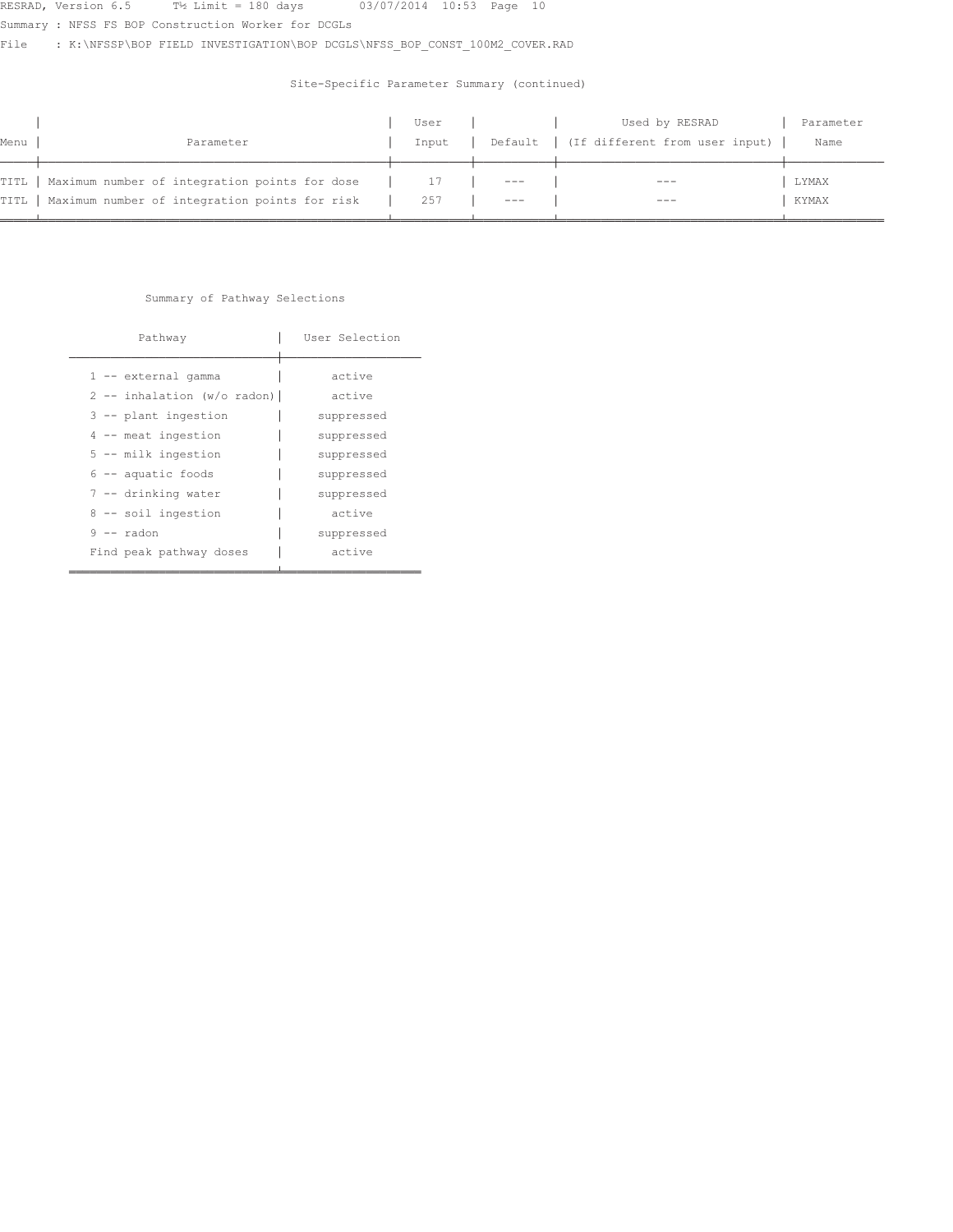Summary : NFSS FS BOP Construction Worker for DCGLs

File : K:\NFSSP\BOP\_FIELD\_INVESTIGATION\BOP\_DCGLS\NFSS\_BOP\_CONST\_100M2\_COVER.RAD

|              | Contaminated Zone Dimensions |           | Initial Soil Concentrations, pCi/q |
|--------------|------------------------------|-----------|------------------------------------|
| Area:        | 100.00 square meters         | $Ac-227$  | 1.000E+00                          |
| Thickness:   | 1.00 meters                  | $Pa-231$  | 1.000E+00                          |
| Cover Depth: | 0.15 meters                  | $Pb-210$  | 1.000E+00                          |
|              |                              | $Ra-226$  | 1.000E+00                          |
|              |                              | $Th-230$  | 1.000E+00                          |
|              |                              | $U - 234$ | 1.000E+00                          |
|              |                              | $U-235$   | 1.000E+00                          |

## Total Dose TDOSE(t), mrem/yr Basic Radiation Dose Limit =  $2.500E+01$  mrem/yr Total Mixture Sum M(t) = Fraction of Basic Dose Limit Received at Time (t)

 $U-238$  1.000E+00

|  | t (years): 0.000E+00 1.000E+00 3.000E+00 1.000E+01 3.000E+01 2.000E+02 3.000E+02 1.000E+03 1.846E+03 1.000E+05 |  |  |  |  |  |
|--|----------------------------------------------------------------------------------------------------------------|--|--|--|--|--|
|  | TDOSE(t): 4.486E-01 4.537E-01 4.641E-01 5.024E-01 6.314E-01 2.787E+00 2.644E+00 1.944E+00 1.488E+00 0.000E+00  |  |  |  |  |  |
|  | M(t): 1.794E-02 1.815E-02 1.856E-02 2.010E-02 2.526E-02 1.115E-01 1.058E-01 7.774E-02 5.950E-02 0.000E+00      |  |  |  |  |  |

¶¶¶¶¶¶¶¶¶¶¶¶¶¶¶¶¶¶¶¶¶¶¶¶¶¶¶¶¶¶¶¶¶¶¶¶¶¶¶¶¶¶¶¶¶¶¶¶¶¶¶¶¶¶¶¶¶¶¶¶¶¶¶¶¶¶¶¶¶¶¶¶¶¶

Maximum TDOSE(t): 2.874E+00 mrem/yr at t = 148.7  $\pm$  0.3 years

### Total Dose Contributions TDOSE(i, p, t) for Individual Radionuclides (i) and Pathways (p) As mrem/yr and Fraction of Total Dose At  $t = 1.487E+02$  years

Water Independent Pathways (Inhalation excludes radon)

|           | Ground                  |  | Inhalation                               |                               | Plant<br>Radon |                      | Meat                                                                  | Milk                 | Soil             |  |
|-----------|-------------------------|--|------------------------------------------|-------------------------------|----------------|----------------------|-----------------------------------------------------------------------|----------------------|------------------|--|
| Radio-    |                         |  |                                          |                               |                |                      |                                                                       |                      |                  |  |
| Nuclide   | mrem/yr fract.          |  |                                          | mrem/yr fract. mrem/yr fract. |                | mrem/yr fract.       | mrem/yr fract.                                                        | mrem/yr fract.       | mrem/yr fract.   |  |
| Nuclide   |                         |  |                                          |                               |                |                      |                                                                       |                      |                  |  |
|           |                         |  |                                          |                               |                |                      |                                                                       |                      |                  |  |
| Ac-227    | 3.154E-03 0.0011        |  | 2.503E-03 0.0009                         |                               |                |                      | $0.000E+00$ 0.0000 0.000E+00 0.0000 0.000E+00 0.0000 0.000E+00 0.0000 |                      | 4.939E-04 0.0002 |  |
| Pa-231    | 3.946E-01 0.1373        |  | 3.409E-01 0.1186                         | $0.000E + 00 0.0000$          |                | $0.000E + 0000.0000$ | $0.000E + 00 0.0000$                                                  | $0.000E + 00 0.0000$ | 9.719E-02 0.0338 |  |
|           | Pb-210 1.066E-05 0.0000 |  | 9.838E-06 0.0000                         | $0.000E + 0000.0000$          |                |                      | $0.000E+000.0000000000E+00000000$                                     | $0.000E+000.0000$    | 2.767E-04 0.0001 |  |
|           | Ra-226 1.716E+00 0.5970 |  | 1.199E-03 0.0004                         | $0.000E + 00 0.0000$          |                | $0.000E + 00 0.0000$ | $0.000E + 00 0.0000$                                                  | $0.000E + 00 0.0000$ | 2.916E-02 0.0101 |  |
|           |                         |  | Th-230 1.192E-01 0.0415 1.394E-02 0.0049 | $0.000E + 0000.0000$          |                |                      | $0.000E+00$ 0.0000 0.000E+00 0.0000 0.000E+00 0.0000                  |                      | 3.733E-03 0.0013 |  |
| $U - 234$ | 1.286E-04 0.0000        |  | 4.607E-03 0.0016                         | $0.000E + 00 0.0000$          |                | $0.000E + 0000.0000$ | $0.000E + 0000.0000$                                                  | $0.000E + 00 0.0000$ | 8.858E-04 0.0003 |  |
| $U - 235$ | 1.132E-01 0.0394        |  | 5.096E-03 0.0018                         | $0.000E + 00 0.0000$          |                |                      | $0.000E+000.000000000E+00000000$                                      | $0.000E + 0000.0000$ | 1.080E-03 0.0004 |  |
| $U-238$   | 2.191E-02 0.0076        |  | 4.108E-03 0.0014                         | $0.000E + 00 0.0000$          |                |                      | $0.000E+000.0000000000E+00000000$                                     | $0.000E+000.0000$    | 8.385E-04 0.0003 |  |
|           |                         |  |                                          |                               |                |                      |                                                                       |                      |                  |  |
| Total     | 2.368E+00 0.8239        |  | 3.724E-01 0.1296                         | $0.000E + 0000.0000$          |                | $0.000E + 0000.0000$ | $0.000E + 0000.0000$                                                  | $0.000E+000.0000$    | 1.337E-01 0.0465 |  |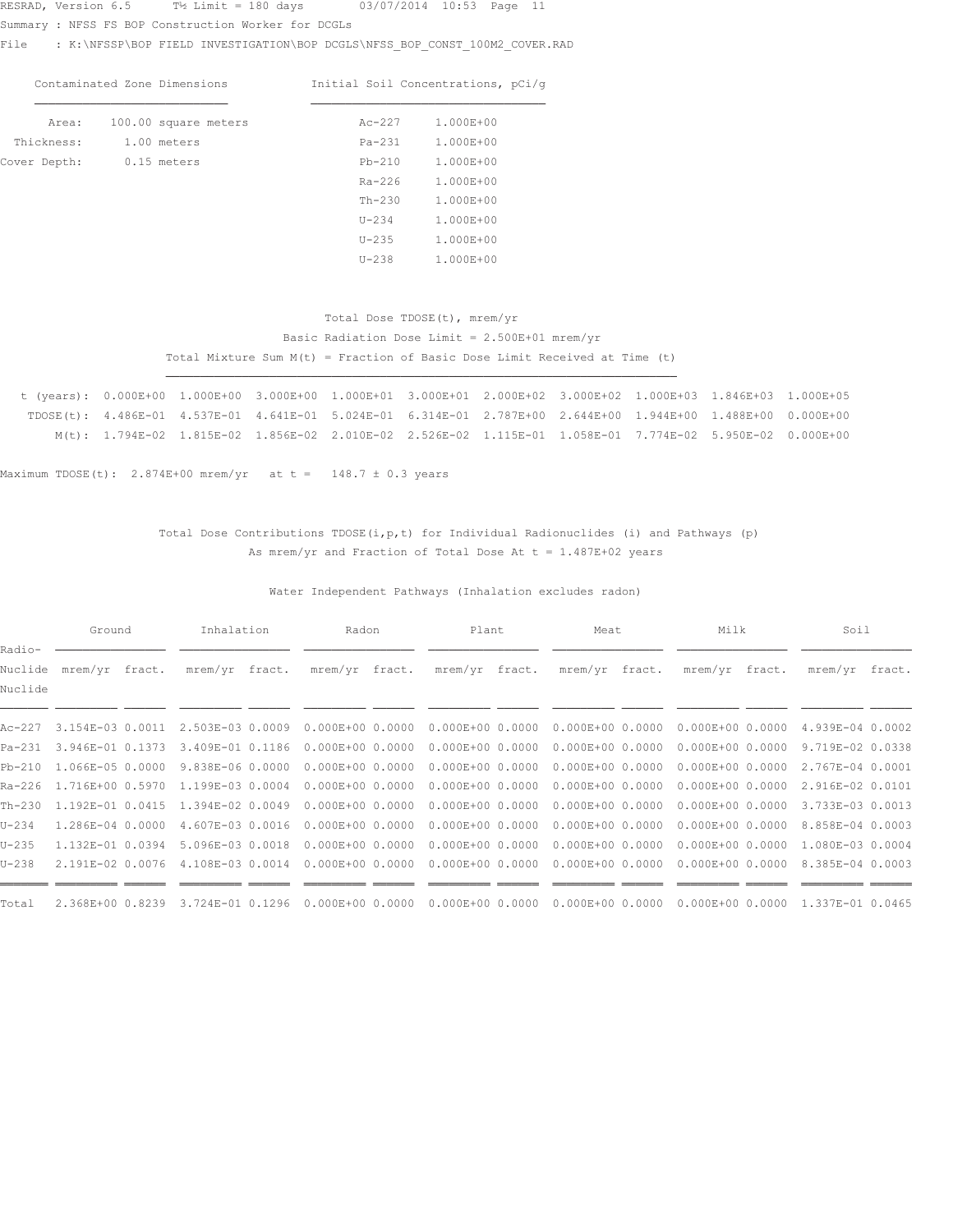Summary : NFSS FS BOP Construction Worker for DCGLs

File : K:\NFSSP\BOP FIELD INVESTIGATION\BOP DCGLS\NFSS BOP CONST 100M2 COVER.RAD

Total Dose Contributions TDOSE(i,  $p$ , t) for Individual Radionuclides (i) and Pathways (p) As mrem/yr and Fraction of Total Dose At  $t = 1.487E+02$  years

### Water Dependent Pathways

|                              | Water                |  | Fish                 |        | Radon                |  |                      | Plant |                      | Meat | Milk                 | All Pathways*    |  |
|------------------------------|----------------------|--|----------------------|--------|----------------------|--|----------------------|-------|----------------------|------|----------------------|------------------|--|
| Radio-<br>Nuclide<br>Nuclide | mrem/yr fract.       |  | mrem/yr              | fract. | mrem/yr fract.       |  | mrem/yr fract.       |       | mrem/yr fract.       |      | mrem/yr fract.       | mrem/yr fract.   |  |
|                              |                      |  |                      |        |                      |  |                      |       |                      |      |                      |                  |  |
| Ac-227                       | $0.000E + 0000.0000$ |  | $0.000E+0000.0000$   |        | $0.000E + 00 0.0000$ |  | $0.000E + 0000.0000$ |       | $0.000E + 00 0.0000$ |      | $0.000E + 00 0.0000$ | 6.151E-03 0.0021 |  |
| Pa-231                       | $0.000E + 0000.0000$ |  | $0.000E+0000.0000$   |        | $0.000E+000.0000$    |  | $0.000E + 0000.0000$ |       | $0.000E + 00 0.0000$ |      | $0.000E + 0000.0000$ | 8.327E-01 0.2897 |  |
| Pb-210                       | $0.000E + 0000.0000$ |  | $0.000E+0000.0000$   |        | $0.000E+0000.0000$   |  | $0.000E + 0000.0000$ |       | $0.000E + 00 0.0000$ |      | $0.000E+000.0000$    | 2.972E-04 0.0001 |  |
| Ra-226                       | $0.000E + 0000.0000$ |  | $0.000E+0000.0000$   |        | $0.000E+000.0000$    |  | $0.000E + 0000.0000$ |       | $0.000E + 00 0.0000$ |      | $0.000E + 00 0.0000$ | 1.746E+00 0.6076 |  |
| Th-230                       | $0.000E+0000.0000$   |  | $0.000E+0000.0000$   |        | $0.000E+000.0000$    |  | $0.000E + 0000.0000$ |       | $0.000E + 00 0.0000$ |      | $0.000E + 00 0.0000$ | 1.369E-01 0.0476 |  |
| U-234                        | $0.000E + 0000.0000$ |  | $0.000E+0000.0000$   |        | $0.000E+000.0000$    |  | $0.000E + 0000.0000$ |       | $0.000E + 00 0.0000$ |      | $0.000E + 00 0.0000$ | 5.622E-03 0.0020 |  |
| $U - 235$                    | $0.000E + 0000.0000$ |  | $0.000E+0000.0000$   |        | $0.000E+000.0000$    |  | $0.000E + 0000.0000$ |       | $0.000E + 00 0.0000$ |      | $0.000E + 0000.0000$ | 1.194E-01 0.0415 |  |
| $U - 238$                    | $0.000E + 0000.0000$ |  | $0.000E+0000.0000$   |        | $0.000E+0000.0000$   |  | $0.000E+0000.0000$   |       | $0.000E+0000.0000$   |      | $0.000E+0000.0000$   | 2.686E-02 0.0093 |  |
|                              |                      |  |                      |        |                      |  |                      |       |                      |      |                      |                  |  |
| Total                        | $0.000E + 0000.0000$ |  | $0.000E + 00 0.0000$ |        | $0.000E + 00 0.0000$ |  | $0.000E + 0000.0000$ |       | $0.000E + 00 0.0000$ |      | $0.000E + 00 0.0000$ | 2.874E+00 1.0000 |  |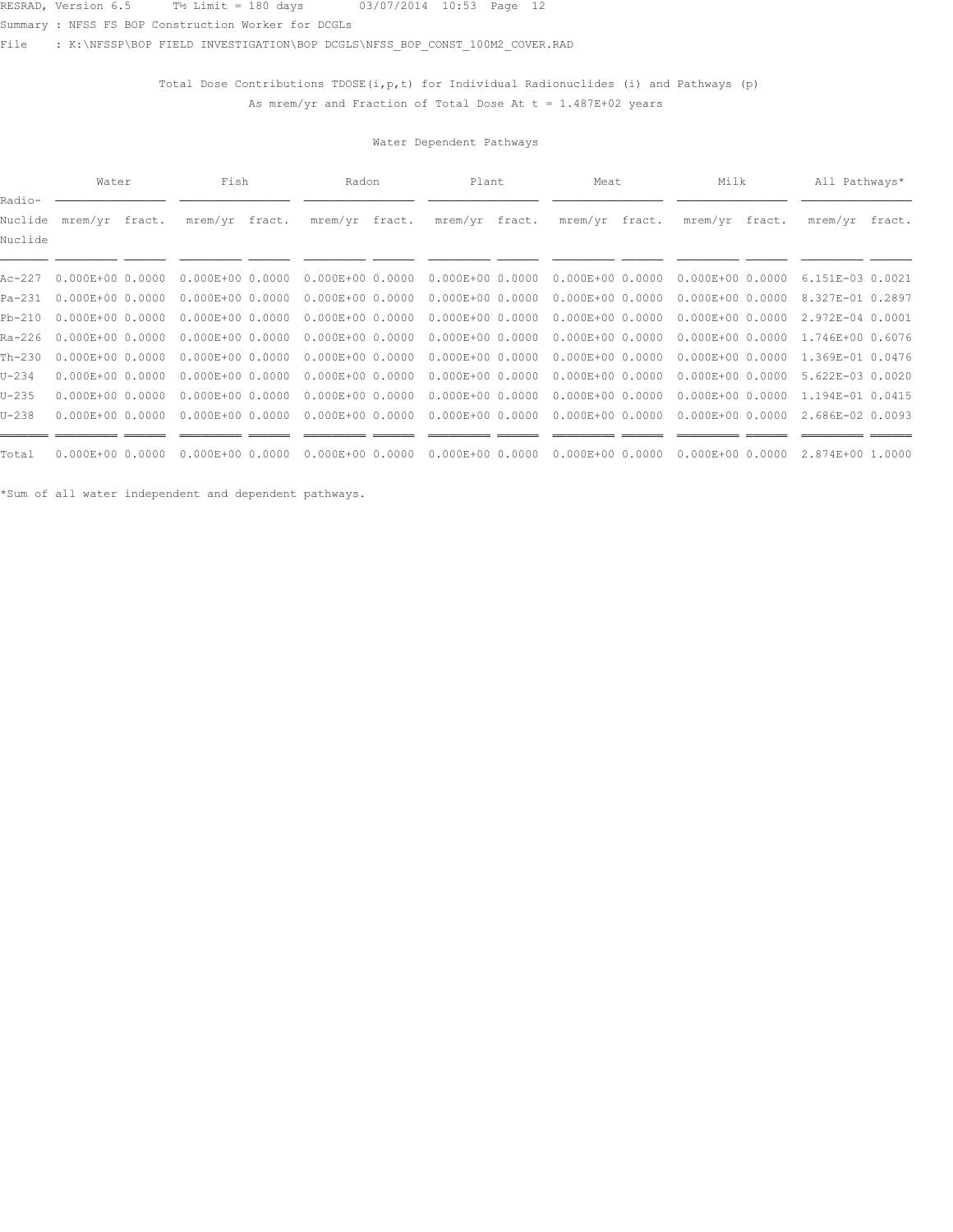Summary : NFSS FS BOP Construction Worker for DCGLs

File : K:\NFSSP\BOP FIELD INVESTIGATION\BOP DCGLS\NFSS\_BOP\_CONST\_100M2\_COVER.RAD

## Total Dose Contributions  $TDOSE(i, p, t)$  for Individual Radionuclides (i) and Pathways (p) As mrem/yr and Fraction of Total Dose At  $t = 0.000E+00$  years

### Water Independent Pathways (Inhalation excludes radon)

|                   | Ground           |  | Inhalation           |  |                      | Radon |                      | Plant | Meat                 | Milk                              | Soil                 |  |
|-------------------|------------------|--|----------------------|--|----------------------|-------|----------------------|-------|----------------------|-----------------------------------|----------------------|--|
| Radio-<br>Nuclide | mrem/yr fract.   |  | mrem/yr fract.       |  | mrem/yr fract.       |       | mrem/yr fract.       |       | mrem/yr fract.       | mrem/yr fract.                    | mrem/yr fract.       |  |
| Ac-227            | 3.110E-02 0.0693 |  | $0.000E + 00 0.0000$ |  | $0.000E + 00 0.0000$ |       | $0.000E + 0000.0000$ |       | $0.000E + 0000.0000$ | $0.000E + 0000.0000$              | $0.000E+0000.0000$   |  |
| Pa-231            | 3.497E-03 0.0078 |  | $0.000E + 00 0.0000$ |  | $0.000E + 0000.0000$ |       | $0.000E + 0000.0000$ |       |                      | $0.000E+000.0000000000E+00000000$ | $0.000E+000.0000$    |  |
| Pb-210            | 3.705E-05 0.0001 |  | $0.000E + 0000.0000$ |  | $0.000E + 0000.0000$ |       | $0.000E + 0000.0000$ |       |                      | $0.000E+000.0000000000E+00000000$ | $0.000E+000.0000$    |  |
| Ra-226            | 4.032E-01 0.8989 |  | $0.000E + 0000.0000$ |  | $0.000E + 00 0.0000$ |       | $0.000E + 0000.0000$ |       |                      | $0.000E+000.0000000000E+00000000$ | $0.000E+0000.0000$   |  |
| Th-230            | 9.111E-05 0.0002 |  | $0.000E + 00 0.0000$ |  | $0.000E + 0000.0000$ |       | $0.000E + 0000.0000$ |       | $0.000E+0000.0000$   | 0.000E+00 0.0000                  | $0.000E + 00 0.0000$ |  |
| U-234             | 8.539E-07 0.0000 |  | $0.000E + 0000.0000$ |  | $0.000E + 0000.0000$ |       | $0.000E + 0000.0000$ |       |                      | $0.000E+000.0000000000E+00000000$ | $0.000E+0000.0000$   |  |
| $U - 235$         | 7.033E-03 0.0157 |  | $0.000E + 00 0.0000$ |  | $0.000E + 0000.0000$ |       | $0.000E + 0000.0000$ |       |                      | $0.000E+000.0000000000E+00000000$ | $0.000E + 00 0.0000$ |  |
| U-238             | 3.575E-03 0.0080 |  | $0.000E + 00 0.0000$ |  | $0.000E + 0000.0000$ |       | $0.000E + 0000.0000$ |       | $0.000E+000.0000$    | $0.000E + 0000.0000$              | $0.000E+0000.0000$   |  |
| Total             | 4.486E-01 1.0000 |  | $0.000E+000.0000$    |  | $0.000E + 0000.0000$ |       | $0.000E + 0000.0000$ |       | $0.000E+000.0000$    | $0.000E + 0000.0000$              | $0.000E+000.0000$    |  |

### Total Dose Contributions TDOSE(i, p, t) for Individual Radionuclides (i) and Pathways (p) As mrem/yr and Fraction of Total Dose At  $t = 0.000E+00$  years

### Water Dependent Pathways

|                   | Water                     | Fish                 | Radon                | Plant                | Meat                 | Milk                 | All Pathways*    |  |
|-------------------|---------------------------|----------------------|----------------------|----------------------|----------------------|----------------------|------------------|--|
| Radio-<br>Nuclide | mrem/yr fract.            | mrem/yr fract.       | mrem/yr fract.       | mrem/yr fract.       | mrem/yr fract.       | mrem/yr fract.       | mrem/yr fract.   |  |
|                   | Ac-227  0.000E+00  0.0000 | $0.000E + 0000.0000$ | $0.000E + 00 0.0000$ | $0.000E + 0000.0000$ | $0.000E + 0000.0000$ | $0.000E + 00 0.0000$ | 3.110E-02 0.0693 |  |
| Pa-231            | $0.000E + 0000.0000$      | $0.000E+0000.0000$   | $0.000E + 00 0.0000$ | $0.000E + 00 0.0000$ | $0.000E + 0000.0000$ | $0.000E + 00 0.0000$ | 3.497E-03 0.0078 |  |
| Pb-210            | $0.000E + 0000.0000$      | $0.000E + 0000.0000$ | $0.000E + 00 0.0000$ | $0.000E + 0000.0000$ | $0.000E + 0000.0000$ | $0.000E + 00 0.0000$ | 3.705E-05 0.0001 |  |
|                   | Ra-226 0.000E+00 0.0000   | $0.000E + 0000.0000$ | $0.000E + 00 0.0000$ | $0.000E + 0000.0000$ | $0.000E + 00 0.0000$ | $0.000E + 0000.0000$ | 4.032E-01 0.8989 |  |
| Th-230            | $0.000E + 0000.0000$      | $0.000E + 0000.0000$ | $0.000E + 00 0.0000$ | $0.000E + 00 0.0000$ | $0.000E + 00 0.0000$ | $0.000E + 00 0.0000$ | 9.111E-05 0.0002 |  |
| $U - 234$         | $0.000E + 00 0.0000$      | $0.000E+0000.0000$   | $0.000E + 00 0.0000$ | $0.000E + 0000.0000$ | $0.000E + 00 0.0000$ | $0.000E + 00 0.0000$ | 8.539E-07 0.0000 |  |
| $U - 235$         | $0.000E + 00 0.0000$      | $0.000E + 0000.0000$ | $0.000E + 00 0.0000$ | $0.000E + 0000.0000$ | $0.000E + 0000.0000$ | $0.000E + 0000.0000$ | 7.033E-03 0.0157 |  |
| $U - 238$         | $0.000E + 00 0.0000$      | $0.000E + 00 0.0000$ | $0.000E + 00 0.0000$ | $0.000E + 0000.0000$ | $0.000E + 0000.0000$ | $0.000E + 00 0.0000$ | 3.575E-03 0.0080 |  |
|                   |                           |                      |                      |                      |                      |                      |                  |  |
| Total             | $0.000E + 0000.0000$      | $0.000E + 0000.0000$ | $0.000E+000.0000$    | $0.000E + 00 0.0000$ | $0.000E + 0000.0000$ | $0.000E + 0000.0000$ | 4.486E-01 1.0000 |  |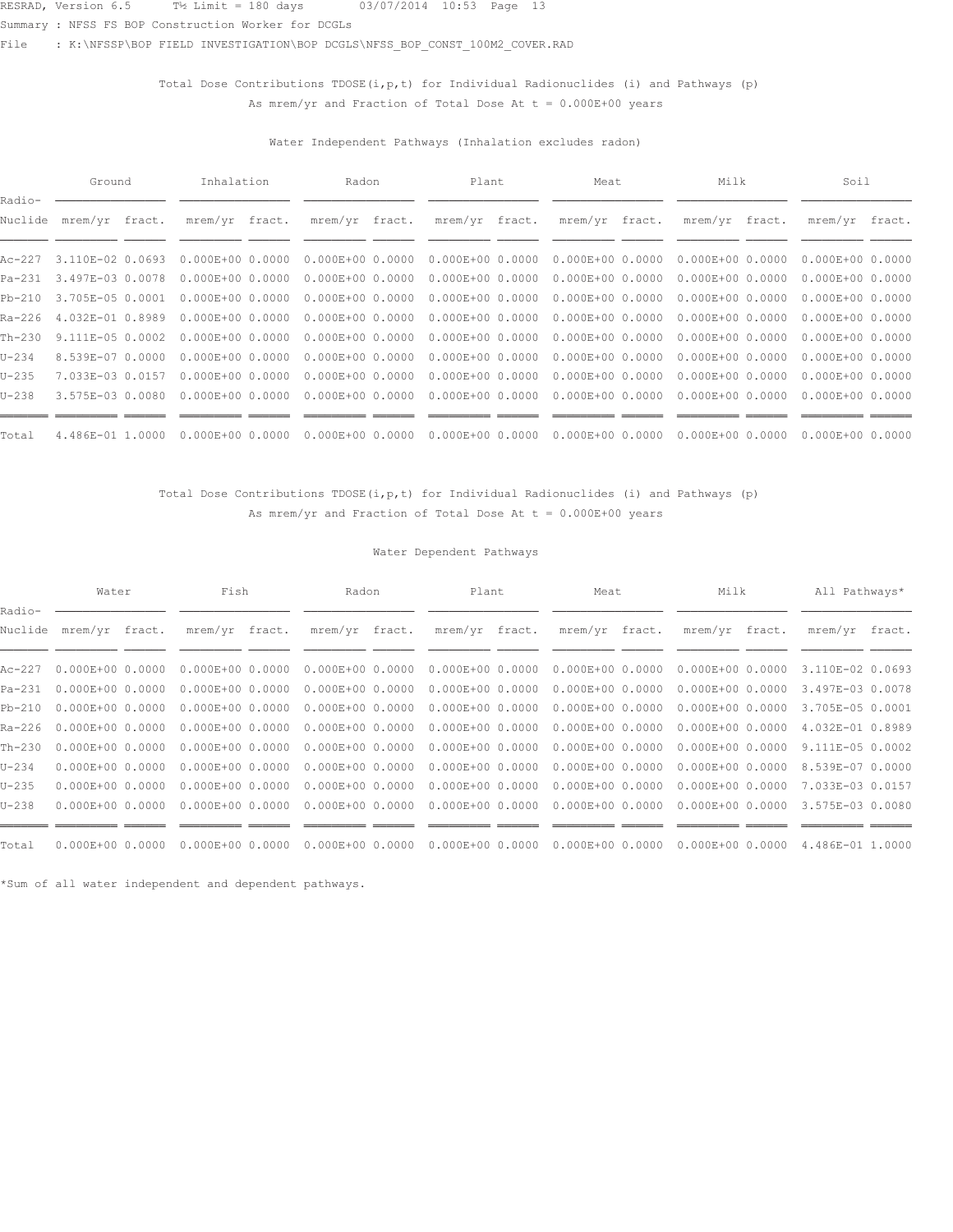Summary : NFSS FS BOP Construction Worker for DCGLs

File : K:\NFSSP\BOP FIELD INVESTIGATION\BOP DCGLS\NFSS\_BOP\_CONST\_100M2\_COVER.RAD

## Total Dose Contributions  $TDOSE(i, p, t)$  for Individual Radionuclides (i) and Pathways (p) As mrem/yr and Fraction of Total Dose At  $t = 1.000E+00$  years

### Water Independent Pathways (Inhalation excludes radon)

|                   | Ground           | Inhalation           | Radon                | Plant                | Meat                 | Milk                              | Soil                 |  |
|-------------------|------------------|----------------------|----------------------|----------------------|----------------------|-----------------------------------|----------------------|--|
| Radio-<br>Nuclide | mrem/yr fract.   | mrem/yr fract.       | mrem/yr fract.       | mrem/yr fract.       | mrem/yr fract.       | mrem/yr fract.                    | mrem/yr fract.       |  |
| Ac-227            | 3.064E-02 0.0675 | $0.000E + 00 0.0000$ | $0.000E + 0000.0000$ | $0.000E + 0000.0000$ | $0.000E + 0000.0000$ | $0.000E + 0000.0000$              | $0.000E+0000.0000$   |  |
| Pa-231            | 4.548E-03 0.0100 | $0.000E + 00 0.0000$ | $0.000E + 0000.0000$ | $0.000E + 0000.0000$ |                      | $0.000E+000.0000000000E+00000000$ | $0.000E+000.0000$    |  |
| Pb-210            | 3.663E-05 0.0001 | $0.000E + 00 0.0000$ | $0.000E + 0000.0000$ | $0.000E + 0000.0000$ |                      | $0.000E+000.0000000000E+00000000$ | $0.000E+000.0000$    |  |
| Ra-226            | 4.074E-01 0.8980 | $0.000E + 00 0.0000$ | $0.000E + 00 0.0000$ | $0.000E + 0000.0000$ |                      | $0.000E+000.0000000000E+00000000$ | $0.000E+0000.0000$   |  |
| Th-230            | 2.688E-04 0.0006 | $0.000E + 0000.0000$ | $0.000E + 0000.0000$ | $0.000E + 0000.0000$ | $0.000E+0000.0000$   | 0.000E+00 0.0000                  | $0.000E + 00 0.0000$ |  |
| U-234             | 8.794E-07 0.0000 | $0.000E + 00 0.0000$ | $0.000E + 0000.0000$ | $0.000E + 0000.0000$ |                      | $0.000E+000.0000000000E+00000000$ | $0.000E+0000.0000$   |  |
| U-235             | 7.170E-03 0.0158 | $0.000E + 00 0.0000$ | $0.000E + 0000.0000$ | $0.000E + 0000.0000$ |                      | $0.000E+000.0000000000E+00000000$ | $0.000E + 00 0.0000$ |  |
| U-238             | 3.618E-03 0.0080 | $0.000E + 00 0.0000$ | $0.000E + 0000.0000$ | $0.000E + 0000.0000$ | $0.000E+000.0000$    | $0.000E + 0000.0000$              | $0.000E+0000.0000$   |  |
| Total             | 4.537E-01 1.0000 | $0.000E+000.0000$    | $0.000E + 0000.0000$ | $0.000E + 0000.0000$ | $0.000E+000.0000$    | $0.000E + 0000.0000$              | $0.000E+000.0000$    |  |

### Total Dose Contributions TDOSE(i, p, t) for Individual Radionuclides (i) and Pathways (p) As mrem/yr and Fraction of Total Dose At  $t = 1.000E+00$  years

### Water Dependent Pathways

|                   | Water                     | Fish                 | Radon                | Plant                | Meat                 | Milk                 | All Pathways*    |  |
|-------------------|---------------------------|----------------------|----------------------|----------------------|----------------------|----------------------|------------------|--|
| Radio-<br>Nuclide | mrem/yr fract.            | mrem/yr fract.       | mrem/yr fract.       | mrem/yr fract.       | mrem/yr fract.       | mrem/yr fract.       | mrem/yr fract.   |  |
|                   | Ac-227  0.000E+00  0.0000 | $0.000E + 0000.0000$ | $0.000E + 00 0.0000$ | $0.000E + 0000.0000$ | $0.000E+000.0000$    | $0.000E + 00 0.0000$ | 3.064E-02 0.0675 |  |
| Pa-231            | $0.000E + 0000.0000$      | $0.000E+0000.0000$   | $0.000E + 00 0.0000$ | $0.000E + 00 0.0000$ | $0.000E + 0000.0000$ | $0.000E + 00 0.0000$ | 4.548E-03 0.0100 |  |
| Pb-210            | $0.000E + 0000.0000$      | $0.000E + 0000.0000$ | $0.000E + 00 0.0000$ | $0.000E + 0000.0000$ | $0.000E + 00 0.0000$ | $0.000E + 00 0.0000$ | 3.663E-05 0.0001 |  |
|                   | Ra-226 0.000E+00 0.0000   | $0.000E + 0000.0000$ | $0.000E + 00 0.0000$ | $0.000E + 00 0.0000$ | $0.000E + 00 0.0000$ | $0.000E + 0000.0000$ | 4.074E-01 0.8980 |  |
| Th-230            | $0.000E + 0000.0000$      | $0.000E + 0000.0000$ | $0.000E + 00 0.0000$ | $0.000E + 00 0.0000$ | $0.000E + 00 0.0000$ | $0.000E + 00 0.0000$ | 2.688E-04 0.0006 |  |
| $U - 234$         | $0.000E + 00 0.0000$      | $0.000E + 0000.0000$ | $0.000E + 00 0.0000$ | $0.000E + 0000.0000$ | $0.000E + 00 0.0000$ | $0.000E + 00 0.0000$ | 8.794E-07 0.0000 |  |
| $U - 235$         | $0.000E + 00 0.0000$      | $0.000E + 0000.0000$ | $0.000E + 00 0.0000$ | $0.000E + 0000.0000$ | $0.000E + 0000.0000$ | $0.000E + 0000.0000$ | 7.170E-03 0.0158 |  |
| $U - 238$         | $0.000E + 00 0.0000$      | $0.000E + 00 0.0000$ | $0.000E + 00 0.0000$ | $0.000E + 0000.0000$ | $0.000E + 0000.0000$ | $0.000E + 00 0.0000$ | 3.618E-03 0.0080 |  |
|                   |                           |                      |                      |                      |                      |                      |                  |  |
| Total             | $0.000E + 0000.0000$      | $0.000E + 0000.0000$ | $0.000E+000.0000$    | $0.000E + 0000.0000$ | $0.000E + 0000.0000$ | $0.000E + 0000.0000$ | 4.537E-01 1.0000 |  |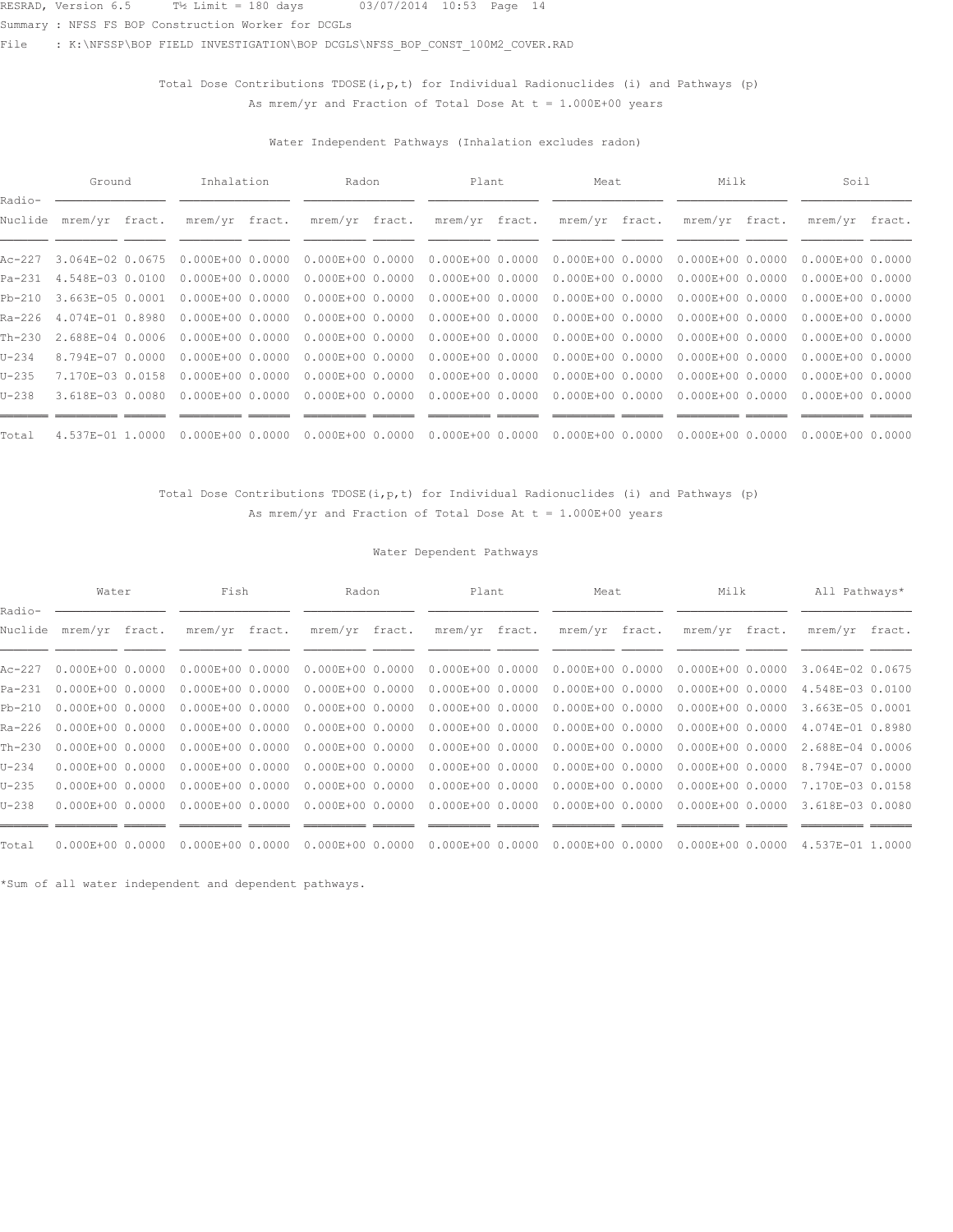Summary : NFSS FS BOP Construction Worker for DCGLs

File : K:\NFSSP\BOP FIELD INVESTIGATION\BOP DCGLS\NFSS\_BOP\_CONST\_100M2\_COVER.RAD

## Total Dose Contributions  $TDOSE(i, p, t)$  for Individual Radionuclides (i) and Pathways (p) As mrem/yr and Fraction of Total Dose At  $t = 3.000E+00$  years

### Water Independent Pathways (Inhalation excludes radon)

|                   | Ground                  | Inhalation           | Radon                | Plant                | Meat                 | Milk                              | Soil                 |  |
|-------------------|-------------------------|----------------------|----------------------|----------------------|----------------------|-----------------------------------|----------------------|--|
| Radio-<br>Nuclide | mrem/yr fract.          | mrem/yr fract.       | mrem/yr fract.       | mrem/yr fract.       | mrem/yr fract.       | mrem/yr fract.                    | mrem/yr fract.       |  |
|                   | Ac-227 2.974E-02 0.0641 | $0.000E + 00 0.0000$ | $0.000E + 0000.0000$ | $0.000E + 0000.0000$ | $0.000E + 0000.0000$ | $0.000E + 0000.0000$              | $0.000E+0000.0000$   |  |
| Pa-231            | $6.662E - 0.3000144$    | $0.000E + 00 0.0000$ | $0.000E + 0000.0000$ | $0.000E + 0000.0000$ |                      | $0.000E+000.0000000000E+00000000$ | $0.000E+000.0000$    |  |
| Pb-210            | 3.580E-05 0.0001        | $0.000E + 00 0.0000$ | $0.000E + 0000.0000$ | $0.000E + 0000.0000$ |                      | $0.000E+000.0000000000E+00000000$ | $0.000E+000.0000$    |  |
| Ra-226            | 4.158E-01 0.8961        | $0.000E + 00 0.0000$ | $0.000E + 00 0.0000$ | $0.000E + 0000.0000$ |                      | $0.000E+000.0000000000E+00000000$ | $0.000E+0000.0000$   |  |
| Th-230            | $6.356E - 04$ 0.0014    | $0.000E + 0000.0000$ | $0.000E + 0000.0000$ | $0.000E + 0000.0000$ | $0.000E+0000.0000$   | 0.000E+00 0.0000                  | $0.000E + 00 0.0000$ |  |
| U-234             | 9.373E-07 0.0000        | $0.000E + 00 0.0000$ | $0.000E + 0000.0000$ | $0.000E + 0000.0000$ |                      | $0.000E+000.0000000000E+00000000$ | $0.000E+0000.0000$   |  |
| $U - 235$         | 7.452E-03 0.0161        | $0.000E + 00 0.0000$ | $0.000E + 0000.0000$ | $0.000E + 0000.0000$ |                      | $0.000E+000.0000000000E+00000000$ | $0.000E + 00 0.0000$ |  |
| U-238             | 3.706E-03 0.0080        | $0.000E + 00 0.0000$ | $0.000E + 0000.0000$ | $0.000E + 0000.0000$ | $0.000E+000.0000$    | $0.000E + 0000.0000$              | $0.000E+0000.0000$   |  |
| Total             | 4.641E-01 1.0000        | $0.000E+000.0000$    | $0.000E + 0000.0000$ | $0.000E + 0000.0000$ | $0.000E+000.0000$    | $0.000E + 0000.0000$              | $0.000E+000.0000$    |  |

### Total Dose Contributions TDOSE(i, p, t) for Individual Radionuclides (i) and Pathways (p) As mrem/yr and Fraction of Total Dose At  $t = 3.000E+00$  years

### Water Dependent Pathways

|                   | Water                     | Fish                 | Radon                | Plant                | Meat                 | Milk                 | All Pathways*    |  |
|-------------------|---------------------------|----------------------|----------------------|----------------------|----------------------|----------------------|------------------|--|
| Radio-<br>Nuclide | mrem/yr fract.            | mrem/yr fract.       | mrem/yr fract.       | mrem/yr fract.       | mrem/yr fract.       | mrem/yr fract.       | mrem/yr fract.   |  |
|                   | Ac-227  0.000E+00  0.0000 | $0.000E + 0000.0000$ | $0.000E + 00 0.0000$ | $0.000E + 0000.0000$ | $0.000E+000.0000$    | $0.000E + 00 0.0000$ | 2.974E-02 0.0641 |  |
| Pa-231            | $0.000E + 0000.0000$      | $0.000E+0000.0000$   | $0.000E + 00 0.0000$ | $0.000E + 00 0.0000$ | $0.000E + 00 0.0000$ | $0.000E + 00 0.0000$ | 6.662E-03 0.0144 |  |
| Pb-210            | $0.000E + 0000.0000$      | $0.000E + 0000.0000$ | $0.000E + 00 0.0000$ | $0.000E + 0000.0000$ | $0.000E + 00 0.0000$ | $0.000E + 00 0.0000$ | 3.580E-05 0.0001 |  |
|                   | Ra-226 0.000E+00 0.0000   | $0.000E + 0000.0000$ | $0.000E + 00 0.0000$ | $0.000E + 00 0.0000$ | $0.000E + 00 0.0000$ | $0.000E + 0000.0000$ | 4.158E-01 0.8961 |  |
| Th-230            | $0.000E + 0000.0000$      | $0.000E + 0000.0000$ | $0.000E + 00 0.0000$ | $0.000E + 00 0.0000$ | $0.000E + 00 0.0000$ | $0.000E + 00 0.0000$ | 6.356E-04 0.0014 |  |
| $U - 234$         | $0.000E + 0000.0000$      | $0.000E + 0000.0000$ | $0.000E + 00 0.0000$ | $0.000E + 0000.0000$ | $0.000E + 00 0.0000$ | $0.000E + 00 0.0000$ | 9.373E-07 0.0000 |  |
| $U - 235$         | $0.000E + 0000.0000$      | $0.000E + 0000.0000$ | $0.000E + 00 0.0000$ | $0.000E + 0000.0000$ | $0.000E + 00 0.0000$ | $0.000E + 0000.0000$ | 7.452E-03 0.0161 |  |
| $U - 238$         | $0.000E + 0000.0000$      | $0.000E + 00 0.0000$ | $0.000E + 00 0.0000$ | $0.000E + 0000.0000$ | $0.000E + 0000.0000$ | $0.000E + 00 0.0000$ | 3.706E-03 0.0080 |  |
|                   |                           |                      |                      |                      |                      |                      |                  |  |
| Total             | $0.000E + 0000.0000$      | $0.000E + 0000.0000$ | $0.000E+000.0000$    | $0.000E + 0000.0000$ | $0.000E+000.0000$    | $0.000E + 0000.0000$ | 4.641E-01 1.0000 |  |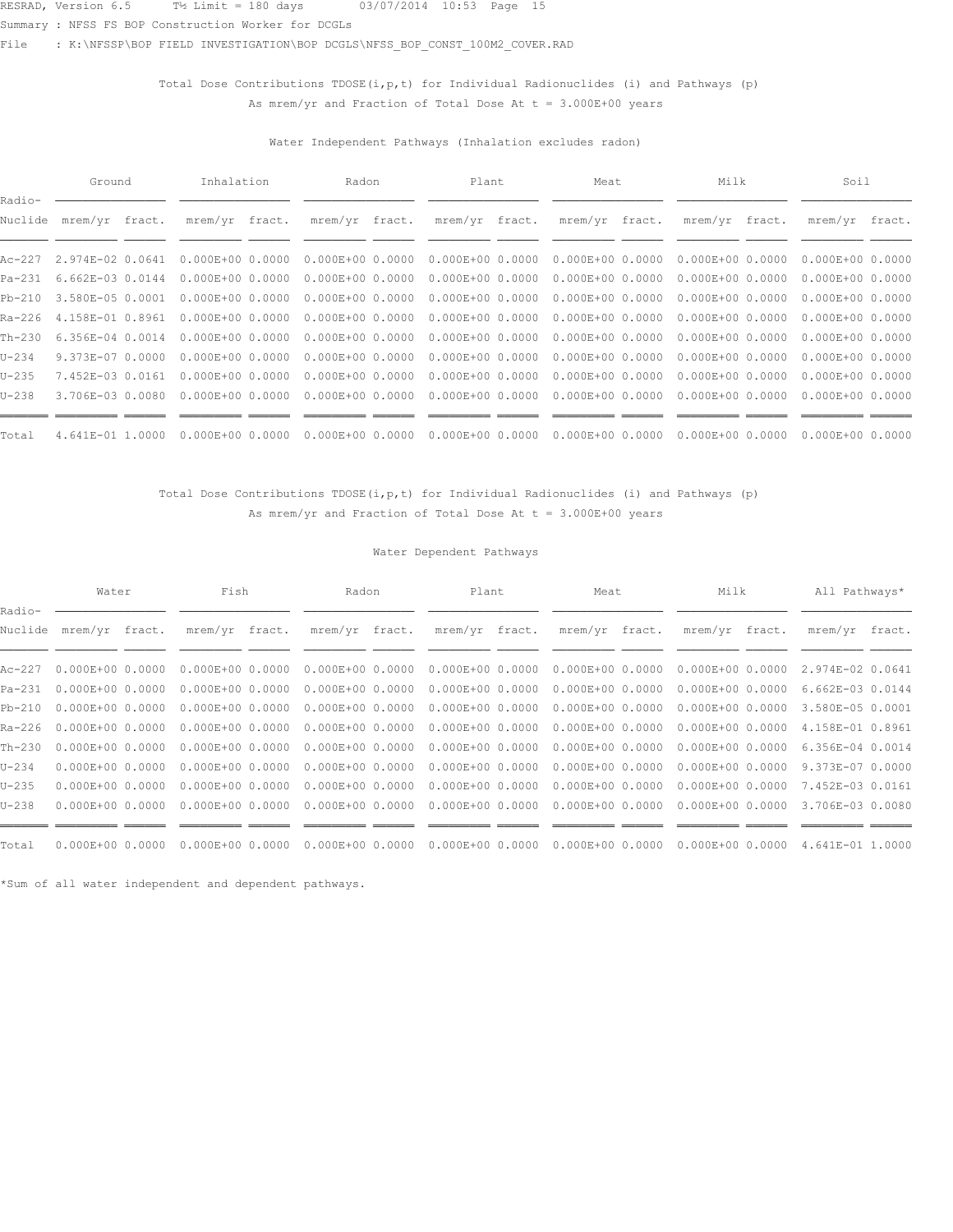Summary : NFSS FS BOP Construction Worker for DCGLs

File : K:\NFSSP\BOP FIELD INVESTIGATION\BOP DCGLS\NFSS\_BOP\_CONST\_100M2\_COVER.RAD

## Total Dose Contributions  $TDOSE(i, p, t)$  for Individual Radionuclides (i) and Pathways (p) As mrem/yr and Fraction of Total Dose At  $t = 1.000E+01$  years

### Water Independent Pathways (Inhalation excludes radon)

|                   | Ground                  | Inhalation           | Radon                | Plant                | Meat                 | Milk                              | Soil                 |  |
|-------------------|-------------------------|----------------------|----------------------|----------------------|----------------------|-----------------------------------|----------------------|--|
| Radio-<br>Nuclide | mrem/yr fract.          | mrem/yr fract.       | mrem/yr fract.       | mrem/yr fract.       | mrem/yr fract.       | mrem/yr fract.                    | mrem/yr fract.       |  |
|                   | Ac-227 2.679E-02 0.0533 | $0.000E + 00 0.0000$ | $0.000E + 00 0.0000$ | $0.000E + 0000.0000$ | $0.000E + 0000.0000$ | $0.000E + 0000.0000$              | $0.000E+0000.0000$   |  |
|                   | Pa-231 1.419E-02 0.0283 | $0.000E+000.0000$    | $0.000E+0000.0000$   | $0.000E + 0000.0000$ | $0.000E + 0000.0000$ | $0.000E + 0000.0000$              | $0.000E+0000.0000$   |  |
| Pb-210            | 3.306E-05 0.0001        | $0.000E + 00 0.0000$ | $0.000E + 0000.0000$ | $0.000E + 0000.0000$ | $0.000E + 0000.0000$ | $0.000E + 0000.0000$              | $0.000E+0000.0000$   |  |
| Ra-226            | 4.468E-01 0.8893        | $0.000E + 00 0.0000$ | $0.000E + 00 0.0000$ | $0.000E + 0000.0000$ | $0.000E + 0000.0000$ | $0.000E + 0000.0000$              | $0.000E+0000.0000$   |  |
| Th-230            | 2.047E-03 0.0041        | $0.000E + 00 0.0000$ | $0.000E + 00 0.0000$ | $0.000E + 0000.0000$ | $0.000E + 0000.0000$ | $0.000E + 0000.0000$              | $0.000E + 00 0.0000$ |  |
| U-234             | 1.221E-06 0.0000        | $0.000E + 00 0.0000$ | $0.000E + 0000.0000$ | $0.000E + 0000.0000$ |                      | $0.000E+000.0000000000E+00000000$ | $0.000E+0000.0000$   |  |
| U-235             | 8.530E-03 0.0170        | $0.000E + 00 0.0000$ | $0.000E + 00 0.0000$ | $0.000E + 0000.0000$ | $0.000E+0000.0000$   | $0.000E + 0000.0000$              | $0.000E+0000.0000$   |  |
| $U - 238$         | 4.032E-03 0.0080        | $0.000E + 00 0.0000$ | $0.000E + 0000.0000$ | $0.000E + 0000.0000$ | $0.000E + 0000.0000$ | $0.000E + 0000.0000$              | $0.000E+0000.0000$   |  |
| Total             | 5.024E-01 1.0000        | $0.000E + 0000.0000$ | $0.000E + 0000.0000$ | $0.000E + 0000.0000$ | $0.000E + 0000.0000$ | $0.000E + 0000.0000$              | $0.000E + 00 0.0000$ |  |

### Total Dose Contributions TDOSE(i, p, t) for Individual Radionuclides (i) and Pathways (p) As mrem/yr and Fraction of Total Dose At  $t = 1.000E+01$  years

### Water Dependent Pathways

|                   | Water                     | Fish                 | Radon                | Plant                | Meat                 | Milk                 | All Pathways*    |  |
|-------------------|---------------------------|----------------------|----------------------|----------------------|----------------------|----------------------|------------------|--|
| Radio-<br>Nuclide | mrem/yr fract.            | mrem/yr fract.       | mrem/yr fract.       | mrem/yr fract.       | mrem/yr fract.       | mrem/yr fract.       | mrem/yr fract.   |  |
|                   | Ac-227  0.000E+00  0.0000 | $0.000E + 0000.0000$ | $0.000E + 00 0.0000$ | $0.000E + 0000.0000$ | $0.000E + 0000.0000$ | $0.000E + 0000.0000$ | 2.679E-02 0.0533 |  |
| Pa-231            | $0.000E + 0000.0000$      | $0.000E+0000.0000$   | $0.000E + 00 0.0000$ | $0.000E + 0000.0000$ | $0.000E + 00 0.0000$ | $0.000E + 0000.0000$ | 1.419E-02 0.0283 |  |
| Pb-210            | $0.000E + 0000.0000$      | $0.000E + 0000.0000$ | $0.000E + 00 0.0000$ | $0.000E + 0000.0000$ | $0.000E+000.0000$    | $0.000E + 00 0.0000$ | 3.306E-05 0.0001 |  |
|                   | Ra-226 0.000E+00 0.0000   | $0.000E + 0000.0000$ | $0.000E + 00 0.0000$ | $0.000E + 0000.0000$ | $0.000E + 0000.0000$ | $0.000E + 0000.0000$ | 4.468E-01 0.8893 |  |
| Th-230            | $0.000E + 0000.0000$      | $0.000E + 0000.0000$ | $0.000E + 00 0.0000$ | $0.000E + 00 0.0000$ | $0.000E + 00 0.0000$ | $0.000E + 00 0.0000$ | 2.047E-03 0.0041 |  |
| $U - 234$         | $0.000E + 0000.0000$      | $0.000E+0000.0000$   | $0.000E + 00 0.0000$ | $0.000E + 0000.0000$ | $0.000E+0000.0000$   | $0.000E+0000.0000$   | 1.221E-06 0.0000 |  |
| $U - 235$         | $0.000E + 0000.0000$      | $0.000E + 0000.0000$ | $0.000E + 00 0.0000$ | $0.000E + 0000.0000$ | $0.000E + 0000.0000$ | $0.000E + 00 0.0000$ | 8.530E-03 0.0170 |  |
| $U - 238$         | $0.000E + 0000.0000$      | $0.000E + 00 0.0000$ | $0.000E + 00 0.0000$ | $0.000E + 0000.0000$ | $0.000E + 0000.0000$ | $0.000E + 00 0.0000$ | 4.032E-03 0.0080 |  |
|                   |                           |                      |                      |                      |                      |                      |                  |  |
| Total             | $0.000E + 0000.0000$      | $0.000E + 0000.0000$ | $0.000E+000.0000$    | $0.000E + 00 0.0000$ | $0.000E + 0000.0000$ | $0.000E + 0000.0000$ | 5.024E-01 1.0000 |  |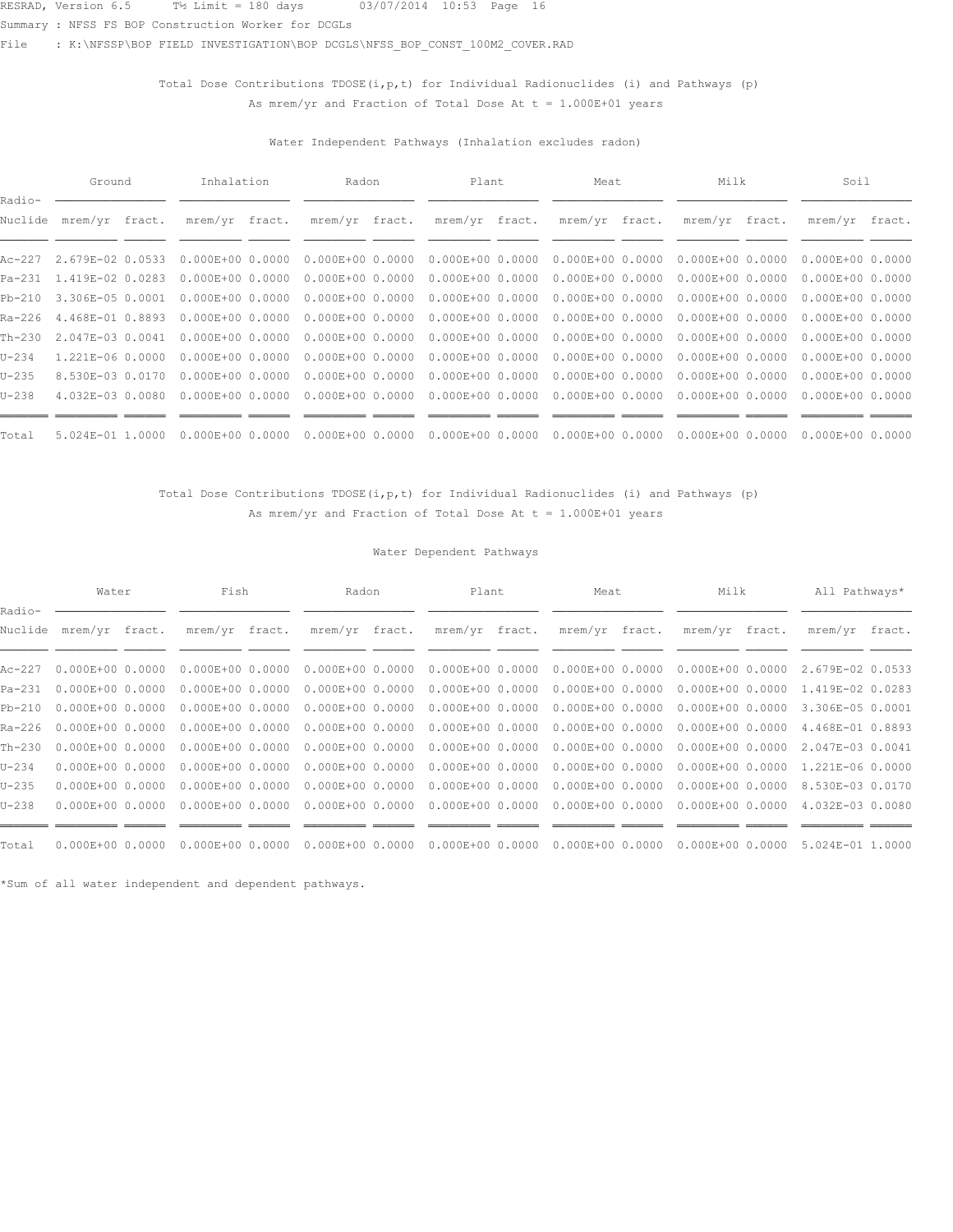Summary : NFSS FS BOP Construction Worker for DCGLs

File : K:\NFSSP\BOP FIELD INVESTIGATION\BOP DCGLS\NFSS\_BOP\_CONST\_100M2\_COVER.RAD

## Total Dose Contributions  $TDOSE(i, p, t)$  for Individual Radionuclides (i) and Pathways (p) As mrem/yr and Fraction of Total Dose At  $t = 3.000E+01$  years

### Water Independent Pathways (Inhalation excludes radon)

|                   | Ground                  | Inhalation           | Radon                | Plant                | Meat                 | Milk                              | Soil                 |  |
|-------------------|-------------------------|----------------------|----------------------|----------------------|----------------------|-----------------------------------|----------------------|--|
| Radio-<br>Nuclide | mrem/yr fract.          | mrem/yr fract.       | mrem/yr fract.       | mrem/yr fract.       | mrem/yr fract.       | mrem/yr fract.                    | mrem/yr fract.       |  |
|                   | Ac-227 1.990E-02 0.0315 | $0.000E + 00 0.0000$ | $0.000E + 00 0.0000$ | $0.000E + 0000.0000$ | $0.000E + 0000.0000$ | $0.000E + 0000.0000$              | $0.000E+0000.0000$   |  |
|                   | Pa-231 3.766E-02 0.0596 | $0.000E + 00 0.0000$ | $0.000E+0000.0000$   | $0.000E + 0000.0000$ | $0.000E + 0000.0000$ | $0.000E + 0000.0000$              | $0.000E+0000.0000$   |  |
|                   | Pb-210 2.634E-05 0.0000 | $0.000E + 00 0.0000$ | $0.000E + 0000.0000$ | $0.000E + 0000.0000$ | $0.000E + 000.0000$  | $0.000E + 0000.0000$              | $0.000E+0000.0000$   |  |
| Ra-226            | 5.488E-01 0.8691        | $0.000E + 00 0.0000$ | $0.000E + 00 0.0000$ | $0.000E + 0000.0000$ | $0.000E + 0000.0000$ | $0.000E + 0000.0000$              | $0.000E+0000.0000$   |  |
| Th-230            | 7.363E-03 0.0117        | $0.000E + 00 0.0000$ | $0.000E + 00 0.0000$ | $0.000E + 0000.0000$ | $0.000E + 0000.0000$ | $0.000E + 0000.0000$              | $0.000E + 00 0.0000$ |  |
| U-234             | 2.954E-06 0.0000        | $0.000E + 00 0.0000$ | $0.000E+0000.0000$   | $0.000E + 0000.0000$ |                      | $0.000E+000.0000000000E+00000000$ | $0.000E+0000.0000$   |  |
| U-235             | 1.256E-02 0.0199        | $0.000E + 00 0.0000$ | $0.000E + 00 0.0000$ | $0.000E + 0000.0000$ | $0.000E+000.0000$    | $0.000E + 0000.0000$              | $0.000E+0000.0000$   |  |
| $U - 238$         | 5.136E-03 0.0081        | $0.000E + 00 0.0000$ | $0.000E + 0000.0000$ | $0.000E + 0000.0000$ | $0.000E + 0000.0000$ | $0.000E + 0000.0000$              | $0.000E+0000.0000$   |  |
| Total             | $6.314E-01$ 1.0000      | $0.000E + 0000.0000$ | $0.000E + 0000.0000$ | $0.000E + 0000.0000$ | $0.000E + 0000.0000$ | $0.000E + 0000.0000$              | $0.000E + 00 0.0000$ |  |

### Total Dose Contributions TDOSE(i, p, t) for Individual Radionuclides (i) and Pathways (p) As mrem/yr and Fraction of Total Dose At  $t = 3.000E+01$  years

### Water Dependent Pathways

|                   | Water                     | Fish                 | Radon                | Plant                | Meat                              | Milk                 | All Pathways*    |  |
|-------------------|---------------------------|----------------------|----------------------|----------------------|-----------------------------------|----------------------|------------------|--|
| Radio-<br>Nuclide | mrem/yr fract.            | mrem/yr fract.       | mrem/yr fract.       | mrem/yr fract.       | mrem/yr fract.                    | mrem/yr fract.       | mrem/yr fract.   |  |
|                   | Ac-227  0.000E+00  0.0000 | $0.000E+0000.0000$   | $0.000E+000.0000$    | $0.000E + 0000.0000$ | $0.000E + 0000.0000$              | $0.000E+000.0000$    | 1.990E-02 0.0315 |  |
|                   | Pa-231 0.000E+00 0.0000   | $0.000E + 0000.0000$ | $0.000E + 00 0.0000$ | $0.000E + 0000.0000$ | $0.000E + 0000.0000$              | $0.000E + 00 0.0000$ | 3.766E-02 0.0596 |  |
|                   | Pb-210 0.000E+00 0.0000   | $0.000E + 0000.0000$ | $0.000E+000.0000$    | $0.000E+000.0000$    | $0.000E+000.0000000000E+00000000$ |                      | 2.634E-05 0.0000 |  |
|                   | Ra-226 0.000E+00 0.0000   | $0.000E+0000.0000$   | $0.000E + 00 0.0000$ | $0.000E + 0000.0000$ | $0.000E + 0000.0000$              | $0.000E + 00 0.0000$ | 5.488E-01 0.8691 |  |
| Th-230            | $0.000E + 0000.0000$      | $0.000E + 0000.0000$ | $0.000E + 00 0.0000$ | $0.000E + 00 0.0000$ | $0.000E + 00 0.0000$              | $0.000E + 0000.0000$ | 7.363E-03 0.0117 |  |
| $U - 234$         | $0.000E + 0000.0000$      | $0.000E + 0000.0000$ | $0.000E + 00 0.0000$ | $0.000E + 0000.0000$ | $0.000E + 0000.0000$              | $0.000E + 0000.0000$ | 2.954E-06 0.0000 |  |
| $U - 235$         | $0.000E + 0000.0000$      | $0.000E + 0000.0000$ | $0.000E + 00 0.0000$ | $0.000E + 0000.0000$ | $0.000E+000.0000$                 | $0.000E + 0000.0000$ | 1.256E-02 0.0199 |  |
| $U - 238$         | $0.000E + 0000.0000$      | $0.000E + 00 0.0000$ | $0.000E + 00 0.0000$ | $0.000E + 0000.0000$ | $0.000E + 0000.0000$              | $0.000E + 00 0.0000$ | 5.136E-03 0.0081 |  |
|                   |                           |                      |                      |                      |                                   |                      |                  |  |
| Total             | $0.000E + 0000.0000$      | $0.000E + 0000.0000$ | $0.000E + 0000.0000$ | $0.000E + 0000.0000$ | $0.000E + 0000.0000$              | $0.000E + 0000.0000$ | 6.314E-01 1.0000 |  |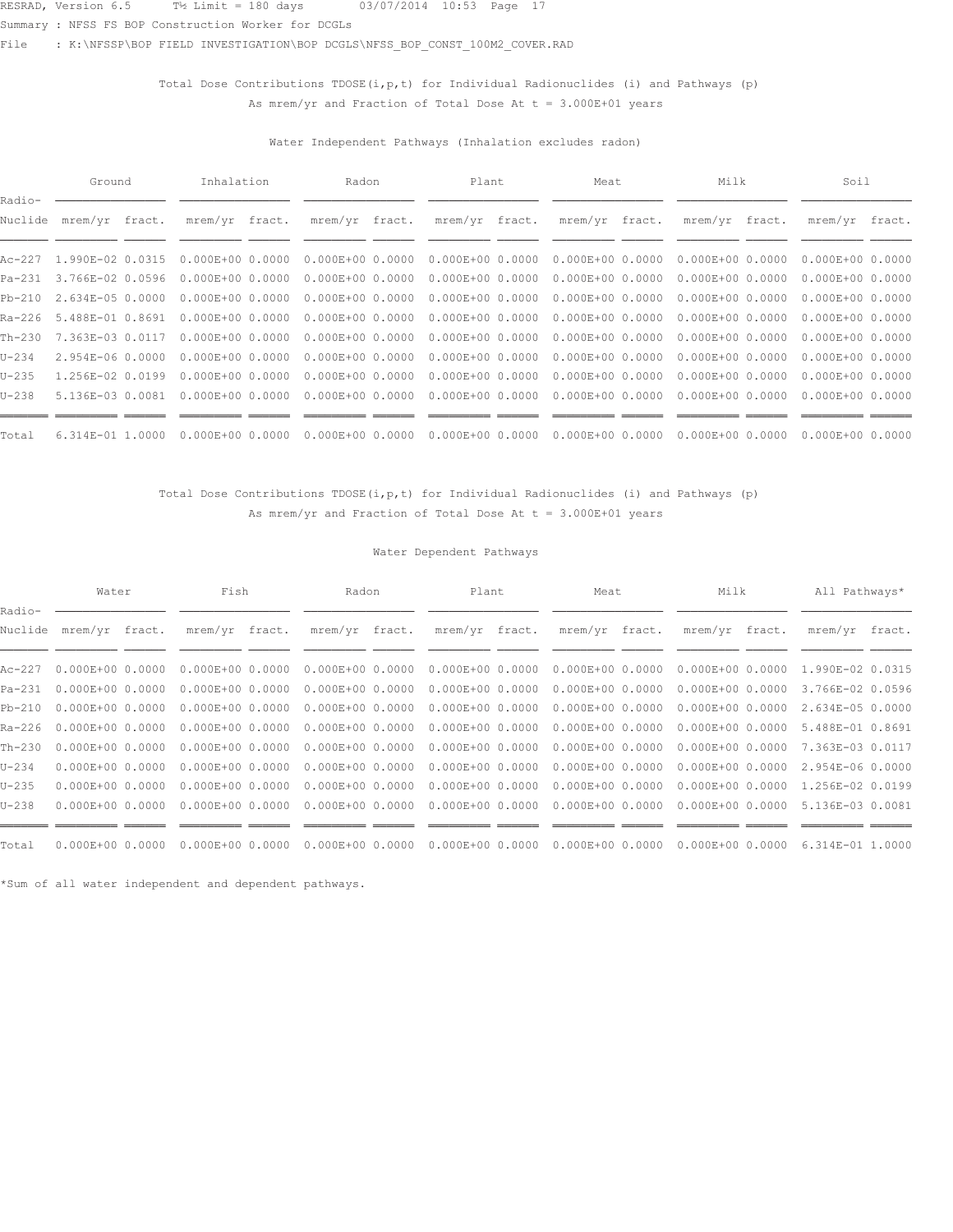Summary : NFSS FS BOP Construction Worker for DCGLs

File : K:\NFSSP\BOP FIELD INVESTIGATION\BOP DCGLS\NFSS\_BOP\_CONST\_100M2\_COVER.RAD

## Total Dose Contributions  $TDOSE(i, p, t)$  for Individual Radionuclides (i) and Pathways (p) As mrem/yr and Fraction of Total Dose At  $t = 2.000E+02$  years

### Water Independent Pathways (Inhalation excludes radon)

|                   | Ground                  | Inhalation                               | Radon                | Plant                | Meat                              | Milk                 | Soil             |  |
|-------------------|-------------------------|------------------------------------------|----------------------|----------------------|-----------------------------------|----------------------|------------------|--|
| Radio-<br>Nuclide | mrem/yr fract.          | mrem/yr fract.                           | mrem/yr fract.       | mrem/yr fract.       | mrem/yr fract.                    | mrem/yr fract.       | mrem/yr fract.   |  |
|                   | Ac-227 6.117E-04 0.0002 | 4.937E-04 0.0002                         | $0.000E + 0000.0000$ | $0.000E + 0000.0000$ | $0.000E + 0000.0000$              | $0.000E + 0000.0000$ | 9.741E-05 0.0000 |  |
|                   | Pa-231 3.940E-01 0.1414 | 3.459E-01 0.1241                         | $0.000E+0000.0000$   | $0.000E + 0000.0000$ | $0.000E + 0000.0000$              | $0.000E + 0000.0000$ | 9.843E-02 0.0353 |  |
|                   | Pb-210 2.231E-06 0.0000 | 2.029E-06 0.0000                         | $0.000E + 0000.0000$ | $0.000E + 0000.0000$ | $0.000E+000.0000000000E+00000000$ |                      | 5.707E-05 0.0000 |  |
|                   |                         | Ra-226 1.604E+00 0.5755 1.158E-03 0.0004 | $0.000E+0000.0000$   | $0.000E + 0000.0000$ | $0.000E + 0000.0000$              | $0.000E+000.0000$    | 2.818E-02 0.0101 |  |
|                   | Th-230 1.534E-01 0.0550 | 1.405E-02 0.0050                         | $0.000E+0000.0000$   | $0.000E + 0000.0000$ | $0.000E + 0000.0000$              | $0.000E + 0000.0000$ | 4.395E-03 0.0016 |  |
| $U - 234$         | 1.873E-04 0.0001        | 4.330E-03 0.0016                         | $0.000E+0000.0000$   | $0.000E + 0000.0000$ | $0.000E+000.0000000000E+00000000$ |                      | 8.331E-04 0.0003 |  |
| $U - 235$         | 1.057E-01 0.0379        | 5.145E-03 0.0018                         | $0.000E + 0000.0000$ | $0.000E+000.0000$    | $0.000E + 0000.0000$              | $0.000E+000.0000$    | 1.117E-03 0.0004 |  |
| $U - 238$         | 2.017E-02 0.0072        | 3.857E-03 0.0014                         | $0.000E+0000.0000$   | $0.000E + 0000.0000$ | $0.000E + 0000.0000$              | $0.000E + 0000.0000$ | 7.871E-04 0.0003 |  |
| Total             | 2.278E+00 0.8174        | 3.750E-01 0.1345                         | $0.000E + 0000.0000$ | $0.000E + 0000.0000$ | $0.000E + 0000.0000$              | $0.000E + 0000.0000$ | 1.339E-01 0.0480 |  |

### Total Dose Contributions TDOSE(i, p, t) for Individual Radionuclides (i) and Pathways (p) As mrem/yr and Fraction of Total Dose At  $t = 2.000E+02$  years

### Water Dependent Pathways

|                   | Water                     | Fish                 | Radon                | Plant                | Meat                 | Milk                 | All Pathways*    |  |
|-------------------|---------------------------|----------------------|----------------------|----------------------|----------------------|----------------------|------------------|--|
| Radio-<br>Nuclide | mrem/yr fract.            | mrem/yr fract.       | mrem/yr fract.       | mrem/yr fract.       | mrem/yr fract.       | mrem/yr fract.       | mrem/yr fract.   |  |
|                   | Ac-227  0.000E+00  0.0000 | $0.000E + 0000.0000$ | $0.000E + 00 0.0000$ | $0.000E + 0000.0000$ | $0.000E + 0000.0000$ | $0.000E + 0000.0000$ | 1.203E-03 0.0004 |  |
| Pa-231            | $0.000E + 0000.0000$      | $0.000E+0000.0000$   | $0.000E + 00 0.0000$ | $0.000E + 0000.0000$ | $0.000E+000.0000$    | $0.000E + 00 0.0000$ | 8.384E-01 0.3008 |  |
| Pb-210            | $0.000E + 0000.0000$      | $0.000E + 0000.0000$ | $0.000E + 00 0.0000$ | $0.000E + 0000.0000$ | $0.000E+000.0000$    | $0.000E + 00 0.0000$ | 6.133E-05 0.0000 |  |
|                   | Ra-226 0.000E+00 0.0000   | $0.000E + 0000.0000$ | $0.000E + 00 0.0000$ | $0.000E + 0000.0000$ | $0.000E + 0000.0000$ | $0.000E+000.0000$    | 1.633E+00 0.5861 |  |
| Th-230            | $0.000E + 0000.0000$      | $0.000E + 0000.0000$ | $0.000E + 00 0.0000$ | $0.000E + 00 0.0000$ | $0.000E + 00 0.0000$ | $0.000E + 00 0.0000$ | 1.719E-01 0.0617 |  |
| $U - 234$         | $0.000E + 0000.0000$      | $0.000E+0000.0000$   | $0.000E + 00 0.0000$ | $0.000E + 0000.0000$ | $0.000E + 0000.0000$ | $0.000E + 00 0.0000$ | 5.350E-03 0.0019 |  |
| $U - 235$         | $0.000E + 0000.0000$      | $0.000E + 0000.0000$ | $0.000E + 00 0.0000$ | $0.000E + 0000.0000$ | $0.000E + 0000.0000$ | $0.000E + 0000.0000$ | 1.120E-01 0.0402 |  |
| $U - 238$         | $0.000E + 0000.0000$      | $0.000E + 00 0.0000$ | $0.000E + 00 0.0000$ | $0.000E + 0000.0000$ | $0.000E + 0000.0000$ | $0.000E + 00 0.0000$ | 2.481E-02 0.0089 |  |
|                   |                           |                      |                      |                      |                      |                      |                  |  |
| Total             | $0.000E + 0000.0000$      | $0.000E + 0000.0000$ | $0.000E+000.0000$    | $0.000E + 0000.0000$ | $0.000E + 0000.0000$ | $0.000E+000.0000$    | 2.787E+00 1.0000 |  |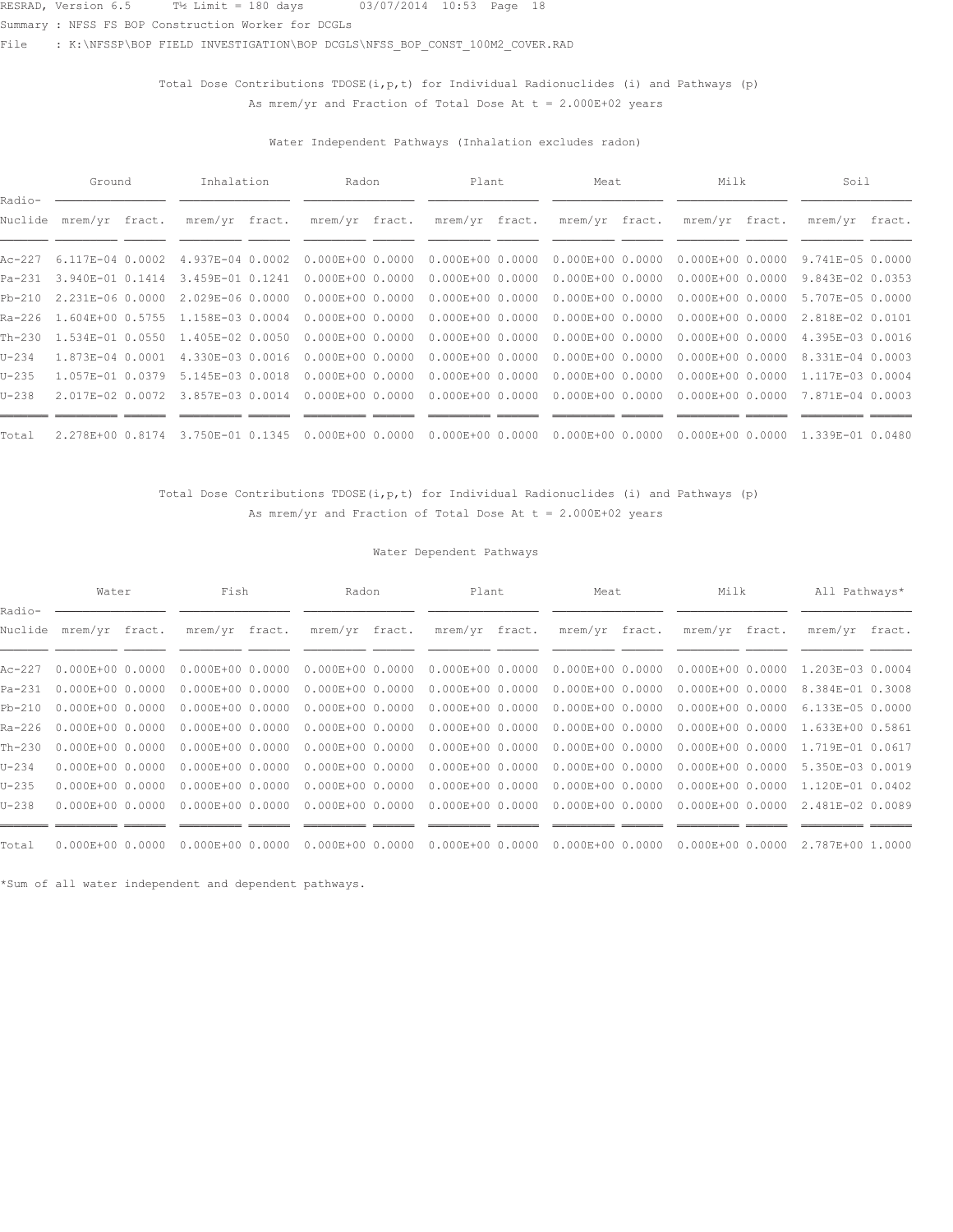Summary : NFSS FS BOP Construction Worker for DCGLs

File : K:\NFSSP\BOP FIELD INVESTIGATION\BOP DCGLS\NFSS\_BOP\_CONST\_100M2\_COVER.RAD

## Total Dose Contributions  $TDOSE(i, p, t)$  for Individual Radionuclides (i) and Pathways (p) As mrem/yr and Fraction of Total Dose At  $t = 3.000E+02$  years

### Water Independent Pathways (Inhalation excludes radon)

|                   | Ground                  | Inhalation       | Radon                | Plant                | Meat                              | Milk                              | Soil             |  |
|-------------------|-------------------------|------------------|----------------------|----------------------|-----------------------------------|-----------------------------------|------------------|--|
| Radio-<br>Nuclide | mrem/yr fract.          | mrem/yr fract.   | mrem/yr fract.       | mrem/yr fract.       | mrem/yr fract.                    | mrem/yr fract.                    | mrem/yr fract.   |  |
|                   | Ac-227 2.503E-05 0.0000 | 2.020E-05 0.0000 | $0.000E + 00 0.0000$ | $0.000E + 0000.0000$ | $0.000E + 0000.0000$              | $0.000E + 0000.0000$              | 3.986E-06 0.0000 |  |
|                   | Pa-231 3.888E-01 0.1471 | 3.413E-01 0.1291 | $0.000E+0000.0000$   | $0.000E + 0000.0000$ | $0.000E + 0000.0000$              | $0.000E + 0000.0000$              | 9.708E-02 0.0367 |  |
| Pb-210            | 9.962E-08 0.0000        | 9.061E-08 0.0000 | $0.000E + 0000.0000$ | $0.000E + 0000.0000$ |                                   | $0.000E+000.0000000000E+00000000$ | 2.548E-06 0.0000 |  |
|                   | Ra-226 1.432E+00 0.5417 | 1.036E-03 0.0004 | $0.000E + 0000.0000$ | $0.000E + 0000.0000$ | $0.000E+0000.0000$                | $0.000E + 0000.0000$              | 2.521E-02 0.0095 |  |
| Th-230            | 2.154E-01 0.0815        | 1.383E-02 0.0052 | $0.000E + 0000.0000$ | $0.000E + 0000.0000$ | $0.000E + 0000.0000$              | $0.000E + 000.0000$               | 5.453E-03 0.0021 |  |
| U-234             | 3.154E-04 0.0001        | 3.719E-03 0.0014 | $0.000E + 0000.0000$ | $0.000E + 0000.0000$ | $0.000E+000.0000000000E+00000000$ |                                   | 7.174E-04 0.0003 |  |
| U-235             | $9.132E - 020.0345$     | 5.080E-03 0.0019 | $0.000E + 0000.0000$ | $0.000E+000.0000$    | $0.000E + 0000.0000$              | $0.000E+000.0000$                 | 1.148E-03 0.0004 |  |
| $U - 238$         | 1.727E-02 0.0065        | 3.304E-03 0.0012 | $0.000E + 0000.0000$ | $0.000E+000.0000$    | $0.000E + 0000.0000$              | $0.000E + 0000.0000$              | 6.743E-04 0.0003 |  |
|                   |                         |                  |                      |                      |                                   |                                   |                  |  |
| Total             | 2.145E+00 0.8114        | 3.683E-01 0.1393 | $0.000E + 0000.0000$ | $0.000E + 000.0000$  | $0.000E + 0000.0000$              | $0.000E + 0000.0000$              | 1.303E-01 0.0493 |  |

### Total Dose Contributions TDOSE(i, p, t) for Individual Radionuclides (i) and Pathways (p) As mrem/yr and Fraction of Total Dose At  $t = 3.000E+02$  years

### Water Dependent Pathways

|                   | Water                     | Fish                 | Radon                | Plant                | Meat                 | Milk                 | All Pathways*    |  |
|-------------------|---------------------------|----------------------|----------------------|----------------------|----------------------|----------------------|------------------|--|
| Radio-<br>Nuclide | mrem/yr fract.            | mrem/yr fract.       | mrem/yr fract.       | mrem/yr fract.       | mrem/yr fract.       | mrem/yr fract.       | mrem/yr fract.   |  |
|                   | Ac-227  0.000E+00  0.0000 | $0.000E + 0000.0000$ | $0.000E + 00 0.0000$ | $0.000E + 0000.0000$ | $0.000E+0000.0000$   | $0.000E + 0000.0000$ | 4.922E-05 0.0000 |  |
| Pa-231            | $0.000E + 0000.0000$      | $0.000E+0000.0000$   | $0.000E + 00 0.0000$ | $0.000E + 0000.0000$ | $0.000E + 0000.0000$ | $0.000E + 00 0.0000$ | 8.272E-01 0.3129 |  |
| Pb-210            | $0.000E + 0000.0000$      | $0.000E + 0000.0000$ | $0.000E + 00 0.0000$ | $0.000E + 0000.0000$ | $0.000E + 0000.0000$ | $0.000E + 00 0.0000$ | 2.738E-06 0.0000 |  |
|                   | Ra-226 0.000E+00 0.0000   | $0.000E + 0000.0000$ | $0.000E + 00 0.0000$ | $0.000E + 0000.0000$ | $0.000E + 0000.0000$ | $0.000E + 00 0.0000$ | 1.459E+00 0.5516 |  |
| Th-230            | $0.000E + 0000.0000$      | $0.000E + 0000.0000$ | $0.000E + 00 0.0000$ | $0.000E + 00 0.0000$ | $0.000E + 0000.0000$ | $0.000E + 00 0.0000$ | 2.347E-01 0.0888 |  |
| $U - 234$         | $0.000E + 0000.0000$      | $0.000E+0000.0000$   | $0.000E + 00 0.0000$ | $0.000E + 0000.0000$ | $0.000E + 00 0.0000$ | $0.000E + 00 0.0000$ | 4.752E-03 0.0018 |  |
| $U - 235$         | $0.000E + 00 0.0000$      | $0.000E + 0000.0000$ | $0.000E + 00 0.0000$ | $0.000E + 0000.0000$ | $0.000E + 0000.0000$ | $0.000E + 0000.0000$ | 9.755E-02 0.0369 |  |
| $U - 238$         | $0.000E + 00 0.0000$      | $0.000E + 00 0.0000$ | $0.000E + 00 0.0000$ | $0.000E + 0000.0000$ | $0.000E + 0000.0000$ | $0.000E + 00 0.0000$ | 2.125E-02 0.0080 |  |
|                   |                           |                      |                      |                      |                      |                      |                  |  |
| Total             | $0.000E + 0000.0000$      | $0.000E + 0000.0000$ | $0.000E+000.0000$    | $0.000E + 0000.0000$ | $0.000E + 0000.0000$ | $0.000E + 0000.0000$ | 2.644E+00 1.0000 |  |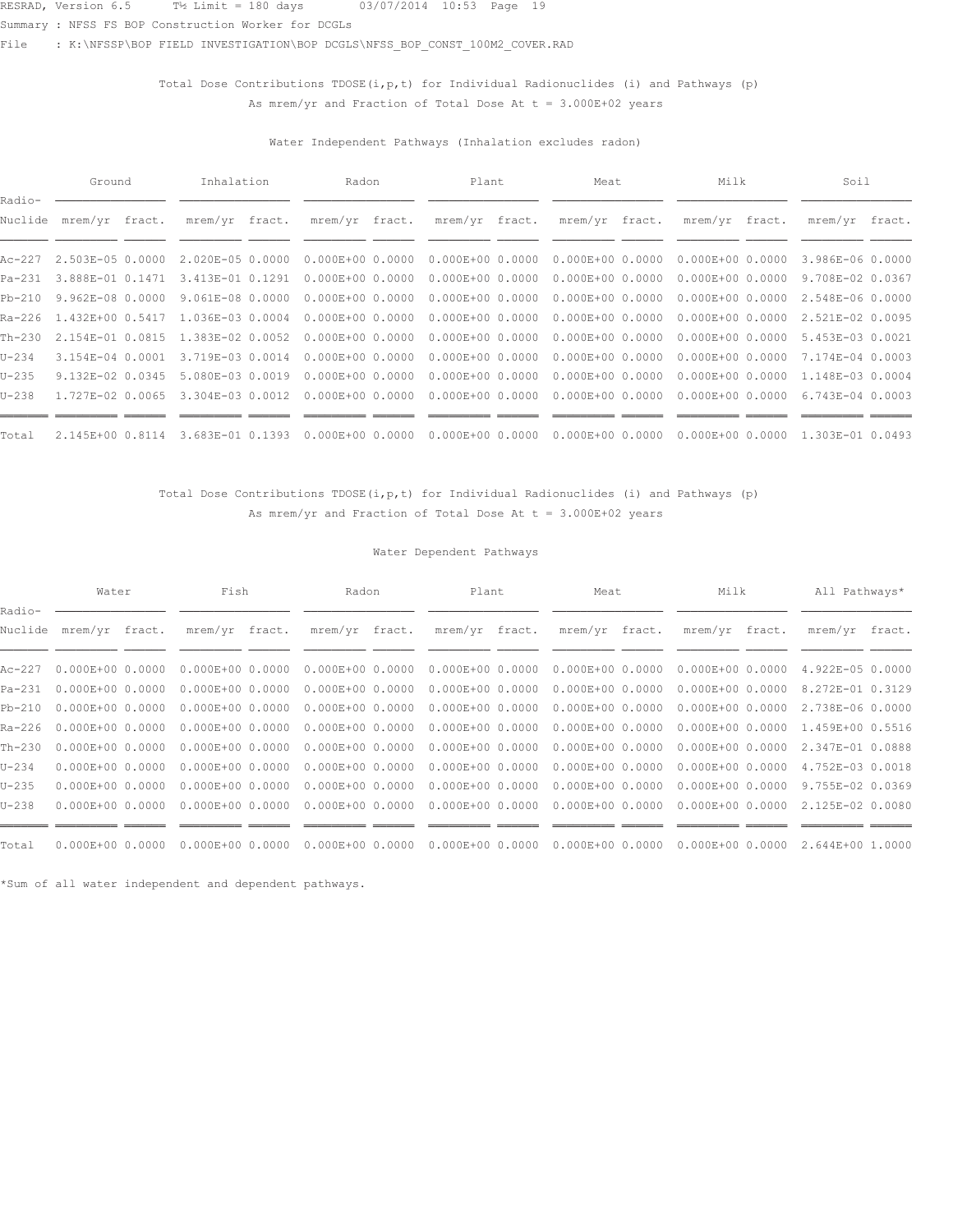Summary : NFSS FS BOP Construction Worker for DCGLs

File : K:\NFSSP\BOP FIELD INVESTIGATION\BOP DCGLS\NFSS\_BOP\_CONST\_100M2\_COVER.RAD

## Total Dose Contributions  $TDOSE(i, p, t)$  for Individual Radionuclides (i) and Pathways (p) As mrem/yr and Fraction of Total Dose At  $t = 1.000E+03$  years

### Water Independent Pathways (Inhalation excludes radon)

|                   | Ground                  | Inhalation       | Radon                | Plant                | Meat                              | Milk                              | Soil             |  |
|-------------------|-------------------------|------------------|----------------------|----------------------|-----------------------------------|-----------------------------------|------------------|--|
| Radio-<br>Nuclide | mrem/yr fract.          | mrem/yr fract.   | mrem/yr fract.       | mrem/yr fract.       | mrem/yr fract.                    | mrem/yr fract.                    | mrem/yr fract.   |  |
|                   | Ac-227 4.808E-15 0.0000 | 3.880E-15 0.0000 | $0.000E + 0000.0000$ | $0.000E + 0000.0000$ | $0.000E+000.0000$                 | $0.000E + 0000.0000$              | 7.656E-16 0.0000 |  |
|                   | Pa-231 3.507E-01 0.1804 | 3.078E-01 0.1584 | $0.000E+0000.0000$   | $0.000E + 0000.0000$ | $0.000E+0000.0000$                | $0.000E + 0000.0000$              | 8.756E-02 0.0451 |  |
| Pb-210            | 3.527E-17 0.0000        | 3.208E-17 0.0000 | $0.000E + 0000.0000$ | $0.000E + 0000.0000$ |                                   | $0.000E+000.0000000000E+00000000$ | 9.022E-16 0.0000 |  |
|                   | Ra-226 6.484E-01 0.3336 | 4.689E-04 0.0002 | $0.000E + 0000.0000$ | $0.000E + 0000.0000$ | $0.000E+000.0000$                 | $0.000E + 0000.0000$              | 1.142E-02 0.0059 |  |
| Th-230            | 4.650E-01 0.2392        | 1.223E-02 0.0063 | $0.000E + 0000.0000$ | $0.000E + 0000.0000$ | $0.000E + 0000.0000$              | $0.000E + 0000.0000$              | 9.632E-03 0.0050 |  |
| U-234             | 1.582E-03 0.0008        | 1.304E-03 0.0007 | $0.000E + 0000.0000$ | $0.000E + 0000.0000$ | $0.000E+000.0000000000E+00000000$ |                                   | 2.738E-04 0.0001 |  |
| U-235             | 3.417E-02 0.0176        | 4.621E-03 0.0024 | $0.000E + 0000.0000$ | $0.000E + 0000.0000$ |                                   |                                   | 1.214E-03 0.0006 |  |
| $U-238$           | 5.837E-03 0.0030        | 1.119E-03 0.0006 | $0.000E + 0000.0000$ | $0.000E + 0000.0000$ | $0.000E + 0000.0000$              | $0.000E + 0000.0000$              | 2.284E-04 0.0001 |  |
|                   |                         |                  |                      |                      |                                   |                                   |                  |  |
| Total             | 1.506E+00 0.7747        | 3.276E-01 0.1685 | $0.000E + 0000.0000$ | $0.000E + 000.0000$  | $0.000E + 0000.0000$              | $0.000E + 0000.0000$              | 1.103E-01 0.0568 |  |

### Total Dose Contributions TDOSE(i, p, t) for Individual Radionuclides (i) and Pathways (p) As mrem/yr and Fraction of Total Dose At  $t = 1.000E+03$  years

### Water Dependent Pathways

|                   | Water                     | Fish                 | Radon                | Plant                | Meat                 | Milk                 | All Pathways*    |  |
|-------------------|---------------------------|----------------------|----------------------|----------------------|----------------------|----------------------|------------------|--|
| Radio-<br>Nuclide | mrem/yr fract.            | mrem/yr fract.       | mrem/yr fract.       | mrem/yr fract.       | mrem/yr fract.       | mrem/yr fract.       | mrem/yr fract.   |  |
|                   | Ac-227  0.000E+00  0.0000 | $0.000E + 0000.0000$ | $0.000E + 00 0.0000$ | $0.000E + 0000.0000$ | $0.000E+000.0000$    | $0.000E + 00 0.0000$ | 9.454E-15 0.0000 |  |
| Pa-231            | $0.000E + 0000.0000$      | $0.000E+0000.0000$   | $0.000E + 00 0.0000$ | $0.000E + 00 0.0000$ | $0.000E + 0000.0000$ | $0.000E + 00 0.0000$ | 7.461E-01 0.3839 |  |
| Pb-210            | $0.000E + 0000.0000$      | $0.000E + 0000.0000$ | $0.000E + 00 0.0000$ | $0.000E + 0000.0000$ | $0.000E+000.0000$    | $0.000E + 0000.0000$ | 9.695E-16 0.0000 |  |
|                   | Ra-226 0.000E+00 0.0000   | $0.000E + 0000.0000$ | $0.000E + 00 0.0000$ | $0.000E + 0000.0000$ | $0.000E + 00 0.0000$ | $0.000E + 00 0.0000$ | 6.603E-01 0.3397 |  |
| Th-230            | $0.000E + 0000.0000$      | $0.000E + 0000.0000$ | $0.000E + 00 0.0000$ | $0.000E + 00 0.0000$ | $0.000E + 00 0.0000$ | $0.000E + 00 0.0000$ | 4.868E-01 0.2505 |  |
| $U - 234$         | $0.000E + 00 0.0000$      | $0.000E+0000.0000$   | $0.000E + 00 0.0000$ | $0.000E + 0000.0000$ | $0.000E + 00 0.0000$ | $0.000E + 00 0.0000$ | 3.160E-03 0.0016 |  |
| $U - 235$         | $0.000E + 00 0.0000$      | $0.000E + 0000.0000$ | $0.000E + 00 0.0000$ | $0.000E + 0000.0000$ | $0.000E + 00 0.0000$ | $0.000E + 0000.0000$ | 4.000E-02 0.0206 |  |
| $U - 238$         | $0.000E + 00 0.0000$      | $0.000E + 00 0.0000$ | $0.000E + 00 0.0000$ | $0.000E + 0000.0000$ | $0.000E + 0000.0000$ | $0.000E + 00 0.0000$ | 7.185E-03 0.0037 |  |
|                   |                           |                      |                      |                      |                      |                      |                  |  |
| Total             | $0.000E + 0000.0000$      | $0.000E + 0000.0000$ | $0.000E+000.0000$    | $0.000E + 0000.0000$ | $0.000E+000.0000$    | $0.000E+000.0000$    | 1.944E+00 1.0000 |  |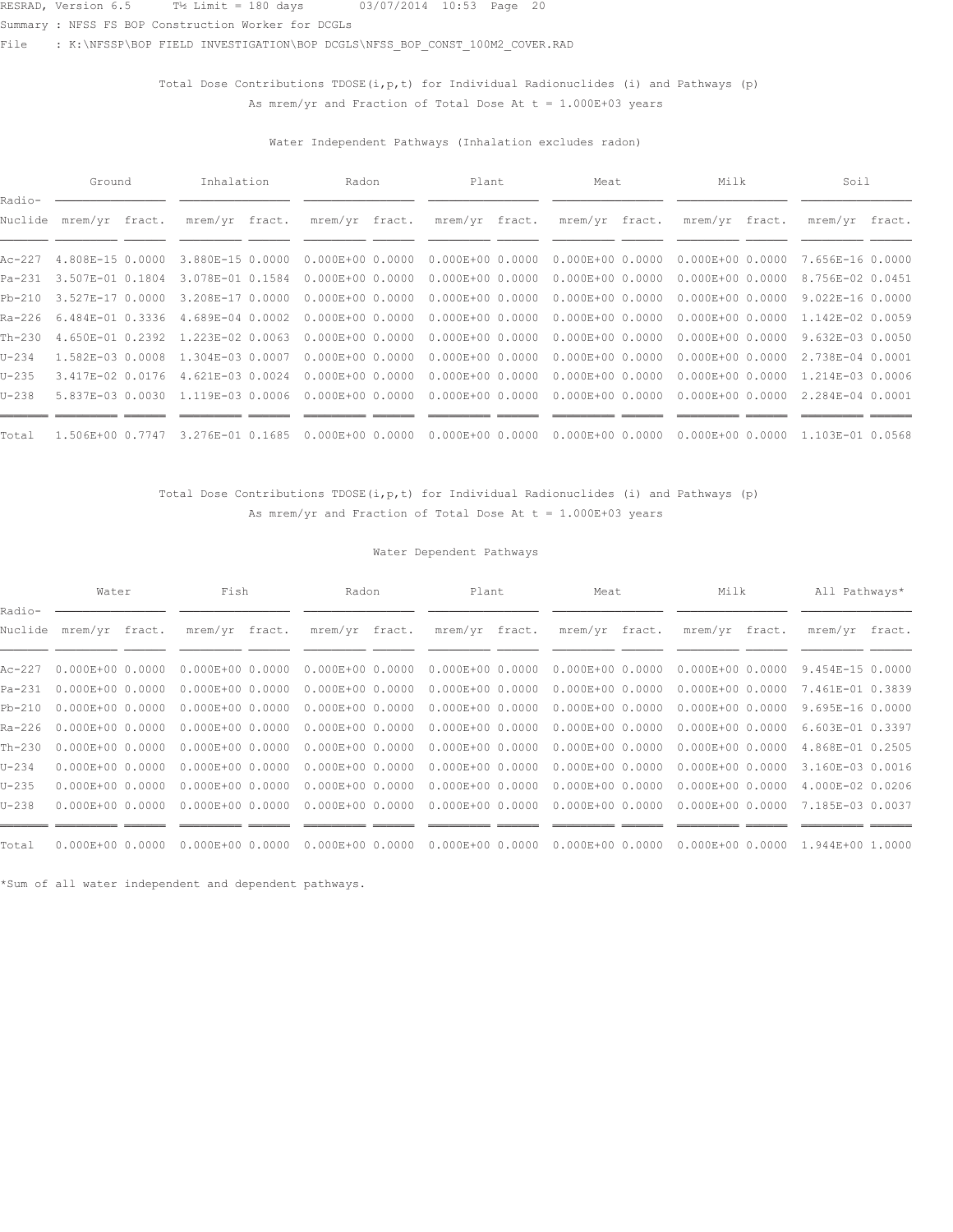Summary : NFSS FS BOP Construction Worker for DCGLs

File : K:\NFSSP\BOP FIELD INVESTIGATION\BOP DCGLS\NFSS\_BOP\_CONST\_100M2\_COVER.RAD

## Total Dose Contributions  $TDOSE(i, p, t)$  for Individual Radionuclides (i) and Pathways (p) As mrem/yr and Fraction of Total Dose At  $t = 1.846E+03$  years

### Water Independent Pathways (Inhalation excludes radon)

|                   | Ground                  | Inhalation                               | Radon                | Plant                | Meat                                                                           | Milk                              | Soil             |  |
|-------------------|-------------------------|------------------------------------------|----------------------|----------------------|--------------------------------------------------------------------------------|-----------------------------------|------------------|--|
| Radio-<br>Nuclide | mrem/yr fract.          | mrem/yr fract.                           | mrem/yr fract.       | mrem/yr fract.       | mrem/yr fract.                                                                 | mrem/yr fract.                    | mrem/yr fract.   |  |
|                   |                         |                                          |                      |                      |                                                                                |                                   |                  |  |
|                   | Ac-227 8.687E-27 0.0000 | 7.011E-27 0.0000                         | $0.000E + 0000.0000$ | $0.000E + 0000.0000$ | $0.000E + 0000.0000$                                                           | $0.000E + 0000.0000$              | 1.383E-27 0.0000 |  |
|                   | Pa-231 3.095E-01 0.2081 | 2.717E-01 0.1827                         | $0.000E + 0000.0000$ | $0.000E + 0000.0000$ | $0.000E + 0000.0000$                                                           | $0.000E + 0000.0000$              | 7.729E-02 0.0520 |  |
|                   | Pb-210 1.334E-28 0.0000 | 1.214E-28 0.0000                         | $0.000E + 0000.0000$ | $0.000E + 0000.0000$ | $0.000E+000.0000000000E+00000000$                                              |                                   | 3.413E-27 0.0000 |  |
|                   |                         | Ra-226 2.488E-01 0.1673 1.799E-04 0.0001 | $0.000E + 0000.0000$ | $0.000E + 0000.0000$ |                                                                                | $0.000E+000.0000000000E+00000000$ | 4.381E-03 0.0029 |  |
| Th-230            | 5.319E-01 0.3576        | 1.044E-02 0.0070                         | $0.000E + 0000.0000$ | $0.000E + 0000.0000$ | $0.000E + 0000.0000$                                                           | 0.000E+00 0.0000                  | 1.059E-02 0.0071 |  |
| $U - 234$         | 2.620E-03 0.0018        | 3.977E-04 0.0003                         | $0.000E + 0000.0000$ | $0.000E + 0000.0000$ | $0.000E+00$ 0.0000 0.000E+00 0.0000 1.178E-04 0.0001                           |                                   |                  |  |
| $U - 235$         | 1.245E-02 0.0084        | 4.093E-03 0.0028                         | $0.000E + 0000.0000$ |                      | $0.000E+00$ 0.0000 0.000 $E+00$ 0.0000 0.000 $E+00$ 0.0000 1.137 $E-03$ 0.0008 |                                   |                  |  |
| $U - 238$         | 1.576E-03 0.0011        | 3.025E-04 0.0002                         | $0.000E + 0000.0000$ | $0.000E + 0000.0000$ | $0.000E+000.0000$                                                              | $0.000E + 0000.0000$              | 6.176E-05 0.0000 |  |
|                   |                         |                                          |                      |                      |                                                                                |                                   |                  |  |
| Total             | 1.107E+00 0.7441        | 2.871E-01 0.1930                         | $0.000E + 0000.0000$ | $0.000E + 0000.0000$ | $0.000E + 00 0.0000$                                                           | $0.000E + 0000.0000$              | 9.357E-02 0.0629 |  |

### Total Dose Contributions TDOSE(i, p, t) for Individual Radionuclides (i) and Pathways (p) As mrem/yr and Fraction of Total Dose At  $t = 1.846E+03$  years

### Water Dependent Pathways

|                   | Water                     | Fish                 | Radon                | Plant                | Meat                 | Milk                 | All Pathways*    |  |
|-------------------|---------------------------|----------------------|----------------------|----------------------|----------------------|----------------------|------------------|--|
| Radio-<br>Nuclide | mrem/yr fract.            | mrem/yr fract.       | mrem/yr fract.       | mrem/yr fract.       | mrem/yr fract.       | mrem/yr fract.       | mrem/yr fract.   |  |
|                   | Ac-227  0.000E+00  0.0000 | $0.000E + 0000.0000$ | $0.000E + 00 0.0000$ | $0.000E + 0000.0000$ | $0.000E + 0000.0000$ | $0.000E + 0000.0000$ | 1.708E-26 0.0000 |  |
| Pa-231            | $0.000E + 0000.0000$      | $0.000E+0000.0000$   | $0.000E + 00 0.0000$ | $0.000E + 00 0.0000$ | $0.000E+000.0000$    | $0.000E + 00 0.0000$ | 6.585E-01 0.4427 |  |
| Pb-210            | $0.000E + 0000.0000$      | $0.000E + 0000.0000$ | $0.000E + 00 0.0000$ | $0.000E + 0000.0000$ | $0.000E + 0000.0000$ | $0.000E + 00 0.0000$ | 3.668E-27 0.0000 |  |
|                   | Ra-226 0.000E+00 0.0000   | $0.000E + 0000.0000$ | $0.000E + 00 0.0000$ | $0.000E + 0000.0000$ | $0.000E + 0000.0000$ | $0.000E + 00 0.0000$ | 2.534E-01 0.1703 |  |
| Th-230            | $0.000E + 0000.0000$      | $0.000E + 0000.0000$ | $0.000E + 00 0.0000$ | $0.000E + 00 0.0000$ | $0.000E + 00 0.0000$ | $0.000E + 00 0.0000$ | 5.529E-01 0.3717 |  |
| $U - 234$         | $0.000E + 00 0.0000$      | $0.000E+0000.0000$   | $0.000E + 00 0.0000$ | $0.000E + 0000.0000$ | $0.000E + 00 0.0000$ | $0.000E + 00 0.0000$ | 3.136E-03 0.0021 |  |
| $U - 235$         | $0.000E + 00 0.0000$      | $0.000E + 0000.0000$ | $0.000E + 00 0.0000$ | $0.000E + 0000.0000$ | $0.000E + 0000.0000$ | $0.000E+0000.0000$   | 1.768E-02 0.0119 |  |
| $U - 238$         | $0.000E + 0000.0000$      | $0.000E + 00 0.0000$ | $0.000E + 00 0.0000$ | $0.000E + 0000.0000$ | $0.000E + 0000.0000$ | $0.000E + 00 0.0000$ | 1.940E-03 0.0013 |  |
|                   |                           |                      |                      |                      |                      |                      |                  |  |
| Total             | $0.000E + 0000.0000$      | $0.000E + 0000.0000$ | $0.000E+000.0000$    | $0.000E + 0000.0000$ | $0.000E + 00 0.0000$ | $0.000E + 0000.0000$ | 1.488E+00 1.0000 |  |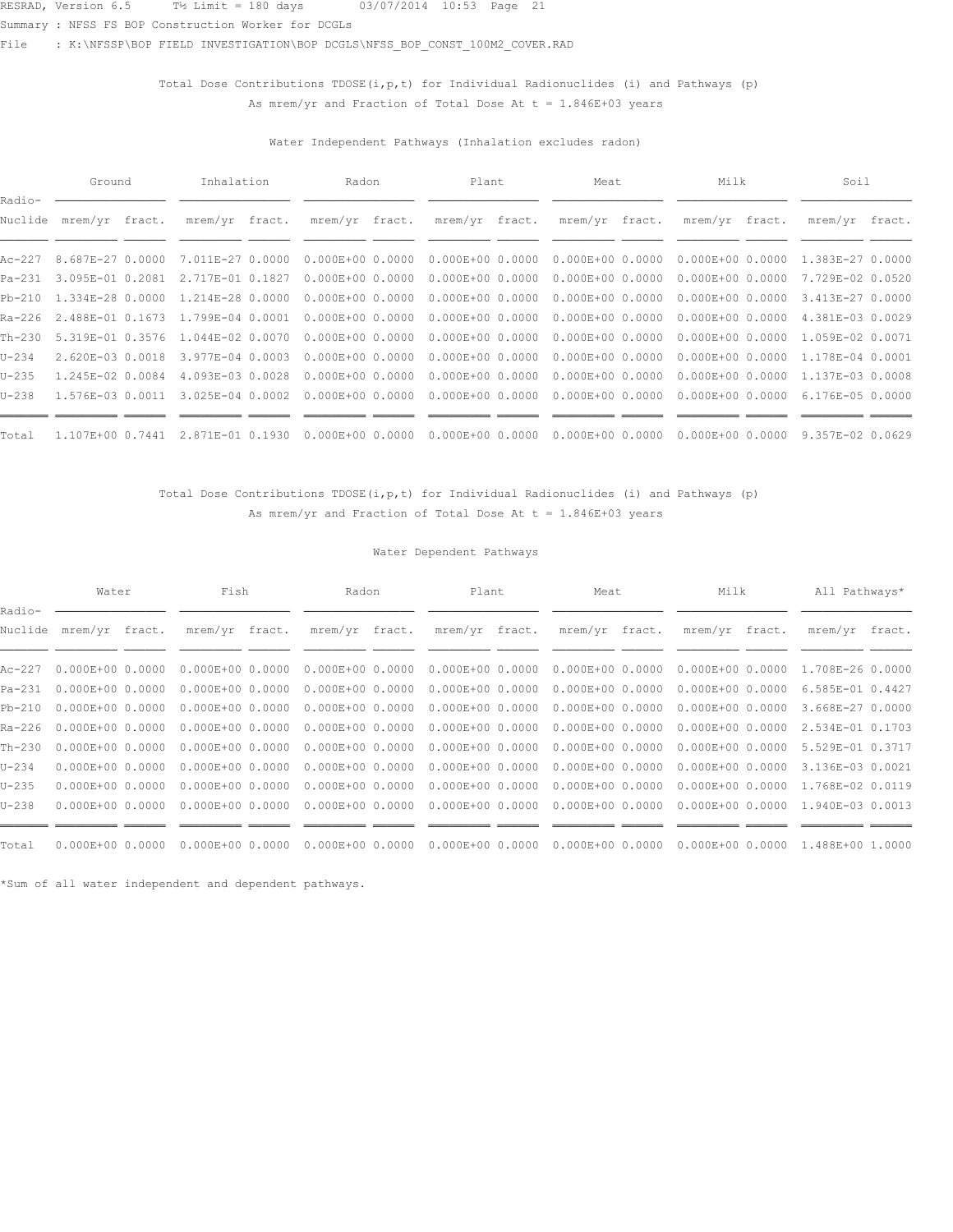Summary : NFSS FS BOP Construction Worker for DCGLs

File : K:\NFSSP\BOP FIELD INVESTIGATION\BOP DCGLS\NFSS\_BOP\_CONST\_100M2\_COVER.RAD

## Total Dose Contributions  $TDOSE(i, p, t)$  for Individual Radionuclides (i) and Pathways (p) As mrem/yr and Fraction of Total Dose At  $t = 1.000E+05$  years

### Water Independent Pathways (Inhalation excludes radon)

|                   | Ground               | Inhalation           | Radon                | Plant                | Meat                 | Milk                              | Soil                 |  |
|-------------------|----------------------|----------------------|----------------------|----------------------|----------------------|-----------------------------------|----------------------|--|
| Radio-<br>Nuclide | mrem/yr fract.       | mrem/yr fract.       | mrem/yr fract.       | mrem/yr fract.       | mrem/yr fract.       | mrem/yr fract.                    | mrem/yr fract.       |  |
| Ac-227            | $0.000E + 00 0.0000$ | $0.000E + 0000.0000$ | $0.000E + 00 0.0000$ | $0.000E + 0000.0000$ | $0.000E + 0000.0000$ | $0.000E + 0000.0000$              | $0.000E+0000.0000$   |  |
| Pa-231            | $0.000E + 00 0.0000$ | $0.000E + 00 0.0000$ | $0.000E + 0000.0000$ | $0.000E + 00 0.0000$ | $0.000E + 00 0.0000$ | $0.000E + 0000.0000$              | $0.000E+000.0000$    |  |
| Pb-210            | $0.000E + 0000.0000$ | $0.000E + 0000.0000$ | $0.000E + 0000.0000$ | $0.000E + 0000.0000$ |                      | $0.000E+000.0000000000E+00000000$ | $0.000E+0000.0000$   |  |
| Ra-226            | $0.000E + 0000.0000$ | $0.000E + 0000.0000$ | $0.000E + 00 0.0000$ | $0.000E + 00 0.0000$ |                      | $0.000E+0000.000000000E+00000000$ | $0.000E+0000.0000$   |  |
| Th-230            | $0.000E + 00 0.0000$ | $0.000E + 00 0.0000$ | $0.000E + 0000.0000$ | $0.000E + 0000.0000$ | $0.000E + 0000.0000$ | $0.000E + 000.0000$               | $0.000E + 00 0.0000$ |  |
| U-234             | $0.000E + 0000.0000$ | $0.000E + 0000.0000$ | $0.000E + 0000.0000$ | $0.000E + 0000.0000$ |                      | $0.000E+000.0000000000E+00000000$ | $0.000E+0000.0000$   |  |
| U-235             | $0.000E + 0000.0000$ | $0.000E + 00 0.0000$ | $0.000E + 0000.0000$ | $0.000E + 0000.0000$ | $0.000E + 0000.0000$ | $0.000E + 0000.0000$              | $0.000E+0000.0000$   |  |
| U-238             | $0.000E + 0000.0000$ | $0.000E + 00 0.0000$ | $0.000E + 0000.0000$ | $0.000E + 0000.0000$ | $0.000E + 0000.0000$ | $0.000E + 0000.0000$              | $0.000E+0000.0000$   |  |
| Total             | $0.000E + 0000.0000$ | $0.000E+000.0000$    | $0.000E + 0000.0000$ | $0.000E + 0000.0000$ | $0.000E + 00 0.0000$ | $0.000E + 0000.0000$              | $0.000E+000.0000$    |  |

### Total Dose Contributions TDOSE(i, p, t) for Individual Radionuclides (i) and Pathways (p) As mrem/yr and Fraction of Total Dose At  $t = 1.000E+05$  years

### Water Dependent Pathways

|                   | Water                   | Fish                 | Radon                | Plant                | Meat                 | Milk                 | All Pathways*        |  |
|-------------------|-------------------------|----------------------|----------------------|----------------------|----------------------|----------------------|----------------------|--|
| Radio-<br>Nuclide | mrem/yr fract.          | mrem/yr fract.       | mrem/yr fract.       | mrem/yr fract.       | mrem/yr fract.       | mrem/yr fract.       | mrem/yr fract.       |  |
| Ac-227            | $0.000E + 0000.0000$    | $0.000E + 0000.0000$ | $0.000E + 00 0.0000$ | $0.000E + 0000.0000$ | $0.000E + 0000.0000$ | $0.000E + 0000.0000$ | $0.000E+00 0.0000$   |  |
| Pa-231            | $0.000E + 0000.0000$    | $0.000E+0000.0000$   | $0.000E + 00 0.0000$ | $0.000E + 00 0.0000$ | $0.000E + 0000.0000$ | $0.000E + 00 0.0000$ | $0.000E + 0000.0000$ |  |
| Pb-210            | $0.000E + 0000.0000$    | $0.000E + 0000.0000$ | $0.000E + 00 0.0000$ | $0.000E + 0000.0000$ | $0.000E + 00 0.0000$ | $0.000E + 00 0.0000$ | $0.000E + 0000.0000$ |  |
|                   | Ra-226 0.000E+00 0.0000 | $0.000E + 0000.0000$ | $0.000E + 00 0.0000$ | $0.000E + 00 0.0000$ | $0.000E + 00 0.0000$ | $0.000E + 0000.0000$ | $0.000E+00 0.0000$   |  |
| Th-230            | $0.000E + 0000.0000$    | $0.000E + 0000.0000$ | $0.000E + 00 0.0000$ | $0.000E + 00 0.0000$ | $0.000E + 00 0.0000$ | $0.000E + 00 0.0000$ | $0.000E + 0000.0000$ |  |
| $U - 234$         | $0.000E + 0000.0000$    | $0.000E + 0000.0000$ | $0.000E + 00 0.0000$ | $0.000E + 0000.0000$ | $0.000E + 00 0.0000$ | $0.000E + 00 0.0000$ | $0.000E + 0000.0000$ |  |
| $U - 235$         | $0.000E + 0000.0000$    | $0.000E + 0000.0000$ | $0.000E + 00 0.0000$ | $0.000E + 0000.0000$ | $0.000E + 0000.0000$ | $0.000E + 0000.0000$ | $0.000E+00 0.0000$   |  |
| $U - 238$         | $0.000E + 0000.0000$    | $0.000E + 00 0.0000$ | $0.000E + 00 0.0000$ | $0.000E + 0000.0000$ | $0.000E + 0000.0000$ | $0.000E + 00 0.0000$ | $0.000E + 00 0.0000$ |  |
|                   |                         |                      |                      |                      |                      |                      |                      |  |
| Total             | $0.000E + 0000.0000$    | $0.000E + 0000.0000$ | $0.000E+000.0000$    | $0.000E + 0000.0000$ | $0.000E + 0000.0000$ | $0.000E + 0000.0000$ | $0.000E+000.0000$    |  |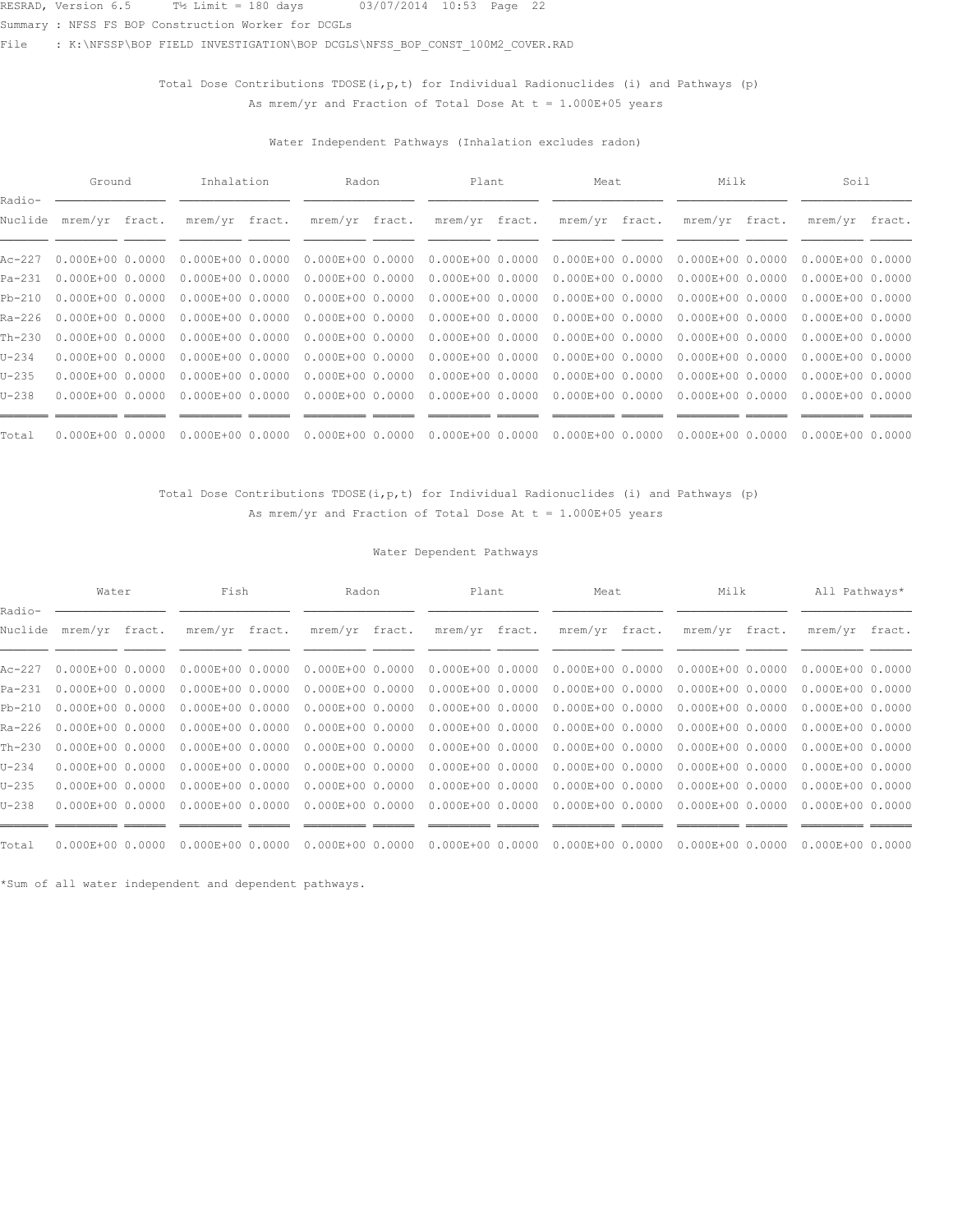Summary : NFSS FS BOP Construction Worker for DCGLs

File : K:\NFSSP\BOP FIELD INVESTIGATION\BOP DCGLS\NFSS\_BOP\_CONST\_100M2\_COVER.RAD

## Dose/Source Ratios Summed Over All Pathways Parent and Progeny Principal Radionuclide Contributions Indicated

| Parent        | Product            | Thread                                                                                                        |                                                                                                               |  |  | $DSR(j, t)$ At Time in Years (mrem/yr)/(pCi/q)                                                      |  |  |
|---------------|--------------------|---------------------------------------------------------------------------------------------------------------|---------------------------------------------------------------------------------------------------------------|--|--|-----------------------------------------------------------------------------------------------------|--|--|
| (i)           | (j)                | Fraction                                                                                                      | $0.000E+00$ 1.000E+00 3.000E+00 1.000E+01 3.000E+01 2.000E+02 3.000E+02 1.000E+03 1.846E+03 1.000E+05         |  |  |                                                                                                     |  |  |
| Ac-227+D      | $Ac-227+D$         | 1.000E+00                                                                                                     | 3.110E-02 3.064E-02 2.974E-02 2.679E-02 1.990E-02 1.203E-03 4.922E-05 9.454E-15 1.708E-26 0.000E+00           |  |  |                                                                                                     |  |  |
| $Pa-231$      | $Pa-231$           |                                                                                                               | 1.000E+00 2.998E-03 3.050E-03 3.157E-03 3.561E-03 5.025E-03 1.305E-01 1.286E-01 1.160E-01 1.023E-01 0.000E+00 |  |  |                                                                                                     |  |  |
| $Pa-231$      | $Ac-227+D$         | 1.000E+00 4.991E-04 1.499E-03 3.505E-03 1.063E-02 3.263E-02 7.079E-01 6.986E-01 6.301E-01 5.562E-01 0.000E+00 |                                                                                                               |  |  |                                                                                                     |  |  |
| $Pa-231$      | $\Sigma$ DSR $(j)$ |                                                                                                               |                                                                                                               |  |  | 3.497E-03 4.548E-03 6.662E-03 1.419E-02 3.766E-02 8.384E-01 8.272E-01 7.461E-01 6.585E-01 0.000E+00 |  |  |
| $Pb-210+D$    | $Pb-210+D$         |                                                                                                               | 1.000E+00 3.705E-05 3.663E-05 3.580E-05 3.306E-05 2.634E-05 6.133E-05 2.738E-06 9.695E-16 3.668E-27 0.000E+00 |  |  |                                                                                                     |  |  |
| Ra-226+D      | $Ra-226+D$         |                                                                                                               | 1.000E+00 4.032E-01 4.074E-01 4.158E-01 4.468E-01 5.487E-01 1.608E+00 1.435E+00 6.499E-01 2.494E-01 0.000E+00 |  |  |                                                                                                     |  |  |
| Ra-226+D      | $Pb-210+D$         |                                                                                                               | 1.000E+00 5.805E-07 1.747E-06 4.107E-06 1.268E-05 4.081E-05 2.577E-02 2.306E-02 1.044E-02 4.007E-03 0.000E+00 |  |  |                                                                                                     |  |  |
| $Ra-226+D$    | $\Sigma$ DSR $(j)$ |                                                                                                               |                                                                                                               |  |  | 4.032E-01 4.074E-01 4.158E-01 4.468E-01 5.488E-01 1.633E+00 1.459E+00 6.603E-01 2.534E-01 0.000E+00 |  |  |
| $Th-230$      | $Th-230$           |                                                                                                               | 1.000E+00 3.590E-06 3.692E-06 3.903E-06 4.743E-06 8.279E-06 1.628E-02 1.596E-02 1.389E-02 1.174E-02 0.000E+00 |  |  |                                                                                                     |  |  |
| $Th-230$      | $Ra-226+D$         |                                                                                                               | 1.000E+00 8.752E-05 2.651E-04 6.317E-04 2.042E-03 7.355E-03 1.536E-01 2.157E-01 4.658E-01 5.330E-01 0.000E+00 |  |  |                                                                                                     |  |  |
| $Th-230$      | $Pb-210+D$         |                                                                                                               | 1.000E+00 8.419E-11 5.939E-10 3.194E-09 3.048E-08 3.134E-07 2.031E-03 3.038E-03 7.112E-03 8.250E-03 0.000E+00 |  |  |                                                                                                     |  |  |
| $Th-230$      | $\Sigma$ DSR $(i)$ |                                                                                                               |                                                                                                               |  |  | 9.111E-05 2.688E-04 6.356E-04 2.047E-03 7.363E-03 1.719E-01 2.347E-01 4.868E-01 5.529E-01 0.000E+00 |  |  |
| $U - 234$     | $U - 234$          |                                                                                                               | 1.000E+00 8.536E-07 8.775E-07 9.272E-07 1.124E-06 1.951E-06 5.193E-03 4.446E-03 1.499E-03 4.031E-04 0.000E+00 |  |  |                                                                                                     |  |  |
| $U - 234$     | $Th-230$           |                                                                                                               | 1.000E+00 1.623E-11 4.987E-11 1.228E-10 4.453E-10 2.227E-09 2.573E-05 3.547E-05 6.851E-05 7.165E-05 0.000E+00 |  |  |                                                                                                     |  |  |
| $U - 234$     | $Ra-226+D$         |                                                                                                               | 1.000E+00 2.628E-10 1.856E-09 1.001E-08 9.630E-08 1.001E-06 1.306E-04 2.670E-04 1.568E-03 2.621E-03 0.000E+00 |  |  |                                                                                                     |  |  |
| $U - 234$     | $Pb-210+D$         |                                                                                                               | 1.000E+00 1.899E-16 2.876E-15 3.429E-14 9.845E-13 3.054E-11 1.509E-06 3.426E-06 2.339E-05 4.020E-05 0.000E+00 |  |  |                                                                                                     |  |  |
| $U - 234$     | $\Sigma$ DSR $(j)$ |                                                                                                               |                                                                                                               |  |  | 8.539E-07 8.794E-07 9.373E-07 1.221E-06 2.954E-06 5.350E-03 4.752E-03 3.160E-03 3.136E-03 0.000E+00 |  |  |
| $U-235+D$     | $U-235+D$          |                                                                                                               | 1.000E+00 7.033E-03 7.170E-03 7.452E-03 8.528E-03 1.254E-02 1.093E-01 9.358E-02 3.162E-02 8.522E-03 0.000E+00 |  |  |                                                                                                     |  |  |
| $U - 235 + D$ | $Pa-231$           |                                                                                                               | 1.000E+00 3.179E-08 9.678E-08 2.333E-07 7.854E-07 3.175E-06 4.825E-04 6.671E-04 1.319E-03 1.428E-03 0.000E+00 |  |  |                                                                                                     |  |  |
| $U-235+D$     | $Ac-227+D$         |                                                                                                               | 1.000E+00 3.533E-09 2.486E-08 1.329E-07 1.241E-06 1.202E-05 2.251E-03 3.306E-03 7.062E-03 7.733E-03 0.000E+00 |  |  |                                                                                                     |  |  |
| $U-235+D$     | $\Sigma$ DSR $(i)$ |                                                                                                               |                                                                                                               |  |  | 7.033E-03 7.170E-03 7.452E-03 8.530E-03 1.256E-02 1.120E-01 9.755E-02 4.000E-02 1.768E-02 0.000E+00 |  |  |
| $U - 238$     | $U - 238$          |                                                                                                               | 5.400E-05 3.268E-14 3.481E-14 3.948E-14 6.134E-14 2.160E-13 2.492E-07 2.134E-07 7.213E-08 1.944E-08 0.000E+00 |  |  |                                                                                                     |  |  |
| $U-238+D$     | $U-238+D$          |                                                                                                               | 9.999E-01 3.575E-03 3.618E-03 3.706E-03 4.032E-03 5.136E-03 2.481E-02 2.124E-02 7.179E-03 1.935E-03 0.000E+00 |  |  |                                                                                                     |  |  |
| $U-238+D$     | $U - 234$          |                                                                                                               | 9.999E-01 1.216E-12 3.737E-12 9.205E-12 3.348E-11 1.687E-10 2.952E-06 3.789E-06 4.259E-06 2.116E-06 0.000E+00 |  |  |                                                                                                     |  |  |
| $U-238+D$     | $Th-230$           |                                                                                                               | 9.999E-01 1.537E-17 1.101E-16 6.131E-16 6.617E-15 9.562E-14 6.984E-09 1.409E-08 7.593E-08 1.166E-07 0.000E+00 |  |  |                                                                                                     |  |  |
| $U-238+D$     | $Ra-226+D$         |                                                                                                               | 9.999E-01 1.863E-16 2.819E-15 3.355E-14 9.556E-13 2.872E-11 2.402E-08 7.249E-08 1.268E-06 3.386E-06 0.000E+00 |  |  |                                                                                                     |  |  |
| $U-238+D$     | $Pb-210+D$         |                                                                                                               | 9.999E-01 1.078E-22 3.379E-21 8.720E-20 7.447E-18 6.859E-16 2.465E-10 8.524E-10 1.842E-08 5.133E-08 0.000E+00 |  |  |                                                                                                     |  |  |
| U-238+D       | $\Sigma$ DSR $(i)$ |                                                                                                               |                                                                                                               |  |  | 3.575E-03 3.618E-03 3.706E-03 4.032E-03 5.136E-03 2.481E-02 2.125E-02 7.185E-03 1.940E-03 0.000E+00 |  |  |
|               |                    |                                                                                                               |                                                                                                               |  |  |                                                                                                     |  |  |

The DSR includes contributions from associated (half-life  $\leq$  180 days) daughters.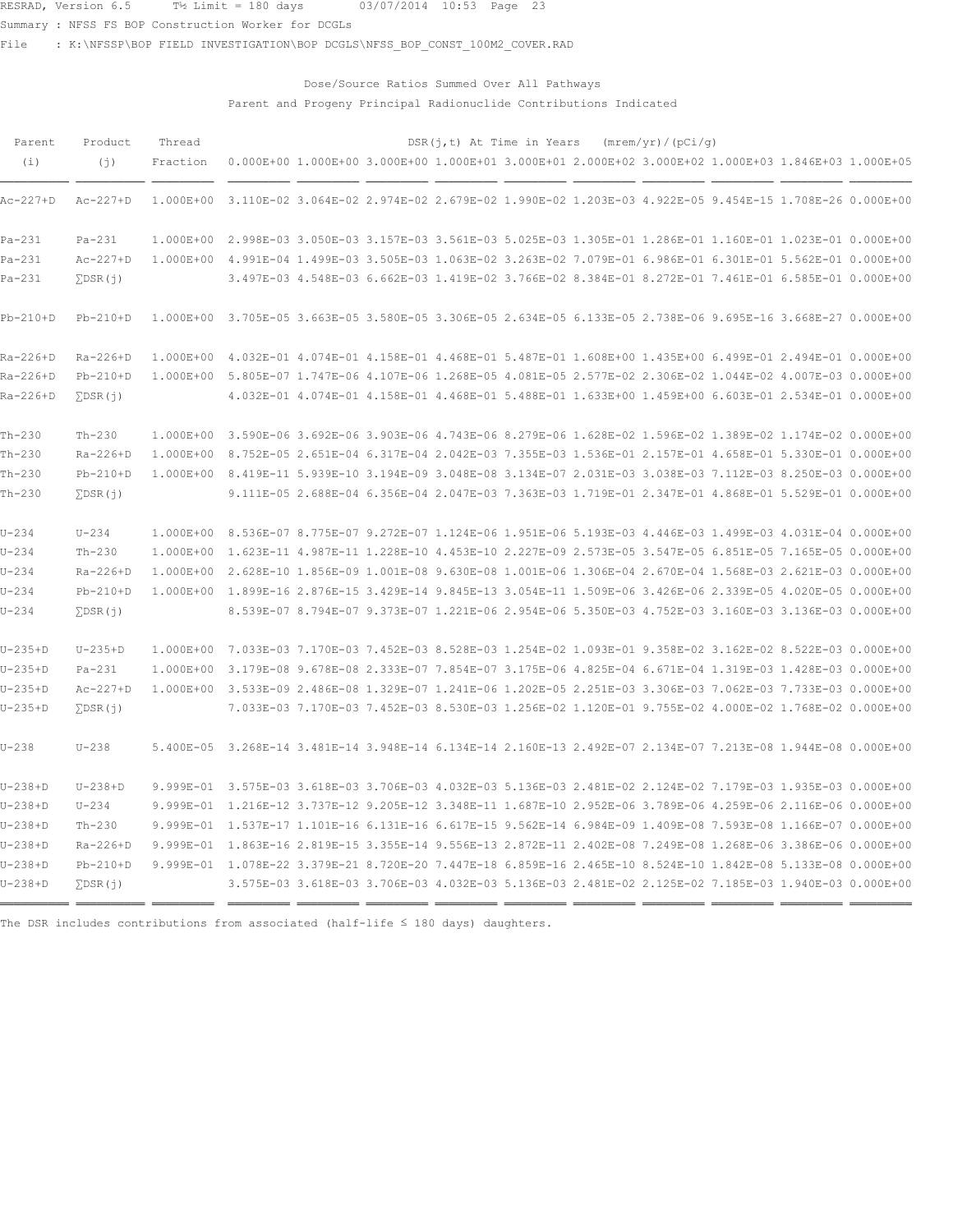Summary : NFSS FS BOP Construction Worker for DCGLs

File : K:\NFSSP\BOP FIELD INVESTIGATION\BOP DCGLS\NFSS\_BOP\_CONST\_100M2\_COVER.RAD

Single Radionuclide Soil Guidelines  $G(i, t)$  in  $pCi/g$ Basic Radiation Dose Limit =  $2.500E+01$  mrem/yr

| Nuclide  |                   |                |                |                |               |               |                |                |               |                        |  |
|----------|-------------------|----------------|----------------|----------------|---------------|---------------|----------------|----------------|---------------|------------------------|--|
| (i)      | $t = 0.000E + 00$ | 1.000E+00      | $3.000E + 00$  | 1.000E+01      | 3.000E+01     | $2.000E + 02$ | 3.000E+02      | $1.000E + 0.3$ | 1.846E+03     | $1.000E + 0.5$         |  |
|          |                   |                |                |                |               |               |                |                |               |                        |  |
| $Ac-227$ | 8.038E+02         | 8.159E+02      | 8.406E+02      | 9.332E+02      | 1.256E+03     | 2.079E+04     | 5.080E+05      | $*7.232E+13$   | $*7.232E+13$  | $*7.232E+13$           |  |
| Pa-231   | 7.150E+03         | 5.496E+03      | 3.753E+03      | 1.761E+03      | $6.639E + 02$ | 2.982E+01     | 3.022E+01      | 3.351E+01      | 3.796E+01     | $*4.723E+10$           |  |
| $Pb-210$ | 6.747E+05         | $6.825E + 05$  | $6.982E + 0.5$ | 7.562E+05      | 9.492E+05     | 4.077E+05     | $9.129E + 06$  | $*7.634E+13$   | $*7.634E+13$  | $*7.634F+13$           |  |
| $Ra-226$ | $6.200E + 01$     | $6.136E + 01$  | $6.012E + 01$  | 5.596E+01      | 4.556E+01     | 1.531E+01     | 1.714E+01      | 3.786E+01      | $9.867E + 01$ | $*9.885E+11$           |  |
| Th-230   | 2.744E+05         | 9.302E+04      | 3.933E+04      | 1.221E+04      | 3.395E+03     | 1.455E+02     | 1.065E+02      | 5.135E+01      | 4.521E+01     | $*2.018E+10$           |  |
| U-234    | 2.928E+07         | 2.843E+07      | 2.667E+07      | 2.047E+07      | 8.464E+06     | 4.673E+03     | 5.261E+03      | 7.912E+03      | 7.972E+03     | $*6.247E+09$           |  |
| U-235    | 3.555E+03         | 3.487E+03      | 3.355E+03      | 2.931E+03      | 1.991E+03     | 2.232E+02     | 2.563E+02      | $6.249E + 02$  |               | $1.414E+03$ *2.161E+06 |  |
| U-238    | $6.993E + 03$     | $6.910E + 0.3$ | 6.746E+03      | $6.201E + 0.3$ | 4.868E+03     | 1.008E+03     | $1.177E + 0.3$ | 3.480E+03      | 1.288E+04     | $*3.361E+05$           |  |
| ____     |                   |                |                |                |               |               |                |                |               |                        |  |

\*At specific activity limit

Summed Dose/Source Ratios DSR(i,t) in (mrem/yr)/(pCi/g) and Single Radionuclide Soil Guidelines  $G(i, t)$  in  $pCi/g$ at tmin = time of minimum single radionuclide soil guideline and at tmax = time of maximum total dose =  $148.7 \pm 0.3$  years

| Nuclide    | Initial       | tmin            |               |               | DSR(i,tmin) G(i,tmin) DSR(i,tmax) G(i,tmax) |                |
|------------|---------------|-----------------|---------------|---------------|---------------------------------------------|----------------|
| (i)        | (pCi/q)       | (years)         |               | (pCi/q)       |                                             | (pCi/q)        |
|            |               |                 |               |               |                                             |                |
| Ac-227     | 1.000E+00     | $0.000E + 00$   | $3.110E - 02$ | 8.038E+02     | $6.151F - 03$                               | $4.065E + 03$  |
| $Pa - 231$ | $1.000E + 00$ | $163.2 \pm 0.3$ | $8.402E - 01$ | $2.975E + 01$ | $8.327E - 01$                               | $3.002E + 01$  |
| $Pb-210$   | $1.000E + 00$ | $131.6 \pm 0.3$ | $3.280E - 04$ | 7.622E+04     | $2.972E - 04$                               | $8.413E + 04$  |
| Ra-226     | $1.000E + 00$ | $148.4 \pm 0.3$ | 1.748E+00     | 1.430E+01     | $1.746E + 00$                               | 1.432E+01      |
| $Th-230$   | $1.000E + 00$ | $1846 \pm 4$    | $5.529E - 01$ | 4.521E+01     | 1.369E-01                                   | $1.827E + 02$  |
| $U - 234$  | $1.000E + 00$ | $150.0 \pm 0.3$ | 5.710E-03     | 4.378E+03     | $5.622E - 03$                               | $4.447E + 0.3$ |
| $U - 235$  | $1.000E + 00$ | $149.8 + 0.3$   | 1.201E-01     | $2.081E + 02$ | $1.194E - 01$                               | $2.095E + 02$  |
| $U - 238$  | $1.000E + 00$ | $148.9 + 0.3$   | $2.686E - 02$ | 9.308E+02     | $2.686E - 02$                               | $9.309F + 02$  |
|            |               |                 |               |               |                                             |                |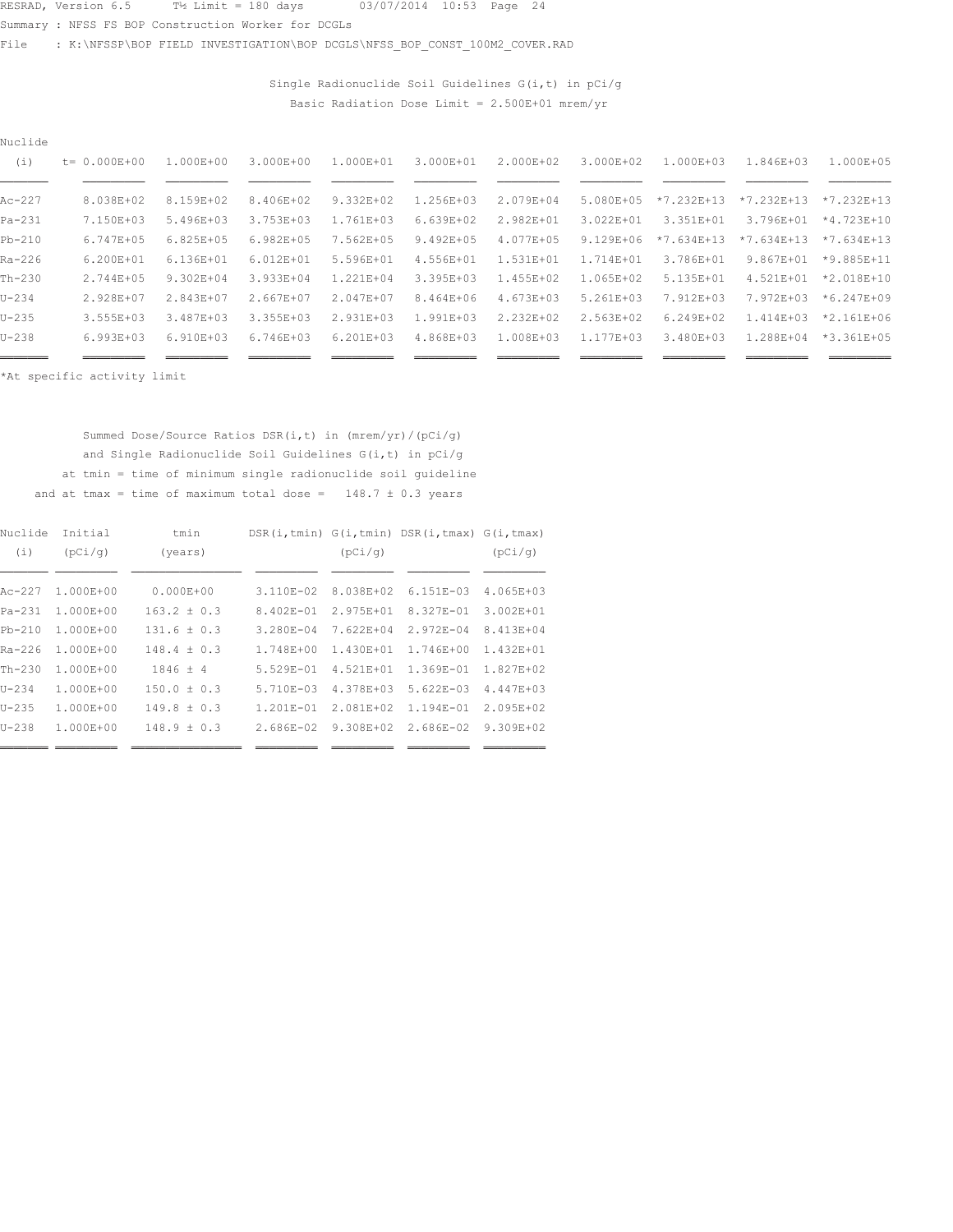Summary : NFSS FS BOP Construction Worker for DCGLs

File : K:\NFSSP\BOP FIELD INVESTIGATION\BOP DCGLS\NFSS\_BOP\_CONST\_100M2\_COVER.RAD

Individual Nuclide Dose Summed Over All Pathways Parent Nuclide and Branch Fraction Indicated

| Nuclide Parent   |                           | THF $(i)$               |                                                                                                        |                                                                                                     |  | DOSE(j, t), mrem/yr |  |  |  |
|------------------|---------------------------|-------------------------|--------------------------------------------------------------------------------------------------------|-----------------------------------------------------------------------------------------------------|--|---------------------|--|--|--|
| (j)              | (i)                       |                         | t= 0.000E+00 1.000E+00 3.000E+00 1.000E+01 3.000E+01 2.000E+02 3.000E+02 1.000E+03 1.846E+03 1.000E+05 |                                                                                                     |  |                     |  |  |  |
|                  |                           | Ac-227 Ac-227 1.000E+00 |                                                                                                        | 3.110E-02 3.064E-02 2.974E-02 2.679E-02 1.990E-02 1.203E-03 4.922E-05 9.454E-15 1.708E-26 0.000E+00 |  |                     |  |  |  |
|                  |                           | Ac-227 Pa-231 1.000E+00 |                                                                                                        | 4.991E-04 1.499E-03 3.505E-03 1.063E-02 3.263E-02 7.079E-01 6.986E-01 6.301E-01 5.562E-01 0.000E+00 |  |                     |  |  |  |
| Ac-227 U-235     |                           | 1.000E+00               |                                                                                                        | 3.533E-09 2.486E-08 1.329E-07 1.241E-06 1.202E-05 2.251E-03 3.306E-03 7.062E-03 7.733E-03 0.000E+00 |  |                     |  |  |  |
| Ac-227           | $\Sigma$ DOSE $(j)$       |                         |                                                                                                        | 3.160E-02 3.214E-02 3.324E-02 3.742E-02 5.254E-02 7.113E-01 7.020E-01 6.372E-01 5.639E-01 0.000E+00 |  |                     |  |  |  |
|                  |                           | Pa-231 Pa-231 1.000E+00 |                                                                                                        | 2.998E-03 3.050E-03 3.157E-03 3.561E-03 5.025E-03 1.305E-01 1.286E-01 1.160E-01 1.023E-01 0.000E+00 |  |                     |  |  |  |
| Pa-231 U-235     |                           | 1.000E+00               |                                                                                                        | 3.179E-08 9.678E-08 2.333E-07 7.854E-07 3.175E-06 4.825E-04 6.671E-04 1.319E-03 1.428E-03 0.000E+00 |  |                     |  |  |  |
|                  | $Pa-231$ $\Sigma$ DOSE(j) |                         |                                                                                                        | 2.998E-03 3.050E-03 3.157E-03 3.562E-03 5.029E-03 1.310E-01 1.292E-01 1.173E-01 1.038E-01 0.000E+00 |  |                     |  |  |  |
|                  |                           | Pb-210 Pb-210 1.000E+00 |                                                                                                        | 3.705E-05 3.663E-05 3.580E-05 3.306E-05 2.634E-05 6.133E-05 2.738E-06 9.695E-16 3.668E-27 0.000E+00 |  |                     |  |  |  |
|                  |                           | Pb-210 Ra-226 1.000E+00 |                                                                                                        | 5.805E-07 1.747E-06 4.107E-06 1.268E-05 4.081E-05 2.577E-02 2.306E-02 1.044E-02 4.007E-03 0.000E+00 |  |                     |  |  |  |
| Pb-210 Th-230    |                           | 1.000E+00               |                                                                                                        | 8.419E-11 5.939E-10 3.194E-09 3.048E-08 3.134E-07 2.031E-03 3.038E-03 7.112E-03 8.250E-03 0.000E+00 |  |                     |  |  |  |
| Pb-210 U-234     |                           | 1.000E+00               |                                                                                                        | 1.899E-16 2.876E-15 3.429E-14 9.845E-13 3.054E-11 1.509E-06 3.426E-06 2.339E-05 4.020E-05 0.000E+00 |  |                     |  |  |  |
| Pb-210 U-238     |                           | $9.999E - 01$           |                                                                                                        | 1.078E-22 3.379E-21 8.720E-20 7.447E-18 6.859E-16 2.465E-10 8.524E-10 1.842E-08 5.133E-08 0.000E+00 |  |                     |  |  |  |
| $Pb-210$         | $\Sigma$ DOSE $(i)$       |                         |                                                                                                        | 3.763E-05 3.838E-05 3.992E-05 4.577E-05 6.746E-05 2.786E-02 2.611E-02 1.758E-02 1.230E-02 0.000E+00 |  |                     |  |  |  |
| Ra-226 Ra-226    |                           | 1.000E+00               |                                                                                                        | 4.032E-01 4.074E-01 4.158E-01 4.468E-01 5.487E-01 1.608E+00 1.435E+00 6.499E-01 2.494E-01 0.000E+00 |  |                     |  |  |  |
| Ra-226 Th-230    |                           | 1.000E+00               |                                                                                                        | 8.752E-05 2.651E-04 6.317E-04 2.042E-03 7.355E-03 1.536E-01 2.157E-01 4.658E-01 5.330E-01 0.000E+00 |  |                     |  |  |  |
| Ra-226 U-234     |                           | 1.000E+00               |                                                                                                        | 2.628E-10 1.856E-09 1.001E-08 9.630E-08 1.001E-06 1.306E-04 2.670E-04 1.568E-03 2.621E-03 0.000E+00 |  |                     |  |  |  |
| Ra-226 U-238     |                           | $9.999E - 01$           |                                                                                                        | 1.863E-16 2.819E-15 3.355E-14 9.556E-13 2.872E-11 2.402E-08 7.249E-08 1.268E-06 3.386E-06 0.000E+00 |  |                     |  |  |  |
| $Ra-226$         | $\Sigma$ DOSE $(j)$       |                         |                                                                                                        | 4.033E-01 4.077E-01 4.165E-01 4.488E-01 5.561E-01 1.761E+00 1.651E+00 1.117E+00 7.850E-01 0.000E+00 |  |                     |  |  |  |
| $Th-230$         | Th-230                    | 1.000E+00               |                                                                                                        | 3.590E-06 3.692E-06 3.903E-06 4.743E-06 8.279E-06 1.628E-02 1.596E-02 1.389E-02 1.174E-02 0.000E+00 |  |                     |  |  |  |
| Th-230 U-234     |                           | 1.000E+00               |                                                                                                        | 1.623E-11 4.987E-11 1.228E-10 4.453E-10 2.227E-09 2.573E-05 3.547E-05 6.851E-05 7.165E-05 0.000E+00 |  |                     |  |  |  |
| $Th-230$ $U-238$ |                           | 9.999E-01               |                                                                                                        | 1.537E-17 1.101E-16 6.131E-16 6.617E-15 9.562E-14 6.984E-09 1.409E-08 7.593E-08 1.166E-07 0.000E+00 |  |                     |  |  |  |
| $Th-230$         | $\Sigma$ DOSE $(j)$       |                         |                                                                                                        | 3.590E-06 3.692E-06 3.903E-06 4.744E-06 8.281E-06 1.631E-02 1.600E-02 1.396E-02 1.181E-02 0.000E+00 |  |                     |  |  |  |
| $U - 234$        | $U-234$                   | 1.000E+00               |                                                                                                        | 8.536E-07 8.775E-07 9.272E-07 1.124E-06 1.951E-06 5.193E-03 4.446E-03 1.499E-03 4.031E-04 0.000E+00 |  |                     |  |  |  |
| $U - 234$        | $U - 238$                 | 9.999E-01               |                                                                                                        | 1.216E-12 3.737E-12 9.205E-12 3.348E-11 1.687E-10 2.952E-06 3.789E-06 4.259E-06 2.116E-06 0.000E+00 |  |                     |  |  |  |
| $U - 234$        | $\Sigma$ DOSE $(j)$       |                         |                                                                                                        | 8.536E-07 8.775E-07 9.272E-07 1.124E-06 1.951E-06 5.196E-03 4.450E-03 1.504E-03 4.052E-04 0.000E+00 |  |                     |  |  |  |
| $U - 235$        | $U - 235$                 | 1.000E+00               |                                                                                                        | 7.033E-03 7.170E-03 7.452E-03 8.528E-03 1.254E-02 1.093E-01 9.358E-02 3.162E-02 8.522E-03 0.000E+00 |  |                     |  |  |  |
| $U - 238$        | $U-238$                   | 5.400E-05               |                                                                                                        | 3.268E-14 3.481E-14 3.948E-14 6.134E-14 2.160E-13 2.492E-07 2.134E-07 7.213E-08 1.944E-08 0.000E+00 |  |                     |  |  |  |
| $U - 238$        | $U-238$                   | 9.999E-01               |                                                                                                        | 3.575E-03 3.618E-03 3.706E-03 4.032E-03 5.136E-03 2.481E-02 2.124E-02 7.179E-03 1.935E-03 0.000E+00 |  |                     |  |  |  |
| $U - 238$        | $\Sigma$ DOSE $(j)$       |                         |                                                                                                        | 3.575E-03 3.618E-03 3.706E-03 4.032E-03 5.136E-03 2.481E-02 2.125E-02 7.179E-03 1.935E-03 0.000E+00 |  |                     |  |  |  |

THF(i) is the thread fraction of the parent nuclide.